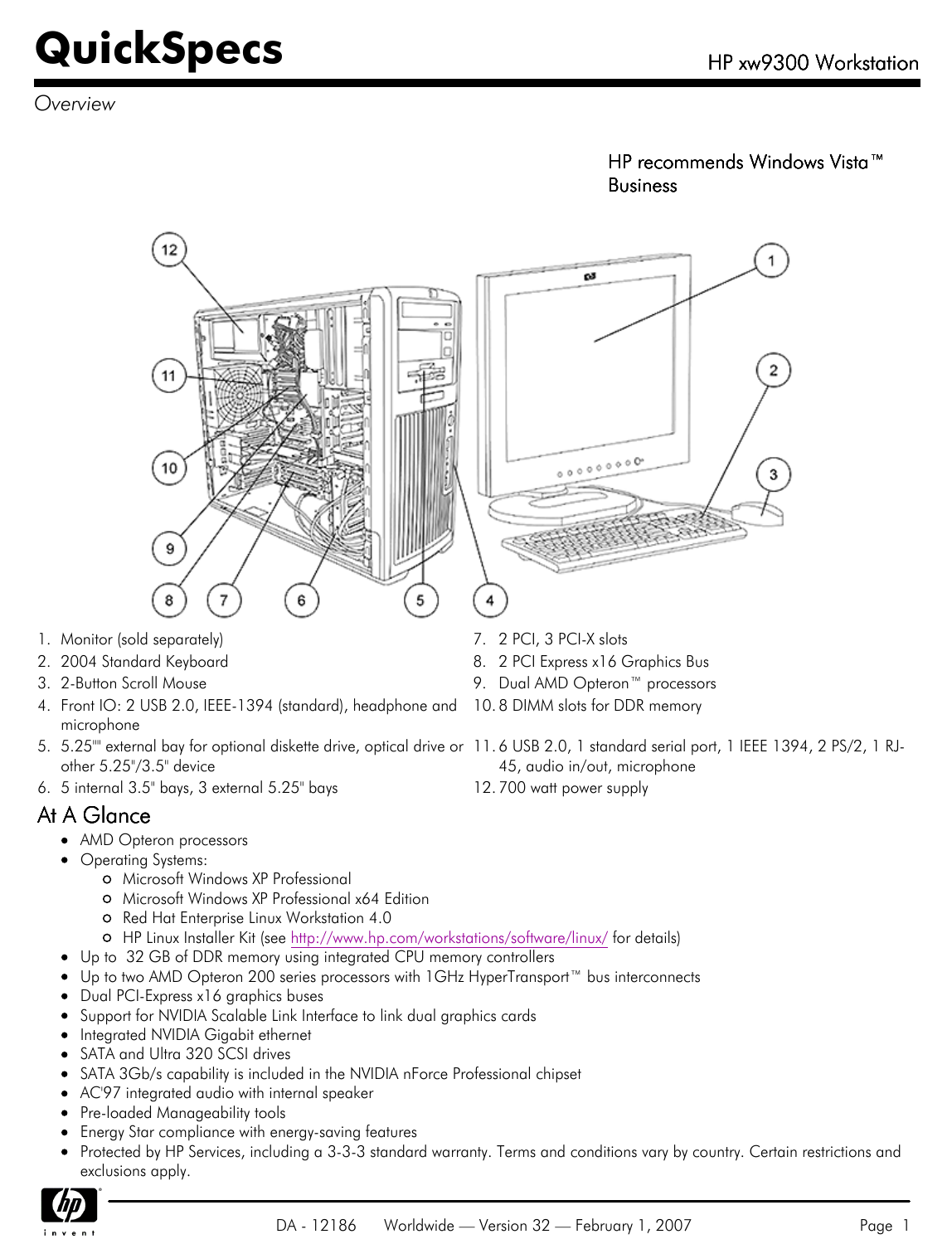*Standard Features - Custom Components*

| Processor and Speed -<br>One of the following | AMD Opteron Processor with 1 GHz HyperTransport bus, 1 MB L2 cache                                                                                                                  |                |                      |  |
|-----------------------------------------------|-------------------------------------------------------------------------------------------------------------------------------------------------------------------------------------|----------------|----------------------|--|
|                                               | 246 (2.00 GHz)                                                                                                                                                                      |                |                      |  |
|                                               | 248 (2.20 GHz)<br>250 (2.40 GHz)                                                                                                                                                    |                |                      |  |
|                                               |                                                                                                                                                                                     |                |                      |  |
|                                               | 252 (2.60 GHz)<br>254 (2.80 GHz)                                                                                                                                                    |                |                      |  |
|                                               |                                                                                                                                                                                     |                |                      |  |
|                                               | 256 (3.00 GHz)                                                                                                                                                                      |                |                      |  |
|                                               | Dual-Core AMD Opteron Processor with 1 GHz HyperTransport bus, 1 MB L2 cache per core for a<br>combined total of 2MB.                                                               |                |                      |  |
|                                               | 270 (2.00 GHz)                                                                                                                                                                      |                |                      |  |
|                                               | 275 (2.20 GHz)                                                                                                                                                                      |                |                      |  |
|                                               | 280 (2.40 GHz)                                                                                                                                                                      |                |                      |  |
|                                               | 285 (2.60 GHz)                                                                                                                                                                      |                |                      |  |
| Operating System -                            | Microsoft Windows XP Professional with service pack 2                                                                                                                               |                |                      |  |
| One of the following                          | Microsoft Windows XP Professional x64 Edition (See                                                                                                                                  |                |                      |  |
|                                               | http://www.hp.com/workstations/pws/windowsxp64/)                                                                                                                                    |                |                      |  |
| <b>Transition Tool Kit</b>                    | HP AMD 64 64-bit Transition Tool Kit                                                                                                                                                |                |                      |  |
| Power Supply Cord*                            | Specially rated cord supplied<br>*NOTE: Use only Power Supply Cord supplied with the HP xw9300 workstation. This is a specially rated                                               |                |                      |  |
|                                               | power cord.                                                                                                                                                                         |                |                      |  |
| 1st Hard Disk Drive -                         |                                                                                                                                                                                     | Windows XP     | <b>Red Hat Linux</b> |  |
| One of the following                          | Serial ATA 3Gb/s Hard Drive                                                                                                                                                         |                |                      |  |
|                                               | 80 GB SATA 3.0Gb/s Hard Drive (7,200 rpm)                                                                                                                                           | 32-Bit, 64-Bit | WS3, WS4             |  |
|                                               | 250 GB SATA 3.0Gb/s Hard Drive (7,200 rpm)                                                                                                                                          | 32-Bit, 64-Bit | WS3, WS4             |  |
|                                               | 500 GB SATA 3.0Gb/s Hard Drive (7,200 rpm)                                                                                                                                          | 32-Bit, 64-Bit | WS3, WS4             |  |
|                                               | Serial ATA 1.5Gb/s Hard Drives                                                                                                                                                      |                |                      |  |
|                                               | 74 GB SATA 1.5Gb/s Hard Drive (10K rpm)                                                                                                                                             | 32-Bit, 64-Bit | WS3, WS4             |  |
|                                               | Ultra320 SCSI Hard Drives                                                                                                                                                           |                |                      |  |
|                                               | 73 GB Ultra320 SCSI Hard Drive (10K rpm)                                                                                                                                            | 32-Bit, 64-Bit | WS3, WS4             |  |
|                                               | 146 GB Ultra320 SCSI Hard Drive (10K rpm)                                                                                                                                           | 32-Bit, 64-Bit | WS3, WS4             |  |
|                                               | 300 GB Ultra320 SCSI Hard Drive (10K rpm)                                                                                                                                           | 32-Bit, 64-Bit | WS3, WS4             |  |
|                                               | 36 GB Ultra320 SCSI Hard Drive (15K rpm)                                                                                                                                            | 32-Bit, 64-Bit | WS3, WS4             |  |
|                                               | 73 GB Ultra320 SCSI Hard Drive (15K rpm)                                                                                                                                            | 32-Bit, 64-Bit | WS3, WS4             |  |
|                                               | 146 GB Ultra320 SCSI Hard Drive (15K rpm)                                                                                                                                           | 32-Bit, 64-Bit | WS3, WS4             |  |
|                                               | NOTE: All hard drives are supported with Red Hat Linux WS3 Update 5 and WS4 Update 1 (both x86<br>and EM64T) only when using the same type of drive. Drive mixing is not supported. |                |                      |  |

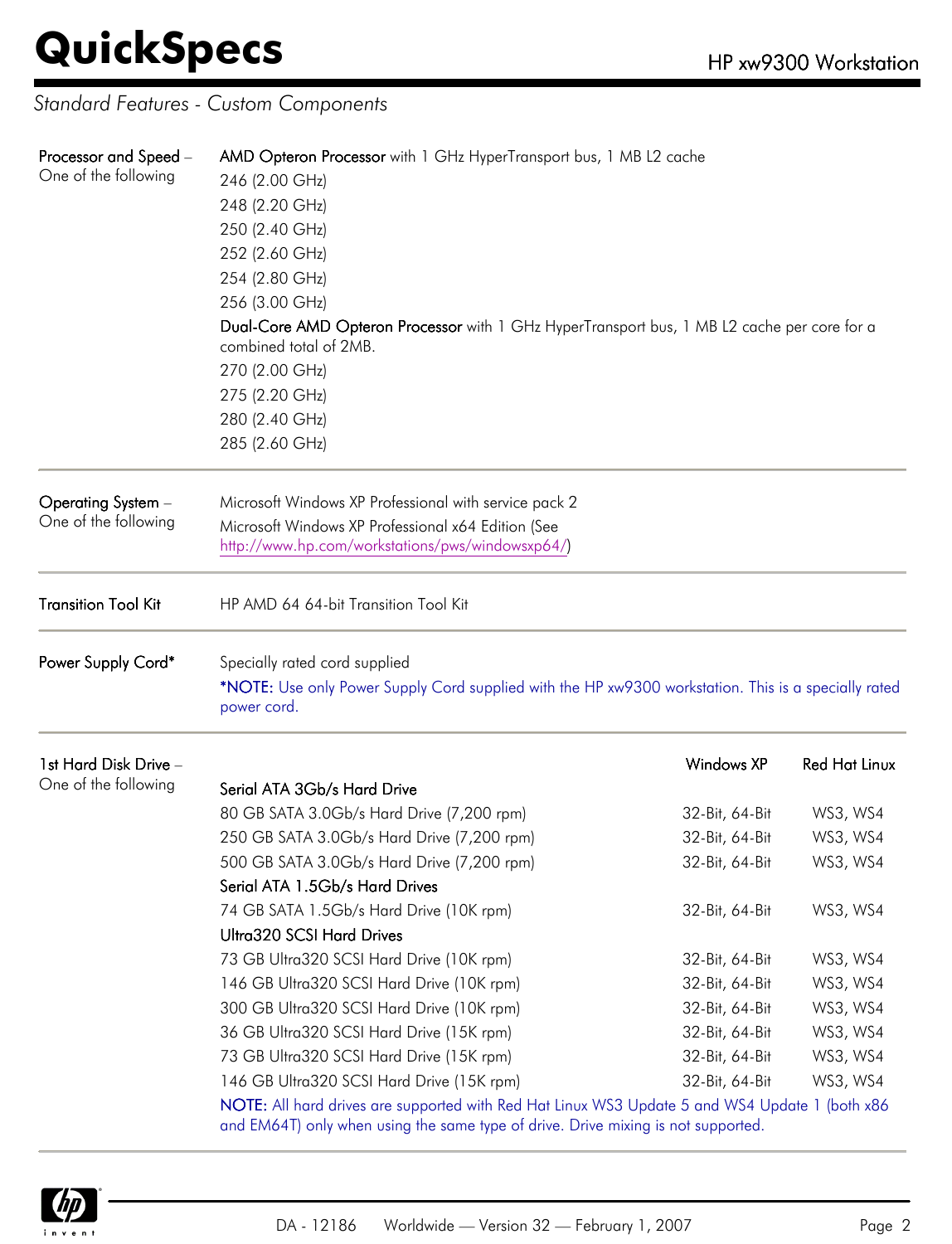#### *Standard Features - Custom Components*

| 2nd** Hard Disk Drive |                                                                                                            | Windows XP     | <b>Red Hat Linux</b> |
|-----------------------|------------------------------------------------------------------------------------------------------------|----------------|----------------------|
| One of the following  | Serial ATA 3Gb/s Hard Drive***                                                                             |                |                      |
|                       | 2nd hard drive, 80 GB SATA 3.0Gb/s Hard Drive (7,200 rpm)                                                  | 32-Bit, 64-Bit | WS3, WS4             |
|                       | 2nd hard drive, 250 GB SATA 3.0Gb/s Hard Drive (7,200 rpm)                                                 | 32-Bit, 64-Bit | WS3, WS4             |
|                       | 2nd hard drive, 500 GB SATA 3.0Gb/s Hard Drive (7,200 rpm)                                                 | 32-Bit, 64-Bit | WS3, WS4             |
|                       | Serial ATA 1.5Gb/s Hard Drives***                                                                          |                |                      |
|                       | 2nd hard drive, 74 GB SATA 1.5Gb/s Hard Drive (10K rpm)                                                    | 32-Bit, 64-Bit | WS3, WS4             |
|                       | Ultra320 SCSI Hard Drives                                                                                  |                |                      |
|                       | 2nd hard drive, 73 GB Ultra320 SCSI Hard Drive (10K rpm)                                                   | 32-Bit, 64-Bit | WS3, WS4             |
|                       | 2nd hard drive, 146 GB Ultra320 SCSI Hard Drive (10K rpm)                                                  | 32-Bit, 64-Bit | WS3, WS4             |
|                       | 2nd hard drive, 300 GB Ultra320 SCSI Hard Drive (10K rpm)                                                  | 32-Bit, 64-Bit | WS3, WS4             |
|                       | 2nd hard drive, 36 GB Ultra320 SCSI Hard Drive (15K rpm)                                                   | 32-Bit, 64-Bit | WS3, WS4             |
|                       | 2nd hard drive, 73 GB Ultra320 SCSI Hard Drive (15K rpm)                                                   | 32-Bit, 64-Bit | WS3, WS4             |
|                       | 2nd hard drive, 146 GB Ultra320 SCSI Hard Drive (15K rpm)                                                  | 32-Bit, 64-Bit | WS3, WS4             |
|                       | <b>NOTES:</b>                                                                                              |                |                      |
|                       | **Mixing Serial ATA and SCSI hard drives is supported only with Microsoft OS or HP Installer Kit for Linux |                |                      |

is supported. Not supported with Hat Linux OS.

\*\*\*Primary drive must be Serial ATA.

| 3rd Hard Disk Drive – |                                                            | Windows XP     | <b>Red Hat Linux</b> |
|-----------------------|------------------------------------------------------------|----------------|----------------------|
| One of the following  | Serial ATA 3Gb/s Hard Drive                                |                |                      |
|                       | 3rd hard drive, 80 GB SATA 3.0Gb/s Hard Drive (7,200 rpm)  | 32-Bit, 64-Bit | WS3, WS4             |
|                       | 3rd hard drive, 250 GB SATA 3.0Gb/s Hard Drive (7,200 rpm) | 32-Bit, 64-Bit | WS3, WS4             |
|                       | 3rd hard drive, 500 GB SATA 3.0Gb/s Hard Drive (7,200 rpm) | 32-Bit, 64-Bit | WS3, WS4             |
|                       | Serial ATA 1.5Gb/s Hard Drives                             |                |                      |
|                       | 3rd hard drive, 74 GB SATA 1.5Gb/s Hard Drive (10K rpm)    | 32-Bit, 64-Bit | WS3, WS4             |
|                       | Ultra320 SCSI Hard Drives                                  |                |                      |
|                       | 3rd hard drive, 73 GB Ultra320 SCSI Hard Drive (10K rpm)   | 32-Bit, 64-Bit | WS3, WS4             |
|                       | 3rd hard drive, 146 GB Ultra320 SCSI Hard Drive (10K rpm)  | 32-Bit, 64-Bit | WS3, WS4             |
|                       | 3rd hard drive, 300 GB Ultra320 SCSI Hard Drive (10K rpm)  | 32-Bit, 64-Bit | WS3, WS4             |
|                       | 3rd hard drive, 36 GB Ultra320 SCSI Hard Drive (15K rpm)   | 32-Bit, 64-Bit | WS3, WS4             |
|                       | 3rd hard drive, 73 GB Ultra320 SCSI Hard Drive (15K rpm)   | 32-Bit, 64-Bit | WS3, WS4             |
|                       | 3rd hard drive, 146 GB Ultra320 SCSI Hard Drive (15K rpm)  | 32-Bit, 64-Bit | WS3, WS4             |

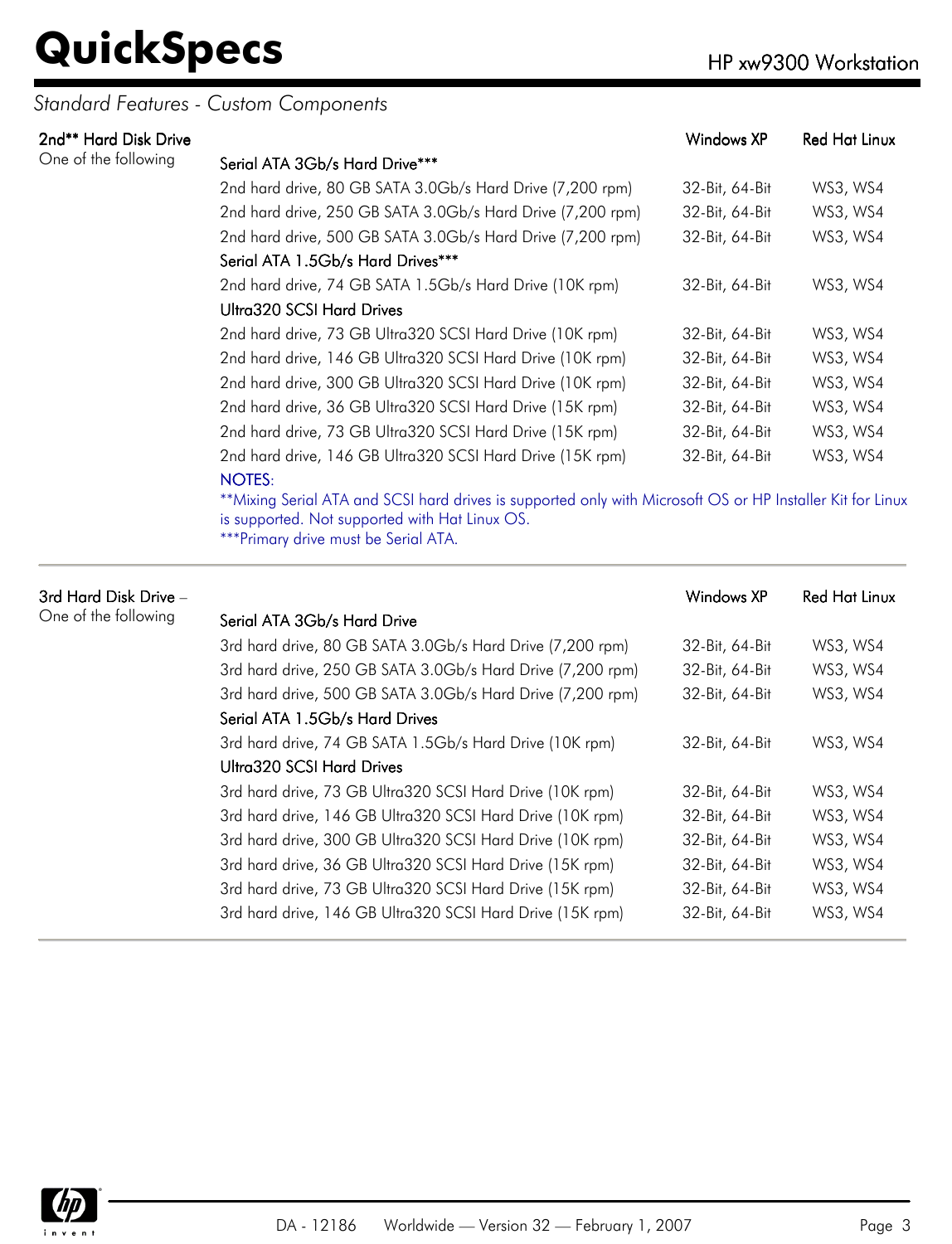#### *Standard Features - Custom Components*

| 4th Hard Disk Drive -     |                                                                                                                                                                                                                                                             | Windows XP        | <b>Red Hat Linux</b> |
|---------------------------|-------------------------------------------------------------------------------------------------------------------------------------------------------------------------------------------------------------------------------------------------------------|-------------------|----------------------|
| One of the following      | Serial ATA 3Gb/s Hard Drive                                                                                                                                                                                                                                 |                   |                      |
|                           | 4th hard drive, 80 GB SATA 3.0Gb/s Hard Drive (7,200 rpm)                                                                                                                                                                                                   | 32-Bit, 64-Bit    | WS3, WS4             |
|                           | 4th hard drive, 250 GB SATA 3.0Gb/s Hard Drive (7,200 rpm)                                                                                                                                                                                                  | 32-Bit, 64-Bit    | WS3, WS4             |
|                           | 4th hard drive, 500 GB SATA 3.0Gb/s Hard Drive (7,200 rpm)                                                                                                                                                                                                  | 32-Bit, 64-Bit    | WS3, WS4             |
|                           | <b>Ultra320 SCSI Hard Drives</b>                                                                                                                                                                                                                            |                   |                      |
|                           | 4th hard drive, 74 GB Serial ATA Hard Drive (10K rpm)                                                                                                                                                                                                       | 32-Bit, 64-Bit    | WS3, WS4             |
|                           | 4th hard drive, 146 GB Ultra320 SCSI Hard Drive (10K rpm)                                                                                                                                                                                                   | 32-Bit, 64-Bit    | WS3, WS4             |
|                           | 4th hard drive, 300 GB Ultra320 SCSI Hard Drive (10K rpm)                                                                                                                                                                                                   | 32-Bit, 64-Bit    | WS3, WS4             |
|                           | 4th hard drive, 146 GB Ultra320 SCSI Hard Drive (15K rpm)                                                                                                                                                                                                   | 32-Bit, 64-Bit    | WS3, WS4             |
| 5th Hard Disk Drive -     |                                                                                                                                                                                                                                                             | <b>Windows XP</b> | Red Hat Linux*       |
| One of the following      | <b>Ultra320 SCSI Hard Drives</b>                                                                                                                                                                                                                            |                   |                      |
|                           | 5th hard drive, 146 GB Ultra320 SCSI Hard Drive (10K rpm)                                                                                                                                                                                                   | 32-Bit, 64-Bit    | WS3, WS4             |
|                           | 5th hard drive, 300 GB Ultra320 SCSI Hard Drive (10K rpm)                                                                                                                                                                                                   | 32-Bit, 64-Bit    | WS3, WS4             |
|                           | 5th hard drive, 146 GB Ultra320 SCSI Hard Drive (15K rpm)                                                                                                                                                                                                   | 32-Bit, 64-Bit    | WS3, WS4             |
| Drive controllers         |                                                                                                                                                                                                                                                             | <b>Windows XP</b> | Red Hat Linux*       |
|                           | Integrated Serial ATA-II controller (4 channels). With RAID 0, RAID<br>1, RAID $0+1$ capability                                                                                                                                                             | 32-Bit, 64-Bit    | WS3, WS4*            |
|                           | Integrated dual channel Ultra320 SCSI controller                                                                                                                                                                                                            | 32-Bit, 64-Bit    | WS3, WS4*            |
|                           | Optional Ultra 320 SCSI controller - basic                                                                                                                                                                                                                  | 32-Bit, 64-Bit    | WS3, WS4*            |
|                           | Optional U320 SCSI Controller - LSI 20320AR RAID 0,1 support<br>and external connector                                                                                                                                                                      | 32-Bit, 64-Bit    | WS3, WS4*            |
|                           | NOTE: Hardware Controller supported by Linux except for any of the RAID features. For customers<br>requiring RAID functionality, consider using Software RAID functionality that is controller independent<br>and provided within Red Hat Enterprise Linux. |                   |                      |
| <b>Factory Integrated</b> |                                                                                                                                                                                                                                                             | <b>Windows XP</b> | Red Hat Linux*       |
| <b>RAID</b>               | RAID 0 Configuration - Striped Array                                                                                                                                                                                                                        | 32-Bit, 64-Bit    | WS3, WS4*            |
|                           | RAID 0 Configuration - Data Array                                                                                                                                                                                                                           | 32-Bit, 64-Bit    | WS3, WS4*            |
|                           | RAID 1 Configuration - Mirrored Array                                                                                                                                                                                                                       | 32-Bit, 64-Bit    | WS3, WS4*            |
|                           | NOTE: Requires 2 identical hard drives (speeds, capacity, interface)                                                                                                                                                                                        |                   |                      |
|                           | NOTE: Hardware Controller supported by Linux except for any of the RAID features. For customers<br>requiring RAID functionality, consider using Software RAID functionality that is controller independent<br>and provided within Red Hat Enterprise Linux. |                   |                      |

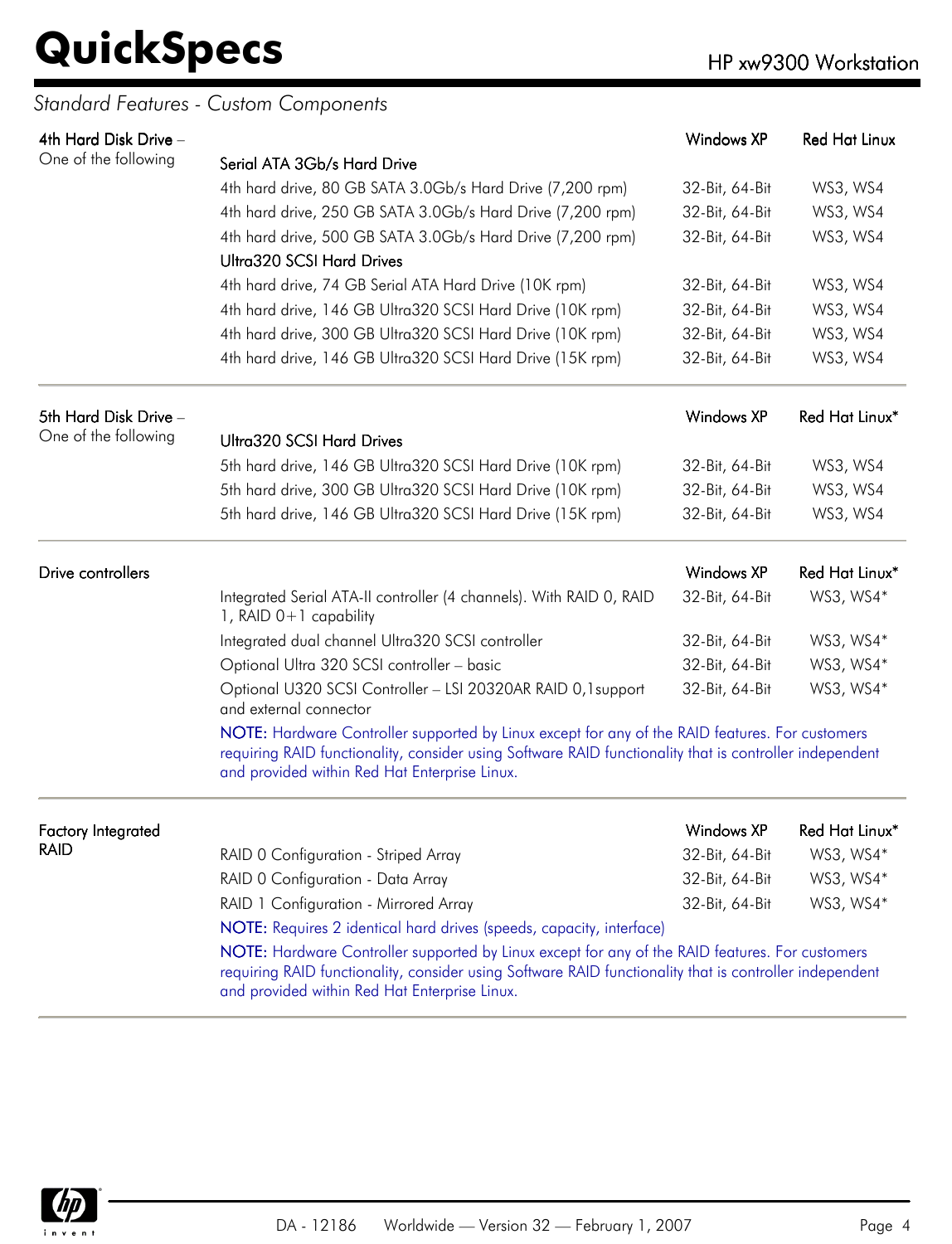*Standard Features - Custom Components*

| Memory $-$           | PC3200 (DDR400) Memory DIMMs                                                              | Windows XP     | <b>Red Hat Linux</b> |
|----------------------|-------------------------------------------------------------------------------------------|----------------|----------------------|
| One of the following | 1 GB PC3200 (DDR 400 MHz) ECC Registered (2 x 512 MB)                                     | 32-Bit, 64-Bit | WS3, WS4             |
|                      | 2 GB PC3200 (DDR 400 MHz) ECC Registered (4 x 512 MB)                                     | 32-Bit, 64-Bit | WS3, WS4             |
|                      | 2 GB PC3200 (DDR 400 MHz) ECC Registered (4 x 512 MB) **                                  | 32-Bit, 64-Bit | WS3, WS4             |
|                      | 2 GB PC3200 (DDR 400 MHz) ECC Registered (2 x 1 GB)                                       | 32-Bit, 64-Bit | WS3, WS4             |
|                      | 4 GB PC3200 (DDR 400 MHz) ECC Registered (4 x 1 GB)                                       | 32-Bit, 64-Bit | WS3, WS4             |
|                      | 4 GB PC3200 (DDR 400 MHz) ECC Registered (4 x 1 GB) **                                    | 32-Bit, 64-Bit | WS3, WS4             |
|                      | 4 GB PC3200 (DDR 400 MHz) ECC Registered (8 x 512 MB)**                                   | 32-Bit, 64-Bit | WS3, WS4             |
|                      | 6 GB PC3200 (DDR 400 MHz) ECC Registered (4 x 1 GB + 4 x<br>$512 \text{ MB}$ <sup>*</sup> | 32-Bit, 64-Bit | WS3, WS4             |
|                      | 8 GB PC3200 (DDR 400 MHz) ECC Registered (4 x 2 GB)                                       | 32-Bit, 64-Bit | WS3, WS4             |
|                      | 8 GB PC3200 (DDR 400 MHz) ECC Registered (4 x 2 GB)**                                     | 32-Bit, 64-Bit | WS3, WS4             |
|                      | 8 GB PC3200 (DDR 400 MHz) ECC Registered (8 x 1 GB)**                                     | 32-Bit, 64-Bit | WS3, WS4             |
|                      | 12 GB PC3200 (DDR 400 MHz) ECC Registered (4 x 2 GB+4 x 1<br>$GB)$ **                     | 32-Bit, 64-Bit | WS3, WS4             |
|                      | 16 GB PC3200 (DDR 400 MHz) ECC Registered (8 x 2 GB)**                                    | 32-Bit, 64-Bit | WS3, WS4             |
|                      | PC2700 (DDR333) Memory DIMMs                                                              |                |                      |
|                      | 16 GB PC2700 (DDR 333 MHz) ECC Registered (4 x 4 GB)**                                    | 32-Bit, 64-Bit | WS3, WS4             |
|                      | 32 GB PC2700 (DDR 333 MHz) ECC Registered (8 x 4 GB)**                                    | 32-Bit, 64-Bit | WS3, WS4             |
|                      | NOTE:** Requires Dual Processor configuration.                                            |                |                      |
|                      |                                                                                           |                |                      |

| Removable Storage |                                                                                                  | Windows XP     | <b>Red Hat Linux</b> |
|-------------------|--------------------------------------------------------------------------------------------------|----------------|----------------------|
|                   | HP No Floppy Drive Option                                                                        |                |                      |
|                   | 1.44 MB Diskette Drive                                                                           | 32-Bit, 64-Bit | WS3, WS4             |
|                   | HP No Optical Drive Option                                                                       |                |                      |
|                   | 48X CD-ROM Drive                                                                                 | 32-Bit, 64-Bit | WS3, WS4             |
|                   | 48X CD-RW Drive                                                                                  | 32-Bit, 64-Bit | WS3, WS4             |
|                   | 16X DVD-ROM drive                                                                                | 32-Bit, 64-Bit | WS3, WS4             |
|                   | 48X Combo CD-RW/DVD-ROM Drive                                                                    | 32-Bit, 64-Bit | WS3, WS4             |
|                   | 16X DVD+/-RW, DL (Dual-Layer) with LightScribe (Lightscribe<br>Software works with Windows only) | $32-Hit$       | WS3, WS4             |

NOTE: The RHEL3 U4 (x86) OS will operate correctly after some manual configuration steps. Please refer to the Release Notes Chapter in [http://www.hp.com/support/linux\\_user\\_manual](http://www.hp.com/support/linux_user_manual).

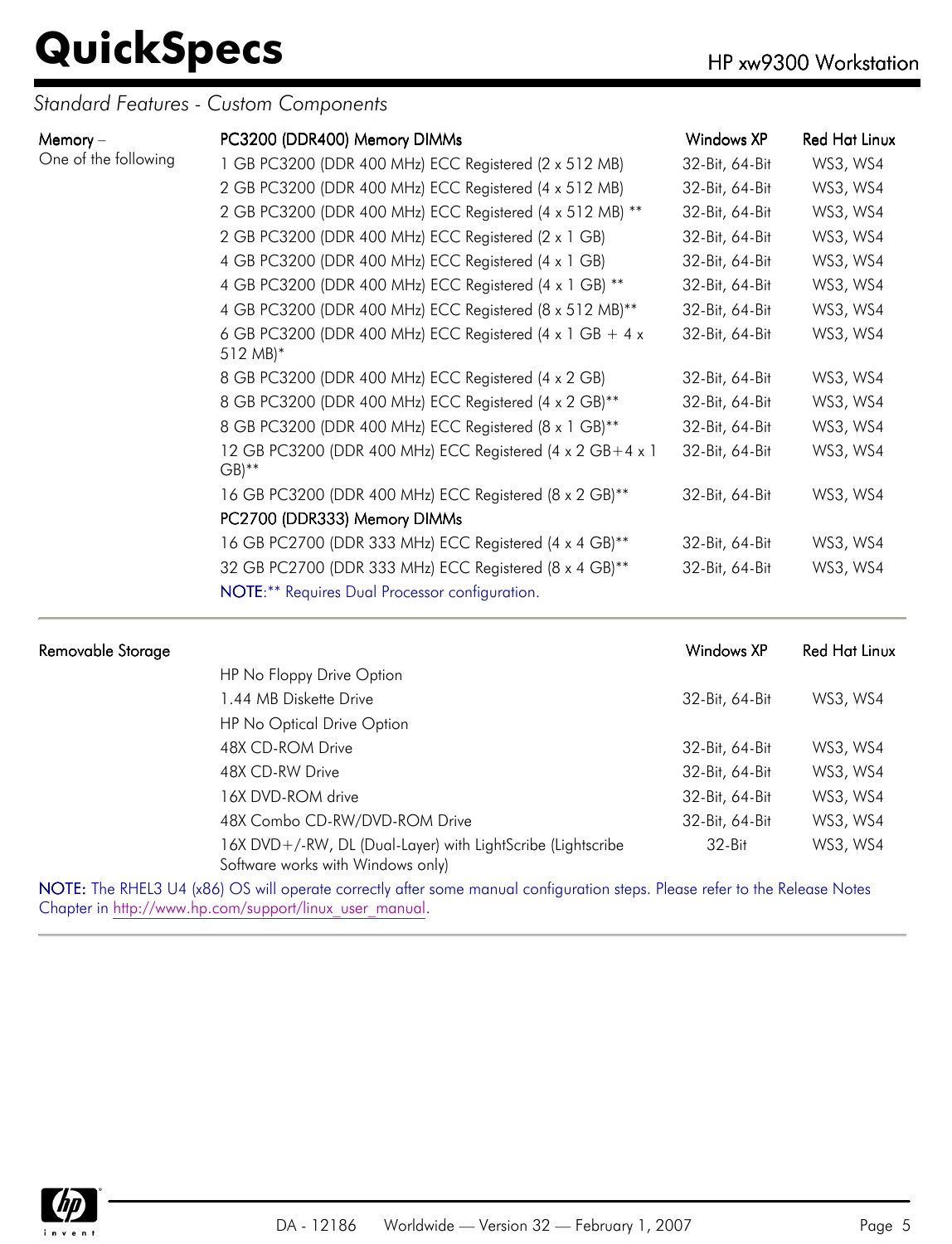#### *Standard Features - Custom Components*

| 2nd Removable<br>Storage |                                                                                                  | Windows XP              | <b>Red Hat</b><br>Linux |
|--------------------------|--------------------------------------------------------------------------------------------------|-------------------------|-------------------------|
|                          | 48X CD-RW Drive                                                                                  | 32-Bit, 64-Bit WS3, WS4 |                         |
|                          | 16X DVD-ROM drive                                                                                | 32-Bit, 64-Bit WS3, WS4 |                         |
|                          | 48X Combo CD-RW/DVD-ROM Drive                                                                    | 32-Bit, 64-Bit WS3, WS4 |                         |
|                          | 16X DVD+/-RW, DL (Dual-Layer) with LightScribe (Lightscribe Software works<br>with Windows only) | 32-Bit                  | WS3, WS4                |

NOTE: The RHEL3 U4 (x86) OS will operate correctly after some manual configuration steps. Please refer to the Release Notes Chapter in [http://www.hp.com/support/linux\\_user\\_manual](http://www.hp.com/support/linux_user_manual).

| Keyboard -<br>One of the following |                                                                                                                                                                                                                                                                                                                           | Windows XP        | <b>Red Hat Linux</b> |
|------------------------------------|---------------------------------------------------------------------------------------------------------------------------------------------------------------------------------------------------------------------------------------------------------------------------------------------------------------------------|-------------------|----------------------|
|                                    | PS/2 Standard Keyboard*                                                                                                                                                                                                                                                                                                   | 32-Bit, 64-Bit    | WS3, WS4             |
|                                    | USB Standard Keyboard*                                                                                                                                                                                                                                                                                                    | 32-Bit, 64-Bit    | WS3, WS4             |
|                                    | NOTE: The RHEL3 U4 (x86) OS will operate correctly after some manual configuration steps. Please refer to the Release Notes<br>Chapter in http://www.hp.com/support/linux user manual. *When using Linux, use either both PS/2 or both USB for keyboard and<br>mouse. Mixing PS/2 and USB is not supported with Linux OS. |                   |                      |
| $Mouse -$                          |                                                                                                                                                                                                                                                                                                                           | Windows XP        | <b>Red Hat Linux</b> |
| One of the following               | PS/2 2-Button Scroll Mouse                                                                                                                                                                                                                                                                                                | 32-Bit, 64-Bit    | WS3, WS4             |
|                                    | <b>USB 2-Button Optical Scroll Mouse</b>                                                                                                                                                                                                                                                                                  | 32-Bit, 64-Bit    | WS3, WS4             |
|                                    | <b>USB 3-Button Optical Scroll Mouse</b>                                                                                                                                                                                                                                                                                  | 32-Bit, 64-Bit    | WS3, WS4             |
|                                    | <b>HP Workstations Mouse Pad</b>                                                                                                                                                                                                                                                                                          |                   |                      |
| Audio                              |                                                                                                                                                                                                                                                                                                                           | <b>Windows XP</b> | <b>Red Hat Linux</b> |
|                                    | Integrated AC'97 sound with internal speaker                                                                                                                                                                                                                                                                              | 32-Bit            | WS3 & WS4            |
|                                    | Sound Blaster X-Fi XtremeMusic Audio Card (Not supported with<br>NVIDIA Quadro FX 4500 Graphics)                                                                                                                                                                                                                          | 32-Bit            | Not supported        |
|                                    | HP Optical Drive Internal Audio Cable (Not supported with Sound<br>Blaster card)                                                                                                                                                                                                                                          | 32-Bit, 64-bit    | WS3 & WS4            |
| <b>NIC</b>                         |                                                                                                                                                                                                                                                                                                                           | <b>Windows XP</b> | <b>Red Hat Linux</b> |
|                                    | Integrated NVIDIA 10/100/1000 LAN                                                                                                                                                                                                                                                                                         |                   |                      |
|                                    | Broadcom 5751 Netxtreme Gigabit PCIe NIC                                                                                                                                                                                                                                                                                  | 32-Bit, 64-Bit    | WS3 & WS4            |
|                                    | Intel Pro/1000 GT Gigabit PCI NIC                                                                                                                                                                                                                                                                                         | 32-Bit            | WS3 & WS4            |

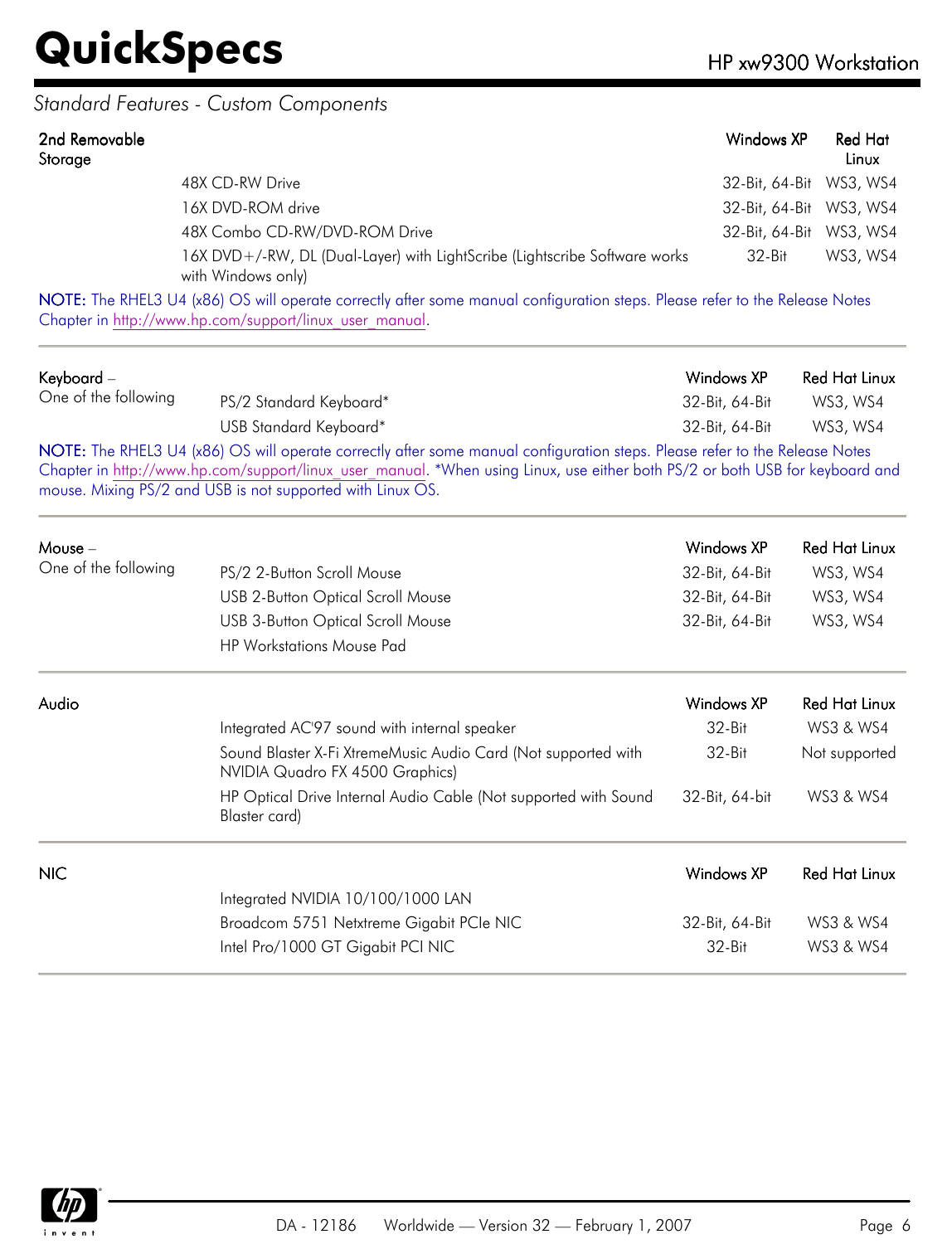#### *Standard Features - Custom Components*

| Graphics*       |                                                                                                   | Windows XP              | <b>Red Hat</b><br>$Linux**$ |
|-----------------|---------------------------------------------------------------------------------------------------|-------------------------|-----------------------------|
|                 | NVIDIA Quadro NVS 285* with TurboCache Technology PCIe<br>(128 MB, VGA & DVI)                     | 32-Bit, 64-Bit          | WS3, WS4                    |
|                 | NVIDIA Quadro FX 540 PCIe (128 MB)                                                                | 32-Bit, 64-Bit WS3, WS4 |                             |
|                 | NVIDIA Quadro FX 1400 PCIe (128 MB) - NVIDIA SLI capable                                          | 32-Bit, 64-Bit WS3, WS4 |                             |
|                 | NVIDIA Quadro FX 3450* PCIe (256 MB) - NVIDIA SLI capable                                         | 32-Bit, 64-Bit          | WS3, WS4                    |
|                 | NVIDIA Quadro FX 4500* PCIe (512 MB)                                                              | 32-Bit, 64-Bit          | WS3, WS4                    |
| <b>Graphics</b> | NVIDIA Quadro G-Sync Card***                                                                      | 32-Bit, 64-Bit WS3, WS4 |                             |
| Connectors      | NVIDIA SLI Graphics Connector ****                                                                | 32-Bit, 64-Bit          |                             |
|                 | NOTE: *May use two graphics cards. Must use matching graphics cards and order a second processor. |                         |                             |

\*\* Supported with Red Hat Linux WS3 U5 and WS4 U1 (both x86 and EM64T)

\*\*\* Only supported on NVIDIA Quadro FX 45xx and newer series graphics cards.

\*\*\*\* Only supported on NVIDIA Quadro FX 14xx, 34xx and newer series graphics cards.

| <b>Miscellaneous</b> |                                                                                                                                                     | Windows XP     | <b>Red Hat Linux</b> |
|----------------------|-----------------------------------------------------------------------------------------------------------------------------------------------------|----------------|----------------------|
|                      | Hood intrusion sensor                                                                                                                               | 32-Bit, 64-Bit | WS3, WS4             |
|                      | <b>Trusted Platform Module</b>                                                                                                                      | $32-Hit$       |                      |
|                      | SCSI U320 Back Panel Connect                                                                                                                        |                |                      |
|                      | 2nd SCSI U320 Back Panel Connect*                                                                                                                   |                |                      |
|                      | * NOTE: Can only be ordered if PP573AV Back Panel Connect is ordered. Cannot order any SCSI drives<br>if both SCSI Back Panel Connects are ordered. |                |                      |

| Software |                                                                    | Windows XP | Red Hat Linux |
|----------|--------------------------------------------------------------------|------------|---------------|
|          | Symantec Norton AntiVirus Software (optional)                      | $32-Hit$   |               |
|          | HP Performance Tuning Framework                                    | $32-Hit$   |               |
|          | Altiris Recovery                                                   | 32-Bit     |               |
|          | HP Client Manager Software v6.0                                    | 32-Bit     |               |
|          | Computer Associates® eTrust <sup>™</sup> 64-bit Antivirus Software | $64 - Bit$ |               |
|          |                                                                    |            |               |

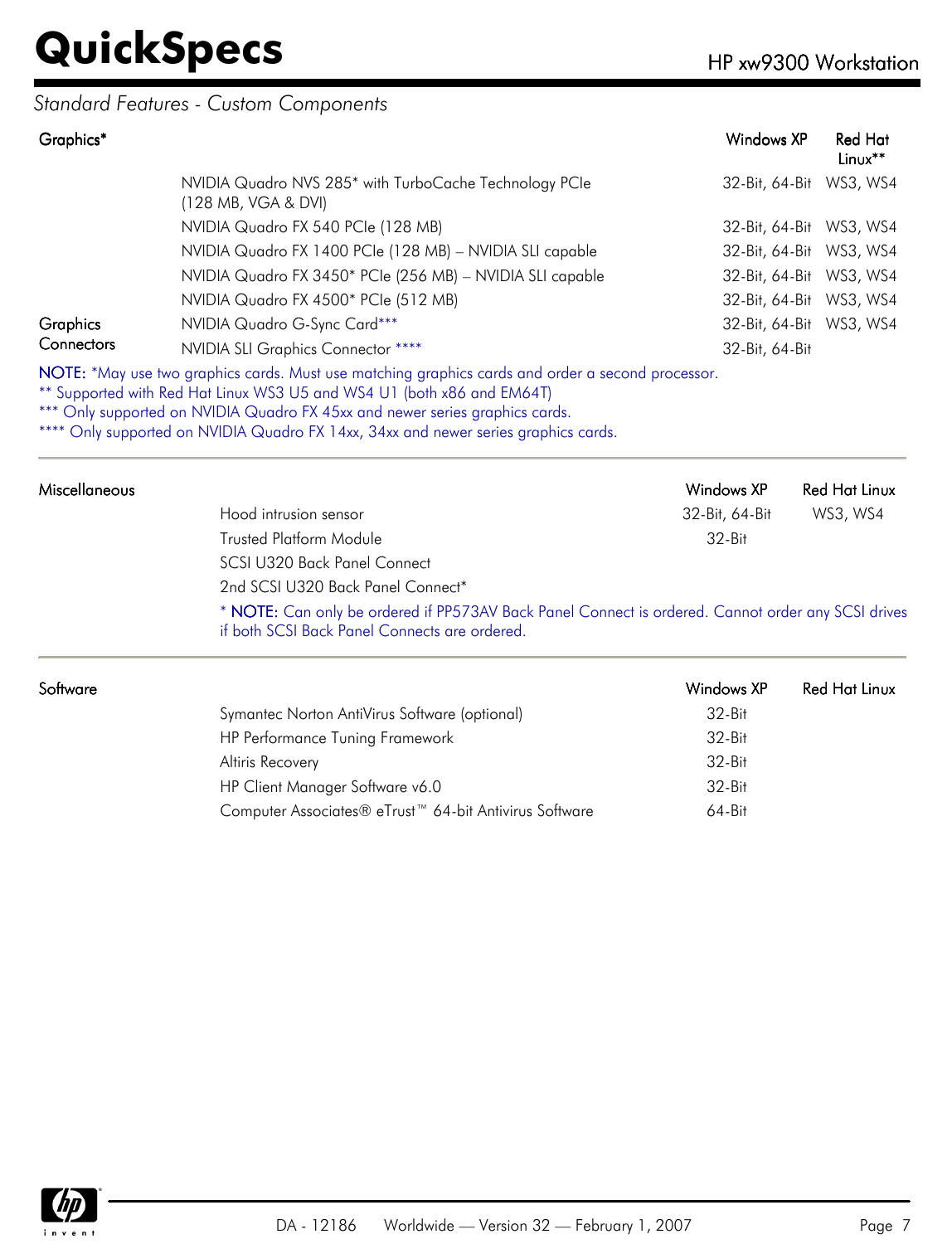#### *Standard Features - Specs*

| Operating System (choice) Microsoft Windows XP Professional SP2<br>Microsoft Windows XP Professional SP2 x64 Edition<br>OR Red Hat Enterprise Linux Workstation 3 Update 5 (support for x86 or EM64T)<br>OR HP Installer Kit for Linux (includes drivers for 64-bit OS versions on xw9300, xw8200, xw6200,<br>xw4200)<br>Carbonite/Alloy metallic<br>Color<br>System Board Form Factor E- ATX (12" x 13")<br>Single or dual AMD Opteron 200 series processors with AMD64 Technology & HyperTransport<br>CPU Bus Speed Supported 1 GHz HyperTransport<br>1 MB L2 cache per core.<br>NVIDIA nForce Professional with AMD-8131 HyperTransport PCI-X tunnel<br>Chipset<br>8 DIMMs, 4 slots active for each CPU in the system)<br>DDR (ECC registered)<br>DDR Synch DRAM PC3200 (400 MHz) and PC2700 (333 MHz) Registered ECC<br>32 GB (8 DIMMs slots with 4 GB DIMMS, 8 GB per CPU socket)<br>Integrated NVIDIA nForce Professional 10/100/1000 LAN<br>AC'97<br>2 PCI-Express (PCIe) x16 graphics<br>3 full-height PCI-X slots (one 133 MHz, two 100 MHz slots)<br>1 full-length PCI slot<br>Yes<br>Total Bays $= 8$<br>• Five 3.5 inch bays (4 with acoustic dampening rail assemblies)<br>• Three 5.25 inch bays. Top two support full depth (210 mm maximum) devices. Bottom bay is<br><b>External Bays</b><br>depth restricted to 169mm (including cables). Bays can be converted to internal 3.5" drive bays<br>using optional bracket.<br>• Floppy drive bay using optional bracket. Consumes 1 - 5.25 bay.<br>0<br>2 USB 2.0, Headphone, Microphone, IEEE 1394<br>4 USB 2.0, 1 standard serial port, 1 IEEE 1394, PS/2 keyboard and mouse, 1 RJ-45 to integrated<br>Gigabit LAN, Audio In, Audio Out, Mic In<br>Optional<br><b>USB Mouse</b><br>Optional<br>PS/2 Keyboard<br>PS/2 Mouse<br><b>Chassis Dimensions</b><br>17.9 x 8.3 x 20.7 in (45.4 x 21.0 x 52.5 cm)<br>$(H \times W \times D)$<br>Minimum config $-42$ lb (19 kg)<br>Standard config - 45 lb (20 kg)<br>Maximum config - 54 lb (24 kg)<br>Standard config - 54 lb (24 kg)<br>Temperature<br>Operating<br>$\vert$ 40° to 95° F (5° to 35° C)<br>Non-operating<br>$-40^{\circ}$ to 140° F (-40° to 60° C)<br>8% to 85%<br>Humidity<br>Operating<br>8% to 90%<br>Non-operating | Form factor                   | Minitower |  |  |
|-------------------------------------------------------------------------------------------------------------------------------------------------------------------------------------------------------------------------------------------------------------------------------------------------------------------------------------------------------------------------------------------------------------------------------------------------------------------------------------------------------------------------------------------------------------------------------------------------------------------------------------------------------------------------------------------------------------------------------------------------------------------------------------------------------------------------------------------------------------------------------------------------------------------------------------------------------------------------------------------------------------------------------------------------------------------------------------------------------------------------------------------------------------------------------------------------------------------------------------------------------------------------------------------------------------------------------------------------------------------------------------------------------------------------------------------------------------------------------------------------------------------------------------------------------------------------------------------------------------------------------------------------------------------------------------------------------------------------------------------------------------------------------------------------------------------------------------------------------------------------------------------------------------------------------------------------------------------------------------------------------------------------------------------------------------------------------------------------------------------------------------------------------------------------------------------------------------------------------------------------|-------------------------------|-----------|--|--|
|                                                                                                                                                                                                                                                                                                                                                                                                                                                                                                                                                                                                                                                                                                                                                                                                                                                                                                                                                                                                                                                                                                                                                                                                                                                                                                                                                                                                                                                                                                                                                                                                                                                                                                                                                                                                                                                                                                                                                                                                                                                                                                                                                                                                                                                 |                               |           |  |  |
|                                                                                                                                                                                                                                                                                                                                                                                                                                                                                                                                                                                                                                                                                                                                                                                                                                                                                                                                                                                                                                                                                                                                                                                                                                                                                                                                                                                                                                                                                                                                                                                                                                                                                                                                                                                                                                                                                                                                                                                                                                                                                                                                                                                                                                                 |                               |           |  |  |
|                                                                                                                                                                                                                                                                                                                                                                                                                                                                                                                                                                                                                                                                                                                                                                                                                                                                                                                                                                                                                                                                                                                                                                                                                                                                                                                                                                                                                                                                                                                                                                                                                                                                                                                                                                                                                                                                                                                                                                                                                                                                                                                                                                                                                                                 |                               |           |  |  |
|                                                                                                                                                                                                                                                                                                                                                                                                                                                                                                                                                                                                                                                                                                                                                                                                                                                                                                                                                                                                                                                                                                                                                                                                                                                                                                                                                                                                                                                                                                                                                                                                                                                                                                                                                                                                                                                                                                                                                                                                                                                                                                                                                                                                                                                 |                               |           |  |  |
|                                                                                                                                                                                                                                                                                                                                                                                                                                                                                                                                                                                                                                                                                                                                                                                                                                                                                                                                                                                                                                                                                                                                                                                                                                                                                                                                                                                                                                                                                                                                                                                                                                                                                                                                                                                                                                                                                                                                                                                                                                                                                                                                                                                                                                                 |                               |           |  |  |
|                                                                                                                                                                                                                                                                                                                                                                                                                                                                                                                                                                                                                                                                                                                                                                                                                                                                                                                                                                                                                                                                                                                                                                                                                                                                                                                                                                                                                                                                                                                                                                                                                                                                                                                                                                                                                                                                                                                                                                                                                                                                                                                                                                                                                                                 |                               |           |  |  |
|                                                                                                                                                                                                                                                                                                                                                                                                                                                                                                                                                                                                                                                                                                                                                                                                                                                                                                                                                                                                                                                                                                                                                                                                                                                                                                                                                                                                                                                                                                                                                                                                                                                                                                                                                                                                                                                                                                                                                                                                                                                                                                                                                                                                                                                 |                               |           |  |  |
|                                                                                                                                                                                                                                                                                                                                                                                                                                                                                                                                                                                                                                                                                                                                                                                                                                                                                                                                                                                                                                                                                                                                                                                                                                                                                                                                                                                                                                                                                                                                                                                                                                                                                                                                                                                                                                                                                                                                                                                                                                                                                                                                                                                                                                                 | Processor                     |           |  |  |
|                                                                                                                                                                                                                                                                                                                                                                                                                                                                                                                                                                                                                                                                                                                                                                                                                                                                                                                                                                                                                                                                                                                                                                                                                                                                                                                                                                                                                                                                                                                                                                                                                                                                                                                                                                                                                                                                                                                                                                                                                                                                                                                                                                                                                                                 |                               |           |  |  |
|                                                                                                                                                                                                                                                                                                                                                                                                                                                                                                                                                                                                                                                                                                                                                                                                                                                                                                                                                                                                                                                                                                                                                                                                                                                                                                                                                                                                                                                                                                                                                                                                                                                                                                                                                                                                                                                                                                                                                                                                                                                                                                                                                                                                                                                 | Standard L <sub>2</sub> Cache |           |  |  |
|                                                                                                                                                                                                                                                                                                                                                                                                                                                                                                                                                                                                                                                                                                                                                                                                                                                                                                                                                                                                                                                                                                                                                                                                                                                                                                                                                                                                                                                                                                                                                                                                                                                                                                                                                                                                                                                                                                                                                                                                                                                                                                                                                                                                                                                 |                               |           |  |  |
|                                                                                                                                                                                                                                                                                                                                                                                                                                                                                                                                                                                                                                                                                                                                                                                                                                                                                                                                                                                                                                                                                                                                                                                                                                                                                                                                                                                                                                                                                                                                                                                                                                                                                                                                                                                                                                                                                                                                                                                                                                                                                                                                                                                                                                                 | <b>Memory Expansion Slots</b> |           |  |  |
|                                                                                                                                                                                                                                                                                                                                                                                                                                                                                                                                                                                                                                                                                                                                                                                                                                                                                                                                                                                                                                                                                                                                                                                                                                                                                                                                                                                                                                                                                                                                                                                                                                                                                                                                                                                                                                                                                                                                                                                                                                                                                                                                                                                                                                                 | Memory Type Supported         |           |  |  |
|                                                                                                                                                                                                                                                                                                                                                                                                                                                                                                                                                                                                                                                                                                                                                                                                                                                                                                                                                                                                                                                                                                                                                                                                                                                                                                                                                                                                                                                                                                                                                                                                                                                                                                                                                                                                                                                                                                                                                                                                                                                                                                                                                                                                                                                 | Memory Speed Supported        |           |  |  |
|                                                                                                                                                                                                                                                                                                                                                                                                                                                                                                                                                                                                                                                                                                                                                                                                                                                                                                                                                                                                                                                                                                                                                                                                                                                                                                                                                                                                                                                                                                                                                                                                                                                                                                                                                                                                                                                                                                                                                                                                                                                                                                                                                                                                                                                 | Maximum Memory                |           |  |  |
|                                                                                                                                                                                                                                                                                                                                                                                                                                                                                                                                                                                                                                                                                                                                                                                                                                                                                                                                                                                                                                                                                                                                                                                                                                                                                                                                                                                                                                                                                                                                                                                                                                                                                                                                                                                                                                                                                                                                                                                                                                                                                                                                                                                                                                                 | Network controller            |           |  |  |
|                                                                                                                                                                                                                                                                                                                                                                                                                                                                                                                                                                                                                                                                                                                                                                                                                                                                                                                                                                                                                                                                                                                                                                                                                                                                                                                                                                                                                                                                                                                                                                                                                                                                                                                                                                                                                                                                                                                                                                                                                                                                                                                                                                                                                                                 | Audio                         |           |  |  |
|                                                                                                                                                                                                                                                                                                                                                                                                                                                                                                                                                                                                                                                                                                                                                                                                                                                                                                                                                                                                                                                                                                                                                                                                                                                                                                                                                                                                                                                                                                                                                                                                                                                                                                                                                                                                                                                                                                                                                                                                                                                                                                                                                                                                                                                 | PCI slots                     |           |  |  |
|                                                                                                                                                                                                                                                                                                                                                                                                                                                                                                                                                                                                                                                                                                                                                                                                                                                                                                                                                                                                                                                                                                                                                                                                                                                                                                                                                                                                                                                                                                                                                                                                                                                                                                                                                                                                                                                                                                                                                                                                                                                                                                                                                                                                                                                 |                               |           |  |  |
|                                                                                                                                                                                                                                                                                                                                                                                                                                                                                                                                                                                                                                                                                                                                                                                                                                                                                                                                                                                                                                                                                                                                                                                                                                                                                                                                                                                                                                                                                                                                                                                                                                                                                                                                                                                                                                                                                                                                                                                                                                                                                                                                                                                                                                                 |                               |           |  |  |
|                                                                                                                                                                                                                                                                                                                                                                                                                                                                                                                                                                                                                                                                                                                                                                                                                                                                                                                                                                                                                                                                                                                                                                                                                                                                                                                                                                                                                                                                                                                                                                                                                                                                                                                                                                                                                                                                                                                                                                                                                                                                                                                                                                                                                                                 | Scalable Link Interface       |           |  |  |
|                                                                                                                                                                                                                                                                                                                                                                                                                                                                                                                                                                                                                                                                                                                                                                                                                                                                                                                                                                                                                                                                                                                                                                                                                                                                                                                                                                                                                                                                                                                                                                                                                                                                                                                                                                                                                                                                                                                                                                                                                                                                                                                                                                                                                                                 | Bays                          |           |  |  |
|                                                                                                                                                                                                                                                                                                                                                                                                                                                                                                                                                                                                                                                                                                                                                                                                                                                                                                                                                                                                                                                                                                                                                                                                                                                                                                                                                                                                                                                                                                                                                                                                                                                                                                                                                                                                                                                                                                                                                                                                                                                                                                                                                                                                                                                 | Internal Bays                 |           |  |  |
|                                                                                                                                                                                                                                                                                                                                                                                                                                                                                                                                                                                                                                                                                                                                                                                                                                                                                                                                                                                                                                                                                                                                                                                                                                                                                                                                                                                                                                                                                                                                                                                                                                                                                                                                                                                                                                                                                                                                                                                                                                                                                                                                                                                                                                                 |                               |           |  |  |
|                                                                                                                                                                                                                                                                                                                                                                                                                                                                                                                                                                                                                                                                                                                                                                                                                                                                                                                                                                                                                                                                                                                                                                                                                                                                                                                                                                                                                                                                                                                                                                                                                                                                                                                                                                                                                                                                                                                                                                                                                                                                                                                                                                                                                                                 | Parallel Port                 |           |  |  |
|                                                                                                                                                                                                                                                                                                                                                                                                                                                                                                                                                                                                                                                                                                                                                                                                                                                                                                                                                                                                                                                                                                                                                                                                                                                                                                                                                                                                                                                                                                                                                                                                                                                                                                                                                                                                                                                                                                                                                                                                                                                                                                                                                                                                                                                 | Serial Port                   |           |  |  |
|                                                                                                                                                                                                                                                                                                                                                                                                                                                                                                                                                                                                                                                                                                                                                                                                                                                                                                                                                                                                                                                                                                                                                                                                                                                                                                                                                                                                                                                                                                                                                                                                                                                                                                                                                                                                                                                                                                                                                                                                                                                                                                                                                                                                                                                 | Front I/O                     |           |  |  |
|                                                                                                                                                                                                                                                                                                                                                                                                                                                                                                                                                                                                                                                                                                                                                                                                                                                                                                                                                                                                                                                                                                                                                                                                                                                                                                                                                                                                                                                                                                                                                                                                                                                                                                                                                                                                                                                                                                                                                                                                                                                                                                                                                                                                                                                 | Rear I/O                      |           |  |  |
|                                                                                                                                                                                                                                                                                                                                                                                                                                                                                                                                                                                                                                                                                                                                                                                                                                                                                                                                                                                                                                                                                                                                                                                                                                                                                                                                                                                                                                                                                                                                                                                                                                                                                                                                                                                                                                                                                                                                                                                                                                                                                                                                                                                                                                                 | USB Keyboard                  |           |  |  |
|                                                                                                                                                                                                                                                                                                                                                                                                                                                                                                                                                                                                                                                                                                                                                                                                                                                                                                                                                                                                                                                                                                                                                                                                                                                                                                                                                                                                                                                                                                                                                                                                                                                                                                                                                                                                                                                                                                                                                                                                                                                                                                                                                                                                                                                 |                               |           |  |  |
|                                                                                                                                                                                                                                                                                                                                                                                                                                                                                                                                                                                                                                                                                                                                                                                                                                                                                                                                                                                                                                                                                                                                                                                                                                                                                                                                                                                                                                                                                                                                                                                                                                                                                                                                                                                                                                                                                                                                                                                                                                                                                                                                                                                                                                                 |                               |           |  |  |
|                                                                                                                                                                                                                                                                                                                                                                                                                                                                                                                                                                                                                                                                                                                                                                                                                                                                                                                                                                                                                                                                                                                                                                                                                                                                                                                                                                                                                                                                                                                                                                                                                                                                                                                                                                                                                                                                                                                                                                                                                                                                                                                                                                                                                                                 |                               |           |  |  |
|                                                                                                                                                                                                                                                                                                                                                                                                                                                                                                                                                                                                                                                                                                                                                                                                                                                                                                                                                                                                                                                                                                                                                                                                                                                                                                                                                                                                                                                                                                                                                                                                                                                                                                                                                                                                                                                                                                                                                                                                                                                                                                                                                                                                                                                 |                               |           |  |  |
|                                                                                                                                                                                                                                                                                                                                                                                                                                                                                                                                                                                                                                                                                                                                                                                                                                                                                                                                                                                                                                                                                                                                                                                                                                                                                                                                                                                                                                                                                                                                                                                                                                                                                                                                                                                                                                                                                                                                                                                                                                                                                                                                                                                                                                                 | System weight                 |           |  |  |
|                                                                                                                                                                                                                                                                                                                                                                                                                                                                                                                                                                                                                                                                                                                                                                                                                                                                                                                                                                                                                                                                                                                                                                                                                                                                                                                                                                                                                                                                                                                                                                                                                                                                                                                                                                                                                                                                                                                                                                                                                                                                                                                                                                                                                                                 | Shipping weight               |           |  |  |
|                                                                                                                                                                                                                                                                                                                                                                                                                                                                                                                                                                                                                                                                                                                                                                                                                                                                                                                                                                                                                                                                                                                                                                                                                                                                                                                                                                                                                                                                                                                                                                                                                                                                                                                                                                                                                                                                                                                                                                                                                                                                                                                                                                                                                                                 |                               |           |  |  |
|                                                                                                                                                                                                                                                                                                                                                                                                                                                                                                                                                                                                                                                                                                                                                                                                                                                                                                                                                                                                                                                                                                                                                                                                                                                                                                                                                                                                                                                                                                                                                                                                                                                                                                                                                                                                                                                                                                                                                                                                                                                                                                                                                                                                                                                 |                               |           |  |  |
|                                                                                                                                                                                                                                                                                                                                                                                                                                                                                                                                                                                                                                                                                                                                                                                                                                                                                                                                                                                                                                                                                                                                                                                                                                                                                                                                                                                                                                                                                                                                                                                                                                                                                                                                                                                                                                                                                                                                                                                                                                                                                                                                                                                                                                                 |                               |           |  |  |
|                                                                                                                                                                                                                                                                                                                                                                                                                                                                                                                                                                                                                                                                                                                                                                                                                                                                                                                                                                                                                                                                                                                                                                                                                                                                                                                                                                                                                                                                                                                                                                                                                                                                                                                                                                                                                                                                                                                                                                                                                                                                                                                                                                                                                                                 |                               |           |  |  |

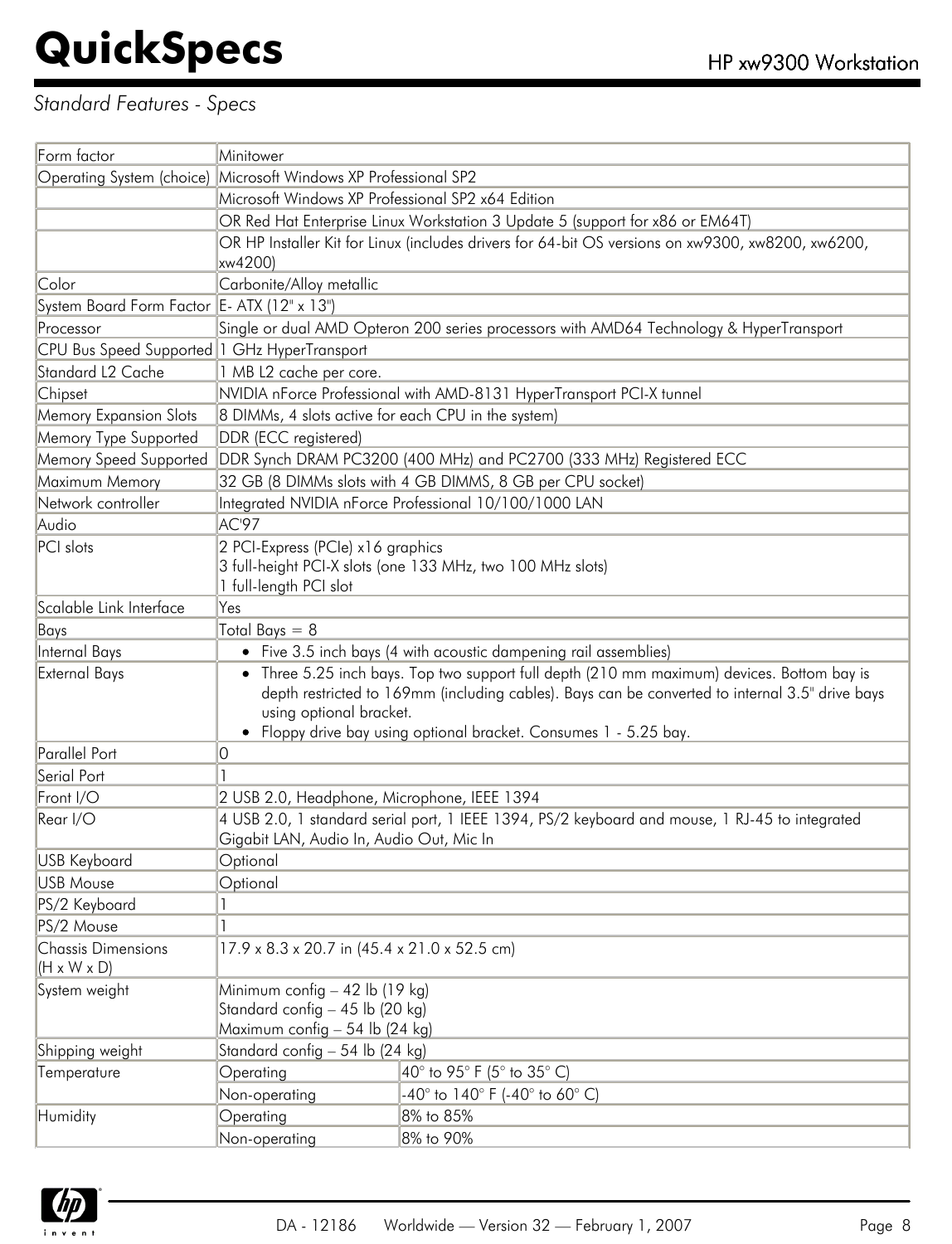#### *Standard Features - Specs*

| Maximum Altitude                                   | Operating                                         | 10,000 ft (3,000 m)                                                                                                                                                                                        |
|----------------------------------------------------|---------------------------------------------------|------------------------------------------------------------------------------------------------------------------------------------------------------------------------------------------------------------|
| (nonpressurized)                                   | Non-operating                                     | 30,000 ft (9,100 m)                                                                                                                                                                                        |
| Power Supply                                       | 700W wide-ranging, active Power Factor Correction |                                                                                                                                                                                                            |
| Interfaces Supported                               | chipset                                           | 4 SATA interface (4 serial-ATA connectors), Ultra320 SCSI interface, 2 EIDE interface (1 EIDE<br>connectors) supported for optical drives. SATA 3 capability is included in the NVIDIA nForce Professional |
|                                                    |                                                   | Hard Drive Controller (PCI)Ultra160 or Ultra320, or SATA RAID, or Ultra320 RAID                                                                                                                            |
| Supported                                          |                                                   |                                                                                                                                                                                                            |
| <b>Preinstalled Software</b>                       |                                                   |                                                                                                                                                                                                            |
| HP Performance Tuning Framework *                  |                                                   |                                                                                                                                                                                                            |
| HP Client Manager Software v6.0*                   |                                                   |                                                                                                                                                                                                            |
| Altiris Local Recovery*                            |                                                   |                                                                                                                                                                                                            |
| Alert Standard Format specification*               |                                                   |                                                                                                                                                                                                            |
| CD/DVD software dependent on optical drive choices |                                                   |                                                                                                                                                                                                            |
| <sup>*</sup> Windows Operating Systems only.       |                                                   |                                                                                                                                                                                                            |

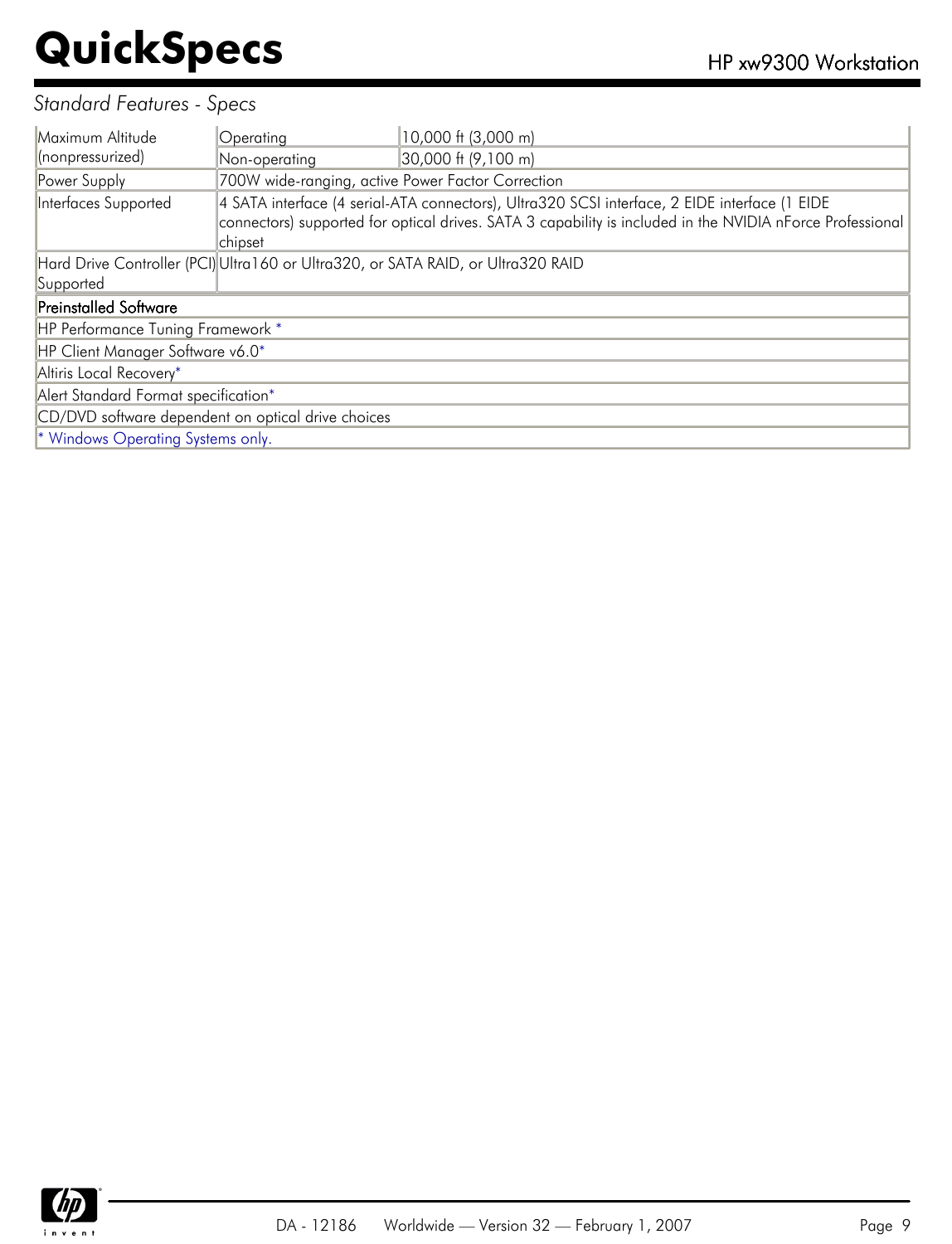#### *After-Market Options*

| Processors |                                                                                                                               |            |                      | Part Number    |
|------------|-------------------------------------------------------------------------------------------------------------------------------|------------|----------------------|----------------|
|            | 2nd AMD Opteron processor with AMD64 Technology & HyperTransport                                                              |            |                      |                |
|            | AMD Opteron 246 processor at 2.00 GHz with 1 GHz HT bus & 1 MB of L2 cache                                                    |            |                      | <b>PU942A</b>  |
|            | AMD Opteron 248 processor at 2.20 GHz with 1 GHz HT bus & 1 MB of L2 cache                                                    |            |                      | <b>PU943A</b>  |
|            | AMD Opteron 250 processor at 2.40 GHz with 1 GHz HT bus & 1 MB of L2 cache                                                    |            |                      | <b>PU944A</b>  |
|            | AMD Opteron 252 processor at 2.60 GHz with 1 GHz HT bus & 1 MB of L2 cache                                                    |            |                      | <b>PP661A</b>  |
|            | AMD Opteron 254 processor at 2.80 GHz with 1 GHz HT bus & 1 MB of L2 cache                                                    |            |                      | ED532AA        |
|            | AMD Opteron 256 processor at 3.00 GHz with 1 GHz HT bus & 1 MB of L2 cache                                                    |            |                      | ER219AA        |
|            | AMD Opteron 270 processor at 2.00 GHz (2 Core) with 1GHz HT bus & 1 MB of L2<br>cache per core for a combined total of 2 MB.  |            |                      | <b>PY605AA</b> |
|            | AMD Opteron 275 processor at 2.20 GHz (2 Core) with 1GHz HT bus & 1 MB of L2<br>cache per core for a combined total of 2 MB.  |            |                      | <b>PY606AA</b> |
|            | AMD Opteron 280 processor at 2.40 GHz (2 Core) with 1 GHz HT bus & 1 MB of L2<br>cache per core for a combined total of 2 MB. |            |                      | EH416AA        |
|            | AMD Opteron 285 processor at 2.60 GHz (2 Core) with 1GHz HT bus & 1 MB of L2<br>cache per core for a combined total of 2 MB.  |            |                      | ER220AA        |
| Graphics*  |                                                                                                                               | Windows XP | <b>Red Hat Linux</b> | Part Number    |
|            | Multi display solutions                                                                                                       |            |                      |                |
|            | <b>SLI Dual Graphics Connector</b>                                                                                            | X          | X                    | <b>PP654A</b>  |

| <b>SLI Dual Graphics Connector</b>                                                                                                                                                                                                    |  | <b>PP654A</b> |
|---------------------------------------------------------------------------------------------------------------------------------------------------------------------------------------------------------------------------------------|--|---------------|
| NVIDIA Quadro NVS 285 with TurboCache                                                                                                                                                                                                 |  | EE0661AA      |
| Technology                                                                                                                                                                                                                            |  |               |
| NVIDIA Quadro FX 540 (128 MB)                                                                                                                                                                                                         |  | PH791A        |
| NVIDIA Quadro FX 1400 - SLI capable (128 MB)                                                                                                                                                                                          |  | <b>PM979A</b> |
| NVIDIA Quadro FX 3450 - SLI capable (256 MB)                                                                                                                                                                                          |  | PY640AA       |
| NVIDIA Quadro FX 4500                                                                                                                                                                                                                 |  | EA762AA       |
| NOTE: Support for both RHEL WS3 U5 and WS4 U1 (x86 and EM64T). To run the accelerated graphics driver on RHEL3 U4,                                                                                                                    |  |               |
| $\mathbf{1}$ is the set of the set of the set of the set of $\mathbf{1}$ is the set of the set of the set of the set of the set of the set of the set of the set of the set of the set of the set of the set of the set of the set of |  |               |

download the latest driver. Please refer to the Release Notes Chapter in [http://www.hp.com/support/linux\\_user\\_manual.](http://www.hp.com/support/linux_user_manual) \*May use two graphics cards. Must use matching graphics cards and order a second processor.

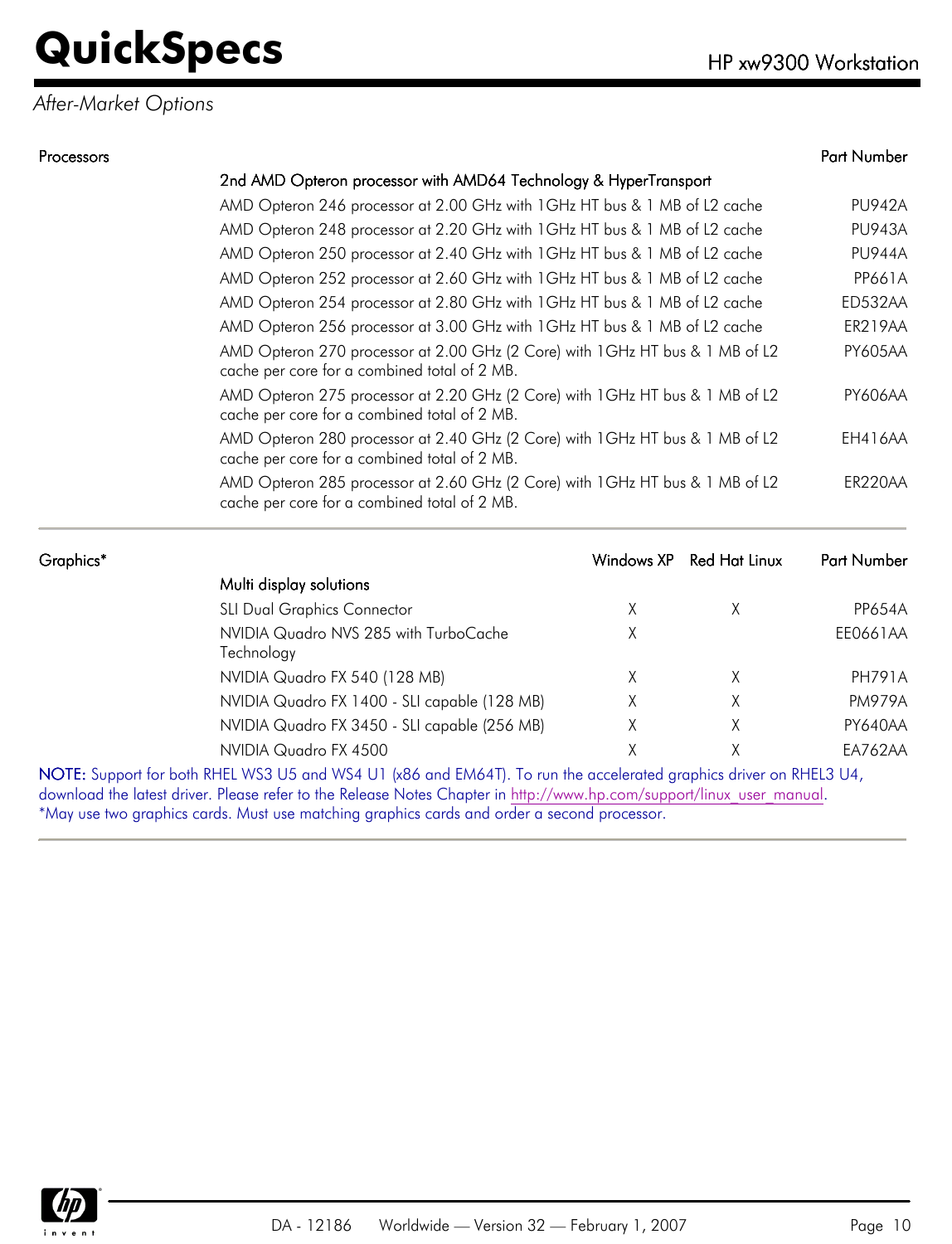#### *After-Market Options*

| <b>Hard Drives</b> |                                                                                             | Windows XP     | <b>Red Hat Linux</b> | Part Number   |
|--------------------|---------------------------------------------------------------------------------------------|----------------|----------------------|---------------|
|                    | <b>Serial ATA Hard Drives</b>                                                               |                |                      |               |
|                    | 80 GB SATA 3.0Gb/s Hard Drive (7,200 rpm)                                                   | 32-Bit, 64-Bit | WS3, WS4             | PY276AA       |
|                    | 250 GB SATA NCQ Hard Drive (7,200 rpm)                                                      | 32-Bit, 64-Bit | WS3, WS4             | EA788AA       |
|                    | 500 GB SATA 3.0Gb/s NCQ Hard Drive (7,200 rpm)                                              | 32-Bit, 64-Bit | WS3, WS4             | <b>PV943A</b> |
|                    | 160 GB SATA 3.0Gb/s NCQ Hard Drive<br>$(10K$ rpm)                                           | 32-Bit, 64-Bit | WS3, WS4             | EW222AA       |
|                    | 74 GB SATA 1.5Gb/s Hard Drive (10K rpm)                                                     | 32-Bit, 64-Bit | WS3, WS4             | <b>DX760A</b> |
|                    | SATA power cable kit (2 per kit)                                                            | 32-Bit, 64-Bit | WS3, WS4             | DN733A        |
|                    | <b>SCSI Hard Drives</b>                                                                     |                |                      |               |
|                    | 73 GB Ultra320 SCSI Hard Drive (10K rpm)                                                    | 32-Bit, 64-Bit | WS3, WS4             | AA613A        |
|                    | 146 GB Ultra320 SCSI Hard Drive (10K rpm)                                                   | 32-Bit, 64-Bit | WS3, WS4             | AA614A        |
|                    | 300 GB Ultra320 SCSI Hard Drive (10K rpm)                                                   | 32-Bit, 64-Bit | WS3, WS4             | <b>DY672A</b> |
|                    | 36 GB Ultra320 SCSI Hard Drive (15K rpm)                                                    | 32-Bit, 64-Bit | WS3, WS4             | AA616A        |
|                    | 73 GB Ultra320 SCSI Hard Drive (15K rpm)                                                    | 32-Bit, 64-Bit | WS3, WS4             | AA617A        |
|                    | 146 GB Ultra320 SCSI Hard Drive (15K rpm)                                                   | 32-Bit, 64-Bit | WS3, WS4             | DY671A        |
|                    | <b>Hard Drive Accessories</b>                                                               |                |                      |               |
|                    | Cable, 5 port SCSI                                                                          | 32-Bit, 64-Bit | WS3, WS4             | AA818A        |
|                    | U320 SCSI Back Panel connector (Uses HDCI, HD68, 32-Bit, 64-Bit<br>or mini DB68 connectors) |                | WS3, WS4             | AA658A        |
|                    | <b>Removable Drive Enclosures</b>                                                           |                |                      |               |
|                    | StorCase DX115 SATA Removable Enclosure                                                     | <b>ALL</b>     | ALL                  | EA332AA       |
|                    | StorCase DX115 SATA Removable Enclosure                                                     | N/A            | N/A                  | EA332AA       |
|                    |                                                                                             |                |                      |               |

NOTE: All hard drives are supported with Red Hat Linux WS3 Update 5 and WS4 Update 1 (both x86 and EM64T) only when using the same type of drive. Drive mixing is not supported.

| Controllers     |                                                                                                                                                                                                                                                                                                                                                                               |                | Windows XP Red Hat Linux | <b>Part Number</b> |
|-----------------|-------------------------------------------------------------------------------------------------------------------------------------------------------------------------------------------------------------------------------------------------------------------------------------------------------------------------------------------------------------------------------|----------------|--------------------------|--------------------|
|                 | <b>SATA Controllers</b>                                                                                                                                                                                                                                                                                                                                                       |                |                          |                    |
|                 | Adaptec Serial ATA 3Gb/s RAID 1420SA PCI-X card                                                                                                                                                                                                                                                                                                                               | 32-Bit, 64-Bit | $WS3*$                   | ED090AA            |
|                 | <b>SCSI Controllers</b>                                                                                                                                                                                                                                                                                                                                                       |                |                          |                    |
|                 | U320 SCSI Controller - LSI 20320AR RAID 0,1                                                                                                                                                                                                                                                                                                                                   | 32-Bit, 64-Bit |                          | DZ554A             |
|                 | Ultra320 SCSI RAID Adaptec 2120S - PCI (Windows<br>& Linux)                                                                                                                                                                                                                                                                                                                   | 32-Bit         | WS3, WS4*                | AA850A             |
|                 | NOTE: * Hardware RAID is not supported on Linux Systems and this includes the Promise SATA Raid<br>Card, Onboard SATA Chipset Raid, Adaptec 2120S SCSI Raid Card, LSI 20320 A-R SCSI Card,<br>Onboard SCSI Chipset Raid. The Linux kernel, with built-in software RAID, provides excellent<br>functionality and performance. It is a good alternative to hardware-based RAID. |                |                          |                    |
| Storage Devices |                                                                                                                                                                                                                                                                                                                                                                               |                | Windows XP Red Hat Linux | <b>Part Number</b> |

| le Devices. |                                              | Windows XP Red Hat Linux | Part Number |
|-------------|----------------------------------------------|--------------------------|-------------|
|             | HP 512 MB Drive Key II Flash Drive (USB 2.0) |                          | ED516AA     |
|             | 1GB HP DriveKey II (USB 2.0 Flash Drive)     |                          | AG382AA     |
|             | .44 MB Internal Floppy Drive                 |                          | DY670A      |
|             |                                              |                          |             |

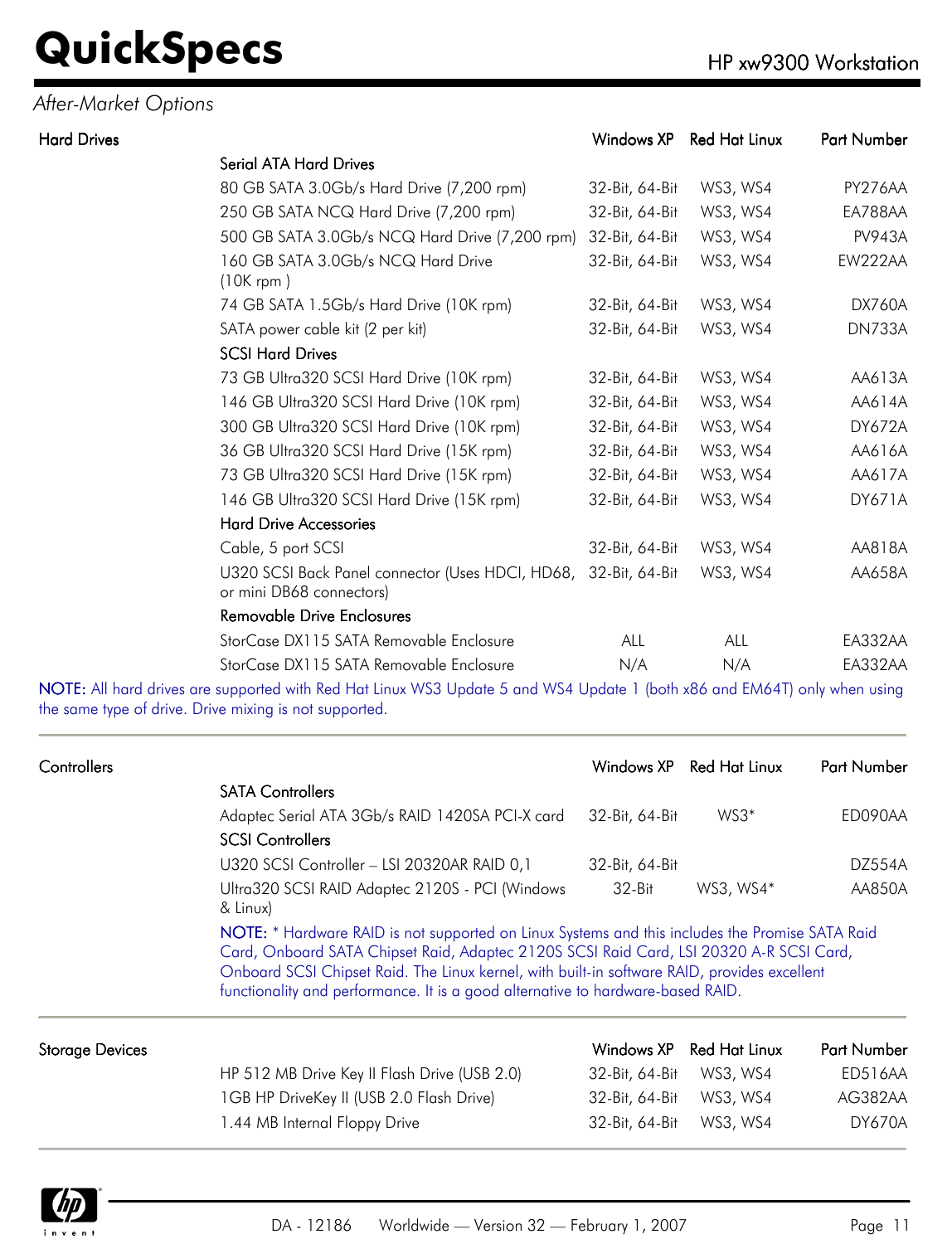#### *After-Market Options*

| Input/Output Devices       |                                                                                    | Windows XP        | <b>Red Hat Linux</b>         | Part Number   |  |
|----------------------------|------------------------------------------------------------------------------------|-------------------|------------------------------|---------------|--|
|                            | Keyboards                                                                          |                   |                              |               |  |
|                            | HP PS/2 Standard Keyboard (Carbonite/Silver)                                       | 32-Bit, 64-Bit    | WS3, WS4                     | <b>DT527A</b> |  |
|                            | HP USB Standard Keyboard (Carbonite/Silver)                                        | 32-Bit, 64-Bit    | WS3, WS4                     | <b>DT528A</b> |  |
|                            | HP USB Smart Card Keyboard (Carbonite/Silver)                                      | 32-Bit, 64-Bit    | WS3, WS4                     | ED707AA       |  |
|                            | <b>Pointing Devices</b>                                                            |                   |                              |               |  |
|                            | HP PS/2 2-Button Scroll Mouse (Carbonite)                                          | 32-Bit, 64-Bit    | WS3, WS4                     | <b>DD440B</b> |  |
|                            | HP USB 2-Button Optical Scroll Mouse<br>(Carbonite/Silver)                         | 32-Bit, 64-Bit    | WS3, WS4                     | <b>DC172B</b> |  |
|                            | HP USB 3-button Optical Mouse                                                      | 32-Bit, 64-Bit    | WS3, WS4                     | <b>DY651A</b> |  |
|                            | HP USB 3-Button Optical 2.9M OEM Mouse                                             | 32-Bit, 64-Bit    | WS3, WS4                     | ET424AA       |  |
|                            | HP SpaceBall 5000 (USB)                                                            |                   | 32-Bit, 64-Bit Not Supported | <b>DV675A</b> |  |
|                            | HP SpaceMouse (USB)                                                                |                   | 32-Bit, 64-Bit Not Supported | DZ203A        |  |
|                            | HP SpacePilot 3D USB Intelligent Controller                                        |                   | 32-Bit, 64-Bit Not Supported | EF390AA       |  |
|                            | NOTE: Keyboard and mouse interfaces must be both USB or both PS2 when using Linux. |                   |                              |               |  |
| Networking                 |                                                                                    | Windows XP        | <b>Red Hat Linux</b>         | Part Number   |  |
|                            | <b>NICs</b>                                                                        |                   |                              |               |  |
|                            | Broadcom 5751 Netxtreme Gigabit PCIe NIC                                           | 32-Bit            | WS3, WS4                     | EA833AA       |  |
|                            | Intel Pro/1000 PT Gigabite PCI Express NIC                                         | 32-Bit            | WS3                          | EH352AA       |  |
|                            | Intel Pro/1000 GT Gigabit PCI NIC                                                  | 32-Bit            | WS3, WS4                     | AG393AA       |  |
| Memory (DIMMs)             |                                                                                    | <b>Windows XP</b> | <b>Red Hat Linux</b>         | Part Number   |  |
|                            | PC3200 (DDR 400 MHz) ECC Registered DIMMs                                          |                   |                              |               |  |
|                            | 512 MB PC3200 (DDR 400 MHz) ECC Registered (1<br>x 512 MB                          | 32-Bit, 64-Bit    | WS3, WS4                     | <b>PP657A</b> |  |
|                            | 1 GB PC3200 (DDR 400 MHz) ECC Registered (1 x 1<br>GB)                             | 32-Bit, 64-Bit    | WS3, WS4                     | <b>PP655A</b> |  |
|                            | 4 GB (2x2GB) DDR400 ECC Registered (Duct)                                          | 32-Bit, 64-Bit    | WS3, WS4                     | EA836AA       |  |
|                            | 8 GB DDR PC2700 (333 MHz) ECC Registered (2 x 4 32-Bit, 64-Bit<br>GB)              |                   | WS3, WS4                     | EK739AA       |  |
|                            | HP xw9300 2-GB DIMM Cooling Duct Kit                                               | 32-Bit, 64-Bit    | WS3, WS4                     | EA789AA       |  |
| Monitors (Supported by all |                                                                                    |                   |                              | Part Number   |  |
| <b>Operating Systems</b>   | <b>TFTs</b>                                                                        |                   |                              |               |  |
| supplied by HP)            | HP TFT LP2465 (24-inch)                                                            |                   |                              | EF224A5#      |  |
|                            | HP TFT L2335 (23-inch)                                                             |                   |                              |               |  |
|                            | HP TFT LP2065 (20.1-inch) TCO03 Two Tone (Carbonate/Silver)                        |                   |                              | EF227A5#      |  |
|                            | HP TFT L2035 (20.1-inch)                                                           |                   |                              | P9614W#       |  |
|                            | HP TFT L1955 (19-inch)                                                             |                   |                              | PD974A4       |  |



HP TFT L1755 (17-inch) PL777AA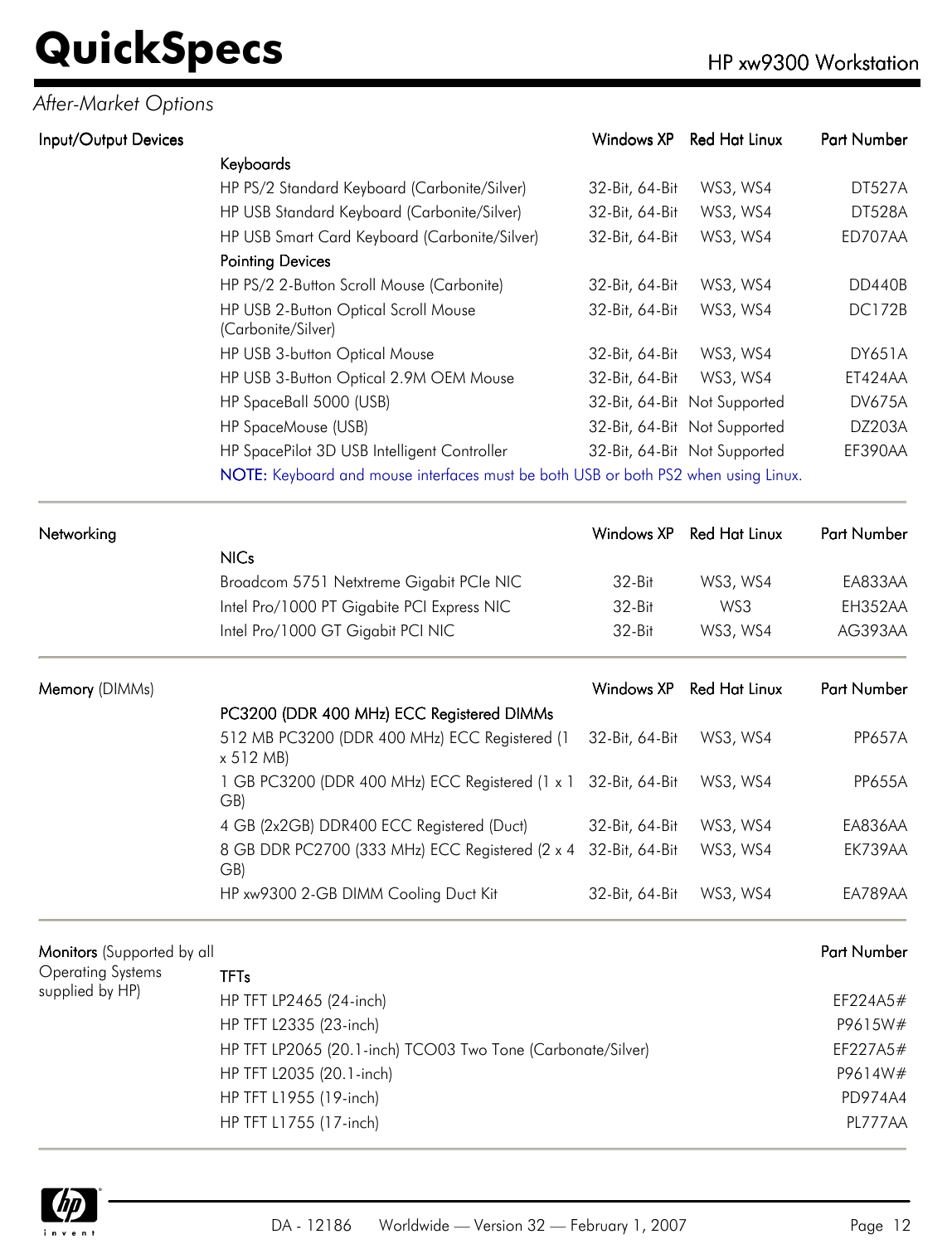#### *After-Market Options*

| <b>Optical Drives</b> |                                                                                                                  | Windows XP     | <b>Red Hat Linux</b> | Part Number   |
|-----------------------|------------------------------------------------------------------------------------------------------------------|----------------|----------------------|---------------|
|                       | <b>DVD-ROM Drive</b>                                                                                             |                |                      |               |
|                       | 16X DVD-ROM w/ +R read                                                                                           | 32-Bit, 64-Bit | WS3, WS4             | AA620B        |
|                       | <b>CD-ROM Drive</b>                                                                                              |                |                      |               |
|                       | 48X Max CD-ROM Drive                                                                                             | 32-Bit, 64-Bit | WS3, WS4             | <b>DC143B</b> |
|                       | <b>CD-RW Drive</b>                                                                                               |                |                      |               |
|                       | 48X CD-RW Drive                                                                                                  | 32-Bit, 64-Bit | WS3, WS4             | DE205B        |
|                       | Combo Drive                                                                                                      |                |                      |               |
|                       | 48X/32X Combo DVD-ROM/CD-RW Drive                                                                                | 32-Bit, 64-Bit | WS3, WS4             | <b>DE206B</b> |
|                       | DVD+/-RW Drive                                                                                                   |                |                      |               |
|                       | 16X DVD+/-RW, DL (Dual-Layer) with LightScribe<br>(LightScribe labeling functionality not supported on<br>Linux) | $32-Hit$       | WS3, WS4*            | DZ555B        |

NOTES: All optical drives are supported with Red Hat Linux WS3 U5 and WS4 U1 (both x86 and EM64T). \*LightScribe functionality not supported.

|                                                 | Windows XP                                       | <b>Red Hat Linux</b>                                           | <b>Part Number</b>                                                                                                                                                                                |
|-------------------------------------------------|--------------------------------------------------|----------------------------------------------------------------|---------------------------------------------------------------------------------------------------------------------------------------------------------------------------------------------------|
| 1.44 MB Internal Floppy Drive                   | 32-Bit, 64-Bit                                   |                                                                | DY670A                                                                                                                                                                                            |
| HP StorageWorks DAT 24 USB external tape drive  | 32-Bit, 64-Bit                                   | WS3, WS4                                                       | DW070A                                                                                                                                                                                            |
| HP StorageWorks DAT 24 USB internal tape drive  | 32-Bit, 64-Bit                                   | WS3, WS4                                                       | <b>DW069A</b>                                                                                                                                                                                     |
| HP StorageWorks DAT 40 USB external tape drive  | 32-Bit, 64-Bit                                   | WS3, WS4                                                       | DW023A                                                                                                                                                                                            |
| HP StorageWorks DAT 40 USB internal tape drive  | 32-Bit, 64-Bit                                   | WS3, WS4                                                       | <b>DW022A</b>                                                                                                                                                                                     |
| HP StorageWorks DAT 72 USB external tape drive  | 32-Bit, 64-Bit                                   | WS3, WS4                                                       | <b>DW027A</b>                                                                                                                                                                                     |
| HP StorageWorks DAT 72 USB internal tape drive  | 32-Bit, 64-Bit                                   | WS3, WS4                                                       | <b>DW026A</b>                                                                                                                                                                                     |
| HP StorageWorks DAT 72 SCSI external tape drive | 32-Bit, 64-Bit                                   | WS3, WS4,<br>7.2, 7.3                                          | Q1523B                                                                                                                                                                                            |
| HP StorageWorks DAT 72 SCSI internal tape drive | 32-Bit, 64-Bit                                   | WS3, WS4,<br>7.2, 7.3                                          | Q1522B                                                                                                                                                                                            |
| use: vendor P/N S21J111)                        |                                                  |                                                                |                                                                                                                                                                                                   |
|                                                 |                                                  |                                                                | Part Number                                                                                                                                                                                       |
| Sound Blaster X-Fi XtremeMusic Audio Card       |                                                  |                                                                | EA326AA                                                                                                                                                                                           |
| <b>HP Satellite Speakers</b>                    |                                                  |                                                                | ZD929AA                                                                                                                                                                                           |
|                                                 |                                                  |                                                                | Part Number                                                                                                                                                                                       |
| Chassis clamp lock, universal, no cable         |                                                  |                                                                | <b>DE817A</b>                                                                                                                                                                                     |
|                                                 |                                                  |                                                                |                                                                                                                                                                                                   |
|                                                 | StorCase Rhino Jr. SCSI Removable Disk Enclosure | (For NA, use: HP P/N A466719, for WW, use: vendor P/N S21A107) | The following Removable Drive Enclosure products are available from and supported by 3rd party:<br>StorCase Rhino Jr. SATA 1.5Gb/s Removable Disk Enclosure (For NA, use: HP P/N A466720, for WW, |

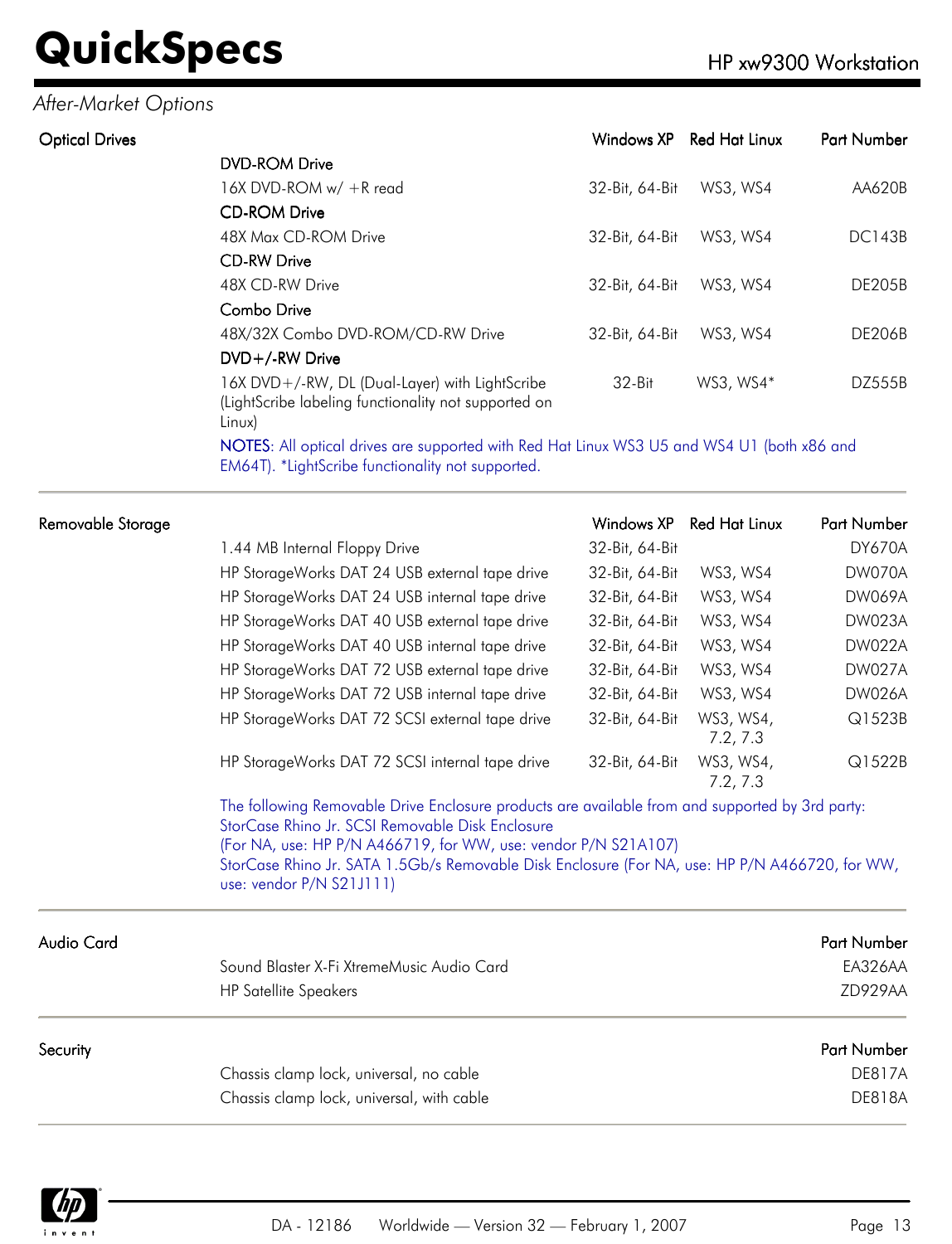| After-Market Options     |                                                               |                    |                      |                    |
|--------------------------|---------------------------------------------------------------|--------------------|----------------------|--------------------|
| <b>Brackets/Stands</b>   |                                                               |                    |                      | <b>Part Number</b> |
|                          | Fixed Rack Kit (IT/Broadcast)                                 |                    |                      | AA640A             |
|                          | HP xw8200 and xw9300 workstation IT/Broadcast Slide Rack Kit  |                    |                      | <b>DY664A</b>      |
| <b>Other Devices</b>     |                                                               |                    |                      | Part Number        |
|                          | Front Card Guide and Fan Kit                                  |                    |                      | <b>DY648A</b>      |
|                          | StorCase SATA Removable Drive Enclosure*                      |                    |                      | EA332AA            |
|                          | *NOTE: Accommodated in the top two optical bays only.         |                    |                      |                    |
| <b>Operating Systems</b> |                                                               |                    |                      | Part Number        |
|                          | Red Hat Enterprise Linux Workstation 3 Update 7 (64-bit)      |                    |                      | RA355AA            |
|                          | Red Hat Enterprise Linux Workstation 4, Update 3, (32/64-bit) |                    |                      | RA356AA            |
| Software                 |                                                               | Windows XP         | <b>Red Hat Linux</b> | Part Number        |
|                          | HP Remote Graphics V3 LTU for HP WS                           | $32-Hit$           | 7.2, 7.3, WS3        | <b>PY682AA</b>     |
|                          | HP Remote Graphics V4 LTU for HP WS                           | 32-Bit, 64-Bit     | WS3                  | RG088AA            |
|                          | HP Remote Graphics V3 Receiver LTU                            | 32-Bit             | 7.2, 7.3, WS3        | <b>PY684AA</b>     |
|                          | HP Remote Graphics V4 Receiver LTU<br>(available 8/1/06)      | 32-Bit, 64-Bit WS3 |                      | RG090AA            |
|                          | HP Remote Graphics V3 software media                          | 32-Bit             | 7.2, 7.3, WS3        | <b>PY685AA</b>     |
|                          | HP Remote Graphics V4 software media                          | 32-Bit, 64-Bit WS3 |                      | <b>RG091AA</b>     |

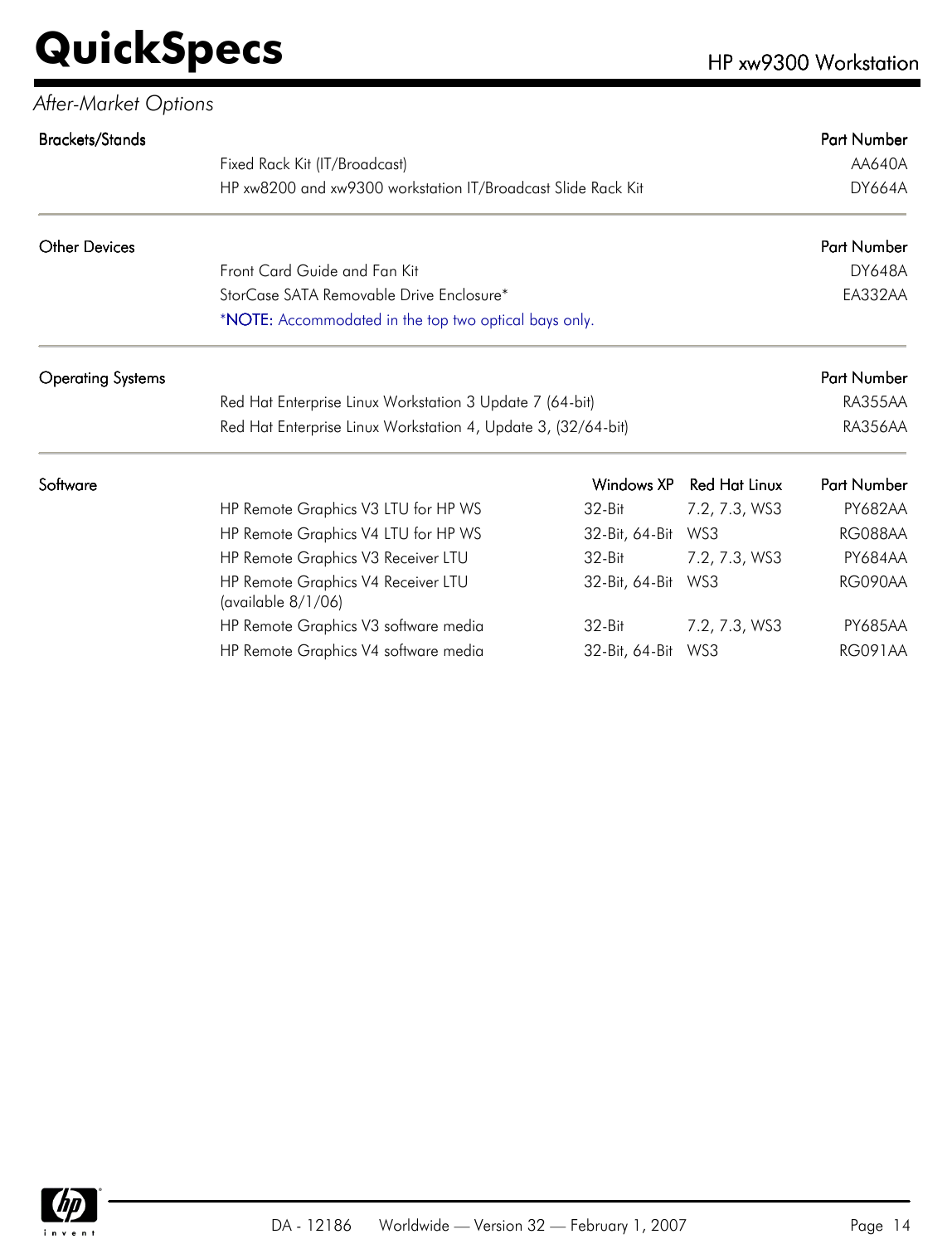#### *Memory*

#### AMD Opteron processor with Direct Connect Architecture

#### DDR SDRAM ECC REGISTERED MEMORY

This chart does not represent all possible memory configurations. Each AMD Opteron processor has an integrated memory controller that supports ECC Registered 400 MHz (PC3200) or 333 MHz (PC2700) DDR memory only. Main memory is directly connected to the processor through the Direct Connect Architecture. There are 8 DIMM slots which provide 6.4 GB/s bandwidth per processor. It can support a maximum of 8 GB of RAM with one processor installed, 32 GB of RAM when both processors are present.

Memory must be added in pairs. Match DIMM pairs by size and type.

In a single processor configuration, install the first DIMM pair in socket set 1 (blue sockets), and the 2nd DIMM pair in socket set 3 (black socket).

In a dual processor configuration, install the first DIMM pair in socket set 1 (blue sockets), the 2nd DIMM pair in socket set 2 (blue sockets) and, if required, the 3rd pair in socket set 3 (black sockets) and the 4th pair in socket set 4 (black sockets).



#### MAXIMUM MEMORY

Supports up to 32GB of DDR SDRAM, in a configuration of 8 GB per processor (over 12 GB requires dual CPUs).

#### POSSIBLE MEMORY CONFIGURATIONS

*Not all memory configurations possible are represented below.*

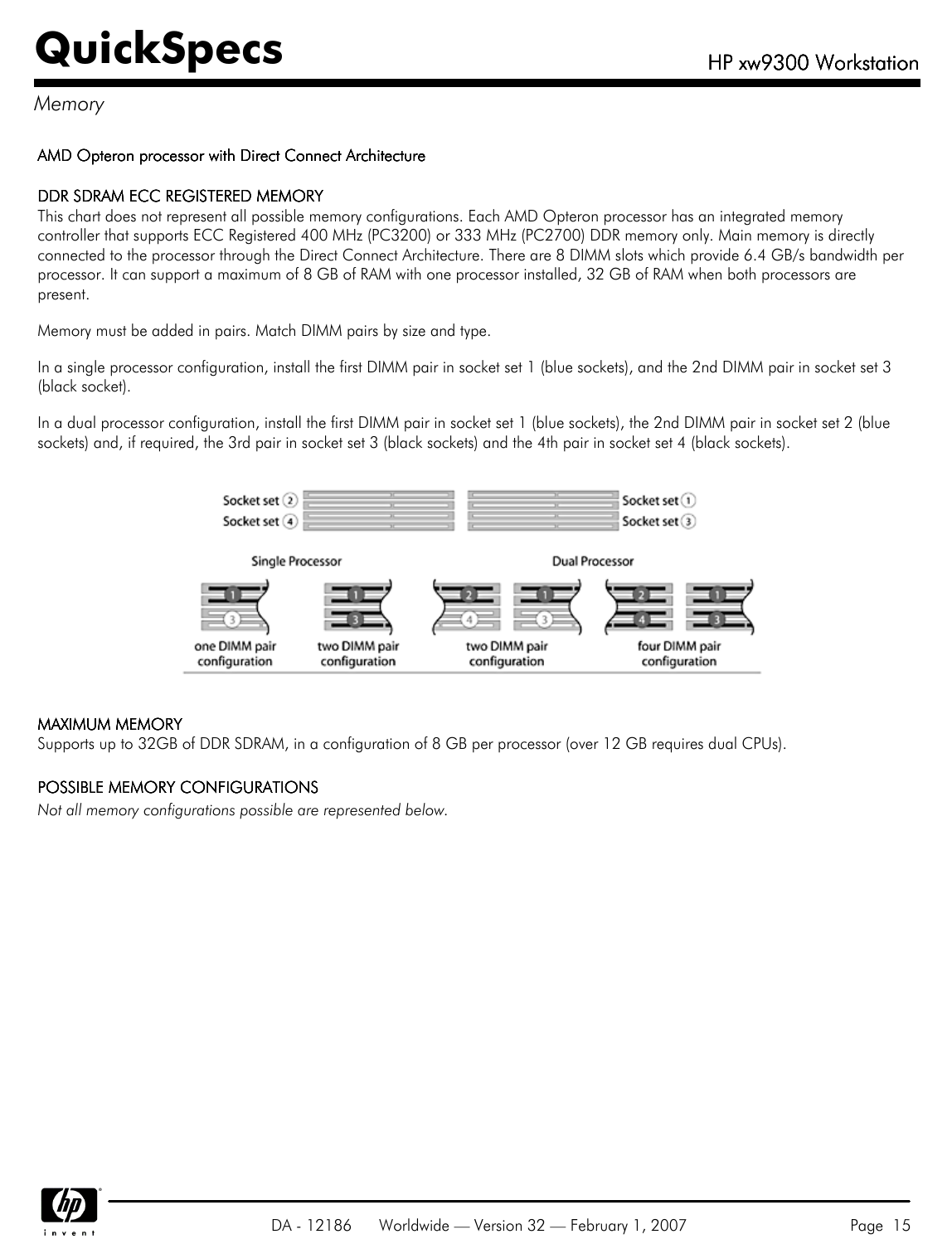#### *Memory*

| <b>DIMM Size</b> | Slot         |                  |        |              |        |              |                  |              |
|------------------|--------------|------------------|--------|--------------|--------|--------------|------------------|--------------|
|                  |              | CPU <sub>1</sub> |        |              |        |              | CPU <sub>2</sub> |              |
|                  | Socket set 1 |                  |        | Socket set 3 |        | Socket set 2 |                  | Socket set 4 |
| 1 GB             | 512 MB       | 512 MB           |        |              |        |              |                  |              |
| 2 GB             | 1 GB         | 1 GB             |        |              |        |              |                  |              |
| $2$ GB           | 512 MB       | 512 MB           | 512 MB | 512 MB       |        |              |                  |              |
| $2$ GB           | 512 MB       | 512 MB           | 512 MB | 512 MB       |        |              |                  |              |
| 4 GB             | 1 GB         | 1 GB             | 1 GB   | 1 GB         |        |              |                  |              |
| 8 GB             | $2$ GB       | $2$ GB           | $2$ GB | $2$ GB       |        |              |                  |              |
| 2 GB (dual)      | 512 MB       | 512 MB           |        |              | 512 MB | 512 MB       |                  |              |
| 4 GB (dual)      | 1 GB         | $1$ GB           |        |              | 1 GB   | 1 GB         |                  |              |
| 4 GB (dual)      | 512 MB       | 512 MB           | 512 MB | 512 MB       | 512 MB | 512 MB       | 512 MB           | 512 MB       |
| 6 GB (dual)      | 1 GB         | 1 GB             | 512 MB | 512 MB       | 1 GB   | 1 GB         | 512 MB           | 512 MB       |
| 8 GB (dual       | 2 GB         | 2 GB             |        |              | $2$ GB | 2 GB         |                  |              |
| 8 GB (dual)      | 1 GB         | 1 GB             | 1 GB   | 1 GB         | 1 GB   | 1 GB         | 1 GB             | 1 GB         |
| 12 GB (dual)     | 2 GB         | 2 GB             | $1$ GB | 1 GB         | $2$ GB | $2$ GB       | 1 GB             | 1 GB         |
| 16 GB (dual)     | 4 GB         | 4 GB             |        |              | 4 GB   | 4 GB         |                  |              |
| $16$ GB (dual)   | 2 GB         | $2$ GB           | $2$ GB | 2 GB         | $2$ GB | 2 GB         | $2$ GB           | $2$ GB       |
| 32 GB (dual)     | 4 GB         | 4 GB             | 4 GB   | 4 GB         | 4 GB   | 4 GB         | 4 GB             | 4 GB         |

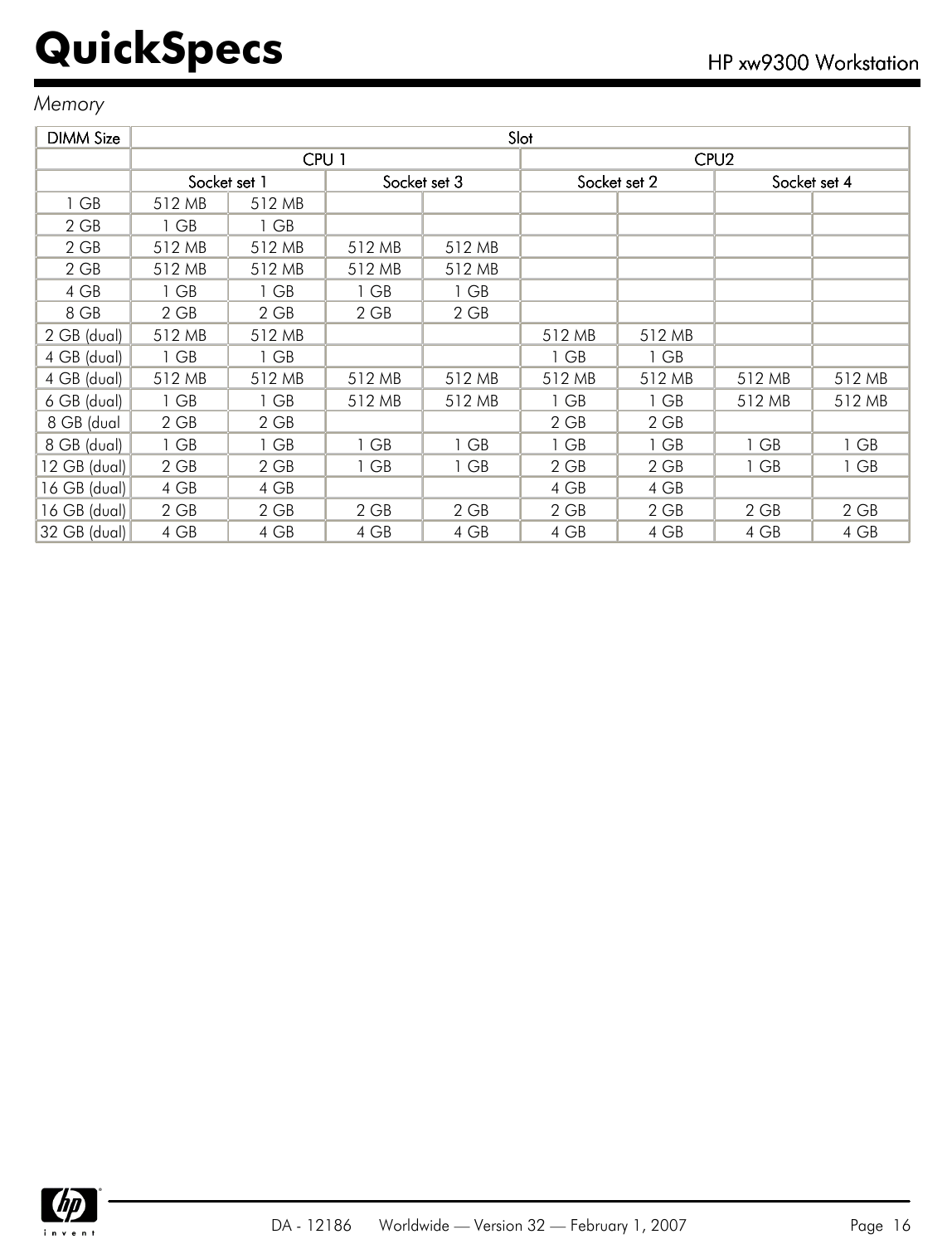*Storage*

#### Tower configuration



|                                                                       | <b>Quantity Supported</b> | <b>Position Supported</b> | Controller   |
|-----------------------------------------------------------------------|---------------------------|---------------------------|--------------|
| <b>Convertible Minitower</b>                                          |                           |                           |              |
| <b>Optional Diskette Drive</b>                                        |                           | 3                         | Diskette     |
| 5.25" Storage Drive Bays                                              | 3                         | 1, 2, 3                   | <b>IDE</b>   |
| 3.5" Storage Drive Bays with<br>acoustic dampening rail<br>assemblies | 5                         | 4, 5, 6, 7, 8             | SATA or SCSI |

SCSI and SATA may be mixed in a Windows configuration, only the primary drive may be SATA.

Linux does not support SATA controller or mixing SATA and SCSI drives.

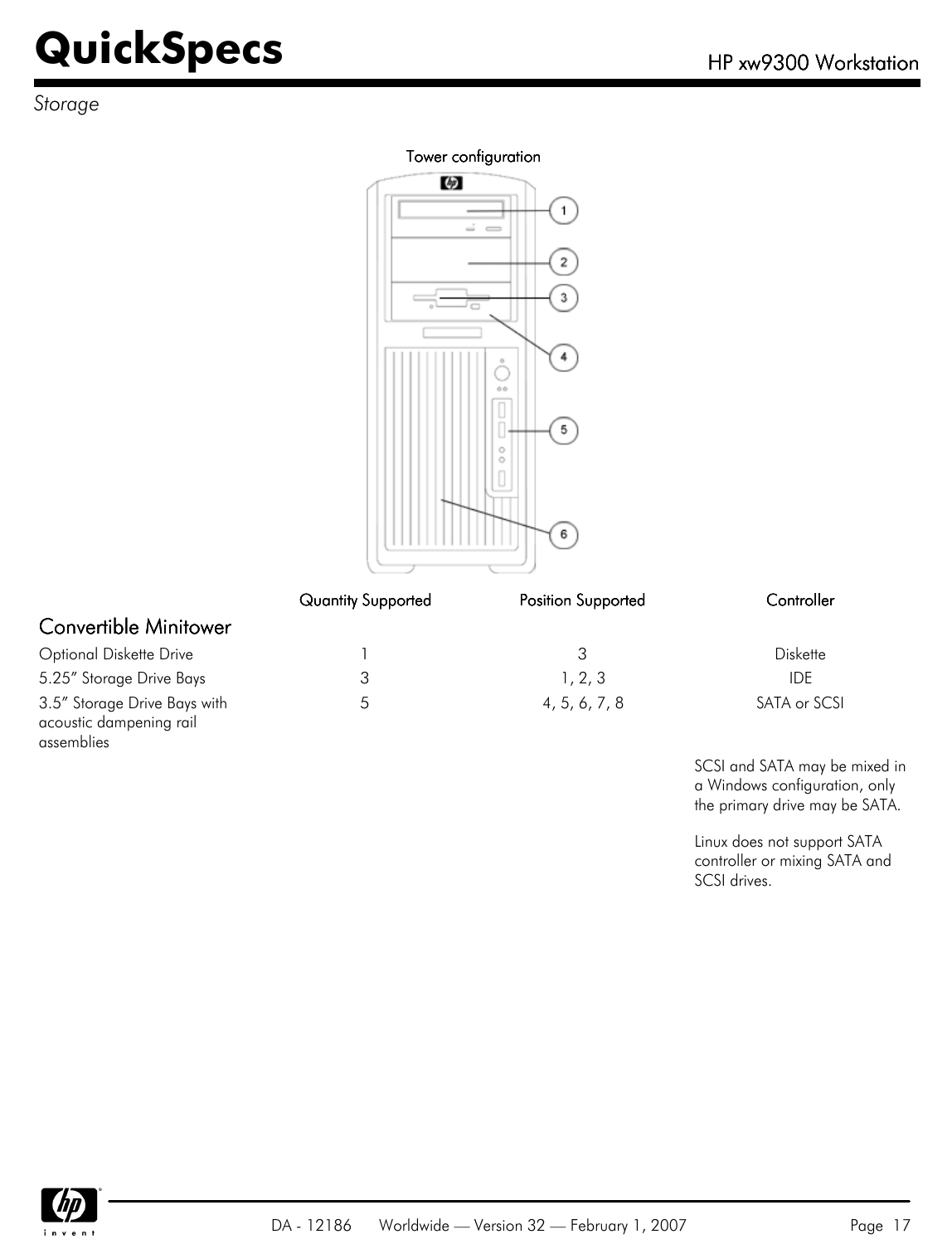#### *Additional Technical Specifications*

| <b>System Board</b>                    |                                                                                                                                                                                    |
|----------------------------------------|------------------------------------------------------------------------------------------------------------------------------------------------------------------------------------|
| Architecture                           | AMD Opteron                                                                                                                                                                        |
| Chipset                                | NVIDIA nForce Professional 2000 with Professional 2200 and 2050                                                                                                                    |
| Super I/O Controller                   | SMSC LPC47B397                                                                                                                                                                     |
| System Board Form Factor               | E-ATX (12" x 13")                                                                                                                                                                  |
| Processor Socket                       | Dual 940 Pin ZIF Sockets                                                                                                                                                           |
| <b>DIMM Connectors</b><br>(DDR1, 2.5V) | 8 DDR Memory Slots                                                                                                                                                                 |
| <b>PCIe Connectors</b>                 | Dual x16 PCIe Slots                                                                                                                                                                |
| Integrated Graphics                    | None                                                                                                                                                                               |
| PCI Connectors (5.0V)                  | 1 full length 33 MHz 32-bit                                                                                                                                                        |
| <b>PCI-X Connectors</b>                | 2 full length 100 MHz 64-bit<br>1 full length 133 MHz 64-bit                                                                                                                       |
| PCI card guide                         | Optional, tool-free support for all full-length cards with PCI extender                                                                                                            |
| <b>USB Ports</b>                       | 2 front, 4 rear                                                                                                                                                                    |
| 1394 Ports                             | 1 front, 1 rear                                                                                                                                                                    |
| Floppy                                 | Yes                                                                                                                                                                                |
| PS/2 Keyboard & Mouse                  | Yes                                                                                                                                                                                |
| Serial Port                            | Yes                                                                                                                                                                                |
| Parallel Port                          | None                                                                                                                                                                               |
| Flash ROM                              | Yes                                                                                                                                                                                |
| <b>TPCM Support</b>                    | Yes                                                                                                                                                                                |
| AC97 integrated audio                  | Yes                                                                                                                                                                                |
| CD ROM IN (Audio)                      | Yes                                                                                                                                                                                |
| <b>AUX IN (Audio)</b>                  | Yes                                                                                                                                                                                |
| Clear CMOS Button                      | Yes                                                                                                                                                                                |
| CPU Fan Header                         | 2 (One for each CPU)                                                                                                                                                               |
| Chassis Fan Header                     | Yes                                                                                                                                                                                |
| PCI Cage Fan Header                    | Yes                                                                                                                                                                                |
| Chassis Speaker Header                 | Yes                                                                                                                                                                                |
| CMOS Battery Holder-<br>Lithium        | Yes                                                                                                                                                                                |
| Hood Lock Header                       | None                                                                                                                                                                               |
| Hood Sensor Header                     | None                                                                                                                                                                               |
| Multibay Header                        | None                                                                                                                                                                               |
| Hard drive acoustic<br>dampening rails | Standard in 4 internal 3.5" bays, tool-free                                                                                                                                        |
| Integrated SATA RAID                   | RAID 0, RAID 1, RAID $0+1$<br>Supports one RAID array on 4 ports<br>Creation of 4 drive HDD array<br>RAID 0 Configuration - Striped Array<br>RAID 1 Configuration - Mirrored Array |
| Integrated SCSI                        | LSI 53C1030 SCSI Controller with optional external connector                                                                                                                       |
| <b>SCSI Connectors</b>                 | 2 (One Internal, One External Optional)                                                                                                                                            |

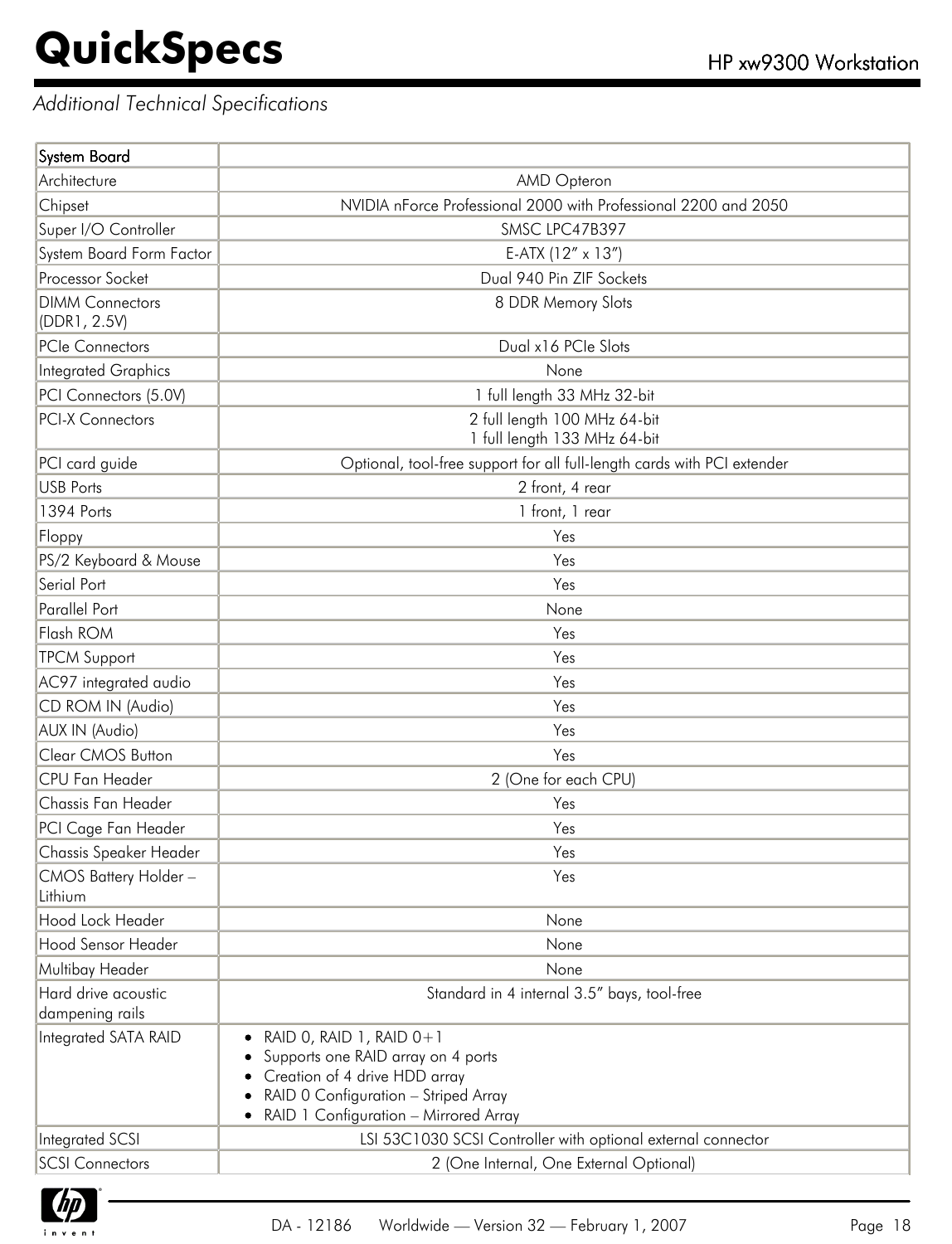#### *Additional Technical Specifications*

| Integrated LAN                                     | NVIDIA 10/100/1000 LAN Controller (PCle)           |
|----------------------------------------------------|----------------------------------------------------|
| Wake-On-Lan®                                       | Yes                                                |
| ASF 1.0 (Alert Standard<br>Format)                 | N <sub>o</sub>                                     |
| Power Supply Connectors                            | Yes, 24-pin Main Power, 8-pin CPU, 6-pin Auxiliary |
| Power Switch, Power LED<br>& Hard Drive LED Header | Yes                                                |
| S3 Support                                         | Yes                                                |
| Password Clear Header                              | Yes                                                |
| Riser Connector                                    | None                                               |
| HDD activity LED Header                            | Yes                                                |

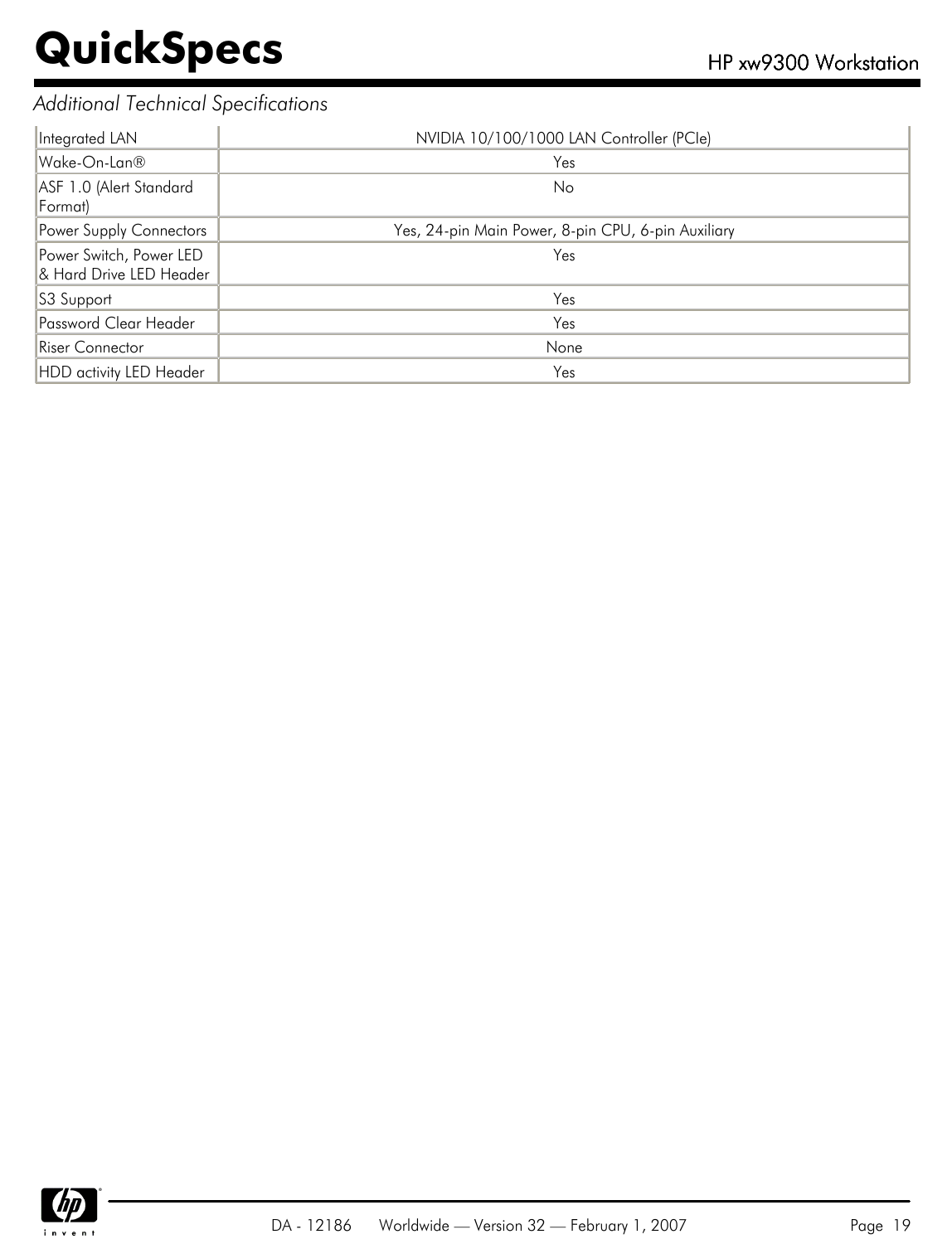| Cooling                |                                               |
|------------------------|-----------------------------------------------|
| Cooling Solutions      | Yes                                           |
| Supported              |                                               |
| Power Supply Fan       | $3.62 \times 0.98$ in (92 x 25 mm)            |
| Processor Fan-Heatsink | $2.76 \times 0.59$ in (70 x 15 mm)            |
| Chassis Fan (front)    | One 3.62 x 0.98 in (92 x 25 mm) (optional)    |
| Chassis Fan (rear)     | One 4.72 x 1.1 in (120 mm x 28 mm) (standard) |
| Internal Speaker       | Standard                                      |

| Power Supply                                                                                |                                                                                                                                                                                                                                                                                                                                                                                                                                                                                                                                                                                                                                                                                                                                                                                        |
|---------------------------------------------------------------------------------------------|----------------------------------------------------------------------------------------------------------------------------------------------------------------------------------------------------------------------------------------------------------------------------------------------------------------------------------------------------------------------------------------------------------------------------------------------------------------------------------------------------------------------------------------------------------------------------------------------------------------------------------------------------------------------------------------------------------------------------------------------------------------------------------------|
| 9 outputs                                                                                   | • +3.3V-used with PCI, PCI-X, PCIe, CK8-04, IO4, AMD8131, LS1030, IEEE 1394, Audio, Super<br>I/O, on-board logic<br>• +5V-used with storage (disk, optical, diskette), PCI, PCI-X, PCIe, IEEE 1394, CK8-04, IO4, USB,<br>input to on-board regulators (1.2V, 1.5V, 1.8V, and 2.5V), SCSI hard drives, and on-board logic<br>• +12V-A-used with PCI, PCI-X, PCIe, IEEE 1394, system fans<br>$\bullet$ +12V-B-used with storage (disk, optical, floppy)<br>$\bullet$ +12V-C-used with PCI Express x16 auxiliary connectors<br>• +12VCPU0-input to onboard regulator that supplies power for CPU0, Mem0 and respective fan<br>• +12VCPU1-input to onboard regulator that supplies power for CPU1, Mem1 and respective fan<br>• -12V-used by PCI, PCI-X<br>• 5VSB-used for sleep circuitry |
| Full Ranging Input                                                                          | Yes                                                                                                                                                                                                                                                                                                                                                                                                                                                                                                                                                                                                                                                                                                                                                                                    |
| Active Power Factor<br>Correction (APFC) (Input<br>Current is nearly 1/2 a non-<br>APFC PS) | Yes                                                                                                                                                                                                                                                                                                                                                                                                                                                                                                                                                                                                                                                                                                                                                                                    |
| Passive Power Factor<br>Correction (PFC)                                                    | No                                                                                                                                                                                                                                                                                                                                                                                                                                                                                                                                                                                                                                                                                                                                                                                     |
| Operating Voltage Range                                                                     | 90 - 264 VAC/118 VAC                                                                                                                                                                                                                                                                                                                                                                                                                                                                                                                                                                                                                                                                                                                                                                   |
| Rated Voltage Range                                                                         | $100 - 240$ VAC                                                                                                                                                                                                                                                                                                                                                                                                                                                                                                                                                                                                                                                                                                                                                                        |
| Rated Line Frequency                                                                        | 50-60 Hz/400Hz                                                                                                                                                                                                                                                                                                                                                                                                                                                                                                                                                                                                                                                                                                                                                                         |
| Operating Line Frequency<br>Range                                                           | $47 - 66$ Hz/393 - 407Hz                                                                                                                                                                                                                                                                                                                                                                                                                                                                                                                                                                                                                                                                                                                                                               |
| <b>Rated Input Current</b>                                                                  | 11.9A/9.98A                                                                                                                                                                                                                                                                                                                                                                                                                                                                                                                                                                                                                                                                                                                                                                            |
| Maximum Rated Power                                                                         | 700 W                                                                                                                                                                                                                                                                                                                                                                                                                                                                                                                                                                                                                                                                                                                                                                                  |
| <b>Heat Dissipation</b>                                                                     | Typical 1206.2 btu/hr<br>Maximum 3656.78 btu/hr                                                                                                                                                                                                                                                                                                                                                                                                                                                                                                                                                                                                                                                                                                                                        |
| PS Size (wide x high x deep)                                                                | 3.86 x 6.3 x 7.87 in (98 x 160 x 200 mm)                                                                                                                                                                                                                                                                                                                                                                                                                                                                                                                                                                                                                                                                                                                                               |
| Energy Star Compliant                                                                       | Yes                                                                                                                                                                                                                                                                                                                                                                                                                                                                                                                                                                                                                                                                                                                                                                                    |
| Surge Tolerant Full<br>Ranging Power Supply                                                 | Withstands power surges up to 2000V                                                                                                                                                                                                                                                                                                                                                                                                                                                                                                                                                                                                                                                                                                                                                    |

| <b>ROM Features</b>               | $\mathsf{Description}$                                                                                                             |
|-----------------------------------|------------------------------------------------------------------------------------------------------------------------------------|
| Instantly Available PC            | Allows for very low power consumption with quick resume time                                                                       |
| <b>ROM Based F10 Setup</b>        | Review and customize BIOS settings                                                                                                 |
| and diagnostics                   |                                                                                                                                    |
|                                   | Remote System Installation Allows a new or existing system to boot over the network and download software, including the operating |
| via F12 (PXE) (Remote Boot system |                                                                                                                                    |
| from Server)                      |                                                                                                                                    |
|                                   |                                                                                                                                    |

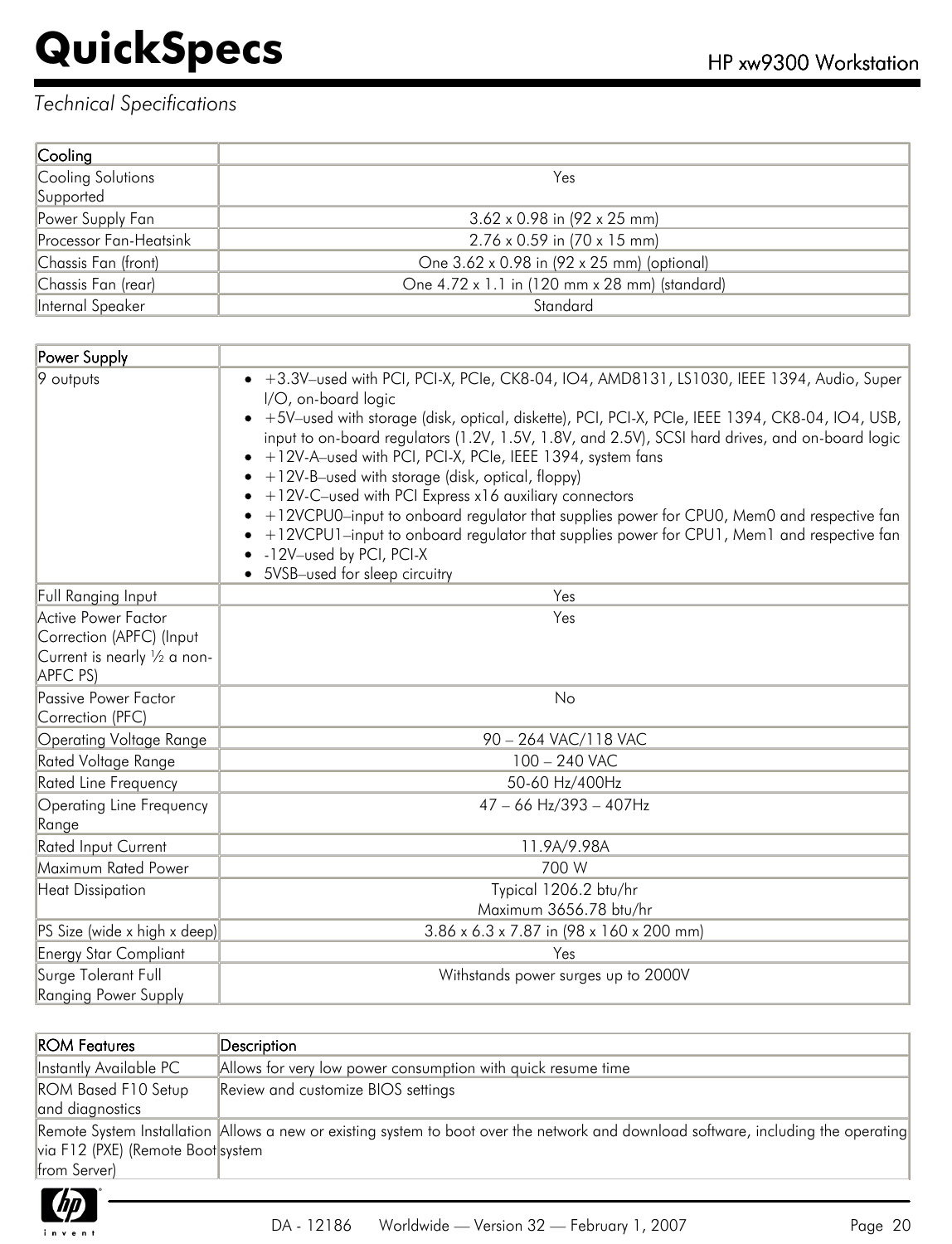| System/Emergency ROM<br>Flash Recovery with Video               | Recovers corrupted system BIOS                                                                                                                                                                                                                                                                                                                                                                                                                  |
|-----------------------------------------------------------------|-------------------------------------------------------------------------------------------------------------------------------------------------------------------------------------------------------------------------------------------------------------------------------------------------------------------------------------------------------------------------------------------------------------------------------------------------|
| <b>ROM</b> revision levels                                      | Identifies system ROM revision levels and reports in ROM-based F10 setup<br>Version is stored in an industry standard memory location (SMBIOS) so that management SW<br>applications can use and report this information                                                                                                                                                                                                                        |
| System board revision level                                     | • Allows management SW to read the revision level of the system board<br>Revision level is digitally encoded into the hardware and cannot be modified                                                                                                                                                                                                                                                                                           |
| Auto Setup when New<br>Hardware Installed                       | System automatically detects addition of new hardware                                                                                                                                                                                                                                                                                                                                                                                           |
| Serial, USB, Audio,<br>Network, Enable/Disable<br>Port Control  | Enable or disables serial, USB, audio, and network ports                                                                                                                                                                                                                                                                                                                                                                                        |
| Removable Media Write/<br><b>Boot Control</b>                   | Prevents ability to boot from removable media on supported devices (and can disable writes to media)                                                                                                                                                                                                                                                                                                                                            |
| Power-On Password                                               | Prevents an unauthorized person from booting up the computer                                                                                                                                                                                                                                                                                                                                                                                    |
| Setup Password                                                  | Prevents an unauthorized person from changing the system configuration                                                                                                                                                                                                                                                                                                                                                                          |
| Replicated Setup                                                | Saves BIOS settings to diskette or USB disk-on-key in human readable file. Repset.exe utility can then<br>replicate these settings on machines being deployed without entering ROM-based F10 setup                                                                                                                                                                                                                                              |
| Memory Change Alert<br>(Requires HP Client<br>Manager Software) | Alerts management console if memory is removed or changed                                                                                                                                                                                                                                                                                                                                                                                       |
| Client Manager Software)                                        | Thermal Alert (Requires HP Monitors the temperature state within the chassis. Three modes:<br>• NORMAL - normal temperature ranges<br>ALERTED - excessive temperatures are detected. Raises a flag so action can be taken to avoid<br>shutdown or provide for a smoother system shutdown<br>SHUTDOWN - excessive temperatures are encountered. Automatically shuts down the computer<br>without warning before hardware component damage occurs |
| Master Boot Record<br>Security                                  | Detects changes to MBR and optional restoration, useful in protecting from viruses                                                                                                                                                                                                                                                                                                                                                              |
| Remote ROM Flash                                                | Provides secure, fail-safe ROM image management from a central network console                                                                                                                                                                                                                                                                                                                                                                  |
| Remote Wakeup/shutdown                                          | System administrators can power on, restart, and power off a client computer from a remote<br>$\bullet$<br>location.<br>Enables cost-effective power consumption when the administrator needs to distribute software,<br>$\bullet$<br>perform security management, or update the ROM                                                                                                                                                            |
| <b>ACPI</b> (Advanced<br>Configuration and Power<br>Interface)  | • Allows the system to wake from a low power mode<br>• Controls system power consumption, making it possible to place individual cards and peripherals<br>in a low-power or powered-off state without affecting other elements of the system<br>Supports ACPI 2.0 for full compatibility with 64-bit operating systems                                                                                                                          |
| Keyboard-less Operation                                         | The system can be operated without a keyboard                                                                                                                                                                                                                                                                                                                                                                                                   |
| <b>SMBIOS</b>                                                   | System Management BIOS 2.3.5, previously known as DMI BIOS, for system management information                                                                                                                                                                                                                                                                                                                                                   |
| Localized ROM Setup                                             | Common BIOS image supports configuration (Setup) in 11 languages, with local keyboard mappings                                                                                                                                                                                                                                                                                                                                                  |
| Asset tag                                                       | Allows user or MIS to set unique tag string in ROM                                                                                                                                                                                                                                                                                                                                                                                              |
| Ownership tag                                                   | Allows user or MIS to set unique tag string in ROM                                                                                                                                                                                                                                                                                                                                                                                              |
| Memory Scrubbing                                                | Allows memory controller to transparently correct transient ECC errors in the background                                                                                                                                                                                                                                                                                                                                                        |
| Memory Remapping                                                | Allows system memory lost to PCI devices to be reclaimed above 4 GB, for use with operating systems<br>that support more than 4 GB (Windows XP 64-bit edition, Linux)                                                                                                                                                                                                                                                                           |
| Per-slot control                                                | Allows individual slot configuration (option ROM., latency)                                                                                                                                                                                                                                                                                                                                                                                     |
| Adaptive cooling                                                | Fan control parameters are set according to detected hardware configuration for optimal acoustics                                                                                                                                                                                                                                                                                                                                               |
| Pre-boot diagnostics                                            | Early (pre-video) critical errors are reported via beeps and blinks on the power LED                                                                                                                                                                                                                                                                                                                                                            |

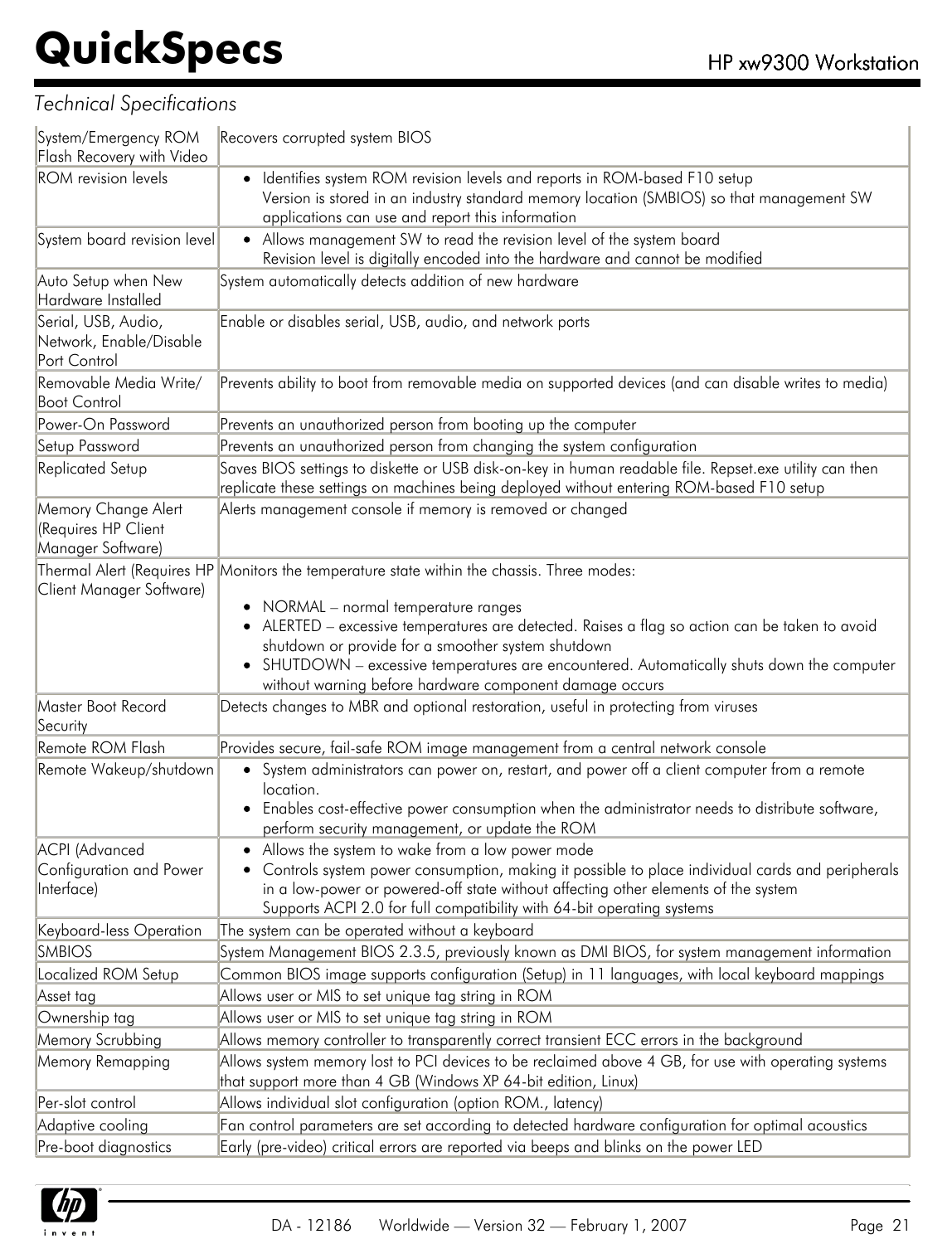#### *Technical Specifications*

#### Other Deployment & Management Features

| <b>HP Client Management</b> | HP Client Management Solutions help simplify management of Workstations and significantly reduce                                                                                                                                                                                                                            |
|-----------------------------|-----------------------------------------------------------------------------------------------------------------------------------------------------------------------------------------------------------------------------------------------------------------------------------------------------------------------------|
| Solutions                   | total ownership costs. These solutions share a common design and are highly integrated due to the                                                                                                                                                                                                                           |
|                             | extensive work between HP and its partner Altiris.                                                                                                                                                                                                                                                                          |
|                             |                                                                                                                                                                                                                                                                                                                             |
|                             | HP Client Manager Software is included free with all HP business PCs and Workstations. It enables<br>central tracking, monitoring, and management of the hardware aspects of HP client systems:                                                                                                                             |
|                             | • Get valuable hardware information such as CPU, memory, video, and security settings<br>Monitor system health to fix problems before they occur<br>Install drivers and BIOS updates without visiting each PC<br>Remotely configure BIOS and security settings<br>• Automate processes to quickly resolve hardware problems |
|                             | Additional Altiris solutions (fee-based) are available to address Workstation management challenges<br>through the entire IT lifecycle including:                                                                                                                                                                           |
|                             | Inventory assessment                                                                                                                                                                                                                                                                                                        |
|                             | Software license compliance                                                                                                                                                                                                                                                                                                 |
|                             | Personality migration                                                                                                                                                                                                                                                                                                       |
|                             | Software image deployment                                                                                                                                                                                                                                                                                                   |
|                             | Software distribution                                                                                                                                                                                                                                                                                                       |
|                             | Asset management                                                                                                                                                                                                                                                                                                            |
|                             | Client backup and recovery                                                                                                                                                                                                                                                                                                  |
|                             | • Problem resolution                                                                                                                                                                                                                                                                                                        |
|                             | Visit http://www.hp.com/go/easydeploy for more information, to download HP Client Manager Software,<br>and to evaluate the Altiris solutions.                                                                                                                                                                               |
|                             |                                                                                                                                                                                                                                                                                                                             |
| System Software Manager     | A free utility that detects and updates BIOS, device drivers, and management agent versions on your                                                                                                                                                                                                                         |
| (free)                      | networked PCs and workstations                                                                                                                                                                                                                                                                                              |
| Altiris Local Recovery      | Provides data and system file protection for HP business PCs to enable fast recovery of information that is<br>accidentally deleted or if the system becomes corrupted. Designed for disconnected or seldom-                                                                                                                |
|                             | connected users, Local Recovery protects your HP computer's data and system state by taking scheduled                                                                                                                                                                                                                       |
|                             | snapshots, which are then stored in a protected area on the local hard disk. System backup and disaster                                                                                                                                                                                                                     |
|                             | recovery is now simple and fast for all users, regardless of connectivity                                                                                                                                                                                                                                                   |
| Replicated Setup            | Saves BIOS settings to diskette or USB disk-on-key in human readable file. Repset.exe utility can then<br>replicate these settings on machines being deployed without entering ROM-based F10 setup                                                                                                                          |
| Software Restore CD         | Restores computer to its original factory shipping image                                                                                                                                                                                                                                                                    |
| Asset Tag                   | • Repository for storing company-specific property asset numbers for easy tracking<br>Initially set equal to the system serial number                                                                                                                                                                                       |
|                             | Stored in a protected section of non-volatile memory that can be accessed and modified with the<br>F10 Setup program                                                                                                                                                                                                        |
| <b>DIMM Serial Presence</b> | Detects whether or not memory DIMMs are present and their type                                                                                                                                                                                                                                                              |
| Detect                      |                                                                                                                                                                                                                                                                                                                             |
| Hard drive serial number,   | Hard drive manufacturer, model, and serial number is stored in the hard drive firmware and reported in                                                                                                                                                                                                                      |
| model, and manufacturer     | ROM-based F10 setup                                                                                                                                                                                                                                                                                                         |
| Memory Change Alert         | Alerts management console if memory is removed or changed                                                                                                                                                                                                                                                                   |
| (Requires HP Client         |                                                                                                                                                                                                                                                                                                                             |
| Manager Software)           |                                                                                                                                                                                                                                                                                                                             |
| Ownership Tag               | A user-defined string stored in non-volatile memory that is displayed in the BIOS splash screen                                                                                                                                                                                                                             |

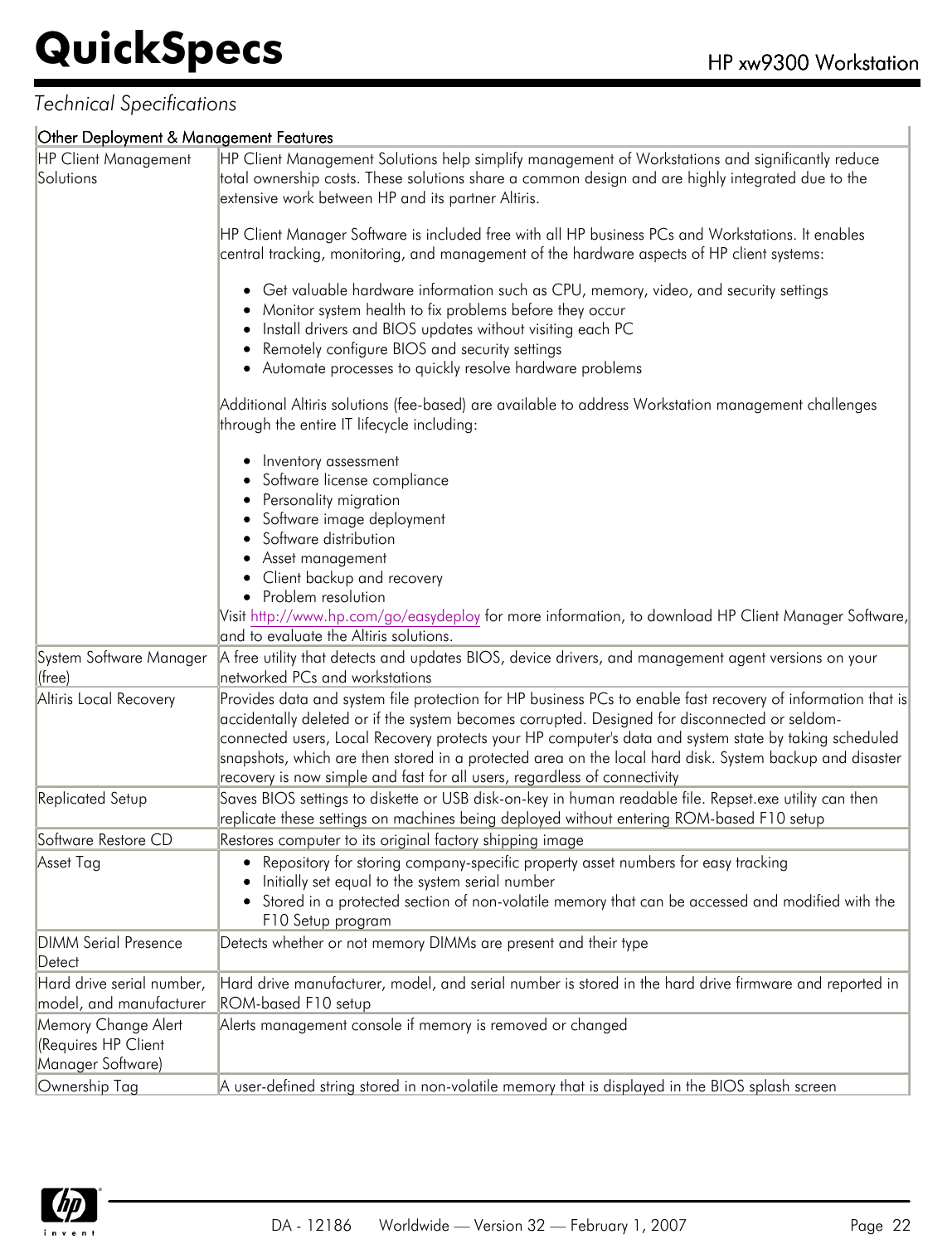| Ultra ATA Integrity<br>Monitoring<br>(CRC Checking) | A feature of SATA and SCSI, Cyclic Redundancy Checking provides data transfer verification and<br>proactive notification of hard drive data transmission problems with recommendations for enhancing<br>system performance. It detects all the following errors' types: |
|-----------------------------------------------------|-------------------------------------------------------------------------------------------------------------------------------------------------------------------------------------------------------------------------------------------------------------------------|
|                                                     | single bit errors                                                                                                                                                                                                                                                       |
|                                                     | double bit errors                                                                                                                                                                                                                                                       |
|                                                     | an odd number of errors                                                                                                                                                                                                                                                 |
|                                                     | • error bursts up to 32-bits long                                                                                                                                                                                                                                       |
| Drive Self Tests (DPS)                              | • Drive Protection System (Adaptec and LSI SCSI controllers do not offer DPS)<br>A diagnostic hard drive self test. It scans critical physical components and every sector of the hard<br>drive for physical faults and then reports any faults to the user.            |
|                                                     | Running independently of the operating system, it can be accessed through the computer's setup<br>procedure. It produces an evaluation on whether the hard drive is the source of the problem and<br>needs to be replaced.                                              |
|                                                     | The system expands on the Self-Monitoring, Analysis, and Reporting Technology (SMART), a continuously<br>running systems diagnostic that alerts the user to certain types of failures.                                                                                  |
|                                                     | DPS Access through F10 Setup during Boot (F10 diagnostic access not available with SCSI drives)                                                                                                                                                                         |
| SMART Technology                                    | Allows hard drives to monitor their own health and to raise flags if imminent failures were predicted                                                                                                                                                                   |
| (Self-Monitoring, Analysis                          | Predicts failures before they occur. Tracks fault prediction and failure indication parameters such as re-                                                                                                                                                              |
|                                                     | and Reporting Technology) allocated sector count, spin retry count, calibration retry count.                                                                                                                                                                            |
|                                                     | By avoiding actual hard drive failures, SMART hard drives act as "insurance" against unplanned user                                                                                                                                                                     |
|                                                     | downtime and potential data loss from hard drive failure.                                                                                                                                                                                                               |
|                                                     | <b>SMART I - Drive Failure Prediction</b>                                                                                                                                                                                                                               |
|                                                     | <b>SMART II - Off-Line Data Collection</b><br>SMART III - Off-Line Read Scanning with Defect Reallocation                                                                                                                                                               |
|                                                     |                                                                                                                                                                                                                                                                         |

| Security Features                          |                                                                                                                                                                                                                                        |
|--------------------------------------------|----------------------------------------------------------------------------------------------------------------------------------------------------------------------------------------------------------------------------------------|
| Access panel key lock<br>(standard)        | Prevents removal of the access panel and all internal components including optical and floppy drives                                                                                                                                   |
| Padlock (optional)                         | Prevents entire system theft and discourages access panel removal. 7mm diameter padlock loop at rear<br>of system.                                                                                                                     |
| Kensington Cable Lock<br>(optional)        | Prevents entire system theft only. 3mm x 7mm slot at rear of system.                                                                                                                                                                   |
| Universal chassis clamp<br>lock (optional) | The version without a cable discourages access panel removal and prevents theft of IO devices. The<br>version with a cable additionally prevents entire system theft and allows multiple systems to be secured<br>with a single cable. |

| Serviceability Features of System |                                                                     |
|-----------------------------------|---------------------------------------------------------------------|
| Access panel                      | Tool-less, one-handed                                               |
| Optical drives                    | Tool-less                                                           |
| Floppy drive                      | Tool-less                                                           |
| Hard drives                       | Tool-less                                                           |
| Expansion cards                   | Tool-less                                                           |
| Green user touch points           | Yes, on tool-free internal chassis mechanisms                       |
| Color-coordinated cables          | Yes                                                                 |
| and connectors                    |                                                                     |
| Memory                            | Tool-less, can be upgraded without removing any internal components |
| CPUs                              | Tool-less, can be upgraded without removing any internal components |
| Chassis fan removal               | Tool-less                                                           |

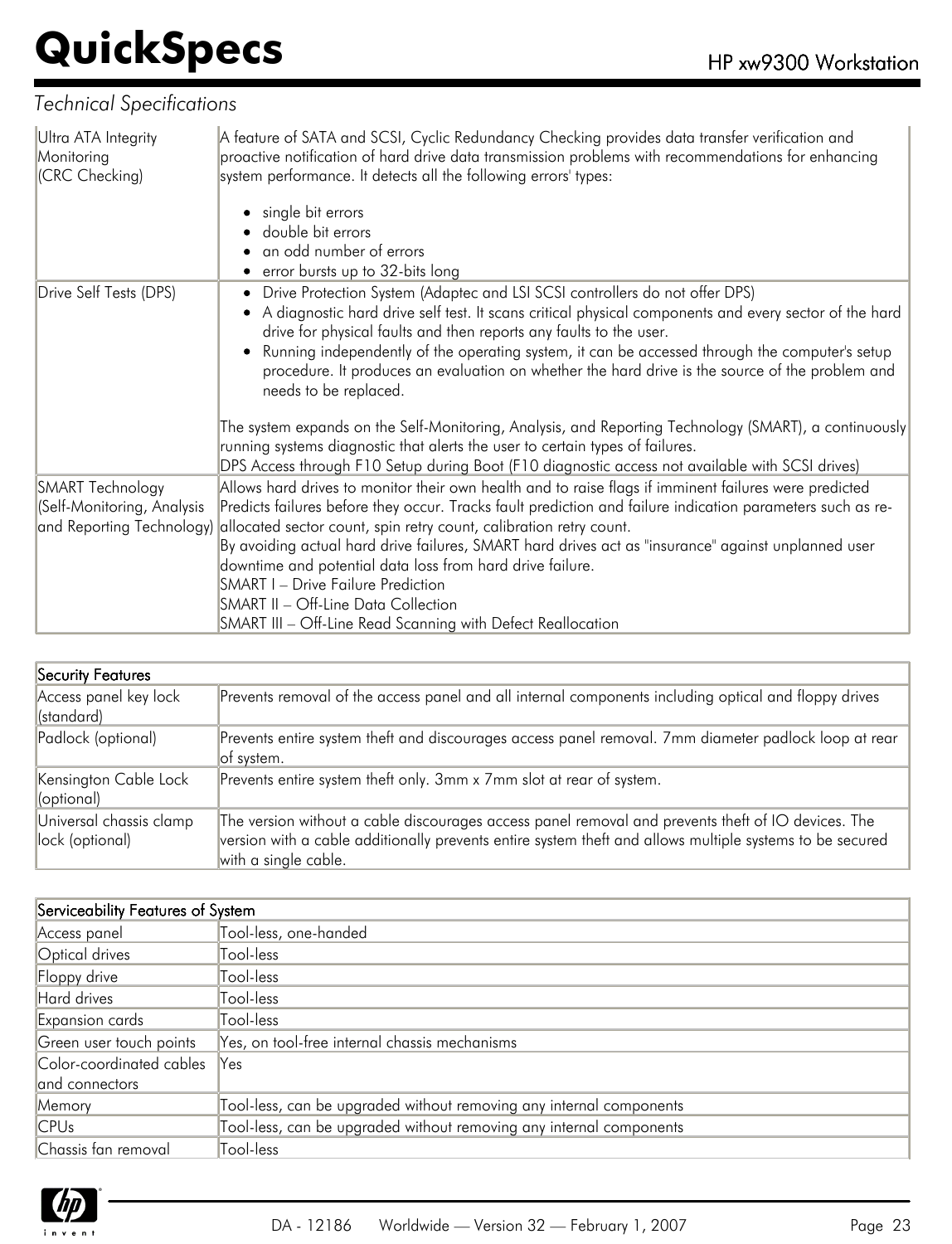| Power supply diagnostic<br>LED                                                                                              | Yes, dual function: AC OK & power OK                                                         |
|-----------------------------------------------------------------------------------------------------------------------------|----------------------------------------------------------------------------------------------|
| Power Button                                                                                                                | Yes, ACPI multi-function                                                                     |
| Power LED                                                                                                                   | Yes, dual color LED indicates normal operation and faults.                                   |
| Hard drive activity LED                                                                                                     | Yes                                                                                          |
| Internal speaker                                                                                                            | Yes, used for pre-boot diagnostic beep codes                                                 |
| Dual Color Power and HD<br>LED on Front of Computer red - fault<br>(Indicates Normal<br>Operations and Fault<br>Conditions) | green - normal                                                                               |
| System/Emergency ROM<br><b>Flash Recovery</b><br>with Video                                                                 | Recovers corrupted system BIOS.                                                              |
| Configuration Record SW                                                                                                     | Yes                                                                                          |
| Over-Temp Warning on<br>Screen (Requires IM<br>Agents)                                                                      | Yes                                                                                          |
| OS CD (Restore OS CD)                                                                                                       | Restores computer to its original factory shipping image                                     |
| <b>Restore CD</b>                                                                                                           | Restores the computer to its original factory shipping image                                 |
| Flash ROM                                                                                                                   | Yes                                                                                          |
| 3.3V Aux Power LED on<br>System PCA                                                                                         | Yes                                                                                          |
| Dual Function 5V Aux<br>Power LED (ON)/PS ON<br>LED (OFF) on System PCA                                                     | Yes                                                                                          |
| Clear Password Jumper                                                                                                       | Yes                                                                                          |
| <b>Clear CMOS Button</b>                                                                                                    | Yes                                                                                          |
| <b>CMOS Battery Holder for</b><br>easy Replacement                                                                          | Yes                                                                                          |
| Processor ZIF Socket for<br>easy Upgrade                                                                                    | Yes                                                                                          |
| DIMM Connectors for easy Yes<br>Upgrade                                                                                     |                                                                                              |
| NIC LEDs (integrated)<br>(Green & Amber)                                                                                    | Used to determine NIC status                                                                 |
| ASF 1.0 support (Alert<br>Standard Format)                                                                                  | Industry-standard specification for network alerting in operating system-absent environments |
| Dual function front power<br>switch                                                                                         | Causes a fail-safe power off when held for 4 seconds                                         |

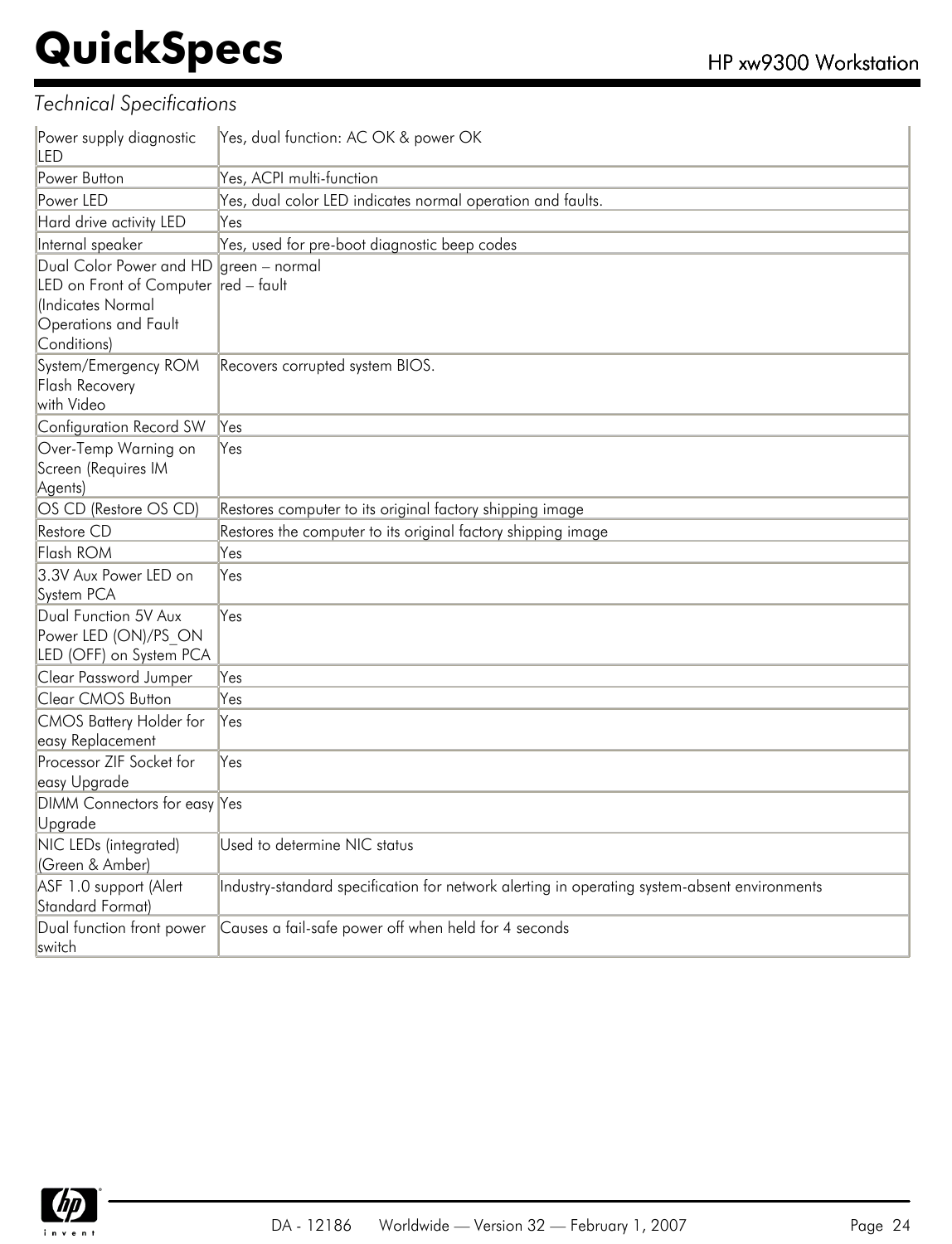| Service and Support | On-site Warranty and Service (Note 1): This three-year, limited warranty and service offering delivers<br>three years of on-site, next business-day (Note 2) service for parts and labor and includes free telephone<br>support (Note 3) 24 x 7. Global coverage (Note 2) ensures that any product purchased in one country<br>and transferred to another, non-restricted country will remain fully covered under the original warranty<br>and service offering. |
|---------------------|------------------------------------------------------------------------------------------------------------------------------------------------------------------------------------------------------------------------------------------------------------------------------------------------------------------------------------------------------------------------------------------------------------------------------------------------------------------|
|                     | NOTE 1: Terms and conditions may vary by country. Certain restrictions and exclusions apply.                                                                                                                                                                                                                                                                                                                                                                     |
|                     | NOTE 2: On-site service may be provided pursuant to a service contract between HP and an authorized                                                                                                                                                                                                                                                                                                                                                              |
|                     | HP third-party provider, and is not available in certain countries. Global service response times are                                                                                                                                                                                                                                                                                                                                                            |
|                     | based on commercially reasonable best effort and may vary by country.                                                                                                                                                                                                                                                                                                                                                                                            |
|                     | NOTE 3: Technical telephone support applies only to HP-configured, HP and HP-qualified, third-party                                                                                                                                                                                                                                                                                                                                                              |
|                     | hardware and software. Toll-free calling and 24 x 7 support may not be available in some countries.                                                                                                                                                                                                                                                                                                                                                              |

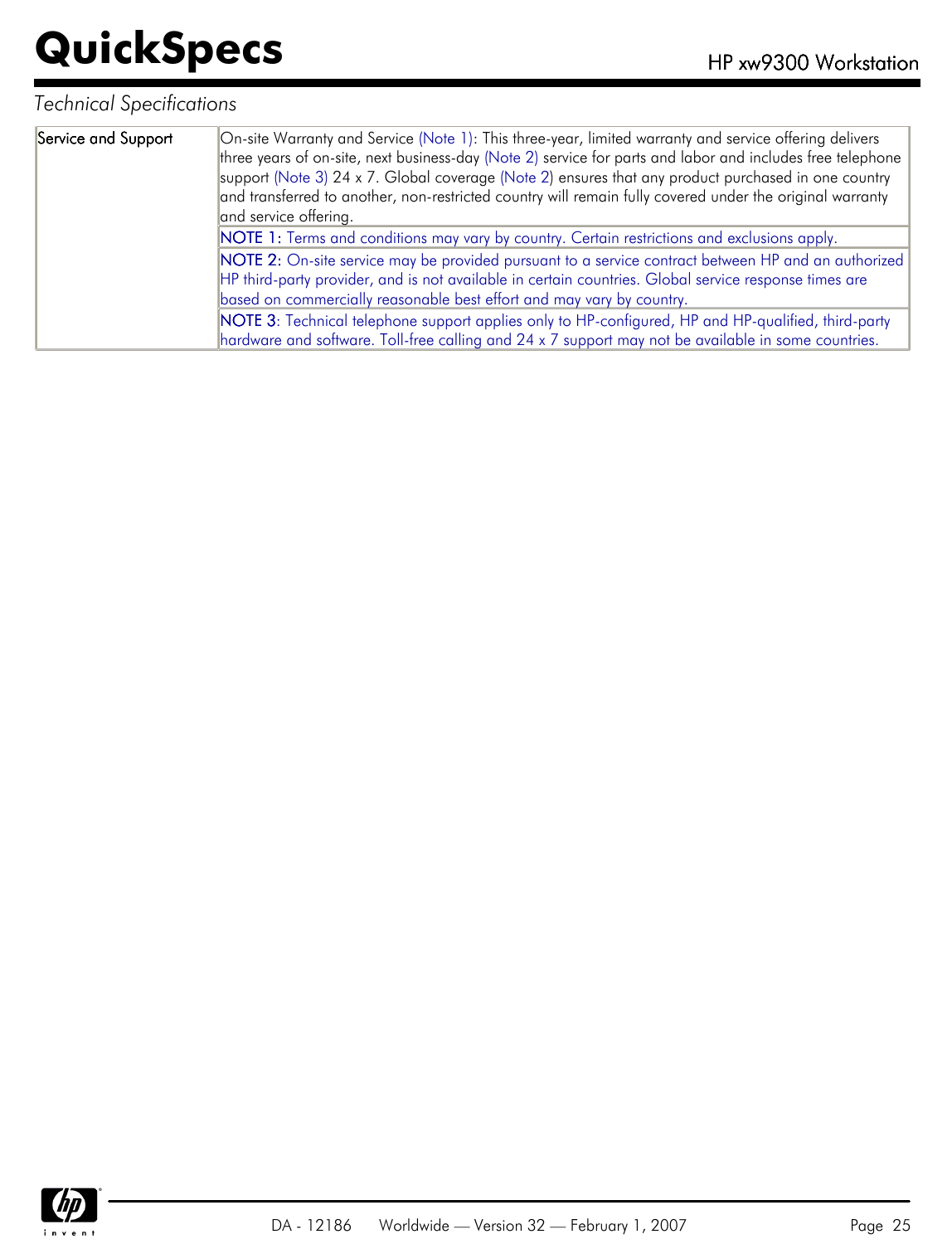#### *Technical Specifications - Audio*

| AC97 Integrated ADI                          | Type                                                                                                                | Integrated                                                                                                 |  |  |  |
|----------------------------------------------|---------------------------------------------------------------------------------------------------------------------|------------------------------------------------------------------------------------------------------------|--|--|--|
| 1981B Audio                                  | AC '97 Stereo Codec                                                                                                 | Yes                                                                                                        |  |  |  |
|                                              | <b>FM Synthesis Support</b>                                                                                         | Yes - Yamaha XG Lite                                                                                       |  |  |  |
|                                              | OPL3 FM Synthesis<br>Support                                                                                        | Yes                                                                                                        |  |  |  |
|                                              | Sound Blaster<br>Compatibility                                                                                      | Yes                                                                                                        |  |  |  |
|                                              | Audio Jacks                                                                                                         | Microphone-In (20-K ohm Input Impedance); rear stereo and front analog<br>microphone ports                 |  |  |  |
|                                              |                                                                                                                     | Line-In (12-K ohm Input Impedance)                                                                         |  |  |  |
|                                              |                                                                                                                     | Line-Out * (less than 800 ohms Output Impedance, expects at least a 10-K<br>ohm load)                      |  |  |  |
|                                              |                                                                                                                     | Headphone-Out (2.5 Ohms Output Impedance, expects at least a 32 ohm<br>load)                               |  |  |  |
|                                              | NOTE: *Internal Speaker Amplifier is for Internal Speaker only. External Speakers need to be powered<br>externally. |                                                                                                            |  |  |  |
|                                              | Sampling                                                                                                            | 7 kHz - 48 kHz                                                                                             |  |  |  |
|                                              | <b>Wavetable Syntheses</b><br>(software)                                                                            | Yes - GM and FM Midi Support, Direct Music and Down Loadable Soundset<br>(4 Meg DLS Level 1 and 2 Support) |  |  |  |
|                                              | <b>3D Positional Sound</b>                                                                                          | No                                                                                                         |  |  |  |
|                                              | <b>Digital Audio</b>                                                                                                | Yes                                                                                                        |  |  |  |
|                                              | Analog Audio                                                                                                        | Yes                                                                                                        |  |  |  |
|                                              | Number of Channels on<br>Line-Out<br>(mono/stereo)                                                                  | Stereo (Left & Right channels)                                                                             |  |  |  |
|                                              | Internal Audio Speaker<br>Power Rating                                                                              | 3W                                                                                                         |  |  |  |
|                                              | Internal Speaker                                                                                                    | Yes                                                                                                        |  |  |  |
|                                              | Hardware Equalizer for<br>Internal Speaker                                                                          | Fixed 7 Band ParametricEQ                                                                                  |  |  |  |
|                                              | External Speaker Jack<br>(Line-Out)                                                                                 | Yes                                                                                                        |  |  |  |
| Sound Blaster X-Fi<br>XtremeMusic Audio Card | <b>Audio Quality</b>                                                                                                | Total Harmonic Distortion + Noise at 1kHz (20kHz Low-pass filter) =<br>0.004%                              |  |  |  |
| (Windows XP Only)                            | <b>Signal to Noise Ratio</b><br>(SNR)                                                                               | Signal-to-Noise Ratio (20kHz Low-pass filter, A-Weighted)                                                  |  |  |  |
|                                              |                                                                                                                     | • Stereo Output: 109dB<br>Front and Rear Channels: 109dB<br>• Center, Subwoofer and Side Channels: 109dB   |  |  |  |
|                                              | Sound Conversion                                                                                                    | 24-bit Analog-to-Digital conversion of analog inputs at 96kHz sample rate                                  |  |  |  |
|                                              |                                                                                                                     | 24-bit Digital-to-Analog conversion of digital sources at 96kHz to analog<br>7.1 speaker output            |  |  |  |
|                                              |                                                                                                                     | 24-bit Digital-to-Analog conversion of stereo digital sources at 192kHz to<br>stereo output                |  |  |  |
|                                              | Recording/Sampling Rate 44.1, 48 and 96kHz                                                                          |                                                                                                            |  |  |  |

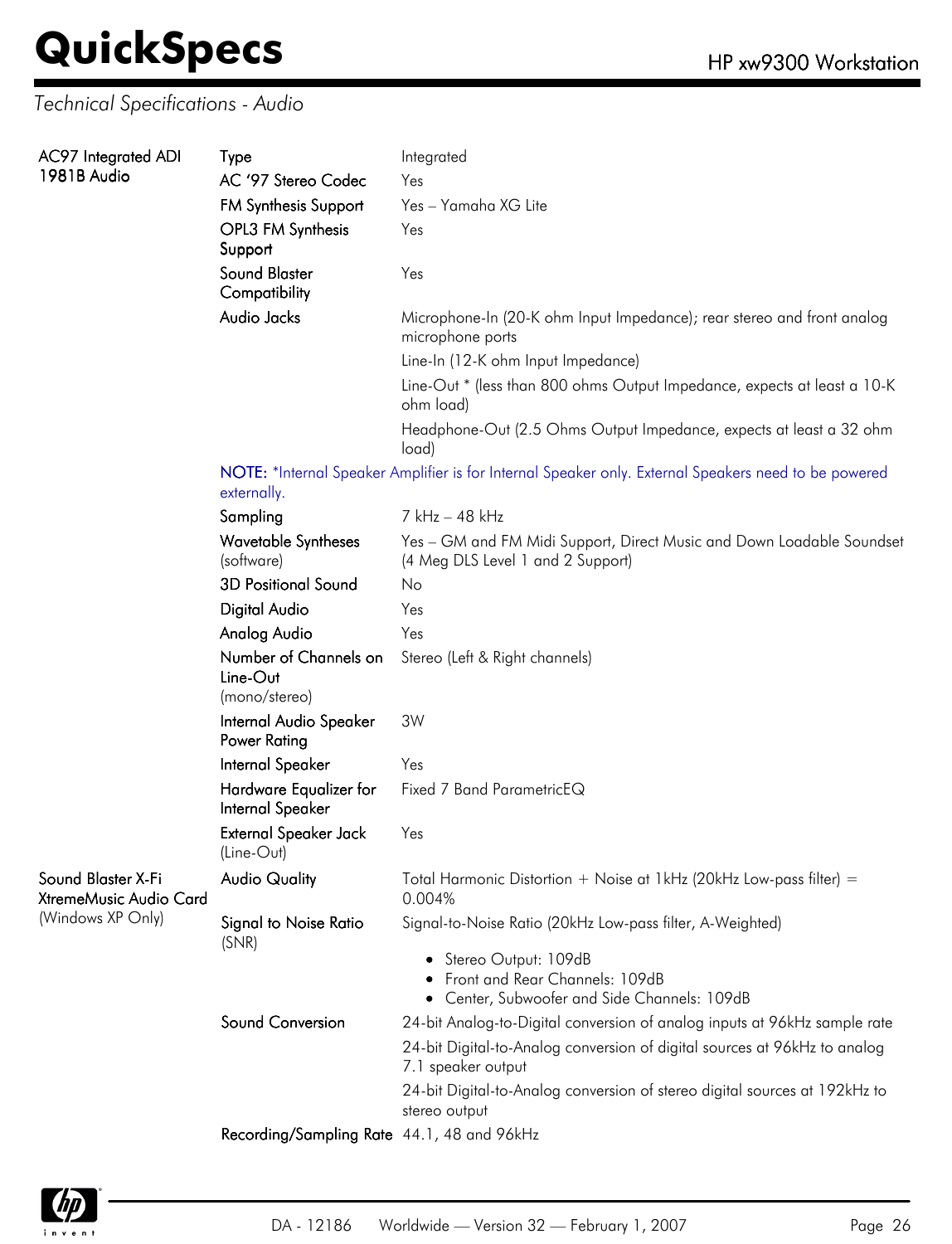*Technical Specifications - Audio*

| ASIO 2.0 support                               | 16-bit/44.1kHz, 16-bit/48kHz, 24-bit/44.1kHz 24-bit/48kHz and 24-<br>bit/96kHz with direct monitoring |                                                                                                                                                                                                                                                                                                                                                                                                                                  |  |  |
|------------------------------------------------|-------------------------------------------------------------------------------------------------------|----------------------------------------------------------------------------------------------------------------------------------------------------------------------------------------------------------------------------------------------------------------------------------------------------------------------------------------------------------------------------------------------------------------------------------|--|--|
| <b>Enhanced SoundFont</b>                      | up to 24-bit resolution                                                                               |                                                                                                                                                                                                                                                                                                                                                                                                                                  |  |  |
| support                                        | 24-bit/96kHz                                                                                          |                                                                                                                                                                                                                                                                                                                                                                                                                                  |  |  |
| <b>DACs</b>                                    | 24-bit/192kHz                                                                                         |                                                                                                                                                                                                                                                                                                                                                                                                                                  |  |  |
| <b>Voice Support</b>                           | 128 voices                                                                                            |                                                                                                                                                                                                                                                                                                                                                                                                                                  |  |  |
| Max. Channels in 3D<br><b>Positional Audio</b> | 7.1                                                                                                   |                                                                                                                                                                                                                                                                                                                                                                                                                                  |  |  |
| EAX® ADVANCED HD™<br>5.0 support               | Yes including EAX® MacroFX <sup>™</sup> , EAX® PurePath <sup>™</sup> and Environment<br>FlexiFX™      |                                                                                                                                                                                                                                                                                                                                                                                                                                  |  |  |
| Connectors                                     | FlexiJack (Performing a 3-in-1 function, Digital In / Line In / Microphone) via<br>3.50 mm minijack   |                                                                                                                                                                                                                                                                                                                                                                                                                                  |  |  |
|                                                | Line level out (Front / Rear / Center / Subwoofer / Rear Center) via 3.50 mm<br>minijacks             |                                                                                                                                                                                                                                                                                                                                                                                                                                  |  |  |
|                                                |                                                                                                       | AUX IN line-level analog input via 4-pin Molex connector on card                                                                                                                                                                                                                                                                                                                                                                 |  |  |
|                                                | One AD Link (26 pin) connector for linking to the X-Fi I/O Console<br>(upgrade option)                |                                                                                                                                                                                                                                                                                                                                                                                                                                  |  |  |
| Dimensions                                     | $7.25^{\circ}$ x5" x .9" ( x x )                                                                      |                                                                                                                                                                                                                                                                                                                                                                                                                                  |  |  |
| Additional product<br>features                 | Movies                                                                                                | <b>THX Certification</b><br>Dolby Digital EX 6.1 Playback<br>DTS-ES 6.1 Playback                                                                                                                                                                                                                                                                                                                                                 |  |  |
|                                                | Music                                                                                                 | X-Fi 24-bit Crystalizer<br>CMSS-3D<br>SuperRip                                                                                                                                                                                                                                                                                                                                                                                   |  |  |
|                                                | <b>Audio Creation</b>                                                                                 | Pristine audio playback quality with a near<br>transparent SRC engine<br>Up to eight 24 bit hardware effects<br>ASIO recording with latency as low as one<br>millisecond<br>24-bit SoundFont® sampling<br>3D MIDI                                                                                                                                                                                                                |  |  |
|                                                | Gaming                                                                                                | EAX ADVANCED HD 5.0                                                                                                                                                                                                                                                                                                                                                                                                              |  |  |
|                                                | Software Bundle                                                                                       | Doom 3 Sound Blaster EAX patch<br>Entertainment Mode<br><b>Audio Creation Mode</b><br>Game Mode<br>Mode Switcher<br>Audio Console<br>Creative MediaSource<br>Creative MediaSource DVD-Audio Player<br>DTS Neo:6 Settings<br>Karaoke Player<br><b>Entertainment Center</b><br>Smart Recorder<br>SoundFont Bank Manager<br><b>Speaker Connection Wizard</b><br><b>THX Setup Console</b><br>Vienna SoundFont Studio<br>Volume Panel |  |  |

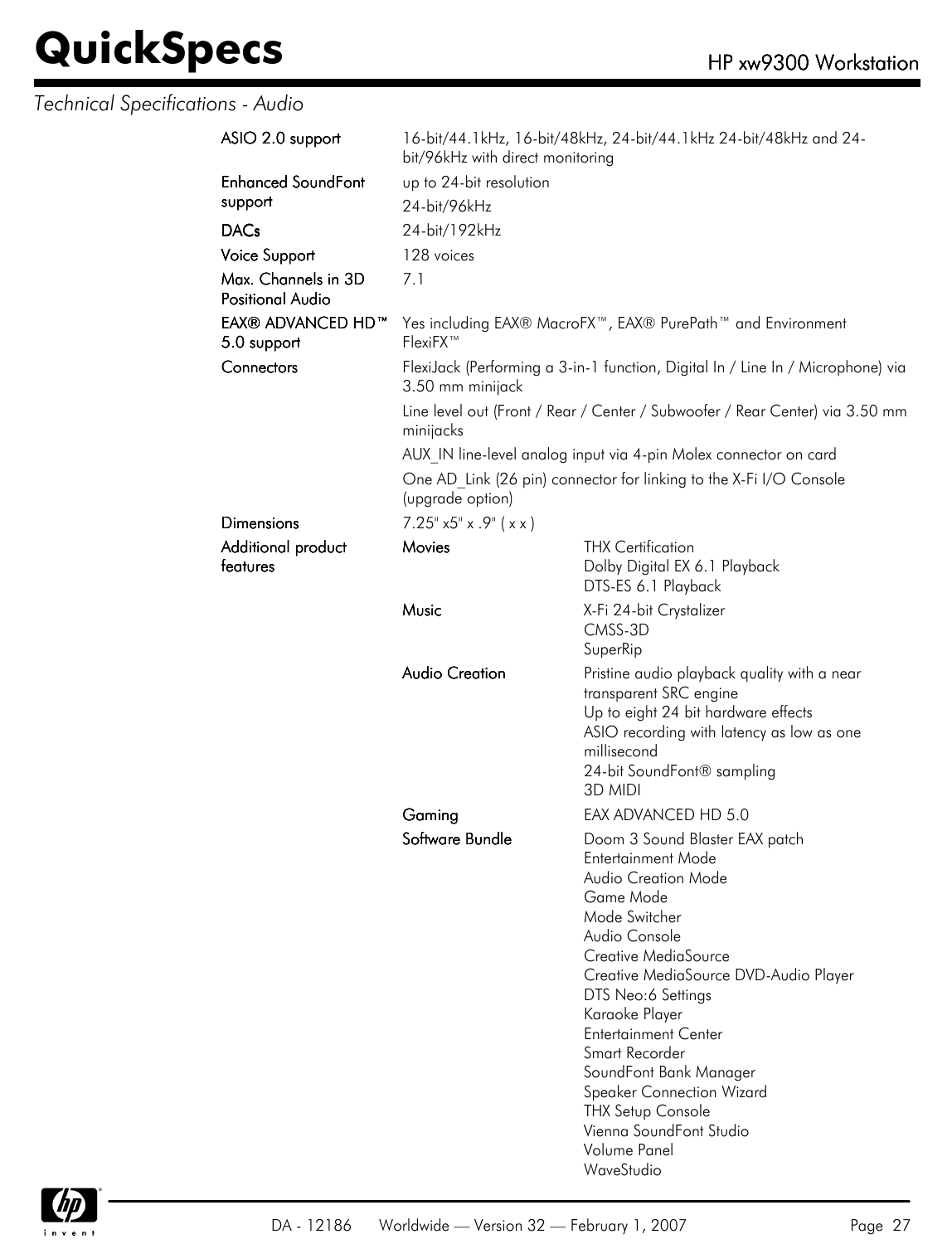#### *Technical Specifications - Audio*

Minimum system requirements

System RAM 256 MB

Console Launcher Creative Media Toolbox Creative Diagnostics Hard disk 600MB free space Available PCI 2.1 slot for the audio card CD-ROM/CD-RW or CD/DVD-ROM required for software installation Operating System Microsoft Windows XP Service Pack 2 (SP2)

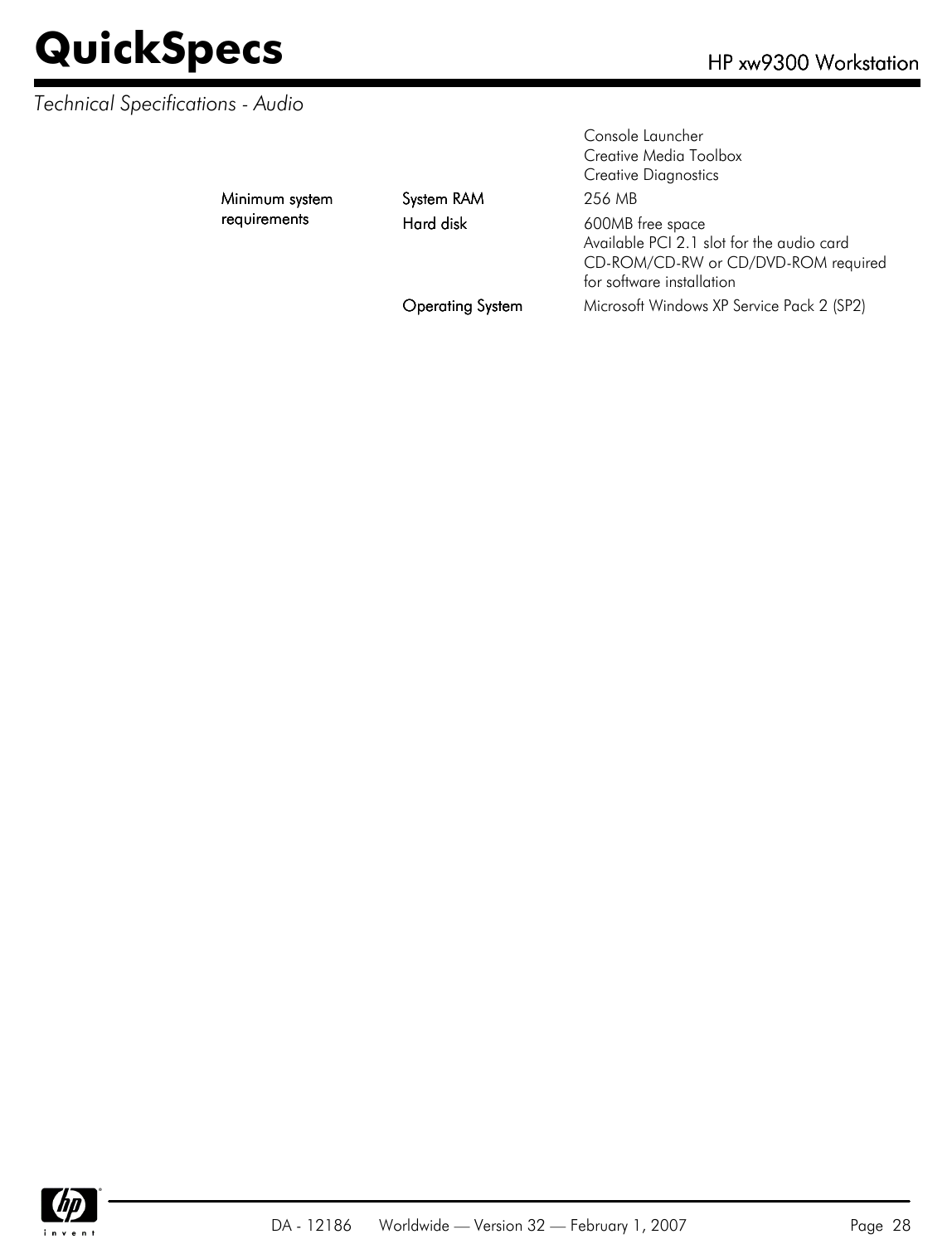*Technical Specifications - Communications*

| Integrated NVIDIA LAN-                   | Connector                          | <b>RJ-45</b>                                                                                                           |                                                                     |  |  |
|------------------------------------------|------------------------------------|------------------------------------------------------------------------------------------------------------------------|---------------------------------------------------------------------|--|--|
| on-Motherboard                           | Controller                         | NVIDIA Gigabit Controller with Marvell PHY                                                                             |                                                                     |  |  |
|                                          | Data rates supported               | 10/100/1000 Mbps                                                                                                       |                                                                     |  |  |
|                                          | Compliance                         | IEEE 802.3-2000                                                                                                        |                                                                     |  |  |
|                                          | <b>Bus architecture</b>            | Integrated plus RGMII interface                                                                                        |                                                                     |  |  |
|                                          | Data transfer mode                 | <b>DMA</b>                                                                                                             | FCC, B, CE, TUV- cTUVus Mark Canada and United States, TUV- GS Mark |  |  |
|                                          | Hardware certifications            | for European Union                                                                                                     |                                                                     |  |  |
|                                          | Boot ROM support                   | Yes                                                                                                                    |                                                                     |  |  |
|                                          | Network transfer rate              | 10BASE-T (half-duplex) 10 Mbps                                                                                         |                                                                     |  |  |
|                                          |                                    | 10BASE-T (full-duplex) 20 Mbps                                                                                         |                                                                     |  |  |
|                                          |                                    | 100BASE-TX (half-duplex) 100 Mbps                                                                                      |                                                                     |  |  |
|                                          |                                    | 100BASE-TX (full-duplex) 200 Mbps                                                                                      |                                                                     |  |  |
|                                          |                                    | 1000BASE-T, 1000 Mbps                                                                                                  |                                                                     |  |  |
|                                          | Operating system driver<br>support | Microsoft Windows NT® 4.0, Microsoft Windows 98, Microsoft Windows<br>2000, Microsoft Windows XP, Linux 2.2, Linux 2.4 |                                                                     |  |  |
|                                          |                                    | Management capabilities WOL, PXE and NVIDA control console                                                             |                                                                     |  |  |
|                                          |                                    |                                                                                                                        |                                                                     |  |  |
| Broadcom 5751                            | Connector                          | <b>RJ-45</b>                                                                                                           |                                                                     |  |  |
| Netxtreme Gigabit PCle<br><b>NIC</b>     | Controller                         | Broadcom 5751 PCI-E 1.0a LAN Controller                                                                                |                                                                     |  |  |
| (model EA833AA)                          | Memory                             | Integrated 96Kb frame buffer memory                                                                                    |                                                                     |  |  |
| Data rates supported<br>10/100/1000 Mbps |                                    |                                                                                                                        |                                                                     |  |  |
|                                          | Compliance                         | 802.3x flow control                                                                                                    | IEEE 802.1P, 802.1Q, 802.2, 802.3, 802.3AB and 802.3u compliant,    |  |  |
|                                          | <b>Bus architecture</b>            | PCI-E                                                                                                                  |                                                                     |  |  |
|                                          | Data path width                    | Single channel, PCI-E                                                                                                  |                                                                     |  |  |
|                                          | Data transfer mode                 | <b>Bus-master DMA</b>                                                                                                  |                                                                     |  |  |
|                                          | Hardware certifications            | FCC, B, CE, TUV- cTUVus Mark Canada and United States, TUV- GS Mark<br>for European Union                              |                                                                     |  |  |
|                                          | Power requirement                  | 3.1 watts @ +3.3V AUX supply with 5V tolerance                                                                         |                                                                     |  |  |
|                                          | Boot ROM support                   | Yes                                                                                                                    |                                                                     |  |  |
|                                          | Network transfer rate              | 10BASE-T (half-duplex) 10 Mbps                                                                                         |                                                                     |  |  |
|                                          |                                    | 10BASE-T (full-duplex) 20 Mbps                                                                                         |                                                                     |  |  |
|                                          |                                    | 100BASE-TX (half-duplex) 100 Mbps                                                                                      |                                                                     |  |  |
|                                          |                                    | 100BASE-TX (full-duplex) 200 Mbps                                                                                      |                                                                     |  |  |
|                                          |                                    | 1000BASE-T (full-duplex) 2000 Mbps                                                                                     |                                                                     |  |  |
|                                          | Environmental                      | <b>Operating temperature</b>                                                                                           | 32° to 131° F (0° to 55° C)                                         |  |  |
|                                          |                                    | Operating humidity                                                                                                     | 85% at 131° F (55° C)                                               |  |  |

Microsoft Windows XP,

Linux 2.2, Linux 2.4, and Red Hat Linux 7.2 Management capabilities ACPI, WOL and DMI 2.0, PXE 2.0, WfM 2.0, Broadcom mgmt utility

Dimensions 4.4 x 2.2 x 0.08 in (11.2 x 5.5 x .2 cm)

Operating system driver

Alerting N/A

support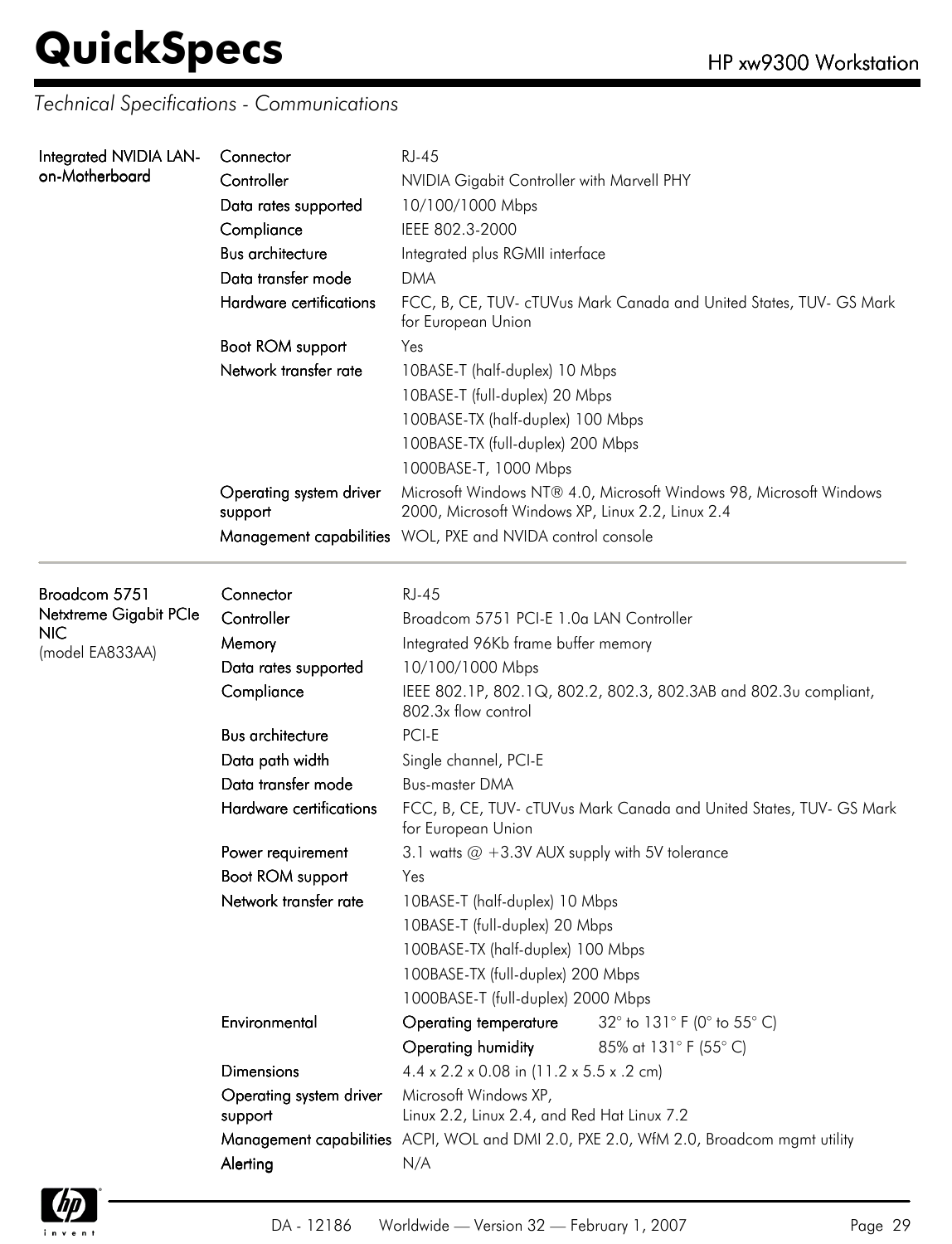*Technical Specifications - Communications*

Kit contents **Broadcom 5751, CD, Broadcom 5751 Netxtreme Gigabit PCIe NIC,** drivers, quick install guide, product warranty statement

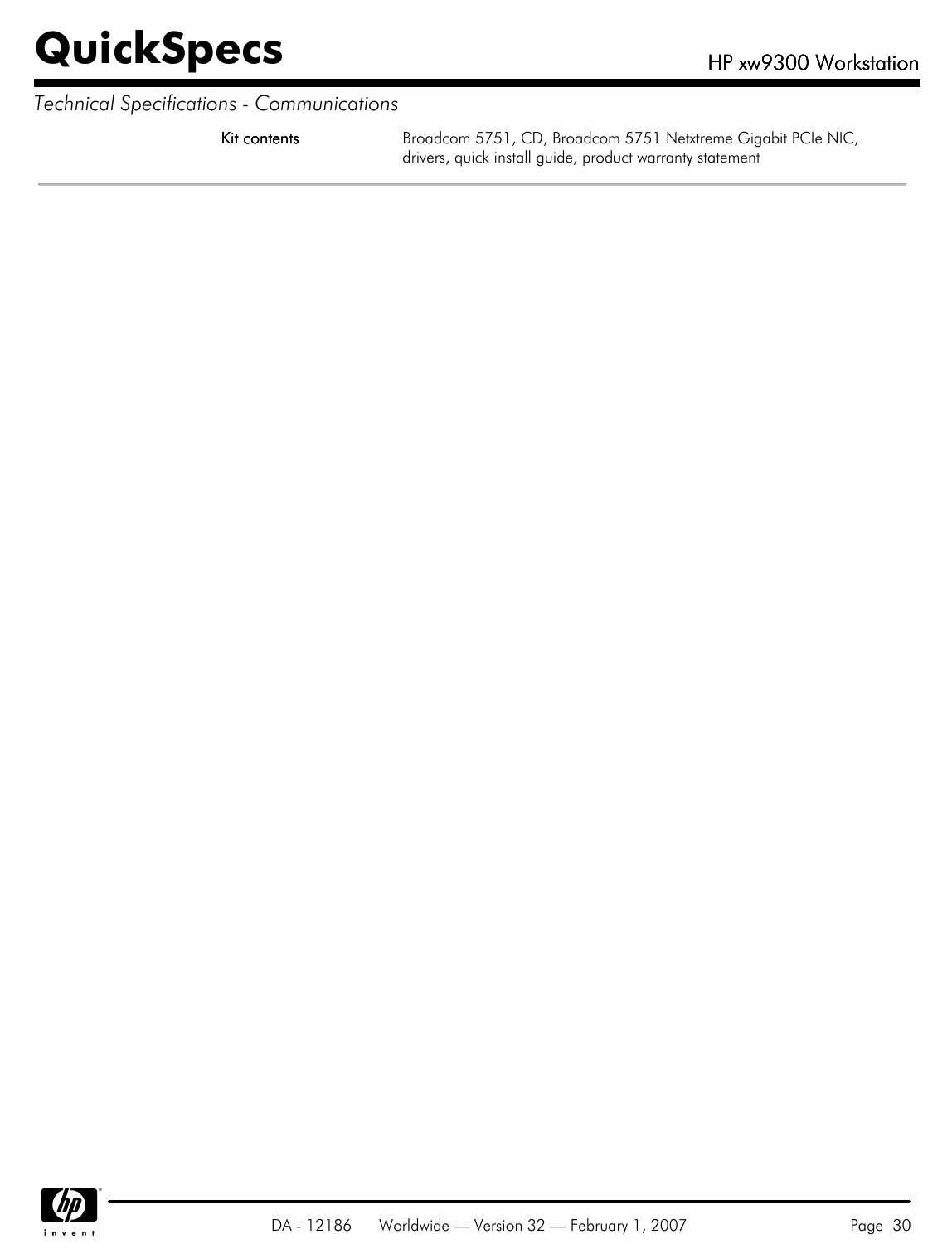*Technical Specifications - Controllers*

| LSI Logic LSI53C1030                       | Bus architecture                              | PCI-X                                                                                             |  |  |
|--------------------------------------------|-----------------------------------------------|---------------------------------------------------------------------------------------------------|--|--|
| Ultra320 SCSI Onboard<br>Controller        | Number of supported<br>devices                | 5 internal SCSI devices<br>64 bit, 100 MHz PCI-X                                                  |  |  |
|                                            | Interface protocol                            |                                                                                                   |  |  |
|                                            | Host bus transfer rate                        | Up to 800 MB/s                                                                                    |  |  |
|                                            | SCSI data transfer rate                       | Up to 640 MB/s                                                                                    |  |  |
|                                            | <b>SCSI Bus</b>                               | Wide Ultra320, Low Voltage Differential, and Ultra Wide Single-Ended                              |  |  |
|                                            | Internal connector                            | 68-pin HD                                                                                         |  |  |
|                                            | <b>External connector</b>                     | 68 pin VHDCI                                                                                      |  |  |
|                                            | <b>Total connectors</b>                       | 2                                                                                                 |  |  |
|                                            | Plug and Play Support                         | No                                                                                                |  |  |
|                                            | Dimensions $(H \times L)$                     | <b>NA</b>                                                                                         |  |  |
|                                            | Operating system support Microsoft Windows XP |                                                                                                   |  |  |
|                                            | Kit contents                                  | <b>NA</b>                                                                                         |  |  |
|                                            |                                               |                                                                                                   |  |  |
| U320 SCSI Controller -                     | <b>Bus architecture</b>                       | PCI-X (backward compatible with PCI)                                                              |  |  |
| LSI 20320AR RAID 0,1<br>including external | Number of supported<br>devices                | Up to 15 SCSI devices                                                                             |  |  |
| connector                                  | Interface protocol                            | 64 bit, 133MHz PCI-X                                                                              |  |  |
| (required with SCSI HDDs)                  | Host bus transfer rate                        | Up to 1MB/s                                                                                       |  |  |
|                                            | SCSI data transfer rate                       | Up to 320 MB/s per channel                                                                        |  |  |
|                                            | <b>SCSI Bus</b>                               | Wide Ultra320, Low Voltage Differential, and Ultra Wide Single-Ended                              |  |  |
|                                            | Internal connector                            | 68-pin HD                                                                                         |  |  |
|                                            | External connector                            | 68 pin                                                                                            |  |  |
|                                            | Total connectors                              | 2                                                                                                 |  |  |
|                                            | Plug and Play Support                         | No                                                                                                |  |  |
|                                            | Dimensions $(H \times L)$                     | $6.6 \times 2.5$ in (16.9 x 6.4 cm)                                                               |  |  |
|                                            | Approvals                                     | CE, VCCI, Canada, C-Tick, FCC class B, UL 94VO                                                    |  |  |
|                                            |                                               | Operating system support Microsoft Windows XP Professional<br>Windows XP Professional x64 Edition |  |  |
|                                            | Kit contents                                  | Controller card, driver CD, LED cables, user documentation and warranty<br>card.                  |  |  |

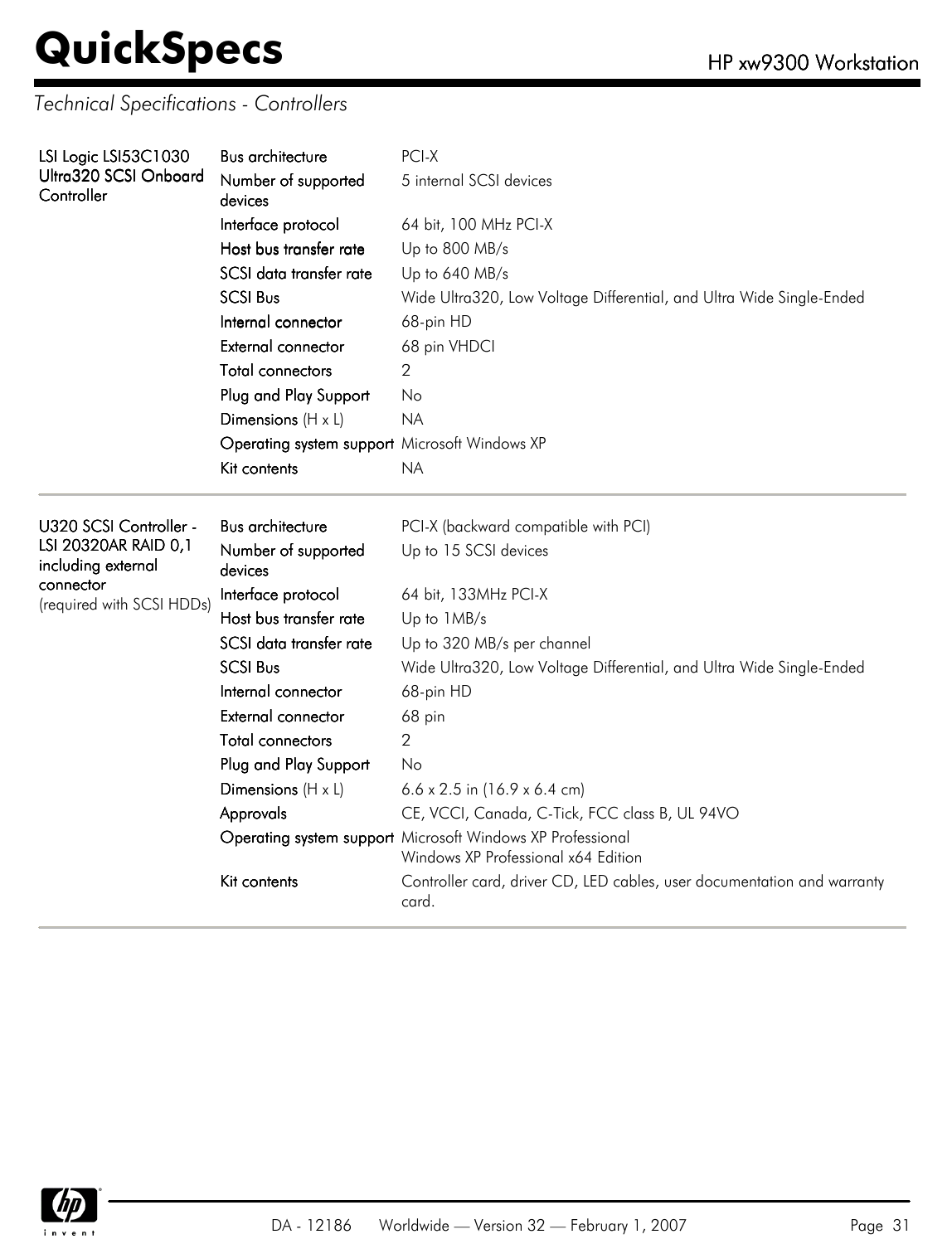*Technical Specifications - Controllers*

| Adaptec SCSI RAID | Dimensions $(H \times D)$          | $2.5 \times 6.6$ in (6.4 x 16.8 cm) Low profile card                                       |
|-------------------|------------------------------------|--------------------------------------------------------------------------------------------|
| 2120S Card        | <b>RAID level</b>                  | 0, 1, 10, 5, 50, JBOD                                                                      |
|                   | Data Transfer Rate                 | Up to $320$ MB/s                                                                           |
|                   | <b>Cache Memory</b>                | 64 MB (onboard)                                                                            |
|                   | Device Support                     | Up to 15 SCSI devices                                                                      |
|                   | <b>Bus Type</b>                    | 64-bit/66 MHz PCI                                                                          |
|                   |                                    | (Also support 32-bit/33 MHz PCI)                                                           |
|                   | Internal Connectors                | One 68-pin high-density                                                                    |
|                   | <b>External Connectors</b>         | One 68-pin VHDCI                                                                           |
|                   | <b>System Requirements</b>         | Intel PC or equivalent with available PCI slot                                             |
|                   | <b>Operating Temperature</b>       | 32° to 131° F (0° to 55° C)                                                                |
|                   | Power Requirements                 | 4 amps $@ + 5V$                                                                            |
|                   | <b>Operating System</b><br>Support | Windows 2000 Professional, Windows XP Professional,<br>Windows XP Professional x64 Edition |
|                   | Other                              | Optimized disk utilization                                                                 |
|                   |                                    | Online RAID Level Migration                                                                |
|                   |                                    | Online capacity expansion                                                                  |
|                   |                                    | Immediate RAID availability (background initialization)                                    |
|                   |                                    | S.M.A.R.T. support                                                                         |
|                   | <b>Kit Contents</b>                | Controller card, driver CD, LED cables, user documentation and warranty<br>card.           |

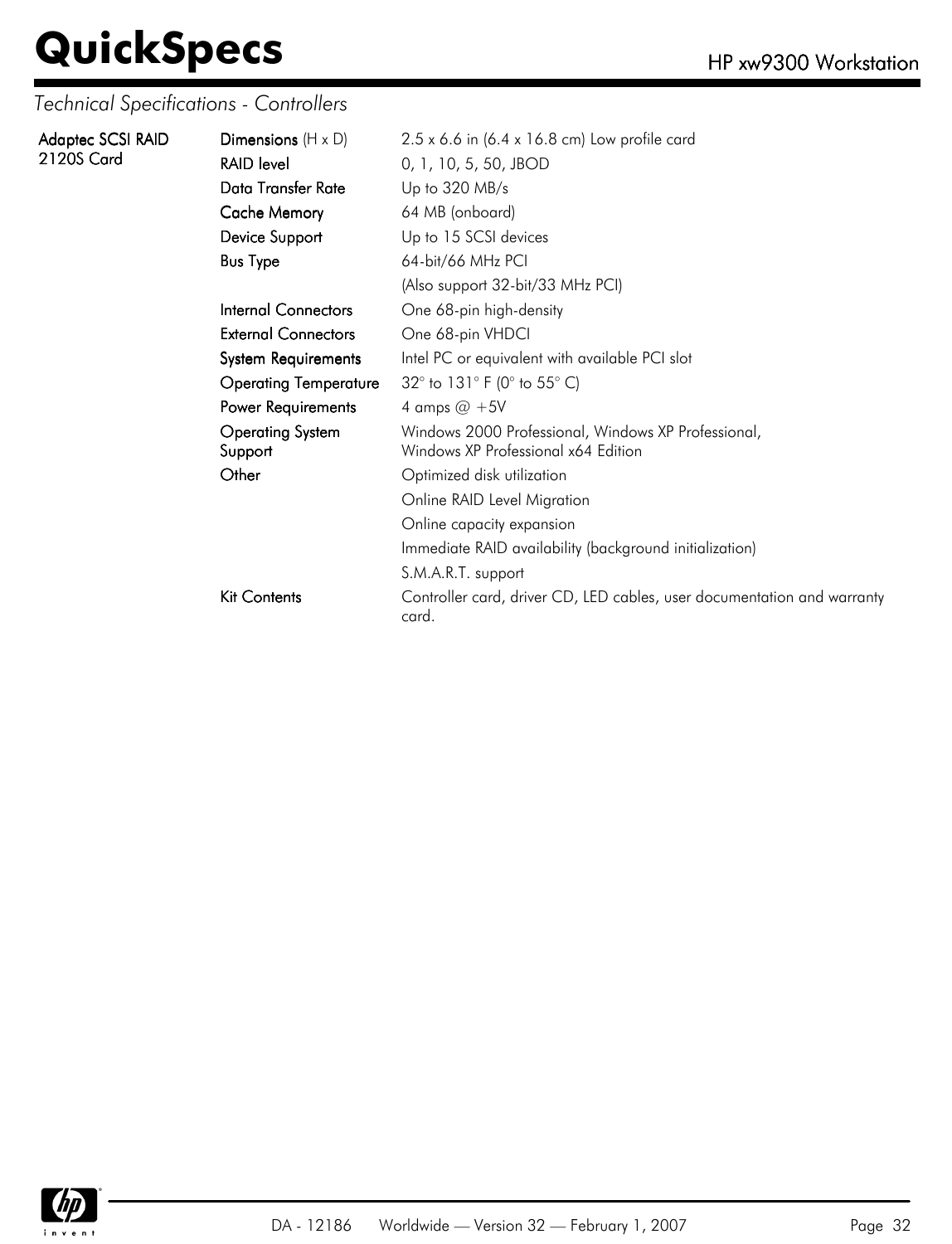| Serial ATA 3.0-Gb/s Hard 500 GB<br><b>Drives</b> | Capacity<br>Height<br>Width                         | 500,107,862,016 bytes<br>1.0 in (2.54 cm)<br>Media diameter: 3.5 in (8.89 cm)<br>Physical size: 4 in (10.2 cm)<br>Serial ATA (3.0 Gb/s), Native Command Queuing enabled |                   |
|--------------------------------------------------|-----------------------------------------------------|-------------------------------------------------------------------------------------------------------------------------------------------------------------------------|-------------------|
|                                                  | Interface<br>Synchronous Transfer<br>Rate (Maximum) | Up to 3 Gb/s                                                                                                                                                            |                   |
|                                                  | <b>Buffer</b>                                       | 16 MB                                                                                                                                                                   |                   |
|                                                  | Seek Time (typical reads,                           | Single Track                                                                                                                                                            | $1.3 \text{ ms}$  |
|                                                  | includes controller                                 | Average                                                                                                                                                                 | 20.0 ms           |
|                                                  | overhead, including<br>settling)                    | Full-Stroke                                                                                                                                                             | 30 ms             |
|                                                  | <b>Rotational Speed</b>                             | 7,200 rpm                                                                                                                                                               |                   |
|                                                  | <b>Logical Blocks</b>                               | 976,773,168                                                                                                                                                             |                   |
|                                                  | <b>Operating Temperature</b>                        | 41° to 131° F (5° to 55° C)                                                                                                                                             |                   |
| 250 GB                                           | Capacity                                            | 250,059,350,016 bytes                                                                                                                                                   |                   |
|                                                  | Height                                              | 1 in (2.54 cm)                                                                                                                                                          |                   |
|                                                  | Width                                               | Media diameter: 3.5 in (8.89 cm)                                                                                                                                        |                   |
|                                                  |                                                     | Physical size: 4 in (10.2 cm)                                                                                                                                           |                   |
|                                                  | Interface                                           | Serial ATA (3.0 Gb/s)                                                                                                                                                   |                   |
|                                                  | Synchronous Transfer<br>Rate (Maximum)              | Up to 3 Gb/s                                                                                                                                                            |                   |
|                                                  | <b>Buffer</b>                                       | 8 Mbytes                                                                                                                                                                |                   |
|                                                  | Seek Time (typical reads,                           | Single Track                                                                                                                                                            | 1.0 <sub>ms</sub> |
|                                                  | includes controller                                 | Average                                                                                                                                                                 | 8.5 ms            |
|                                                  | overhead, including<br>settling)                    | Full-Stroke                                                                                                                                                             | 18 ms             |
|                                                  | <b>Rotational Speed</b>                             | 7,200 rpm                                                                                                                                                               |                   |
|                                                  | <b>Logical Blocks</b>                               | 488,397,168                                                                                                                                                             |                   |
|                                                  | <b>Operating Temperature</b>                        | 41° to 131° F (5° to 55° C)                                                                                                                                             |                   |

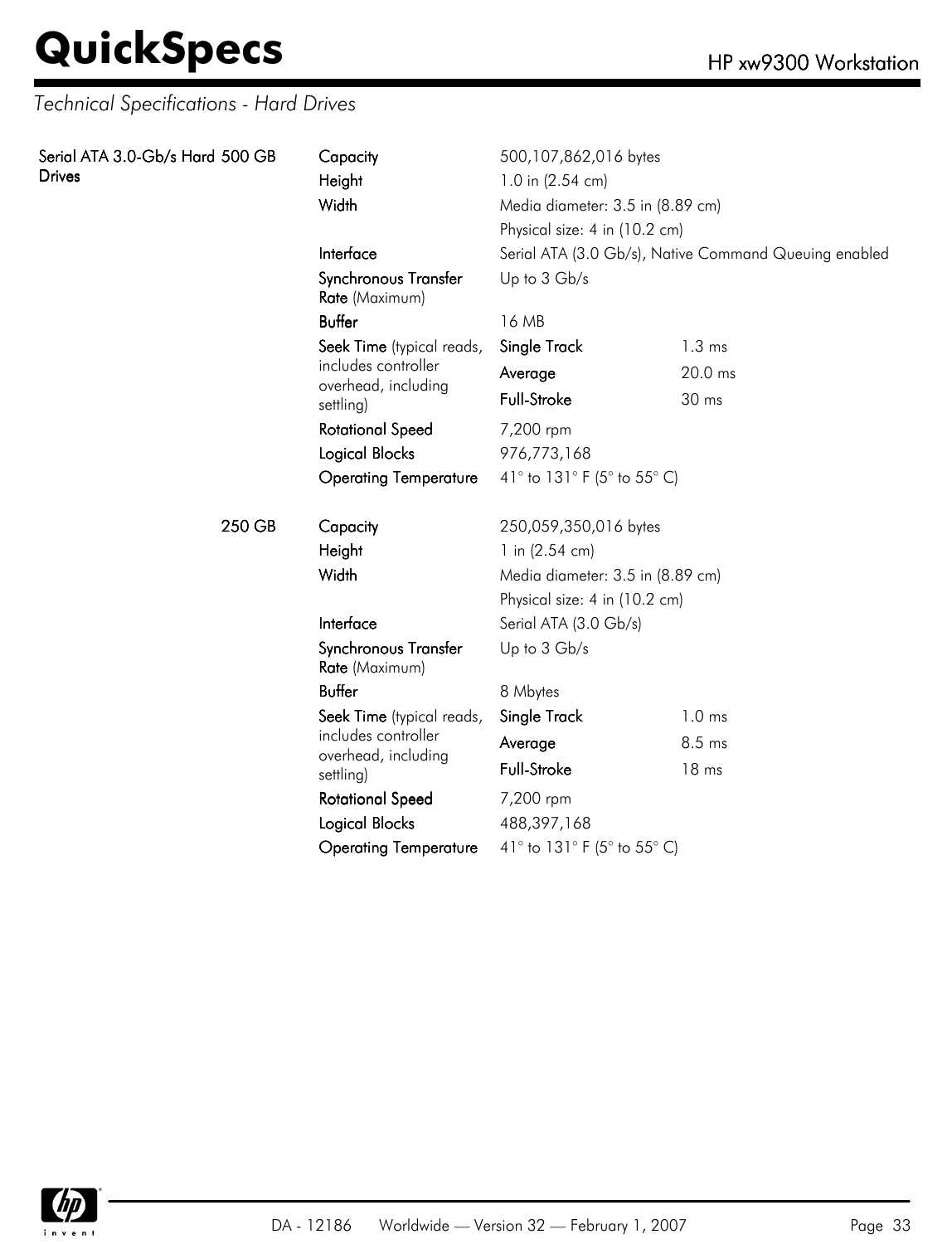| 160 GB | Capacity<br>Height<br>Width                      | 163,928,604,672 bytes<br>1.0 in (2.54 cm)<br>Media diameter: 3.5 in (8.89 cm)<br>Physical size: 4 in (10.2 cm) |                  |  |
|--------|--------------------------------------------------|----------------------------------------------------------------------------------------------------------------|------------------|--|
|        | Interface                                        | Serial ATA (3.0 Gb/s)                                                                                          |                  |  |
|        | Synchronous Transfer<br>Rate (Maximum)           | Up to 3 Gb/s                                                                                                   |                  |  |
|        | <b>Buffer</b>                                    | 8 Mbytes                                                                                                       |                  |  |
|        | Seek Time (typical reads,                        | Single Track                                                                                                   | $0.9$ ms         |  |
|        | includes controller                              | Average                                                                                                        | $9.3 \text{ ms}$ |  |
|        | overhead, including<br>settling)                 | Full-Stroke                                                                                                    | 18 ms            |  |
|        | <b>Rotational Speed</b>                          | 7,200 rpm                                                                                                      |                  |  |
|        | Logical Blocks                                   | 320,173,056                                                                                                    |                  |  |
|        | <b>Operating Temperature</b>                     | 41° to 131° F (5° to 55° C)                                                                                    |                  |  |
| 80 GB  | Capacity                                         | 80,026,361,856 bytes                                                                                           |                  |  |
|        | Height                                           | 1.0 in (2.54 cm)                                                                                               |                  |  |
|        | Width                                            | Media diameter: 3.5 in (8.89 cm)                                                                               |                  |  |
|        |                                                  | Physical size: 4 in (10.2 cm)                                                                                  |                  |  |
|        | Interface                                        | Serial ATA (3.0 Gb/s)                                                                                          |                  |  |
|        | Synchronous Transfer<br>Rate (Maximum)           | Up to 3 Gb/s                                                                                                   |                  |  |
|        | <b>Buffer</b>                                    | 8 MB                                                                                                           |                  |  |
|        | Seek Time (typical reads,<br>includes controller | Single Track                                                                                                   | 2 <sub>ms</sub>  |  |
|        |                                                  | Average                                                                                                        | $9.3 \text{ ms}$ |  |
|        | overhead, including<br>settling)                 | <b>Full-Stroke</b>                                                                                             | 21 ms            |  |
|        | <b>Rotational Speed</b>                          | 7,200 rpm                                                                                                      |                  |  |
|        | <b>Logical Blocks</b>                            | 156,301,488                                                                                                    |                  |  |
|        | <b>Operating Temperature</b>                     | 41° to 131° F (5° to 55° C)                                                                                    |                  |  |

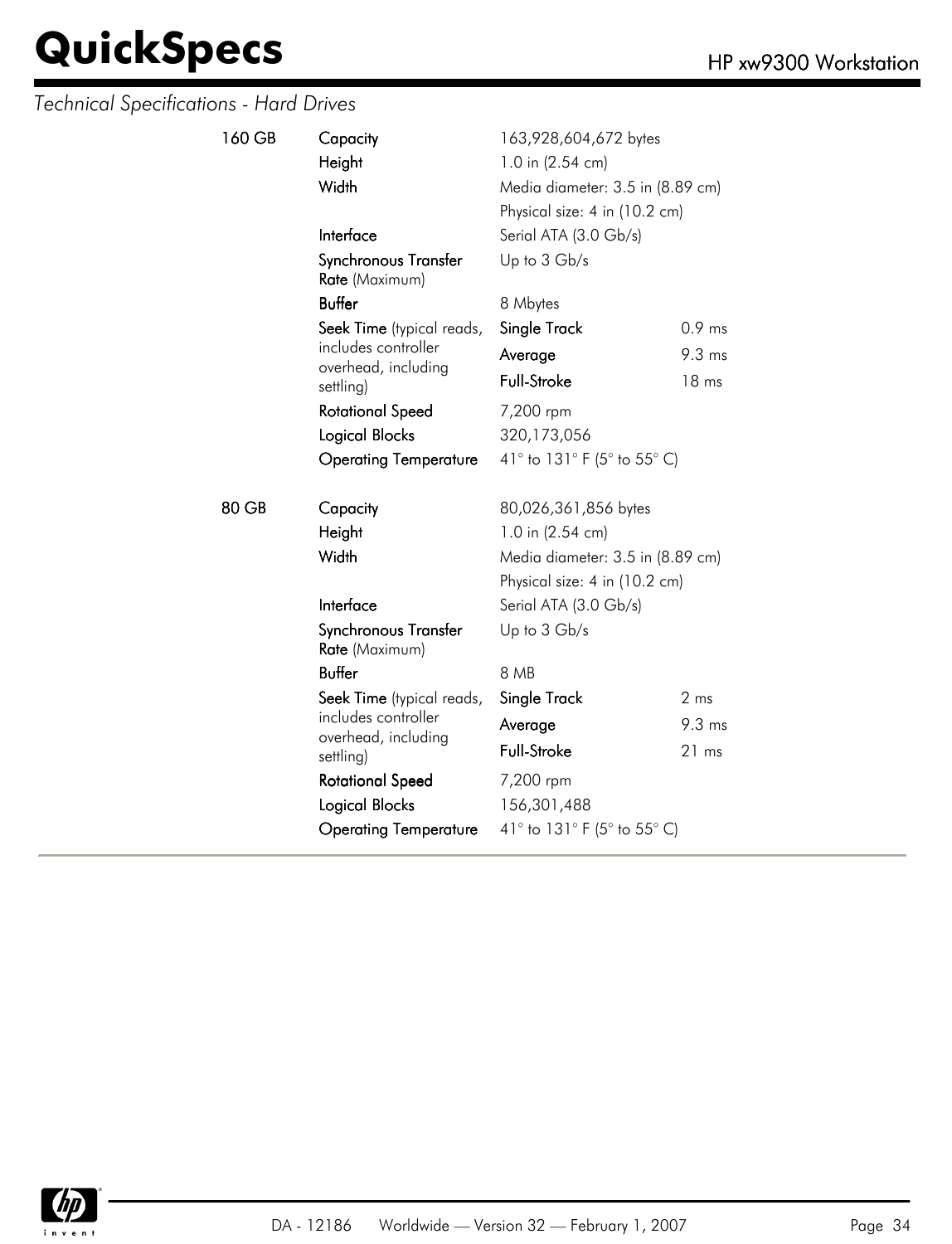| Serial ATA 1.5-Gb/s Hard 74 GB<br>Drives (10,000 rpm) |       | Capacity<br>Height<br>Width            | 74,355,769,344 bytes<br>1.0 in $(2.54$ mm)<br>Media diameter: 3.3 in (84mm)<br>Physical size: 4 in (10.2 cm)<br>Serial ATA |                   |  |
|-------------------------------------------------------|-------|----------------------------------------|----------------------------------------------------------------------------------------------------------------------------|-------------------|--|
|                                                       |       |                                        |                                                                                                                            |                   |  |
|                                                       |       | Interface                              |                                                                                                                            |                   |  |
|                                                       |       | Synchronous Transfer<br>Rate (Maximum) | 150 MB/s<br>8 MB                                                                                                           |                   |  |
|                                                       |       | <b>Buffer</b>                          |                                                                                                                            |                   |  |
|                                                       |       | Seek Time (typical reads,              | Single Track                                                                                                               | 0.3 <sub>ms</sub> |  |
|                                                       |       | includes controller                    | Average                                                                                                                    | 4.5 ms            |  |
|                                                       |       | overhead, including<br>settling)       | <b>Full-Stroke</b>                                                                                                         | 10.2 ms           |  |
|                                                       |       | <b>Rotational Speed</b>                | 10,000 rpm                                                                                                                 |                   |  |
|                                                       |       | Logical Blocks                         | 145,226,112<br>41° to 140° F (5 to 60° C)                                                                                  |                   |  |
|                                                       |       | <b>Operating Temperature</b>           |                                                                                                                            |                   |  |
| Ultra320 SCSI Hard                                    | 73 GB | Capacity                               | 73,407,865,856 bytes                                                                                                       |                   |  |
| Drives (10,000 rpm)                                   |       | Height                                 | 1.0 in (2.54 cm)                                                                                                           |                   |  |
|                                                       |       | Width                                  | 3.5 in (8.9 cm)                                                                                                            |                   |  |
|                                                       |       | Interface                              | 68 pin LVD SCSI                                                                                                            |                   |  |
|                                                       |       | Synchronous Transfer<br>Rate (Maximum) | 320 MB/s                                                                                                                   |                   |  |
|                                                       |       | <b>Buffer</b>                          | 8 Mbytes                                                                                                                   |                   |  |
|                                                       |       | Seek Time (typical reads,              | Single Track                                                                                                               | $0.3$ msec        |  |
|                                                       |       | includes controller                    | Average                                                                                                                    | $<$ 4.5 msec      |  |
|                                                       |       | overhead, including<br>settling)       | <b>Full-Stroke</b>                                                                                                         | $<$ 11.0 msec     |  |
|                                                       |       | <b>Rotational Speed</b>                | 10,000 rpm                                                                                                                 |                   |  |
|                                                       |       | Logical Blocks                         | 143,374,738                                                                                                                |                   |  |
|                                                       |       | <b>Operating Temperature</b>           | 40° to 130° F (5° to 55° C)                                                                                                |                   |  |

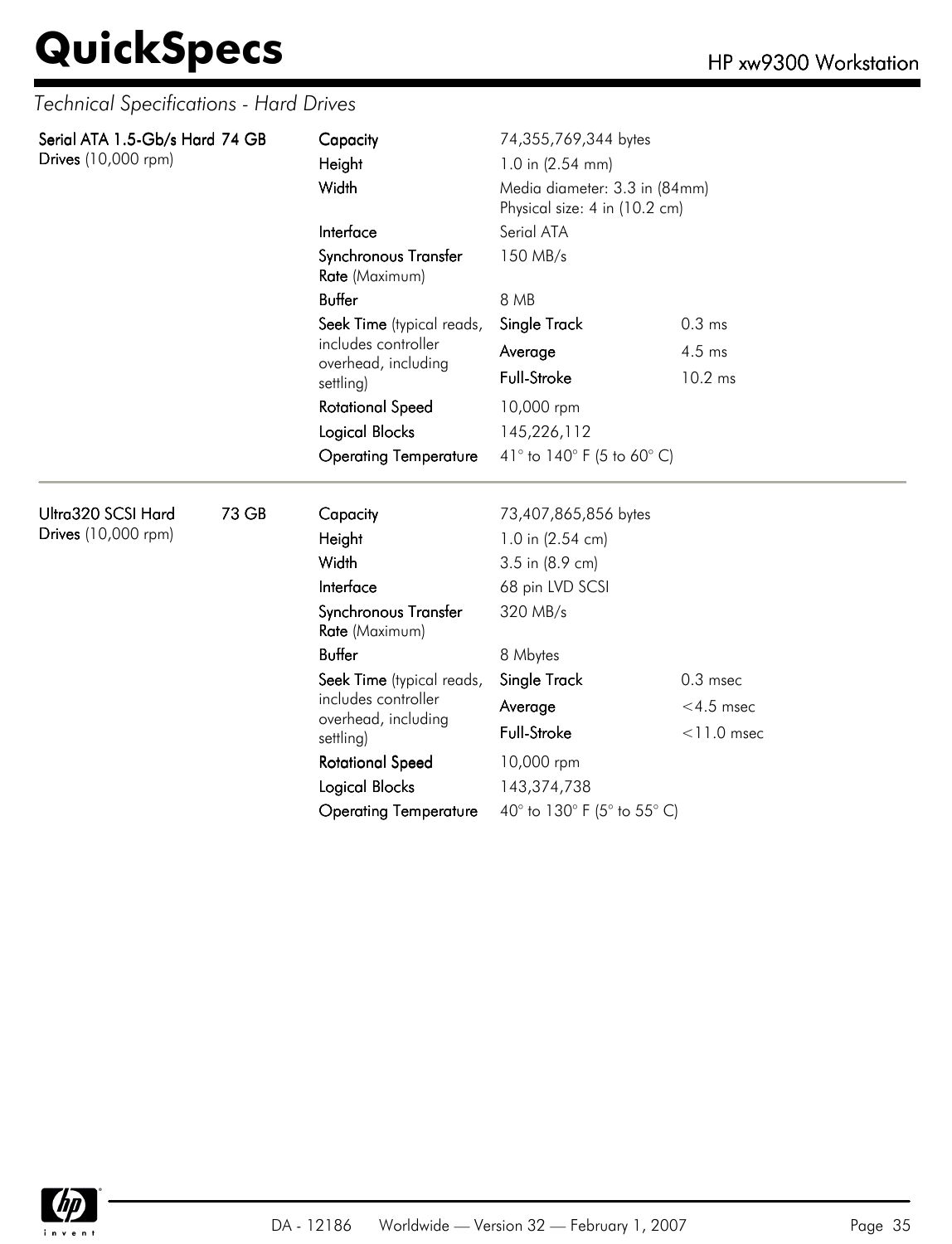| 146 GB | Capacity                               | 146,815,737,856 bytes       |               |
|--------|----------------------------------------|-----------------------------|---------------|
|        | Height                                 | 1.0 in (2.54 cm)            |               |
|        | Width                                  | 3.5 in (8.9 cm)             |               |
|        | Interface                              | 68 pin LVD SCSI             |               |
|        | Synchronous Transfer<br>Rate (Maximum) | 320 MB/s                    |               |
|        | <b>Buffer</b>                          | 8 Mbytes                    |               |
|        | Seek Time (typical reads,              | Single Track                | $0.3$ msec    |
|        | includes controller                    | Average                     | $<$ 4.5 msec  |
|        | overhead, including<br>settling)       | <b>Full-Stroke</b>          | $<$ 11.0 msec |
|        | <b>Rotational Speed</b>                | 10,000 rpm                  |               |
|        | Logical Blocks                         | 286,749,488                 |               |
|        | <b>Operating Temperature</b>           | 40° to 130° F (5° to 55° C) |               |
|        |                                        |                             |               |
| 300 GB | Capacity                               | 300,000,000,000 bytes       |               |
|        | Height                                 | 1.0 in (2.54 cm)            |               |
|        | Width                                  | 3.5 in (8.9 cm)             |               |
|        | Interface                              | 68 pin LVD SCSI             |               |
|        | Synchronous Transfer<br>Rate (Maximum) | 320 MB/s                    |               |
|        | <b>Buffer</b>                          | 8 Mbytes                    |               |
|        | Seek Time (typical reads,              | Single Track                | $0.3$ msec    |
|        | includes controller                    | Average                     | $<$ 4.5 msec  |
|        | overhead, including<br>settling)       | Full-Stroke                 | $<$ 11.0 msec |
|        | <b>Rotational Speed</b>                | 10,000 rpm                  |               |
|        | Logical Blocks                         | 585,937,500                 |               |
|        | <b>Operating Temperature</b>           | 40° to 130° F (5° to 55° C) |               |

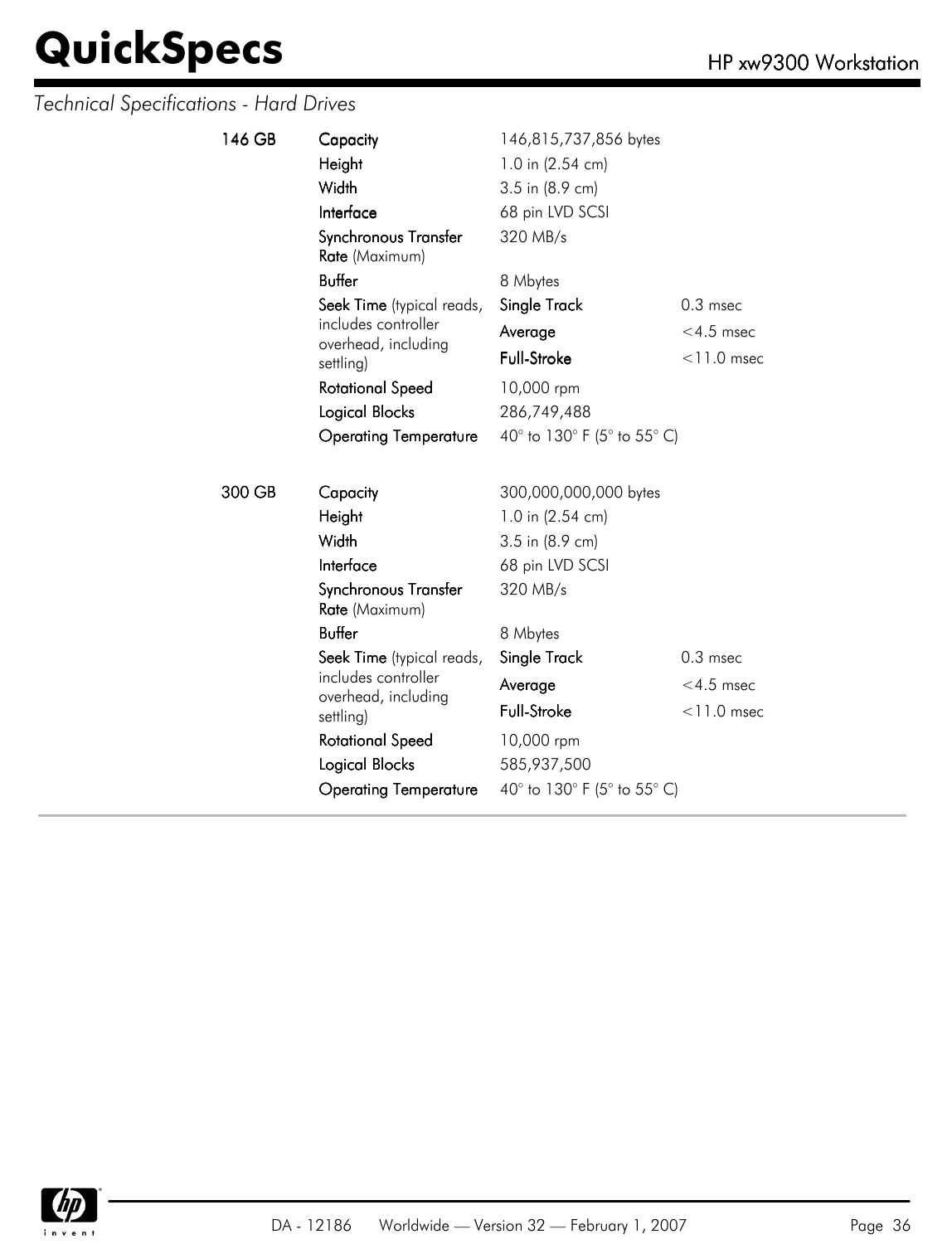*Technical Specifications - Hard Drives*

| Ultra320 SCSI Hard<br>Drives (15,000 rpm) | 36 GB  | Capacity<br>36,420,075,520 bytes<br>Height<br>1.0 in (2.54 cm)<br>Width<br>3.5 in (8.9 cm)<br>Interface<br>68 pin LVD SCSI<br>Synchronous Transfer<br>320 MB/s<br>Rate (Maximum) |                            |               |
|-------------------------------------------|--------|----------------------------------------------------------------------------------------------------------------------------------------------------------------------------------|----------------------------|---------------|
|                                           |        | <b>Buffer</b>                                                                                                                                                                    | 8 Mbytes                   |               |
|                                           |        | Seek Time (typical reads,                                                                                                                                                        | <b>Single Track</b>        | $0.3$ msec    |
|                                           |        | includes controller                                                                                                                                                              | Average                    | $<$ 4.5 msec  |
|                                           |        | overhead, including<br>settling)                                                                                                                                                 | <b>Full-Stroke</b>         | $<$ 11.0 msec |
|                                           |        | <b>Rotational Speed</b>                                                                                                                                                          | 15,000 rpm                 |               |
|                                           |        | <b>Logical Blocks</b>                                                                                                                                                            | 71,132,960                 |               |
|                                           |        | <b>Operating Temperature</b>                                                                                                                                                     | 40° to 130°F (5° to 55°C)  |               |
|                                           | 73 GB  | Capacity                                                                                                                                                                         | 73,407,865,856 bytes       |               |
|                                           |        | Height                                                                                                                                                                           | 1.0 in (2.54 cm)           |               |
|                                           |        | Width                                                                                                                                                                            | 3.5 in (8.9 cm)            |               |
|                                           |        | Interface                                                                                                                                                                        | 68 pin LVD SCSI            |               |
|                                           |        | Synchronous Transfer<br>Rate (Maximum)                                                                                                                                           | 320 MB/s                   |               |
|                                           |        | <b>Buffer</b>                                                                                                                                                                    | 8 Mbytes                   |               |
|                                           |        | Seek Time (typical reads,                                                                                                                                                        | Single Track               | $0.3$ msec    |
|                                           |        | includes controller<br>overhead, including                                                                                                                                       | Average                    | $<$ 4.5 msec  |
|                                           |        | settling)                                                                                                                                                                        | Full-Stroke                | $<$ 11.0 msec |
|                                           |        | <b>Rotational Speed</b>                                                                                                                                                          | 15,000 rpm                 |               |
|                                           |        | <b>Logical Blocks</b>                                                                                                                                                            | 143,374,738                |               |
|                                           |        | <b>Operating Temperature</b>                                                                                                                                                     | 40° to 130°F (5° to 55° C) |               |
|                                           | 146 GB | Capacity                                                                                                                                                                         | 146,815,737,856 bytes      |               |
|                                           |        | Height                                                                                                                                                                           | 1.0 in (2.5 cm)            |               |
|                                           |        | Width                                                                                                                                                                            | 3.5 in (8.9 cm)            |               |
|                                           |        | Interface                                                                                                                                                                        | 68 pin LVD SCSI            |               |
|                                           |        | Synchronous Transfer<br>Rate (Maximum)                                                                                                                                           | 320 MB/s                   |               |
|                                           |        | <b>Buffer</b>                                                                                                                                                                    | 8 Mbytes                   |               |
|                                           |        | Seek Time (typical reads,                                                                                                                                                        | <b>Single Track</b>        | $0.3$ msec    |
|                                           |        | includes controller<br>overhead, including                                                                                                                                       | Average                    | $<$ 4.5 msec  |
|                                           |        | settling)                                                                                                                                                                        | Full-Stroke                | $<$ 11.0 msec |
|                                           |        | <b>Rotational Speed</b>                                                                                                                                                          | 15,000 rpm                 |               |
|                                           |        | <b>Logical Blocks</b>                                                                                                                                                            | 143,374,738                |               |
|                                           |        | <b>Operating Temperature</b>                                                                                                                                                     | 40° to 130°F (5° to 55°C)  |               |

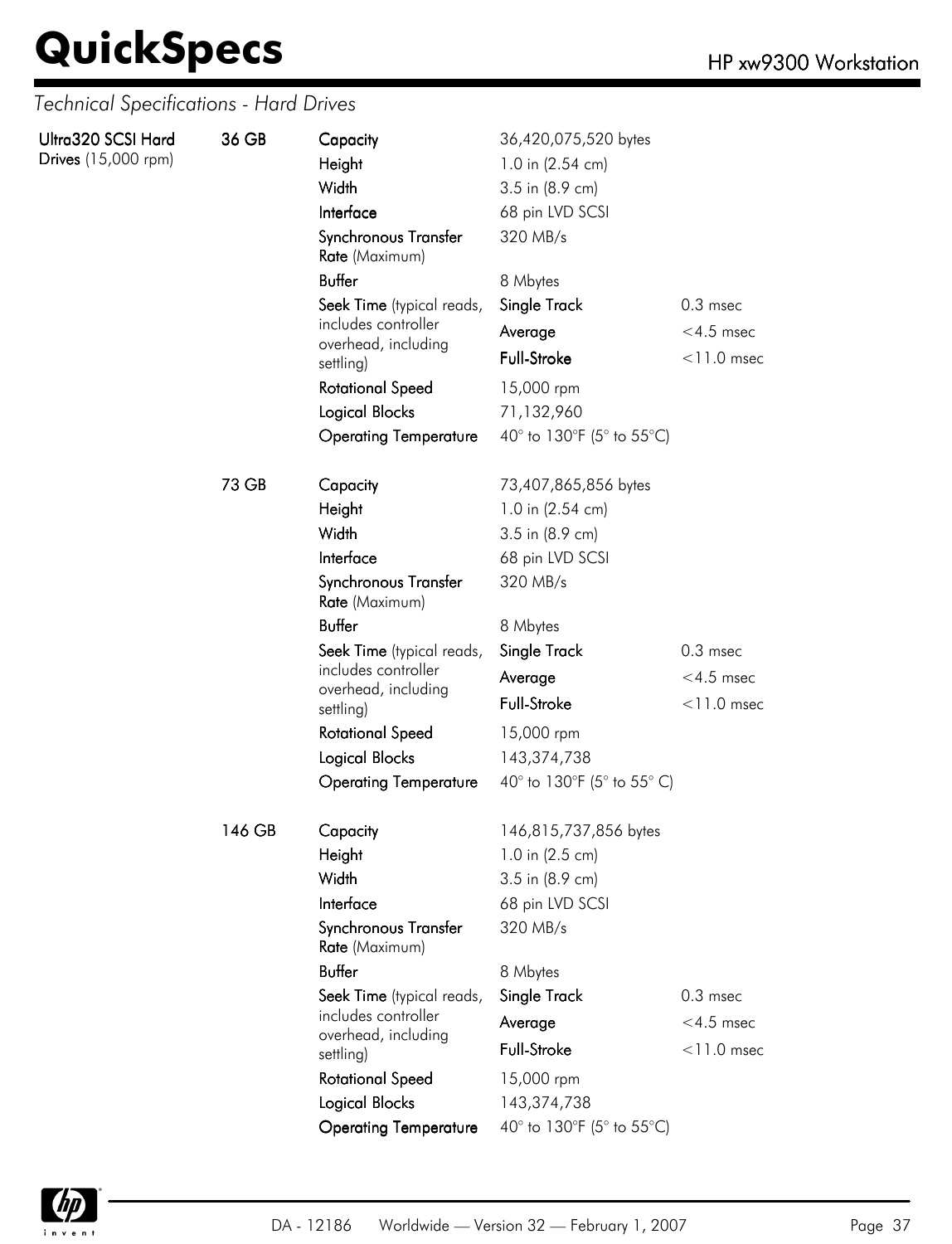### *Technical Specifications - Removable Storage*

|  | USB Disk on Key |  |  |
|--|-----------------|--|--|
|--|-----------------|--|--|

| USB Disk on Key | Dimensions (HxWxD)       | $0.9 \times 0.7 \times 3.9$ in $(2.3 \times 1.8 \times 9.8$ cm) |
|-----------------|--------------------------|-----------------------------------------------------------------|
|                 | Weight                   | $0.05$ lb $(0.02$ kg)                                           |
|                 | <b>USB Specification</b> | 2.0                                                             |
|                 | <b>Transfer Rate</b>     | Read-1023 KB/Sec; Write-850 KB/Sec                              |
|                 | Storage Media            | Solid state flash memory, no moving parts                       |
|                 | Power Supply             | USB Bus-powered, no external power required                     |
|                 | Capacity                 | 256 MB                                                          |
|                 |                          |                                                                 |

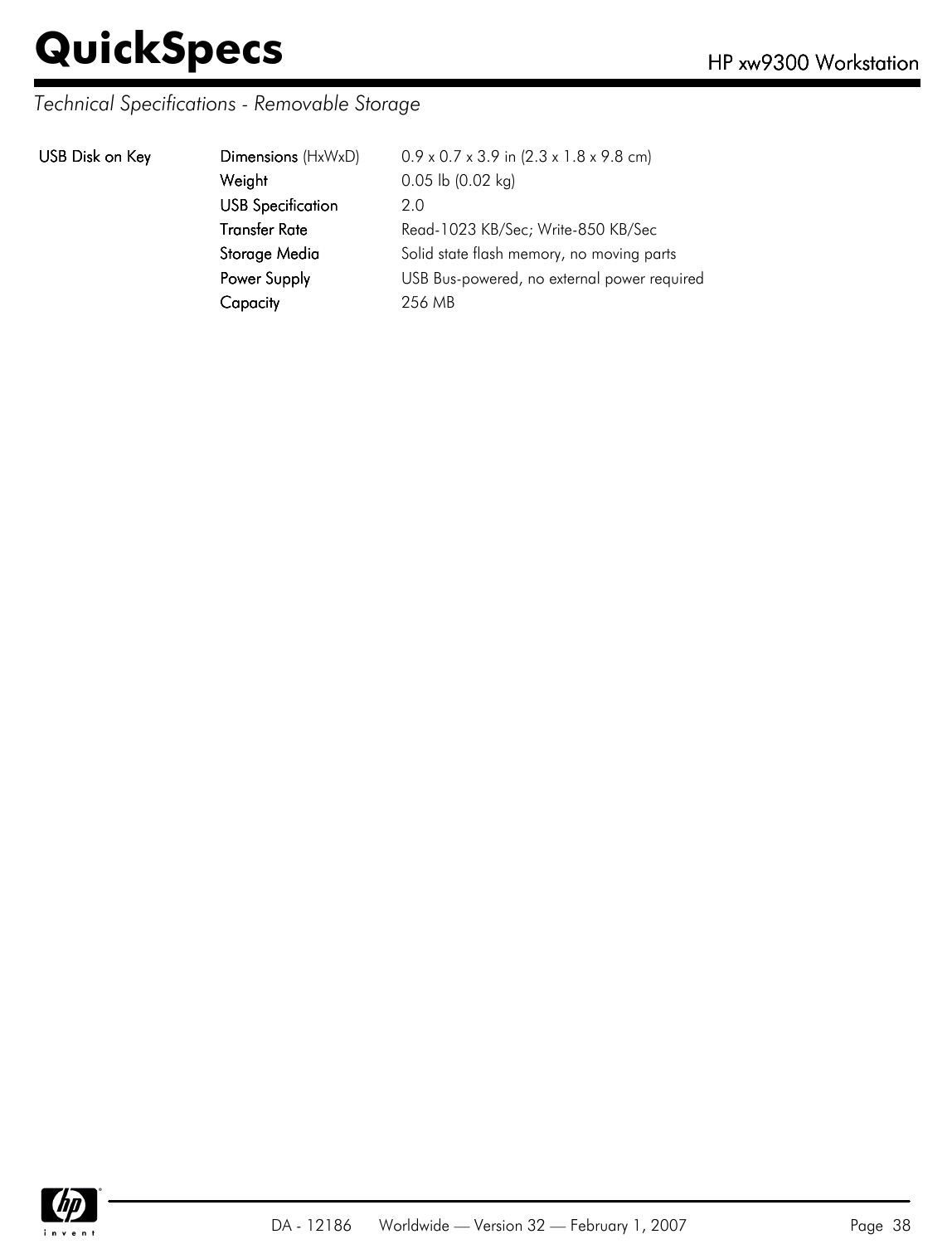| PS/2 OR USB Standard<br>Keyboard     | Physical<br>Keys | characteristics             |                                                                                                                                                            | 104, 105, 106, 107, 109 layout (depending<br>upon country)             |
|--------------------------------------|------------------|-----------------------------|------------------------------------------------------------------------------------------------------------------------------------------------------------|------------------------------------------------------------------------|
|                                      |                  |                             | Dimensions $(L \times W \times H)$                                                                                                                         | 18.0 x 6.4 x 0.98 in (45.8 x 16.3 x 2.5 cm)                            |
|                                      |                  |                             | Weight                                                                                                                                                     | 2 lb (0.9 kg) minimum                                                  |
|                                      |                  | Electrical                  | Operating voltage                                                                                                                                          | $+$ 5VDC $\pm$ 5%                                                      |
|                                      |                  |                             | Power consumption                                                                                                                                          | 50-mA maximum (with three LEDs ON)                                     |
|                                      |                  |                             | <b>ESD</b>                                                                                                                                                 | CE level 4, 15-kV air discharge                                        |
|                                      |                  | EMI - RFI                   | Conforms to FCC rules for a Class B computing<br>device                                                                                                    |                                                                        |
|                                      |                  |                             | MicrosoftPC 99 - 2001                                                                                                                                      | Functionally compliant                                                 |
|                                      |                  | Mechanical                  | Languages                                                                                                                                                  | 38 available                                                           |
|                                      |                  |                             | Keycaps                                                                                                                                                    | Low-profile design                                                     |
|                                      |                  |                             | Switch actuation                                                                                                                                           | 55-g nominal peak force with tactile feedback                          |
|                                      |                  |                             | Switch life                                                                                                                                                | 20 million keystrokes (using Hasco modified<br>tester)                 |
|                                      |                  |                             | Switch type                                                                                                                                                | Contamination-resistant switch membrane                                |
|                                      |                  |                             |                                                                                                                                                            | Key-leveling mechanisms For all double-wide and greater-length keys    |
|                                      |                  |                             | Cable length                                                                                                                                               | 6 ft $(1.8 \text{ m})$                                                 |
|                                      |                  |                             | Microsoft PC 99 - 2001                                                                                                                                     | Mechanically compliant                                                 |
|                                      |                  |                             | Acoustics                                                                                                                                                  | 43-dBA maximum sound pressure level                                    |
|                                      |                  | Environmental               | <b>Operating temperature</b>                                                                                                                               | 50° to 122° F (10° to 50° C)                                           |
|                                      |                  |                             | Non-operating<br>temperature                                                                                                                               | -22 $^{\circ}$ to 140 $^{\circ}$ F (-30 $^{\circ}$ to 60 $^{\circ}$ C) |
|                                      |                  |                             | Operating humidity                                                                                                                                         | 10% to 90% (non-condensing at ambient)                                 |
|                                      |                  |                             | Non-operating humidity                                                                                                                                     | 20% to 80% (non-condensing at ambient)                                 |
|                                      |                  |                             | Operating shock                                                                                                                                            | 40 g, six surfaces                                                     |
|                                      |                  |                             | Non-operating shock                                                                                                                                        | 80 g, six surfaces                                                     |
|                                      |                  |                             | Operating vibration                                                                                                                                        | 2-g peak acceleration                                                  |
|                                      |                  |                             | Non-operating vibration                                                                                                                                    | 4-g peak acceleration                                                  |
|                                      |                  |                             | Drop (out of box)                                                                                                                                          | 26 in (66 cm) on carpet, six-drop sequence                             |
|                                      |                  |                             | Dron (in box)                                                                                                                                              | 42 in (107 cm) on concrete, 16-drop sequence                           |
|                                      |                  |                             | Operating system support Microsoft Windows XP Professional, Microsoft Windows XP Professional x64<br>Edition, Red Hat Enterprise Linux Workstation 3 and 4 |                                                                        |
|                                      |                  | Approvals                   |                                                                                                                                                            | UL, CSA, FCC, CE Mark, TUV, TUV GS, VCCI, BSMI, C-Tick, MIC            |
|                                      |                  | Ergonomic compliance        | ANSI HFS 100, ISO 9241-4, and TUVGS                                                                                                                        |                                                                        |
|                                      | Kit contents     | and comfort                 | Keyboard, keyboard software media, installation guide, warranty card, safety                                                                               |                                                                        |
| <b>HP USB Smart Card</b><br>Keyboard |                  | Physical<br>characteristics | Keys                                                                                                                                                       | 104, 105, 106, 107, 109 layout (depending<br>upon country              |
| (ED707AA)                            |                  |                             | Form factor                                                                                                                                                | <b>USB</b> basic Smart Card keyboard                                   |
|                                      |                  |                             | Colors                                                                                                                                                     | Carbonite/Silver                                                       |
|                                      |                  |                             | Dimensions $(L \times W \times H)$                                                                                                                         | $18.2 \times 6.3 \times 1.3$ in $(46.3 \times 16.1 \times 3.3$ cm)     |

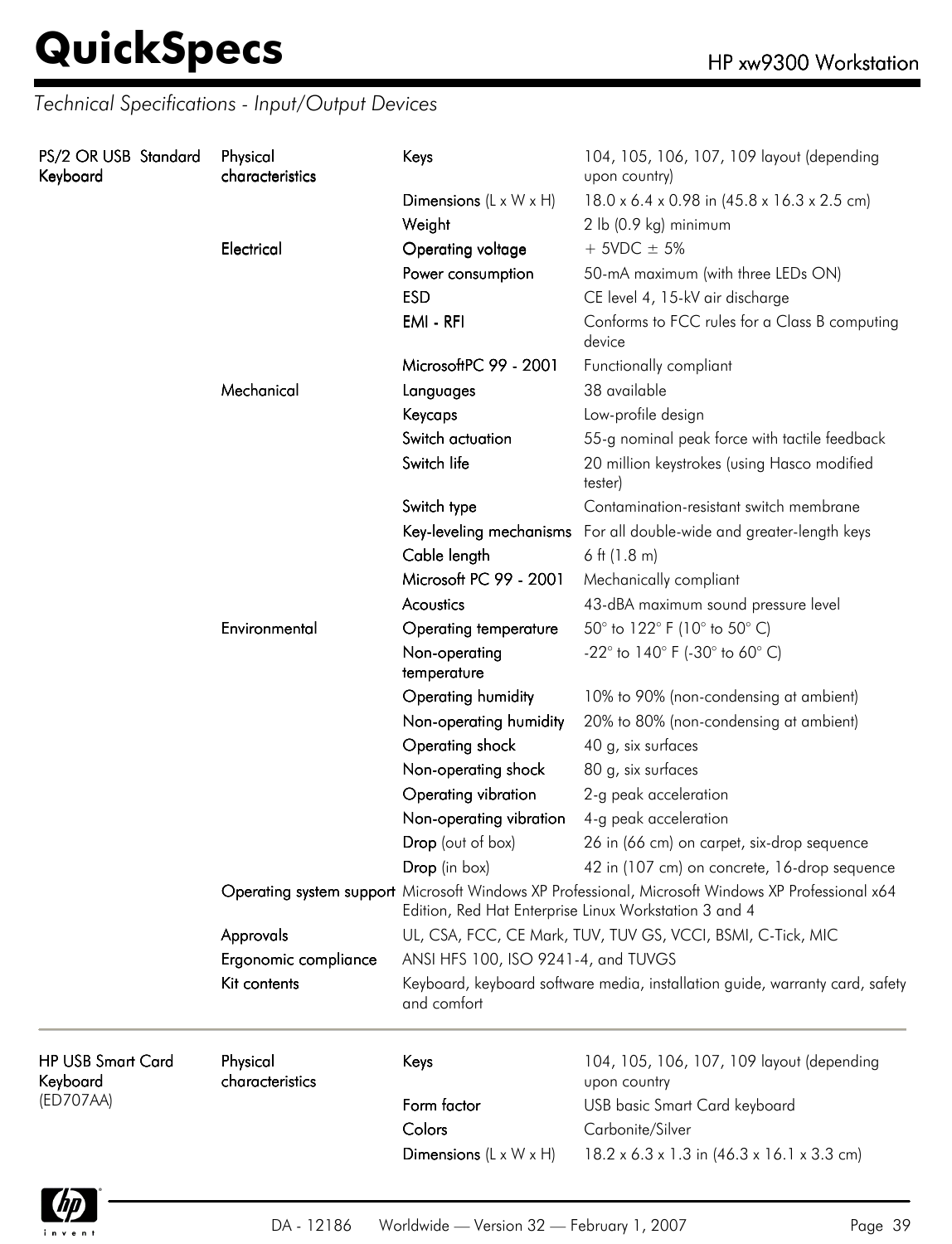|                    | Weight                       | 2 lb (0.9 kg) minimum                                                                                                                              |
|--------------------|------------------------------|----------------------------------------------------------------------------------------------------------------------------------------------------|
| Electrical         | Operating voltage            | $+$ 5VDC $\pm$ 5%                                                                                                                                  |
|                    | Power consumption            | 100-mA maximum (with four LEDs ON)                                                                                                                 |
|                    | System interface             | USB Type A plug connector                                                                                                                          |
|                    | <b>ESD</b>                   | CE level 4, 15-kV air discharge                                                                                                                    |
|                    | EMI - RFI                    | Conforms to FCC rules for a Class B computing<br>device                                                                                            |
|                    | MicrosoftPC 99 - 2001        | Functionally compliant                                                                                                                             |
| Mechanical         | Languages                    | $30+$ available                                                                                                                                    |
|                    | Keycaps                      | Low-profile design                                                                                                                                 |
|                    | Switch actuation             | 55-g nominal peak force with tactile feedback                                                                                                      |
|                    | Switch life                  | 20 million keystrokes (using Hasco modified<br>tester)                                                                                             |
|                    | Switch type                  | Contamination-resistant switch membrane                                                                                                            |
|                    |                              | Key-leveling mechanisms For all double-wide and greater-length keys                                                                                |
|                    | Cable length                 | 6 ft $(1.8 m)$                                                                                                                                     |
|                    | Microsoft PC 99 - 2001       | Mechanically compliant                                                                                                                             |
|                    | Acoustics                    | 43-dBA maximum sound pressure level                                                                                                                |
| Environmental      | Operating temperature        | 50° to 122° F (10° to 50° C)                                                                                                                       |
|                    | Non-operating<br>temperature | $-22^{\circ}$ to 140° F (-30° to 60° C)                                                                                                            |
|                    | Operating humidity           | 10% to 90% (non-condensing at ambient)                                                                                                             |
|                    | Non-operating humidity       | 20% to 80% (non-condensing at ambient)                                                                                                             |
|                    | Operating shock              | 40 g, six surfaces                                                                                                                                 |
|                    | Non-operating shock          | 80 g, six surfaces                                                                                                                                 |
|                    | Operating vibration          | 2-g peak acceleration                                                                                                                              |
|                    | Non-operating vibration      | 4-g peak acceleration                                                                                                                              |
|                    | Drop (out of box)            | 26 in (66 cm) on carpet, six-drop sequence                                                                                                         |
|                    | Drop (in box)                | 42 in (107 cm) on concrete, 16-drop sequence                                                                                                       |
| SMARTCARD function | Support                      | All ISO 7816 smart cards                                                                                                                           |
|                    | Interface                    | Reads from and writes to all ISO7816-1, 2, 3, 4<br>memory and microprocessor smart cards $(T=0,$<br>$T=1)$                                         |
|                    | Chipset                      | <b>SCM STCII</b>                                                                                                                                   |
|                    | Standard APIs supported      | PC/SC, EMV2000, SET                                                                                                                                |
|                    | Power                        | USB Port                                                                                                                                           |
|                    |                              | Short circuit detection (protects smart card and<br>reader)                                                                                        |
|                    |                              | Power supply compliant with ISO7816 and EMV<br>$(5V, 60 \text{ mA})$                                                                               |
|                    |                              | Supports 3-V and 5-V cards                                                                                                                         |
|                    | Power consumption            | 250-mA maximum draw (50 mA for the<br>keyboard with three LEDs ON and 200-mA<br>maximum startup current using a high-current,<br>60-mA smart card) |

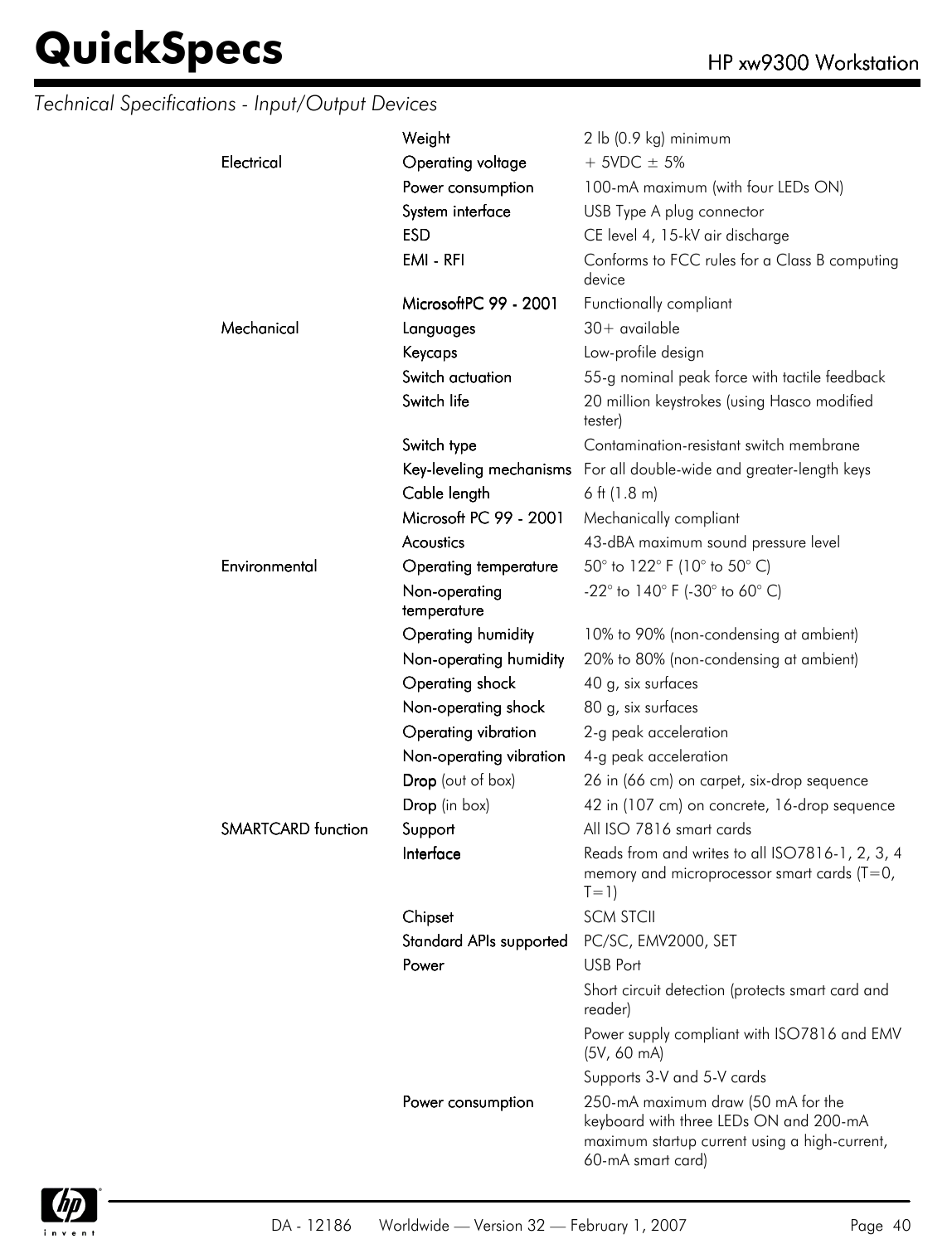|                          | Communication                                                                                                             | From card                                                                                                                                                                                                                                                                               | Programmable from<br>9,600 baud to<br>115,200 baud |  |
|--------------------------|---------------------------------------------------------------------------------------------------------------------------|-----------------------------------------------------------------------------------------------------------------------------------------------------------------------------------------------------------------------------------------------------------------------------------------|----------------------------------------------------|--|
|                          |                                                                                                                           | From computer                                                                                                                                                                                                                                                                           | Up to 38,400 baud                                  |  |
|                          | Landing mechanism                                                                                                         | Contact device                                                                                                                                                                                                                                                                          | Friction contact                                   |  |
|                          |                                                                                                                           | Card insertions rating                                                                                                                                                                                                                                                                  | Up to 100,000<br>insertion cycles                  |  |
|                          | Interface modes                                                                                                           | USB communications through USB port                                                                                                                                                                                                                                                     |                                                    |  |
|                          |                                                                                                                           | SCM protocol                                                                                                                                                                                                                                                                            |                                                    |  |
|                          |                                                                                                                           | Automatic card insertion/removal detection                                                                                                                                                                                                                                              |                                                    |  |
|                          | Reader performance<br>interface                                                                                           | USB connection                                                                                                                                                                                                                                                                          |                                                    |  |
|                          | Electro-magnetic<br>standards                                                                                             | Europe                                                                                                                                                                                                                                                                                  | 89/336/CEE guideline                               |  |
|                          |                                                                                                                           | <b>USA</b>                                                                                                                                                                                                                                                                              | USAFCC part 15                                     |  |
|                          | Operating system support Microsoft® Windows® 2000, Windows XP Home, Windows XP Professional,<br>xpe, ce.net, Linux, XP-64 |                                                                                                                                                                                                                                                                                         |                                                    |  |
| Approvals                | CE-Mark, UL, CSA, FCC, CE Mark, TUV, TUV GS, VCCI, BSMI, C-Tick,<br>MIC, JITC, EMV2000, USB-IF                            |                                                                                                                                                                                                                                                                                         |                                                    |  |
| Ergonomic compliance     | ANSI HFS 100, ISO 9241-4, TUVGS                                                                                           |                                                                                                                                                                                                                                                                                         |                                                    |  |
| Kit contents             | Keyboard, I/O Security and Documentation CD, , warranty card                                                              |                                                                                                                                                                                                                                                                                         |                                                    |  |
| Smart card compatibility | HP                                                                                                                        | <b>HP ProtectTools Smart Card</b>                                                                                                                                                                                                                                                       |                                                    |  |
|                          | <b>American Express</b>                                                                                                   | Amex Blue                                                                                                                                                                                                                                                                               |                                                    |  |
|                          | Axalto (Schlumberger)                                                                                                     | Cryptoflex 8K<br>Cryptoflex 16K<br>Cryptoflex 32K<br>Cryptoflex 32K e-gate<br>Cyberflex Access 64K<br>Cyberflex Access 32K<br>Cyberflex 32K e-gate<br>Cyberflex 64K<br>Cyberflex Palmera<br>Payflex-S<br>Payflex 1K<br>Payflex 2K<br>Payflex 4K<br>Payflex 8K<br>Prismera<br>US DoD CAC |                                                    |  |
|                          | Cardlogix                                                                                                                 | CLXSU004KK4<br>CLXSU008KK5                                                                                                                                                                                                                                                              |                                                    |  |
|                          | Datakey                                                                                                                   | Model 300<br>Model 330                                                                                                                                                                                                                                                                  |                                                    |  |
|                          | De La Rue                                                                                                                 | VisaCash                                                                                                                                                                                                                                                                                |                                                    |  |

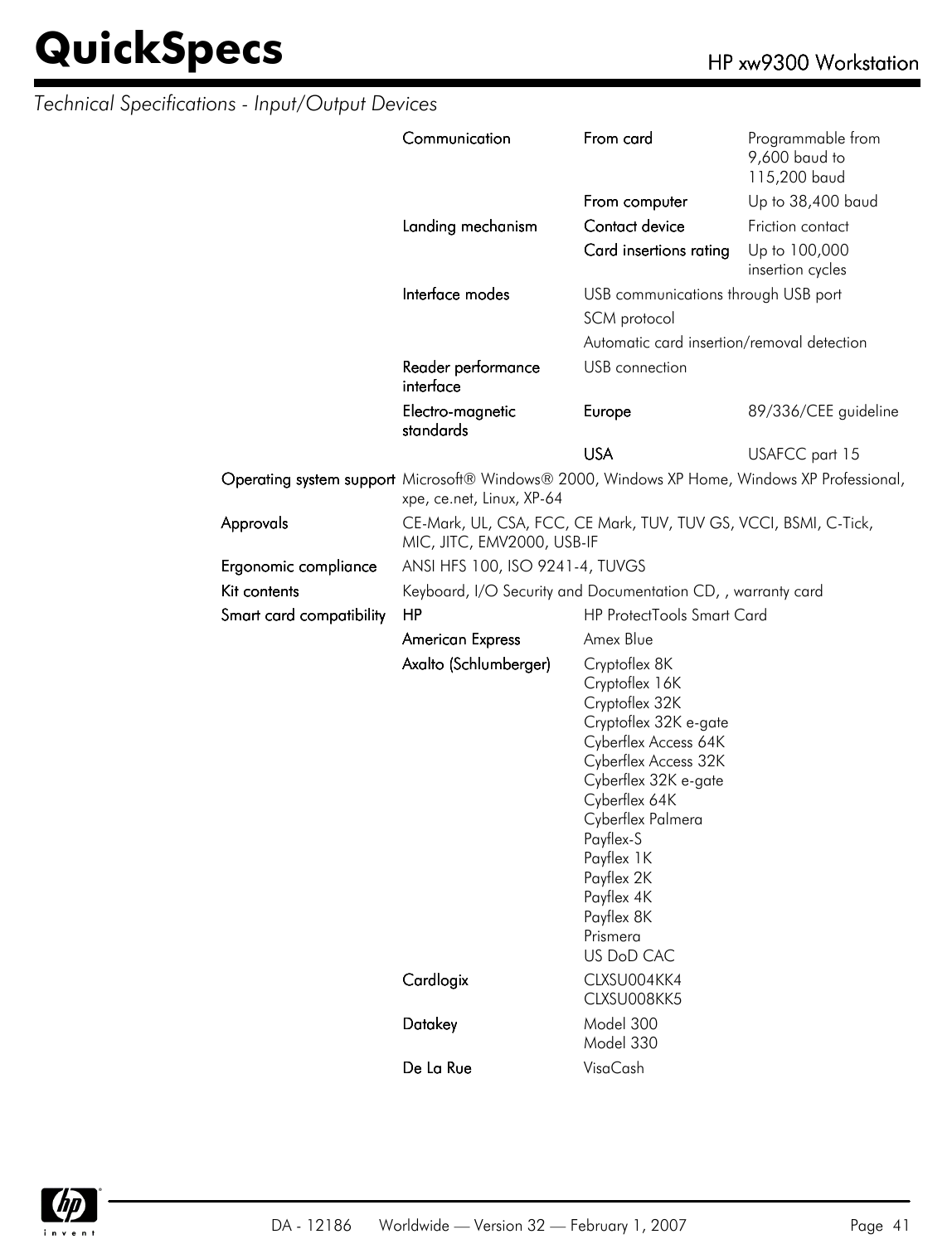| Gemplus               | Gem Expresso<br>GKK32K<br>Gemclub Memo<br>GemClub Micro<br>GemXplore<br>GemSafe                                                                               |
|-----------------------|---------------------------------------------------------------------------------------------------------------------------------------------------------------|
| Infineon              | SLE66C322P                                                                                                                                                    |
| SafLink (Litronic)    | Forte                                                                                                                                                         |
| Sharp                 | Java Card                                                                                                                                                     |
| Oberthur              | CosmopollIC v4<br>CosmopollIC v4.1<br>Cosmo ID-One<br>GalatlIC v2.1<br>US DoD CAC                                                                             |
| Memory Cards          |                                                                                                                                                               |
| Atmel                 | AT24C01ASC<br>AT24C02SC<br>AT24C04SC<br>AT24C08SC<br>AT24C16SC<br>AT24C32SC<br>AT24C64SC<br>AT24C128SC<br>AT24C256SC<br>AT24C512SC<br>AT88SC153<br>AT88SC1608 |
| Axalto (Schlumberger) | PrimeFlex Store 8K<br>PrimeFlex Store 2K                                                                                                                      |
| nfineon               | SLE4406<br><b>SLE4406E</b><br><b>SLE4406E SE</b><br>SLE4418<br>SLE4428<br>SLE4432<br><b>SLE4436E</b><br>SLE4442<br>SLE5536                                    |
| <b>ISSI</b>           | IS23SC4418<br>IS23SC4428                                                                                                                                      |
| <b>ST</b>             | 14C02                                                                                                                                                         |
| Telefonkarte          | SLE4406<br>SLE4436<br>SLE5536                                                                                                                                 |
| <b>XICOR</b>          | X24026                                                                                                                                                        |

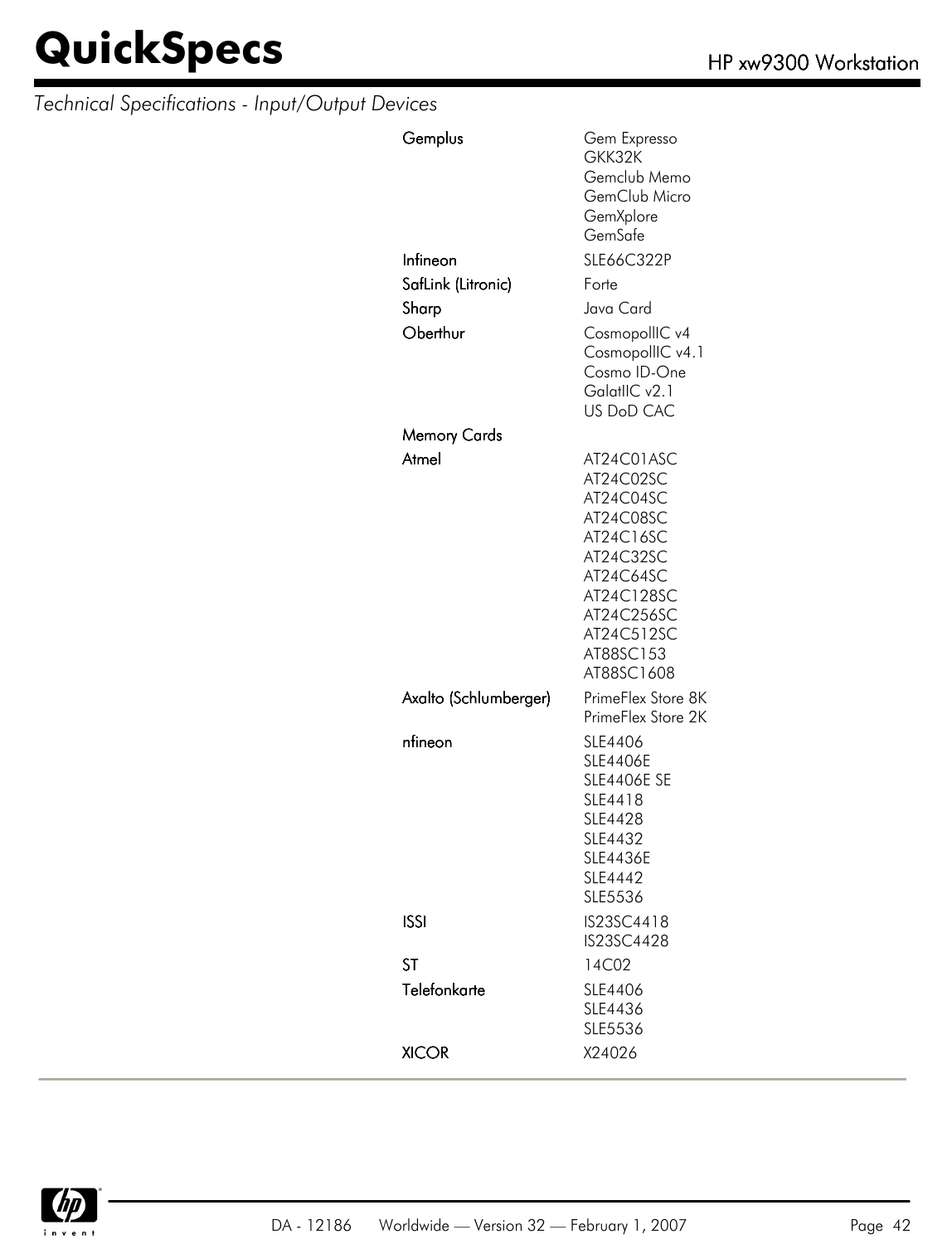| HP PS/2 Scroll Mouse | Dimensions              | $3.8 \times 6.3 \times 11.6$ cm (1.5 x 2.5 x 4.6 in)  |                                                                                                                                                               |
|----------------------|-------------------------|-------------------------------------------------------|---------------------------------------------------------------------------------------------------------------------------------------------------------------|
|                      | Weight<br>Environmental | 4.44 oz $(126 g)$                                     |                                                                                                                                                               |
|                      |                         | Operating temperature<br>Non-operating<br>temperature | 50 $^{\circ}$ to 122 $^{\circ}$ F (10 $^{\circ}$ to 50 $^{\circ}$ C)<br>-22° to 140° F (-30° to 60° C)                                                        |
|                      |                         | Operating humidity                                    | 10% to 90% (non-condensing at ambient)                                                                                                                        |
|                      |                         | Non-operating humidity                                | 20% to 80% (non-condensing at ambient)                                                                                                                        |
|                      |                         | Operating shock                                       | 40 g, 6 surfaces                                                                                                                                              |
|                      |                         | Non-operating shock                                   | 80 g, 6 surfaces                                                                                                                                              |
|                      |                         | Operating vibration                                   | 2 g peak acceleration                                                                                                                                         |
|                      |                         | Non-operating vibration                               | 4 g peak acceleration                                                                                                                                         |
|                      |                         | Drop (out-of-box)                                     | 26 in (66 cm) on carpet, 6-drop sequence                                                                                                                      |
|                      |                         | Drop (out-of-box)                                     | 1 m on asphalt tile over concrete, 6-drop<br>sequence                                                                                                         |
|                      | Electrical              | Operating voltage                                     | 5 VDC ± 10%                                                                                                                                                   |
|                      |                         | Power consumption                                     | $15 \text{ mA}$                                                                                                                                               |
|                      |                         | System consumption                                    | PS/2 mini-din connector                                                                                                                                       |
|                      |                         | <b>ESD</b>                                            | CE level 4, 15 kV air discharge                                                                                                                               |
|                      |                         | <b>EMI-RFI</b>                                        | Conforms to FCC rules for a Class B computing<br>device                                                                                                       |
|                      |                         | Microsoft<br>PC99 - 2001                              | Functionally compliant                                                                                                                                        |
|                      | Mechanical              | Resolution                                            | $400 \pm 20\%$ DPI                                                                                                                                            |
|                      |                         | <b>Tracking speed</b>                                 | 10 in/s maximum                                                                                                                                               |
|                      |                         | Acceleration                                          | $100$ in/s                                                                                                                                                    |
|                      |                         | Switch actuation                                      | 65 g nominal peak force                                                                                                                                       |
|                      |                         | Switch life                                           | 1,000,000 operations (using Hasco modified<br>tester)                                                                                                         |
|                      |                         | Switch type                                           | Low force micro-switches                                                                                                                                      |
|                      |                         | Tracking mechanism life                               | 155 mi (250 km) at average speed of 10 in/s                                                                                                                   |
|                      |                         | Cable length                                          | 6 ft $(1.8 \text{ m})$                                                                                                                                        |
|                      |                         | Microsoft PC99 - 2001                                 | Mechanically compliant                                                                                                                                        |
|                      | Scroll wheel            | Width                                                 | 8 mm                                                                                                                                                          |
|                      |                         | <b>Diameter</b>                                       | 0.99 in (25.2 mm)                                                                                                                                             |
|                      |                         | Maximum rotation speed                                | $30 \text{ mm/s}$                                                                                                                                             |
|                      |                         | Switch type                                           | Light force micro-switch                                                                                                                                      |
|                      |                         | Switch life                                           | 1 million operations                                                                                                                                          |
|                      |                         | Mechanical life                                       | Minimum 200,000 revolutions                                                                                                                                   |
|                      | Regulatory approvals    | Compliant                                             | UL, CSA, FCC, CE Mark, TUV, TUV GS, VCCI,<br><b>BSMI, C-Tick, MIC</b>                                                                                         |
|                      | Compatibility           |                                                       | Operating system support Microsoft Windows XP Professional, Microsoft<br>Windows XP Professional x64 Edition, Red Hat<br>Enterprise Linux Workstation 3 and 4 |

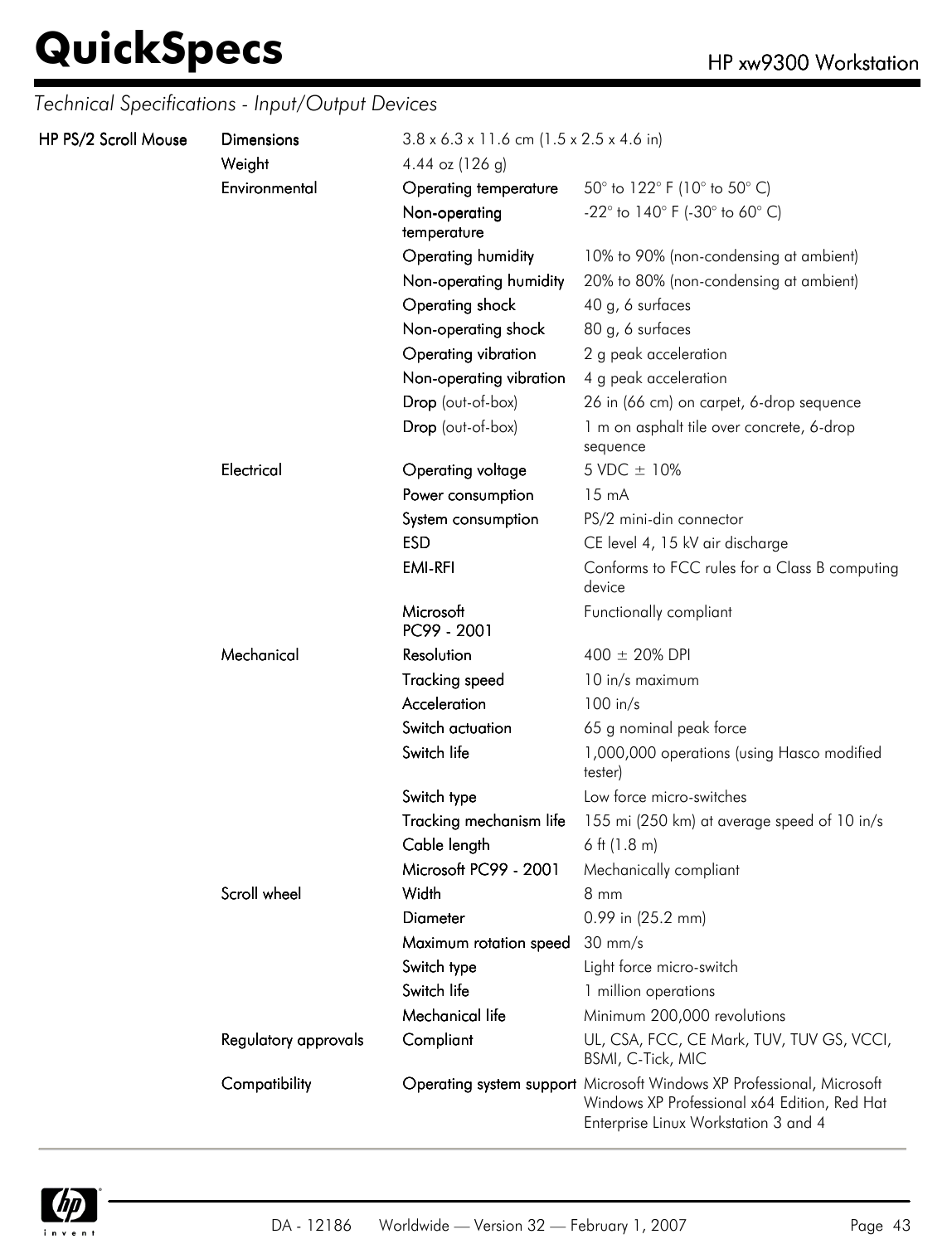| HP 2-button Optical        | Dimensions $(H \times L \times W)$   | $1.5 \times 4.5 \times 2.5$ in $(3.8 \times 11.6 \times 6.3$ cm)<br>$0.27$ lb $(0.12$ kg)<br>72.8 in (185 cm) |                                                                                                                                   |  |
|----------------------------|--------------------------------------|---------------------------------------------------------------------------------------------------------------|-----------------------------------------------------------------------------------------------------------------------------------|--|
| Scroll Mouse (USB)         | Weight                               |                                                                                                               |                                                                                                                                   |  |
|                            | Cable length                         |                                                                                                               |                                                                                                                                   |  |
|                            | System requirements                  |                                                                                                               | Microsoft Windows XP Professional, Microsoft Windows XP Professional x64<br>Edition, Red Hat Enterprise Linux Workstation 3 and 4 |  |
| <b>HP Optical 3-Button</b> | Dimensions/Weight                    | Height                                                                                                        | 1.5 in (3.76 cm)                                                                                                                  |  |
| Mouse (USB)                |                                      | Length                                                                                                        | 4.5 in (11.56 cm)                                                                                                                 |  |
|                            |                                      | Width                                                                                                         | 2.4 in (6.19 cm)                                                                                                                  |  |
|                            |                                      | Weight                                                                                                        | 3.80 oz (108 g)                                                                                                                   |  |
|                            | Environmental                        | <b>Operating temperature</b>                                                                                  | 32° to 104° F (0° to 40° C)                                                                                                       |  |
|                            |                                      | Non-operating<br>temperature                                                                                  | $-4^{\circ}$ to $140^{\circ}$ F (-20 $^{\circ}$ to 60 $^{\circ}$ C)                                                               |  |
|                            |                                      | Operating humidity                                                                                            | 10% to 90% (non condensing at ambient)                                                                                            |  |
|                            | Mechanical                           | <b>Tracking speed</b>                                                                                         | 6 in/s Maximum                                                                                                                    |  |
|                            |                                      | Switch life                                                                                                   | 3,000,000 operations                                                                                                              |  |
|                            |                                      | Switch type                                                                                                   | Micro-switches                                                                                                                    |  |
|                            |                                      | Tracking mechanism life                                                                                       | 155 miles (250 km) at average speed of 10 in/s                                                                                    |  |
|                            |                                      | Cable length                                                                                                  | $9.5$ ft (2.9 m)                                                                                                                  |  |
| HP SpacePilot 3D USB       | <b>Physical Characteristics</b>      | Dimensions $(L \times W \times H)$                                                                            | $9.3 \times 5.6 \times 2.0$ in (236 x 143 x 53 mm)                                                                                |  |
| Intelligent Controller     |                                      | Weight                                                                                                        | 1.875 lb (0.85 kg)                                                                                                                |  |
| (model EF390AA)            |                                      | Palmrest                                                                                                      | Sculpted                                                                                                                          |  |
|                            | Mechanical                           | <b>Buttons</b>                                                                                                | 21+ programmable speed keys                                                                                                       |  |
|                            |                                      |                                                                                                               | 15 reprogrammable                                                                                                                 |  |
|                            |                                      | <b>LCD Viewing Area</b>                                                                                       | (W x H) 4.1 x 1.2 in (102 x 30 mm)                                                                                                |  |
|                            |                                      | <b>Active Area</b>                                                                                            | (W x H) 3.9 x 1.0 in (98 x 26 mm)                                                                                                 |  |
|                            |                                      | <b>Display Format</b>                                                                                         | $240 \times 64$                                                                                                                   |  |
|                            |                                      | <b>Motion Controller</b>                                                                                      | Six degrees of freedom motion control through<br>the X, Y, Z axis (pitch, roll, yaw)                                              |  |
|                            |                                      | <b>Device Sensitivity</b>                                                                                     | Adjustable to preference                                                                                                          |  |
|                            | <b>System Requirements</b>           |                                                                                                               | Intel Pentium 4 or AMD Athlon processor based system                                                                              |  |
|                            |                                      | device required)                                                                                              | 20 megabytes free disk space for driver and plug-in installation (CD-ROM                                                          |  |
|                            |                                      | USB 1.1 or 2.0                                                                                                |                                                                                                                                   |  |
|                            | <b>Operating System</b><br>Supported | Microsoft Windows 2000 and XP                                                                                 |                                                                                                                                   |  |
|                            | <b>Regulatory Approvals</b>          | FCC, CE                                                                                                       |                                                                                                                                   |  |
|                            |                                      |                                                                                                               |                                                                                                                                   |  |

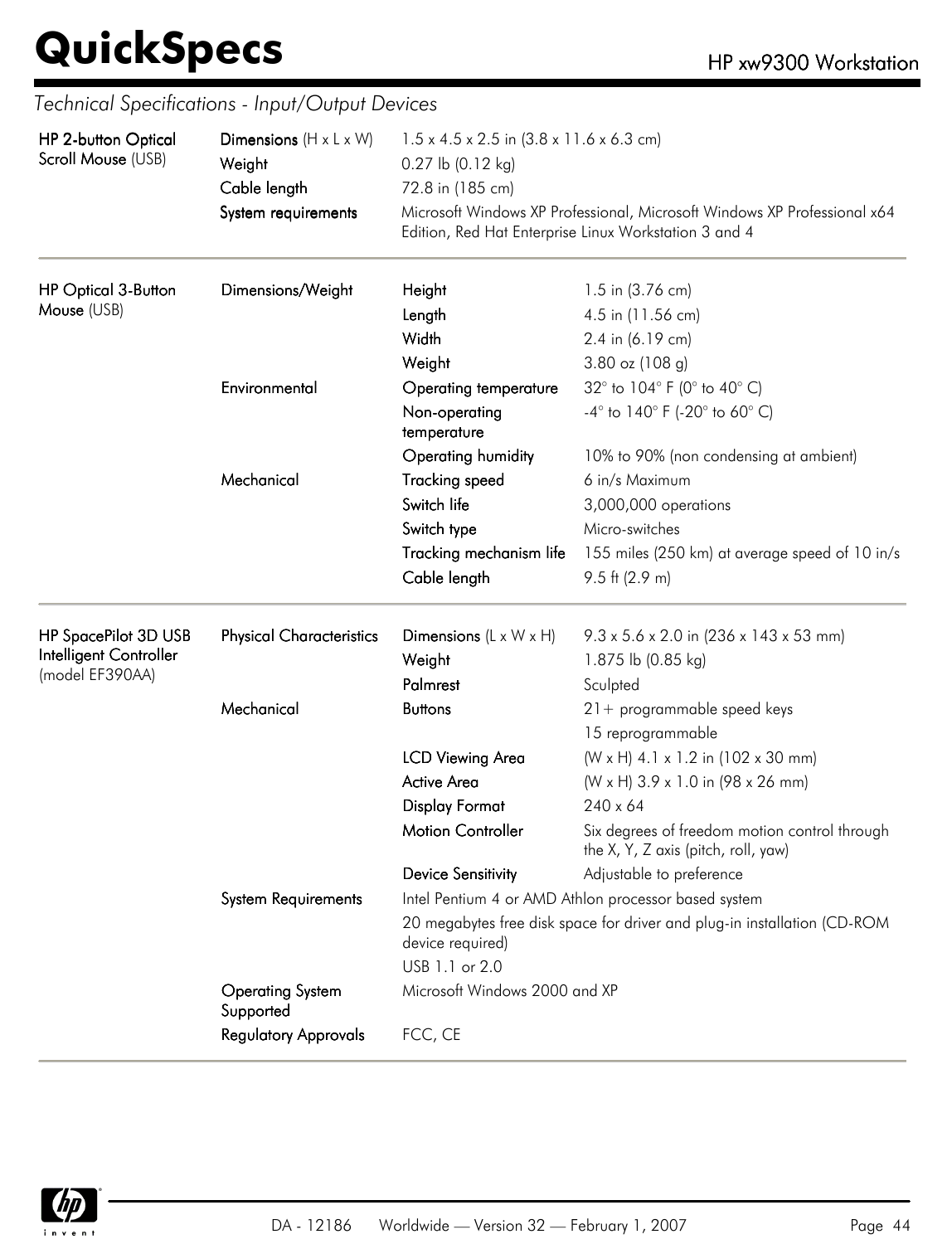|                                                                      | Technical Specifications - Input/Output Devices              |                                    |                                                                                                                                        |  |  |
|----------------------------------------------------------------------|--------------------------------------------------------------|------------------------------------|----------------------------------------------------------------------------------------------------------------------------------------|--|--|
| HP SpaceMouse Plus USB Physical characteristics<br>(Windows XP only) |                                                              | Dimensions $(H \times W \times D)$ | 7.4 x 4.72 x 1.73 in (18.8 x 12.0 x 4.4 cm)                                                                                            |  |  |
|                                                                      |                                                              | <b>Cap Diameter</b>                | $2 \times 6.5 \times 6.6$ mm                                                                                                           |  |  |
|                                                                      |                                                              | Weight                             | 1.5 lb $(0.68 \text{ kg})$                                                                                                             |  |  |
|                                                                      |                                                              | Features                           | Six degrees of freedom motion control through<br>the X, Y, Z axis (pitch, roll, yaw)<br>Certified for leading CAD and DCC applications |  |  |
|                                                                      | Environmental                                                | Operating temperature              | 41° to 140° F (5° to 60° C)                                                                                                            |  |  |
|                                                                      |                                                              | Non-operating<br>temperature       | $-13^{\circ}$ to $158^{\circ}$ F (-25 $^{\circ}$ to 70 $^{\circ}$ C)                                                                   |  |  |
|                                                                      |                                                              | Operating humidity                 | 10 to 98 % RH (non-condensing)                                                                                                         |  |  |
|                                                                      |                                                              | Non-operating humidity             | 10 to 98 % RH (non-condensing)                                                                                                         |  |  |
|                                                                      | Mechanical                                                   | <b>Buttons</b>                     | 11 programmable (unshifted)                                                                                                            |  |  |
|                                                                      |                                                              | Cap Force Range                    | $0.2 N - 4.5 N$                                                                                                                        |  |  |
|                                                                      |                                                              | Cap Torque Range                   | 4 Nmm to 100 Nmm                                                                                                                       |  |  |
|                                                                      |                                                              | Resolution                         | 8 bit                                                                                                                                  |  |  |
|                                                                      | <b>USB Specifications</b>                                    | Connector                          | USB 1.1 or greater                                                                                                                     |  |  |
|                                                                      |                                                              | Cable Length                       | $6.56$ ft (2 m)                                                                                                                        |  |  |
|                                                                      |                                                              | Data Rate                          | 16 msec                                                                                                                                |  |  |
|                                                                      | Software Drivers Available Microsoft Windows XP Professional |                                    |                                                                                                                                        |  |  |
|                                                                      | System Requirements                                          | <b>Disk Space</b>                  | 10 MB free disk space                                                                                                                  |  |  |
|                                                                      | <b>Regulatory Approvals</b>                                  |                                    | UL, cUL, EN 950, EN 60950, CSA, FCC, CE Mark, TUV, CISPR 22, EN<br>50082, IEC 1000 4-2, IEC 1000-4-3, AS/NZS, VCCI, BSMI, C-Tick       |  |  |
| Spaceball 5000 USB                                                   | Physical characteristics                                     | Dimensions $(H \times W \times D)$ | $3.0 \times 6.0 \times 8.4$ in $(7.6 \times 15.2 \times 21.3$ cm)                                                                      |  |  |
| (Windows XP only)                                                    |                                                              | <b>Ball Diameter</b>               | 2.2 in (5.6 cm)                                                                                                                        |  |  |
|                                                                      |                                                              | Weight                             | 2.1 lb (9.94 kg)                                                                                                                       |  |  |
|                                                                      |                                                              | Features                           | Six degrees of freedom motion control through<br>the X, Y, Z axis (pitch, roll, yaw)<br>Certified for leading CAD and DCC applications |  |  |
|                                                                      | Environmental                                                | <b>Operating temperature</b>       | 50 $^{\circ}$ to 104 $^{\circ}$ F (10 $^{\circ}$ to 40 $^{\circ}$ C)                                                                   |  |  |
|                                                                      |                                                              | Non-operating<br>temperature       | 43° to 140° F (6° to 60° C)                                                                                                            |  |  |
|                                                                      |                                                              | Operating humidity                 | 8% to 80% (non-condensing at ambient)                                                                                                  |  |  |
|                                                                      |                                                              | Non-operating humidity             | 5% to 80% (non-condensing at ambient)                                                                                                  |  |  |
|                                                                      | Mechanical                                                   | <b>Buttons</b>                     | 12 programmable (unshifted)                                                                                                            |  |  |
|                                                                      |                                                              | <b>Ball Force Range</b>            | $0.5 - 8.2N/1.8 - 29.5$ oz                                                                                                             |  |  |
|                                                                      |                                                              | <b>Ball Torque Range</b>           | $0.085 - 0.33$ oz-in. (6.91 Nmm)                                                                                                       |  |  |
|                                                                      |                                                              | <b>Resolution</b>                  | 10 bits                                                                                                                                |  |  |
|                                                                      | <b>Serial Specifications</b>                                 | Connector                          | USB 1.1 or greater                                                                                                                     |  |  |
|                                                                      |                                                              | Cable Length                       | 12.8 ft. $(3.9 m)$                                                                                                                     |  |  |
|                                                                      |                                                              | Data Rate                          | USB model - 16 msec                                                                                                                    |  |  |
|                                                                      |                                                              | <b>Flow Control</b>                | Xon/Xoff (on PS/2 model only)                                                                                                          |  |  |
|                                                                      | Software Drivers Available USB model                         |                                    | Microsoft Windows XP Professional                                                                                                      |  |  |
|                                                                      | System Requirements                                          | <b>Disk Space</b>                  | 10 MB free disk space                                                                                                                  |  |  |

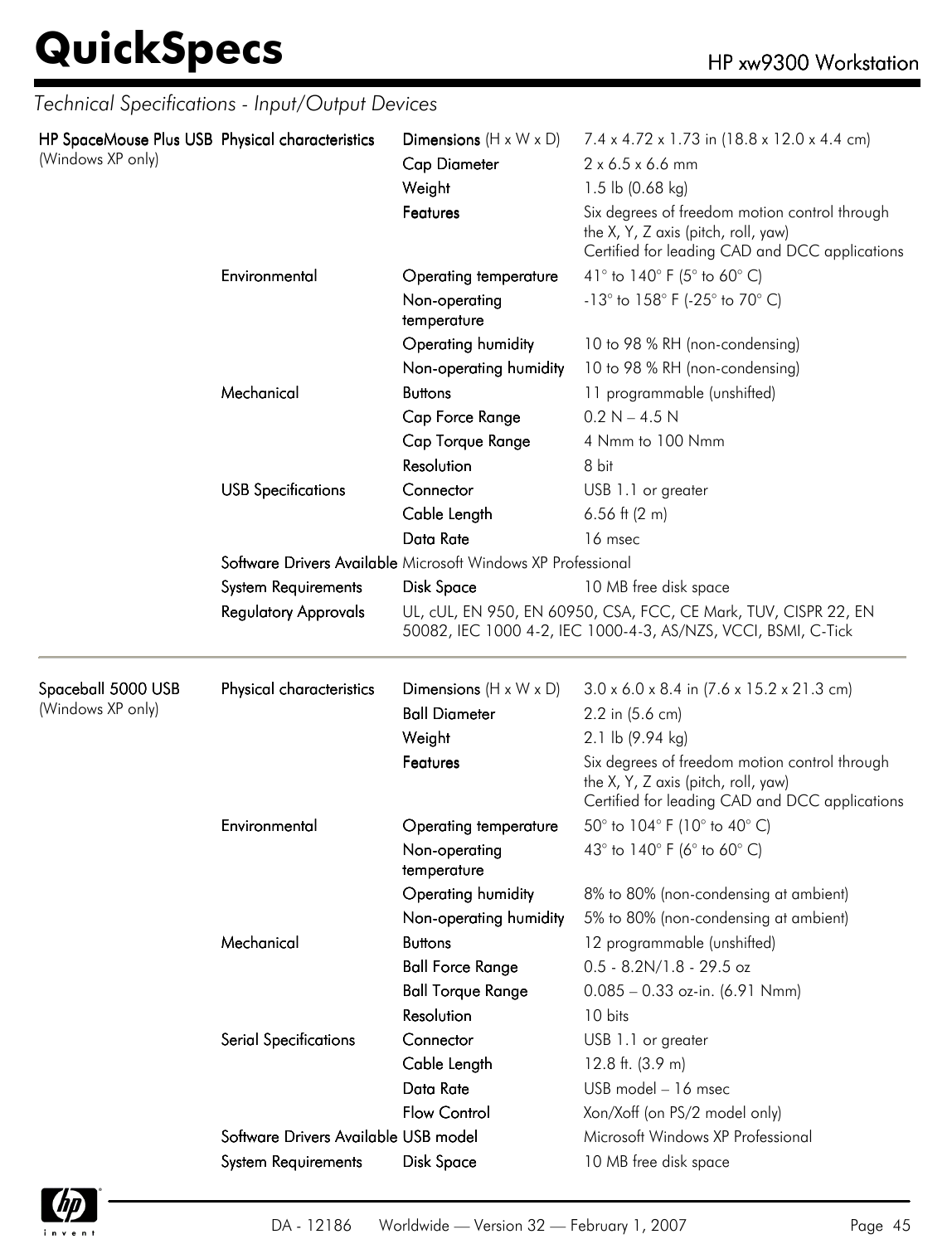*Technical Specifications - Input/Output Devices*

Regulatory Approvals UL, cUL, EN 950, EN 60950, CSA, FCC, CE Mark, TUV, CISPR 22, EN 50082, IEC 1000 4-2, IEC 1000-4-3, AS/NZS, VCCI, BSMI, C-Tick

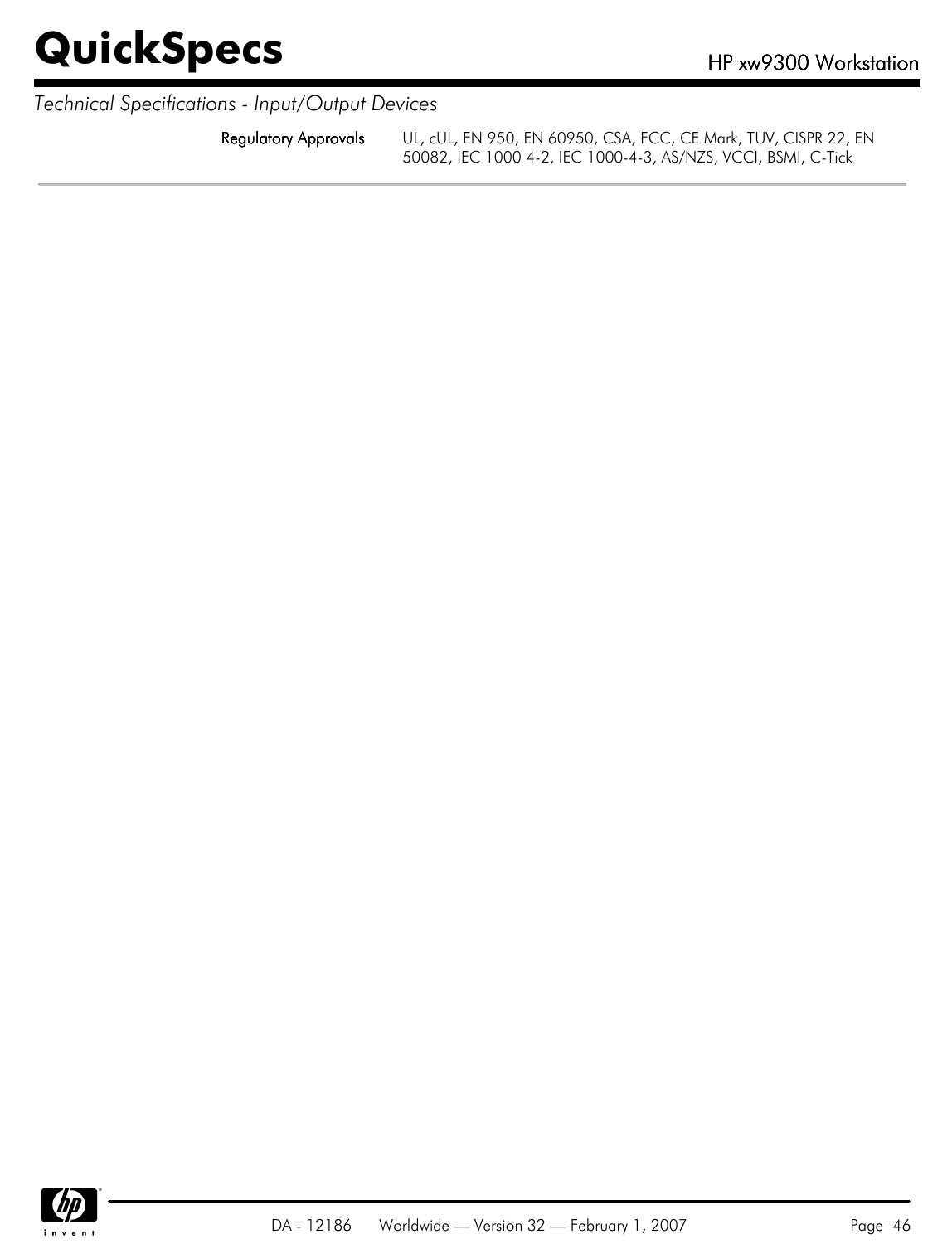| 48X CD-ROM Drive | Form Factor                                         | 5.25-in, half-height, tray load                                       |                                                                                                                                                                                                                                                                                                                                                          |  |
|------------------|-----------------------------------------------------|-----------------------------------------------------------------------|----------------------------------------------------------------------------------------------------------------------------------------------------------------------------------------------------------------------------------------------------------------------------------------------------------------------------------------------------------|--|
|                  | <b>Mounting Orientation</b>                         | Horizontal or vertical                                                |                                                                                                                                                                                                                                                                                                                                                          |  |
|                  | Interface                                           | ATAPI/EIDE                                                            |                                                                                                                                                                                                                                                                                                                                                          |  |
|                  | Dimensions (HxWxD)                                  | $1.63 \times 5.83 \times 7.27$ in $(4.13 \times 14.6 \times 18.5$ cm) |                                                                                                                                                                                                                                                                                                                                                          |  |
|                  | Weight                                              | 1.76 lb (0.8 kg)                                                      |                                                                                                                                                                                                                                                                                                                                                          |  |
|                  | Data Transfer Rates -<br>Read                       | CD read - up to 7,200 KB/s (48X)                                      | Digital audio extraction (minimum) - 1,200 KB/s (8X)                                                                                                                                                                                                                                                                                                     |  |
|                  | <b>Media and Formats -</b>                          | CD Media                                                              | stamped, CD-R, CD-RW (LS, HS, US)                                                                                                                                                                                                                                                                                                                        |  |
|                  | Read                                                | <b>CD Capacities</b>                                                  | 180 MB (mode 2, 8 cm); 540 MB (mode 1, 12<br>cm); 650 MB (mode 2, 12 cm); 700 MB (Mode<br>2, 12 cm, 80-minute)                                                                                                                                                                                                                                           |  |
|                  |                                                     | <b>CD</b> Formats                                                     | CD-DA, CD-ROM (Mode 1 and 2), CD-XA<br>(Mode 2, Form 1 and 2), Photo CD (Single and<br>Multi-session), Mixed Mode (Audio and Data<br>combined), CD-I (Mode 2, Form 1 and 2, and<br>CD-I Ready), CD-Extra, CD-Bridge, Video CD                                                                                                                            |  |
|                  | <b>Access Times</b>                                 | CD-ROM Mode 1                                                         | $<$ 125 ms                                                                                                                                                                                                                                                                                                                                               |  |
|                  | (typical reads, including                           | <b>Full Stroke CD</b>                                                 | $< 210$ ms                                                                                                                                                                                                                                                                                                                                               |  |
|                  | settling)                                           | Start-up Time (typical)                                               | $<$ 7 s (single session), $<$ 30 s (multi-session)                                                                                                                                                                                                                                                                                                       |  |
|                  |                                                     | Stop Time (typical)                                                   | < 4s                                                                                                                                                                                                                                                                                                                                                     |  |
|                  |                                                     | Write Buffer Size                                                     | 128 KB (minimum)                                                                                                                                                                                                                                                                                                                                         |  |
|                  |                                                     | Data Transfer Modes                                                   | PIO Mode 4 (16.6 MB/s); Multi-word DMA<br>mode 2 (16.6 MB/s); UltraDMA Mode 0 (16.7<br>MB/s); UltraDMA Mode 2 (33.3 MB/s)                                                                                                                                                                                                                                |  |
|                  | Power                                               | Source                                                                | Four-pin, DC power receptacle                                                                                                                                                                                                                                                                                                                            |  |
|                  |                                                     | DC Power Requirement                                                  | 5 VDC $\pm$ 5% - 100 mV ripple p-p                                                                                                                                                                                                                                                                                                                       |  |
|                  |                                                     |                                                                       | 12 VDC $\pm$ 5% - 200 mV ripple p-p                                                                                                                                                                                                                                                                                                                      |  |
|                  |                                                     | <b>DC Current</b>                                                     | $5$ VDC - <1000 mA typical,<br>$<$ 1600 mA maximum                                                                                                                                                                                                                                                                                                       |  |
|                  |                                                     |                                                                       | 12 VDC - $<$ 600 mA typical,<br>$<$ 1400 mA maximum                                                                                                                                                                                                                                                                                                      |  |
|                  |                                                     | <b>Total Drive Power</b><br>(standby mode)                            | $< 2.5$ Watt                                                                                                                                                                                                                                                                                                                                             |  |
|                  | <b>Audio Output</b>                                 | Line-Out                                                              | 0.7 VRMS                                                                                                                                                                                                                                                                                                                                                 |  |
|                  |                                                     | Signal-to-Noise Ratio                                                 | 74 dB                                                                                                                                                                                                                                                                                                                                                    |  |
|                  |                                                     | <b>Channel Separation</b>                                             | 65dB                                                                                                                                                                                                                                                                                                                                                     |  |
|                  | <b>Configuration Jumper</b><br><b>Block</b>         | Master, slave, and cable select modes                                 |                                                                                                                                                                                                                                                                                                                                                          |  |
|                  | <b>Operating Conditions</b><br>(all conditions non- | Temperature                                                           | 41° to 122° F (5° to 50° C)                                                                                                                                                                                                                                                                                                                              |  |
|                  | condensing)                                         | Humidity                                                              | 10% to 80%                                                                                                                                                                                                                                                                                                                                               |  |
|                  | <b>Certifications, Approvals</b>                    |                                                                       | MMC-3 support, multi-read compliant, Microsoft WHQL certification, ACA<br>AS/NZS 3548 class B, BSMI CNS 13438, CE Mark, C.I.S.P.R. Pub 22, TUV<br>or VDE EN60950, EN 55022, EN55024, EMKO EN60950, EN 60825-1,<br>UL 60950, CSA C22.2 60950-2000, CFR 21 part 1040 class 1, CFR 47<br>C.I.S.P.R. Pub 22 Class B, DHHS/FDA, ANSI C63.4-1992 (FCC Class B) |  |

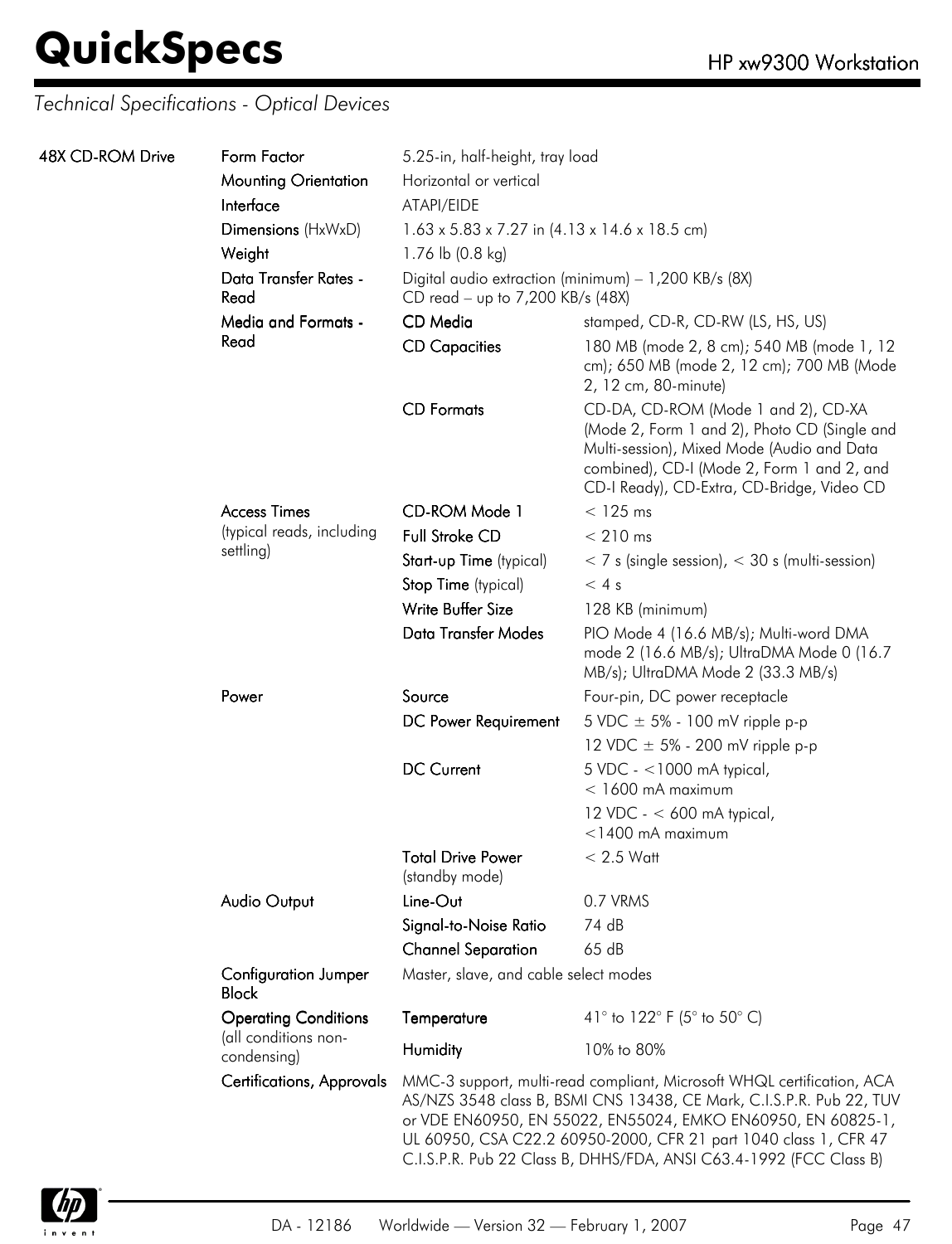|                                    | <b>Operating Systems</b><br>Supported<br><b>Supplied Software</b> | Edition, Red Hat Enterprise Linux Workstation 3<br>None                                                                                      | Microsoft Windows XP Professional, Microsoft Windows XP Professional x64                                                                                                                                                                                                                                                                     |  |
|------------------------------------|-------------------------------------------------------------------|----------------------------------------------------------------------------------------------------------------------------------------------|----------------------------------------------------------------------------------------------------------------------------------------------------------------------------------------------------------------------------------------------------------------------------------------------------------------------------------------------|--|
| HP 16X/48X DVD-ROM<br><b>Drive</b> | Height<br>Interface Type<br>Dimensions $(W \times H \times D)$    | 5.25-in, half-height, tray load<br>ATAPI/EIDE<br>5.88 x 1.71 x 7.87 [max] in (149.5 x 43.25 x 200.0 [max] mm) (external,<br>excluding bezel) |                                                                                                                                                                                                                                                                                                                                              |  |
|                                    | <b>Disc Formats</b>                                               |                                                                                                                                              | DVD-ROM (single and dual layer); DVD-video; DVD-R version 1.0 and 2.0;<br>DVD-RW version 1.0 and 1.1; DVD-R multi-border; DVD+RW; DVD+R;<br>CD-ROM Mode 1 and 2; CD-DA; CD-ROM XA Mode 2, Form 1 and 2;<br>CD-extra; CD-text; CD-I Mode 2, Form 1 and 2; CD-I ready; video CD,<br>CD-bridge; PhotoCD (single and multi-session); CD-R; CD-RW |  |
|                                    | <b>Disc Capacity</b>                                              | <b>DVD-ROM</b>                                                                                                                               | 4.7 GB (DVD-5), 8.54 GB (DVD-9), 9.4 GB<br>(DVD-10), 3.95 GB (DVD-R version 1.0), 4.7 GB<br>(DVD-R version 2.0), 4.7 GB (DVD-RW version<br>1.0 and 1.1), 4.7 GB (DVD+RW), 4.7G<br>$(DVD + R)$                                                                                                                                                |  |
|                                    |                                                                   | <b>CD-ROM</b>                                                                                                                                | 540 MB (Mode 1, 12 cm), 640 MB (Mode 2, 12<br>cm), 700 MB (80 minimum CD-R and CD-RW),<br>180 MB (8 cm)                                                                                                                                                                                                                                      |  |
|                                    | <b>Access Times</b><br>(typical reads, including                  | <b>DVD-ROM Single Layer</b>                                                                                                                  | 120 ms                                                                                                                                                                                                                                                                                                                                       |  |
|                                    |                                                                   | CD-ROM Mode 1                                                                                                                                | 90 ms                                                                                                                                                                                                                                                                                                                                        |  |
|                                    | settling)                                                         | Full Stroke DVD                                                                                                                              | 240 ms (seek)                                                                                                                                                                                                                                                                                                                                |  |
|                                    |                                                                   | Full Stroke CD                                                                                                                               | 160 ms (seek)                                                                                                                                                                                                                                                                                                                                |  |
|                                    |                                                                   | <b>Startup Time</b>                                                                                                                          | < 10 seconds (typical)                                                                                                                                                                                                                                                                                                                       |  |
|                                    |                                                                   | <b>Stop Time</b>                                                                                                                             | $<$ 4 seconds                                                                                                                                                                                                                                                                                                                                |  |
|                                    |                                                                   | Data Transfer Modes                                                                                                                          | PIO Mode 4 (16.6 MB/s); Multi-word DMA<br>mode 2 (16.6 MB/s); UltraDMA Mode 3 (44.4)<br>$MB/s$ )                                                                                                                                                                                                                                             |  |
|                                    | Maximum Data Transfer                                             | <b>CD-ROM Read</b>                                                                                                                           | 6000 KB/s (40X) Max                                                                                                                                                                                                                                                                                                                          |  |
|                                    | Rates                                                             | <b>DVD-ROM Read</b>                                                                                                                          | 21,600 KB/s (16X) Max                                                                                                                                                                                                                                                                                                                        |  |
|                                    |                                                                   | <b>Digital Audio Extraction</b>                                                                                                              | 6000 KB/s (40X) Max                                                                                                                                                                                                                                                                                                                          |  |
|                                    | Power                                                             | Source                                                                                                                                       | Four-pin, DC power receptacle                                                                                                                                                                                                                                                                                                                |  |
|                                    |                                                                   | DC Power Requirement                                                                                                                         | 5 VDC $\pm$ 5% – 100 mV ripple p-p                                                                                                                                                                                                                                                                                                           |  |
|                                    |                                                                   |                                                                                                                                              | 12 VDC $\pm$ 5% – 200 mV ripple p-p                                                                                                                                                                                                                                                                                                          |  |
|                                    |                                                                   | <b>DC Current</b>                                                                                                                            | $5 \text{ VDC} - < 800 \text{ mA}$ typical,<br>$<$ 1000 mA maximum                                                                                                                                                                                                                                                                           |  |
|                                    |                                                                   |                                                                                                                                              | 12 VDC $- < 870$ mA typical,<br>$<$ 1800 mA maximum                                                                                                                                                                                                                                                                                          |  |
|                                    | <b>Audio Output</b>                                               | Line-Out                                                                                                                                     | 0.7 VRMS                                                                                                                                                                                                                                                                                                                                     |  |
|                                    |                                                                   | Signal-to-Noise Ratio                                                                                                                        | 85 dB                                                                                                                                                                                                                                                                                                                                        |  |
|                                    |                                                                   | <b>Channel Separation</b>                                                                                                                    | 65 dB                                                                                                                                                                                                                                                                                                                                        |  |
|                                    | <b>Configuration Jumper</b><br><b>Block</b>                       | Master, slave, and cable select modes                                                                                                        |                                                                                                                                                                                                                                                                                                                                              |  |
|                                    |                                                                   | Data Interface Connector 40-pin, shrouded and keyed, flat ribbon                                                                             |                                                                                                                                                                                                                                                                                                                                              |  |

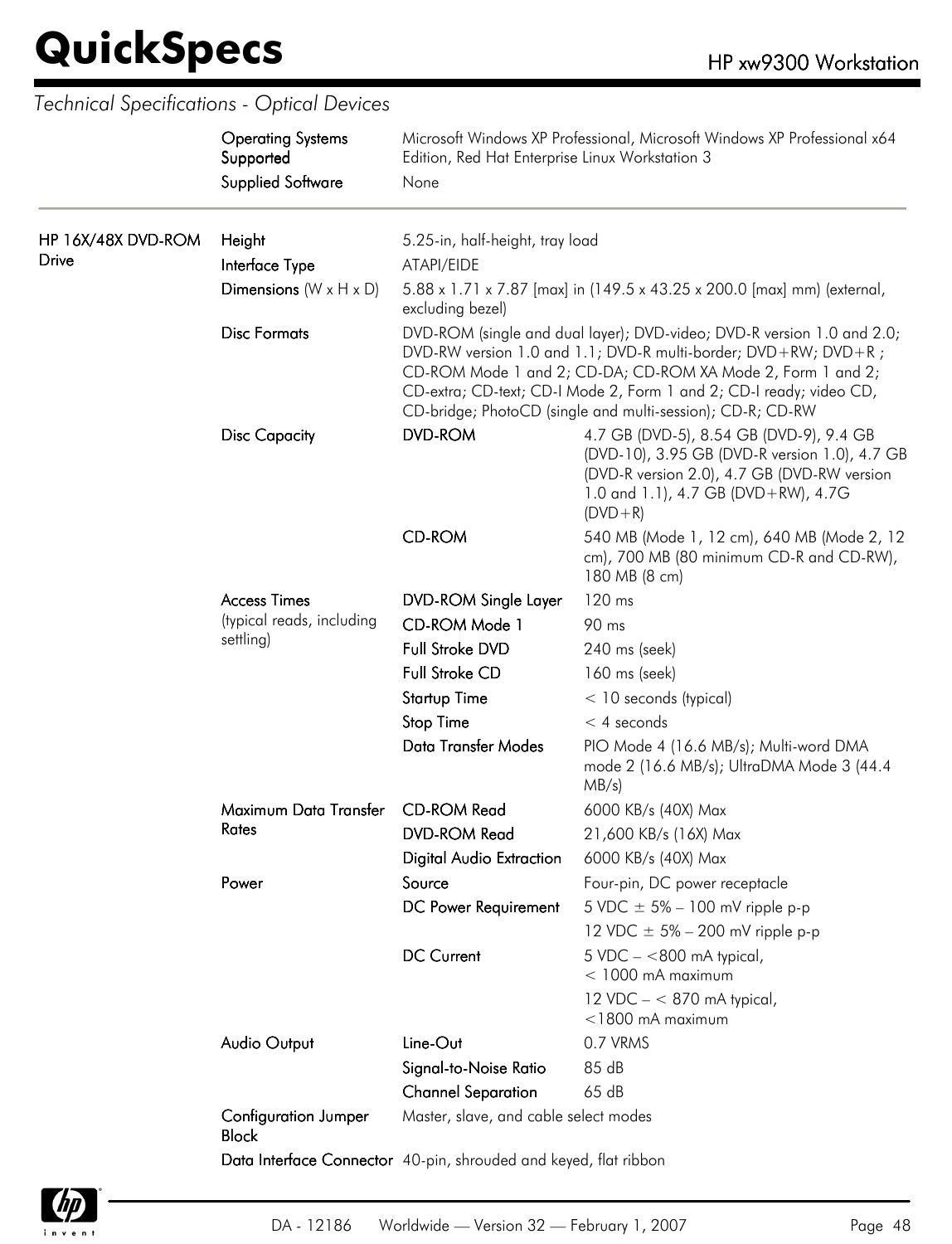|              | Operating Environmental Temperature (operating)              |                                                 | 41° to 122° F (5° to 50° C)                                                                                                                                                                                                                                                                                                       |  |
|--------------|--------------------------------------------------------------|-------------------------------------------------|-----------------------------------------------------------------------------------------------------------------------------------------------------------------------------------------------------------------------------------------------------------------------------------------------------------------------------------|--|
|              | (all conditions non-<br>condensing)                          | <b>Relative Humidity</b><br>(operating)         | 10% to 85%                                                                                                                                                                                                                                                                                                                        |  |
|              |                                                              | Maximum Wet Bulb<br>Temperature (operating)     | 86°F (30°C)                                                                                                                                                                                                                                                                                                                       |  |
|              | Certifications, Approvals                                    |                                                 | MMC II support, multi-read certification, Microsoft WHQL certification, ACA<br>AS/NZS 3548 class B, CNS 13438, C.I.S.P.R. Pub 22, TUV or VDE<br>EN60950, EN 55022, EN55024, EMKO EN60950, EN 60825-1, UL<br>60950, CSA C22.2 60950-2000, CFR 21 part 1040 class 1, CFR 47<br>C.I.S.P.R. Pub 22 Class B, DHHS/FDA, ANSI C63.4-1992 |  |
|              | <b>Operating Systems</b><br>Supported<br><b>Kit Contents</b> | Microsoft Windows 2000, Windows XP Professional |                                                                                                                                                                                                                                                                                                                                   |  |
|              |                                                              | software, audio cable, and installation guide.  | 16X/48X DVD-ROM Drive, InterVideo WinDVD MPEG Movie Playback                                                                                                                                                                                                                                                                      |  |
| HP 48X CD-RW | Form Factor                                                  | 5.25-inch, half-height, tray-load               |                                                                                                                                                                                                                                                                                                                                   |  |
|              | <b>Mounting Orientation</b>                                  | Horizontal or vertical                          |                                                                                                                                                                                                                                                                                                                                   |  |
|              | Interface                                                    | ATAPI/EIDE                                      |                                                                                                                                                                                                                                                                                                                                   |  |
|              | Dimensions (HxWxD)                                           | excluding bezel)                                | 1.63 x 5.75 x 7.27 [max] in (4.13 x 14.6 x 18.5 [max] cm) (external,                                                                                                                                                                                                                                                              |  |
|              | Weight (max)                                                 | 2.0 lb (0.9 kg)                                 |                                                                                                                                                                                                                                                                                                                                   |  |
|              | <b>Read Only Disc</b><br><b>Parameters</b>                   | Data Transfer Rates -<br>Read                   | Digital audio extraction (minimum) - 1,800 KB/s<br>(12X)                                                                                                                                                                                                                                                                          |  |
|              |                                                              |                                                 | CD read - up to 7,200 KB/s (48X)                                                                                                                                                                                                                                                                                                  |  |
|              |                                                              | <b>Media and Formats -</b>                      | CD Media: stamped; CD-R; CD-RW (LS, HS, US)                                                                                                                                                                                                                                                                                       |  |
|              |                                                              | Read                                            | CD Capacities: 180 MB (mode 2, 8 cm); 540<br>MB (mode 1, 12 cm); 650 MB (mode 2, 12 cm);<br>700 MB (Mode 2, 12 cm, 80-minute)                                                                                                                                                                                                     |  |
|              |                                                              |                                                 | CD Formats: CD-DA, CD-ROM (Mode 1 and<br>2), CD-XA (Mode 2, Form 1 and 2), Photo CD<br>(Single and Multi-session), Mixed Mode (Audio<br>and Data combined), CD-I (Mode 2, Form 1 and<br>2, and CD-I Ready), CD-Extra, CD-Bridge, Video<br><b>CD</b>                                                                               |  |

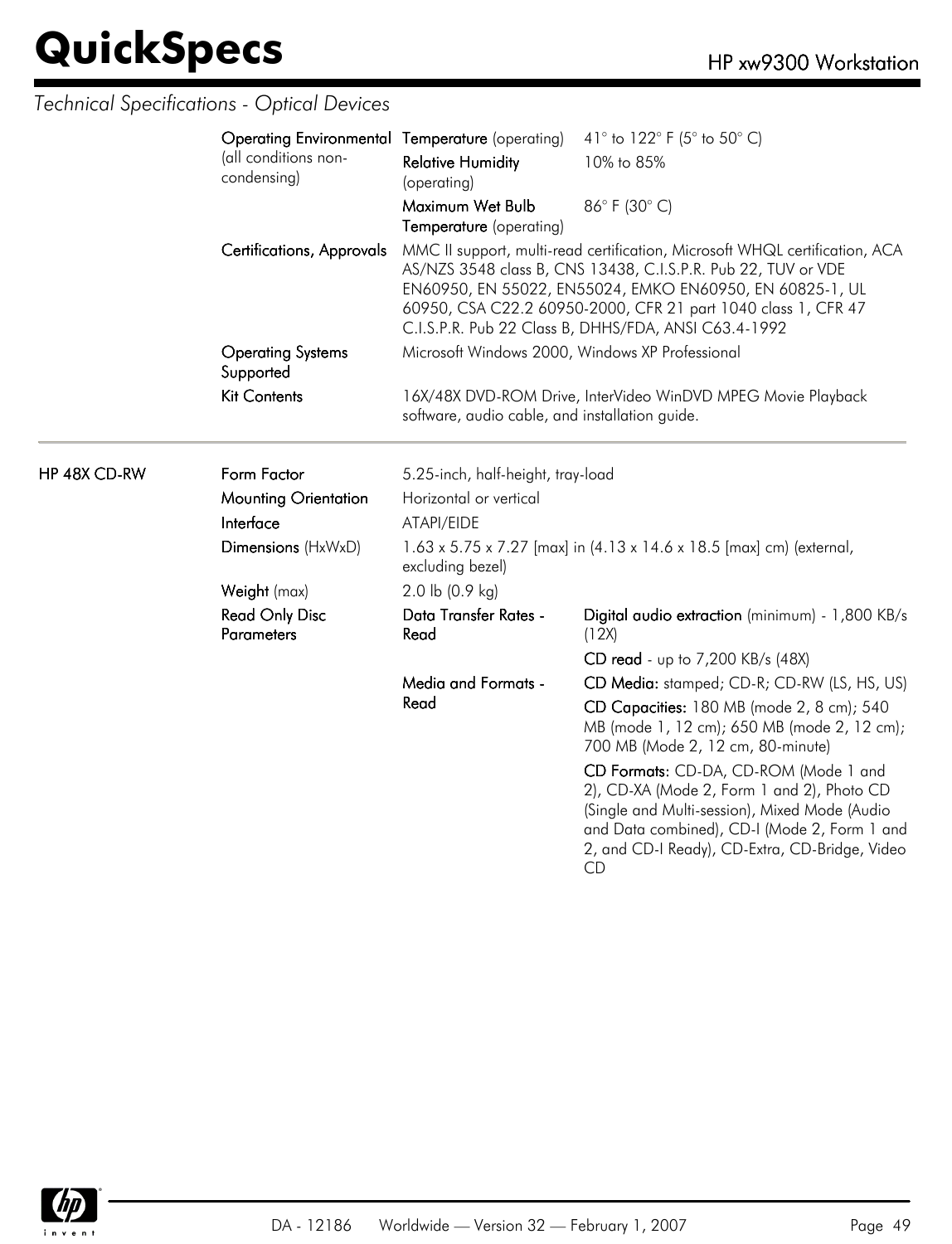|  | Technical Specifications - Optical Devices  |                                            |                                                                                                                                                                                                                                              |
|--|---------------------------------------------|--------------------------------------------|----------------------------------------------------------------------------------------------------------------------------------------------------------------------------------------------------------------------------------------------|
|  | <b>Writeable Disc</b><br><b>Parameters</b>  | Data Transfer Rates -<br>Write             | CD-R write - 2100 KB/s (14X) to 7200 KB/s<br>(48X)                                                                                                                                                                                           |
|  |                                             |                                            | <b>CD-RW write - 600 KB/s (4X)</b>                                                                                                                                                                                                           |
|  |                                             |                                            | CD-RW write (high speed) - 1500 KB/s (10X) to<br>1800 KB/s (12X)                                                                                                                                                                             |
|  |                                             |                                            | CD-RW write (ultra high speed) - 2400 KB/s<br>(16X) to 4800 KB/s (32X)                                                                                                                                                                       |
|  |                                             | Media and Formats -                        | CD Media: CD-R; CD-RW (LS, HS, US)                                                                                                                                                                                                           |
|  |                                             | Write                                      | CD Capacities: 180 MB (mode 2, 8 cm); 540<br>MB (mode 1, 12 cm); 650 MB (mode 2, 12 cm);<br>700 MB (Mode 2, 12 cm, 80-minute)                                                                                                                |
|  |                                             |                                            | CD Formats: CD-DA, CD-ROM (Mode 1 and<br>2), CD-XA (Mode 2, Form 1 and 2), Photo CD<br>(Single and Multi-session), Mixed Mode (Audio<br>and Data combined), CD-I (Mode 2, Form 1 and<br>2, and CD-I Ready), CD-Extra, CD-Bridge, Video<br>CD |
|  |                                             | Write Methods                              | Disc-at-once, session-at-once, track-at-once,<br>incremental fixed and variable packet, multi-<br>session                                                                                                                                    |
|  | <b>Access Times</b>                         | CD-ROM Mode 1                              | $<$ 125 ms                                                                                                                                                                                                                                   |
|  | (typical reads, including                   | <b>Full Stroke CD</b>                      | $< 210$ ms                                                                                                                                                                                                                                   |
|  | settling)                                   | Start-up Time (typical)                    | $<$ 7 s (single session), $<$ 30 s (multi-session)                                                                                                                                                                                           |
|  |                                             | Stop Time (typical)                        | < 4s                                                                                                                                                                                                                                         |
|  |                                             | Write Buffer Size                          | 2 MB                                                                                                                                                                                                                                         |
|  |                                             | <b>Data Transfer Modes</b>                 | PIO Mode 4 (16.6 MB/s); Multi-word DMA<br>mode 2 (16.6 MB/s); UltraDMA Mode 2 (33.3<br>MB/s)                                                                                                                                                 |
|  | Power                                       | Source                                     | Four-pin, DC power receptacle                                                                                                                                                                                                                |
|  |                                             | DC Power Requirement                       | 5 VDC $\pm$ 5%-100 mV ripple p-p                                                                                                                                                                                                             |
|  |                                             |                                            | 12 VDC $\pm$ 5%-200 mV ripple p-p                                                                                                                                                                                                            |
|  |                                             | <b>DC Current</b>                          | 5 VDC (< 1000 mA typical, < 1600 mA<br>maximum)                                                                                                                                                                                              |
|  |                                             |                                            | 12 VDC (< 600 mA typical, < 1400 mA<br>maximum)                                                                                                                                                                                              |
|  |                                             | <b>Total Drive Power</b><br>(standby mode) | $< 2.5$ Watt                                                                                                                                                                                                                                 |
|  | Audio Output                                | Line-Out                                   | 0.7 VRMS                                                                                                                                                                                                                                     |
|  |                                             | Signal-to-Noise Ratio                      | 74 dB                                                                                                                                                                                                                                        |
|  |                                             | <b>Channel Separation</b>                  | 65 dB                                                                                                                                                                                                                                        |
|  | <b>Configuration Jumper</b><br><b>Block</b> | Master, slave, and cable select modes      |                                                                                                                                                                                                                                              |
|  | <b>Operating Conditions</b>                 | Temperature                                | 41° to 122° F (5° to 50° C)                                                                                                                                                                                                                  |
|  |                                             | Humidity                                   | 10% to 90%10% to 90%                                                                                                                                                                                                                         |

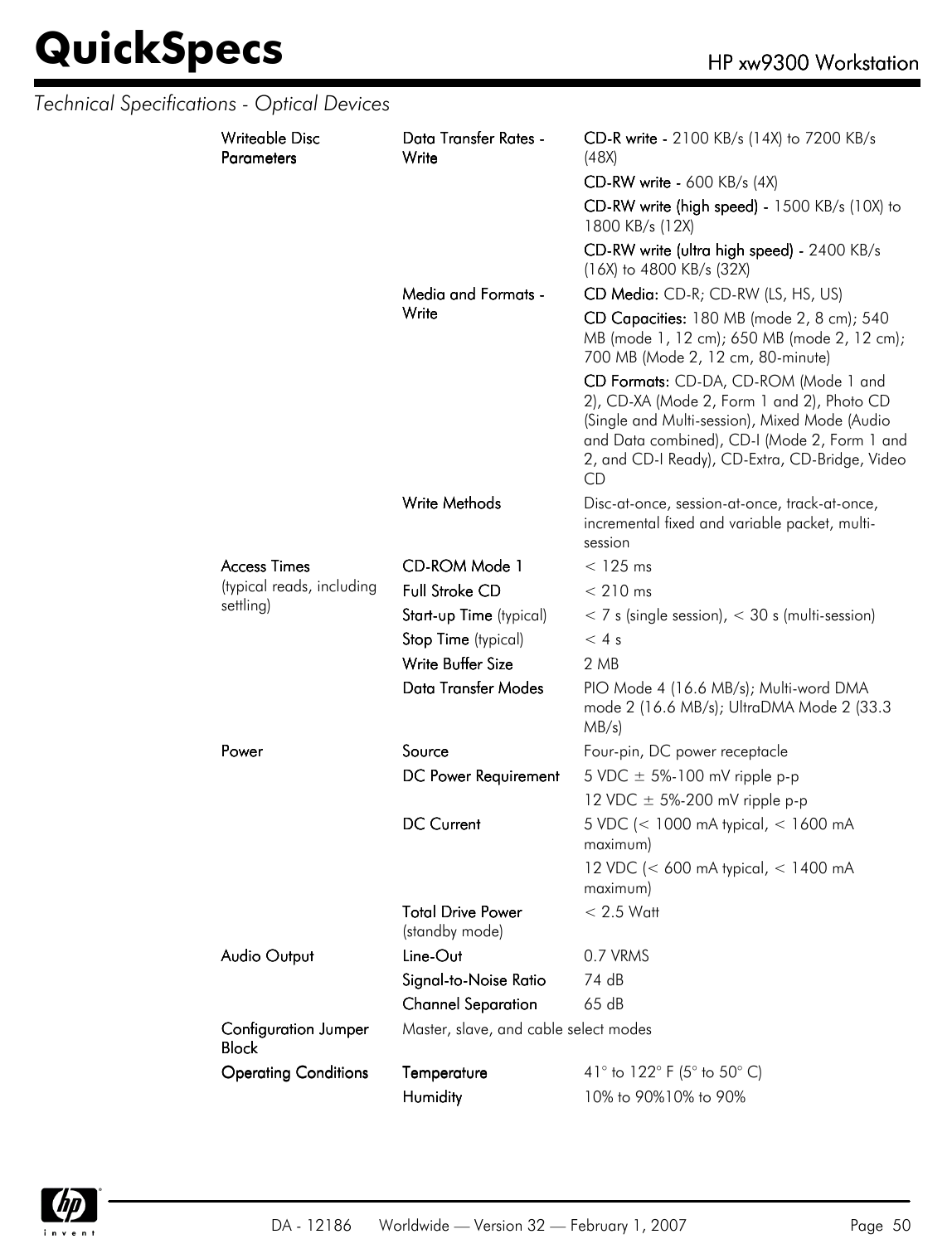|                                             | Technical Specifications - Optical Devices |                                                             |                                                                                                                                                                                                                                                                                                                                                          |  |
|---------------------------------------------|--------------------------------------------|-------------------------------------------------------------|----------------------------------------------------------------------------------------------------------------------------------------------------------------------------------------------------------------------------------------------------------------------------------------------------------------------------------------------------------|--|
|                                             | <b>Certifications, Approvals</b>           |                                                             | MMC-3 support, multi-read compliant, Microsoft WHQL certification, ACA<br>AS/NZS 3548 class B, BSMI CNS 13438, CE Mark, C.I.S.P.R. Pub 22, TUV<br>or VDE EN60950, EN 55022, EN55024, EMKO EN60950, EN 60825-1,<br>UL 60950, CSA C22.2 60950-2000, CFR 21 part 1040 class 1, CFR 47<br>C.I.S.P.R. Pub 22 Class B, DHHS/FDA, ANSI C63.4-1992 (FCC Class B) |  |
|                                             | <b>Operating Systems</b><br>Supported      | Edition, Red Hat Enterprise Linux Workstation 3             | Microsoft Windows XP Professional, Microsoft Windows XP Professional x64                                                                                                                                                                                                                                                                                 |  |
|                                             | Supplied Software (for<br>Windows XP)      | and data CDs, and data DVDs                                 | Roxio Digital Media Plus: Create or copy CDs and DVDs, including music                                                                                                                                                                                                                                                                                   |  |
| HP 48X CD-RW/DVD-<br><b>ROM Combo Drive</b> | Form Factor<br><b>Mounting Orientation</b> | 5.25-inch, half-height, tray-load<br>Horizontal or vertical |                                                                                                                                                                                                                                                                                                                                                          |  |
|                                             | Interface                                  | ATAPI/EIDE                                                  |                                                                                                                                                                                                                                                                                                                                                          |  |
|                                             | Dimensions (HxWxD)                         | excluding bezel)                                            | 5.77 x 1.71 x 7.87 [max] in (14.66 x 4.34 x 20.0 [max] cm) (external,                                                                                                                                                                                                                                                                                    |  |
|                                             | Weight (max)                               | 2.6 lb $(1.2 \text{ kg})$                                   |                                                                                                                                                                                                                                                                                                                                                          |  |
|                                             | <b>Read Only Disc</b>                      | Data Transfer Rates -                                       | CD read - 7200 KB/s (48X) Max                                                                                                                                                                                                                                                                                                                            |  |
|                                             | <b>Parameters</b>                          | Read                                                        | Digital audio extraction (minimum) - 1,800 KB/s<br>(12X)                                                                                                                                                                                                                                                                                                 |  |
|                                             |                                            |                                                             | <b>DVD ROM read - 21,632 KB/s (16X) Max</b>                                                                                                                                                                                                                                                                                                              |  |
|                                             |                                            | <b>Media and Formats -</b><br>Read                          | CD Media: stamped; CD-R; CD-RW (LS, HS, US)                                                                                                                                                                                                                                                                                                              |  |
|                                             |                                            |                                                             | CD Capacities: 180 MB (mode 2, 8 cm); 540<br>MB (mode 1, 12 cm); 650 MB (mode 2, 12 cm);<br>700 MB (Mode 2, 12 cm, 80-minute)                                                                                                                                                                                                                            |  |
|                                             |                                            |                                                             | CD Formats: CD-DA, CD-ROM (Mode 1 and<br>2), CD-XA (Mode 2, Form 1 and 2), Photo CD<br>(Single and Multi-session), Mixed Mode (Audio<br>and Data combined), CD-I (Mode 2, Form 1 and<br>2, and CD-I Ready), CD-Extra, CD-Bridge, Video<br>CD                                                                                                             |  |
|                                             |                                            |                                                             | DVD Media: stamped (single and double layer);<br>DVD+R; DVD+RW; DVD+R DL; DVD-R; DVD-<br><b>RW</b>                                                                                                                                                                                                                                                       |  |
|                                             |                                            |                                                             | DVD Capacities: 4.7 GB (DVD-5), 8.54 GB<br>(DVD-9), 9.4 GB (DVD-10), 3.95 GB (DVD-R<br>version 1.0), 4.7 GB (DVD-R version 2.0), 4.7<br>GB (DVD-RW version 1.0 and 1.1), 4.7 GB<br>$(DVD+RW)$ , 4.7G $(DVD+R)$                                                                                                                                           |  |
|                                             |                                            |                                                             | DVD Formats: DVD-ROM (single and dual<br>layer); DVD-video; DVD-R version 1.0 and 2.0;<br>DVD-RW version 1.0 and 1.1; DVD-R multi-<br>border ; DVD+R version 1.2 (including multi-<br>session); DVD+R DL version 1.0; DVD+RW<br>version 1.2                                                                                                              |  |

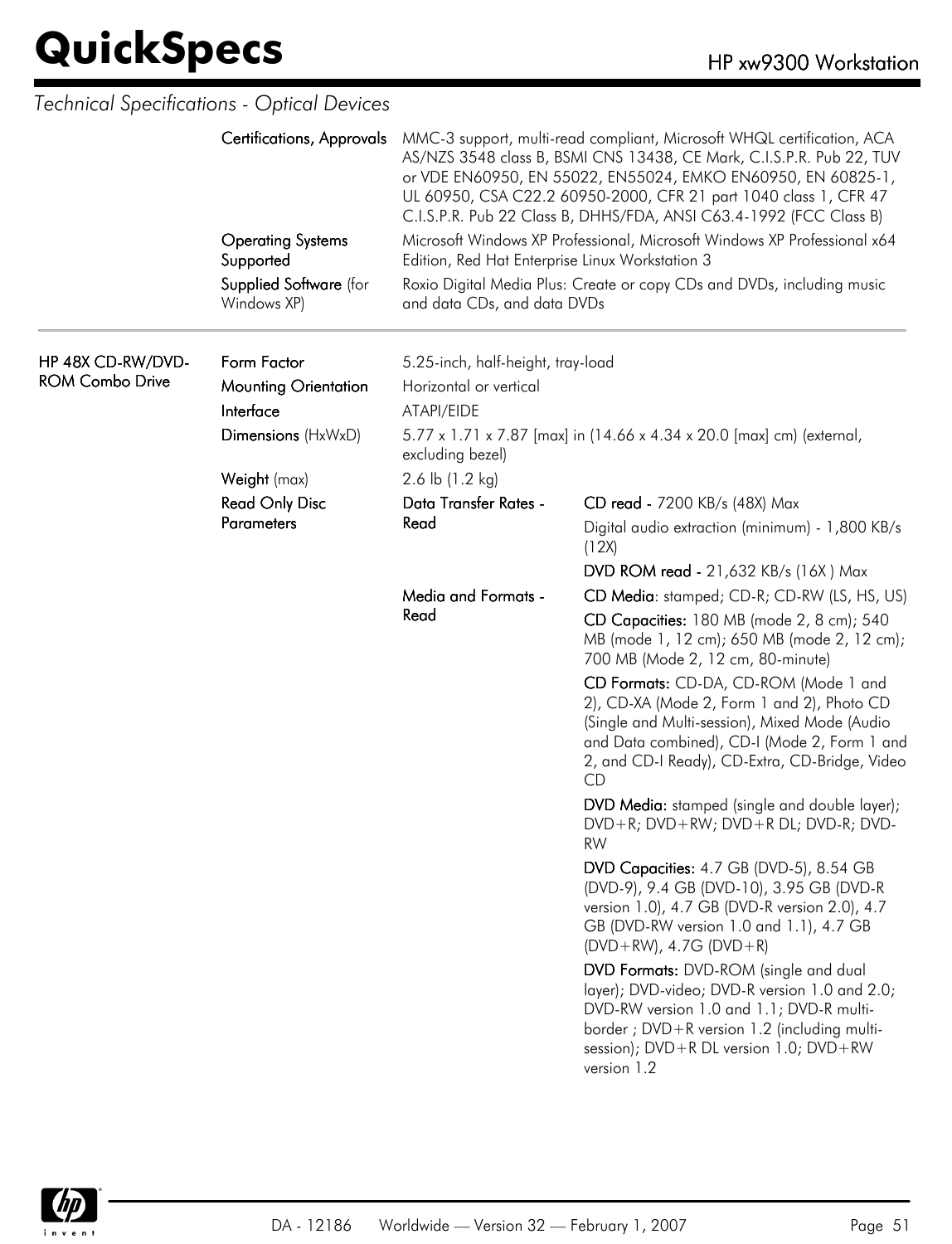|  | Technical Specifications - Optical Devices  |                                                                  |                                                                                                                                                                                                                                              |
|--|---------------------------------------------|------------------------------------------------------------------|----------------------------------------------------------------------------------------------------------------------------------------------------------------------------------------------------------------------------------------------|
|  | <b>Writeable Disc</b><br><b>Parameters</b>  | Data Transfer Rates -<br>Write                                   | CD-R write - 2100 KB/s (14X) to 7200 KB/s<br>(48X)                                                                                                                                                                                           |
|  |                                             |                                                                  | $CD-RW$ write - 600 KB/s (4X)                                                                                                                                                                                                                |
|  |                                             |                                                                  | CD-RW write (high speed) - 1500 KB/s (10X) to<br>1800 KB/s (12X)                                                                                                                                                                             |
|  |                                             |                                                                  | CD-RW write (ultra high speed) - 2400 KB/s<br>$(16X)$ to 4800 KB/s $(32X)$                                                                                                                                                                   |
|  |                                             | Media and Formats -                                              | CD Media: CD-R; CD-RW (LS, HS, US)                                                                                                                                                                                                           |
|  |                                             | Write                                                            | CD Capacities: 180 MB (mode 2, 8 cm); 540<br>MB (mode 1, 12 cm); 650 MB (mode 2, 12 cm);<br>700 MB (Mode 2, 12 cm, 80-minute)                                                                                                                |
|  |                                             |                                                                  | CD Formats: CD-DA, CD-ROM (Mode 1 and<br>2), CD-XA (Mode 2, Form 1 and 2), Photo CD<br>(Single and Multi-session), Mixed Mode (Audio<br>and Data combined), CD-I (Mode 2, Form 1 and<br>2, and CD-I Ready), CD-Extra, CD-Bridge, Video<br>CD |
|  |                                             | Write Methods                                                    | Disc-at-once, session-at-once, track-at-once,<br>incremental fixed and variable packet, multi-<br>session                                                                                                                                    |
|  | <b>Access Times</b>                         | Random DVD                                                       | $< 140$ ms                                                                                                                                                                                                                                   |
|  | (typical reads, including                   | Random CD                                                        | $<$ 125 ms, (typical)                                                                                                                                                                                                                        |
|  | settling)                                   | Full Stroke DVD                                                  | $< 250$ ms                                                                                                                                                                                                                                   |
|  |                                             | <b>Full Stroke CD</b>                                            | $< 210$ ms                                                                                                                                                                                                                                   |
|  |                                             | Startup Time (single)                                            | $<$ 7 seconds (typical)                                                                                                                                                                                                                      |
|  |                                             | Startup Time (multi-<br>session)                                 | < 30 seconds (typical)                                                                                                                                                                                                                       |
|  |                                             | Stop Time (typical)                                              | < 4s                                                                                                                                                                                                                                         |
|  |                                             | <b>Cache Buffer</b>                                              | 2 MB (minimum)                                                                                                                                                                                                                               |
|  |                                             | Data Transfer Modes                                              | ATA PIO mode 4 (16.7 MB/s); ATA Multi-word<br>DMA mode 2 (16.7 MB/s); ATA UltraDMA Mode<br>3 (44 Mbytes/s)                                                                                                                                   |
|  | Power                                       | Source                                                           | Four-pin, DC power receptacle                                                                                                                                                                                                                |
|  |                                             | DC Power Requirement                                             | 5 VDC $\pm$ 5%-100 mV ripple p-p                                                                                                                                                                                                             |
|  |                                             |                                                                  | 12 VDC $\pm$ 5%-200 mV ripple p-p                                                                                                                                                                                                            |
|  |                                             | <b>DC Current</b>                                                | 5 VDC (< 1000 mA typical, < 1600 mA<br>maximum)                                                                                                                                                                                              |
|  |                                             |                                                                  | 12 VDC (< 600 mA typical, < 1400 mA<br>maximum)                                                                                                                                                                                              |
|  |                                             | <b>Total Drive Power</b><br>(standby mode)                       | $< 2.5$ Watt                                                                                                                                                                                                                                 |
|  | Audio Output                                | Line-Out                                                         | 0.7 VRMS                                                                                                                                                                                                                                     |
|  |                                             | Signal-to-Noise Ratio                                            | 74 dB                                                                                                                                                                                                                                        |
|  |                                             | <b>Channel Separation</b>                                        | 65 dB                                                                                                                                                                                                                                        |
|  | <b>Configuration Jumper</b><br><b>Block</b> | Master, slave, and cable select modes                            |                                                                                                                                                                                                                                              |
|  |                                             | Data Interface Connector 40-pin, shrouded and keyed, flat ribbon |                                                                                                                                                                                                                                              |

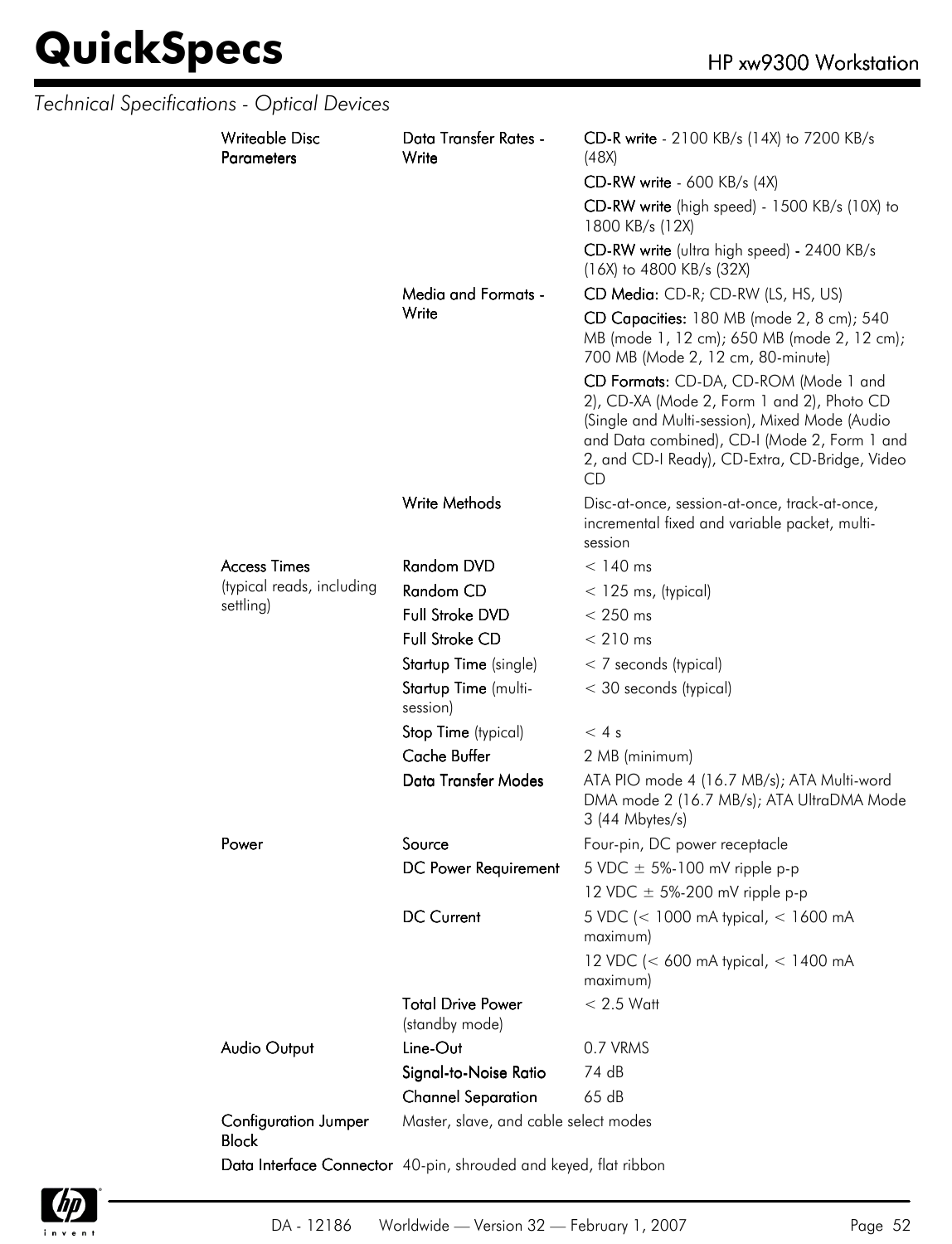|                                                                                | <b>Operating Conditions</b><br>(all conditions non-<br>condensing)<br><b>Certifications, Approvals</b>                                                                                                                                                        | Temperature<br><b>Relative humidity</b><br>Maximum wet bulb<br>temperature                                                                            | 41° to 122° F (5° to 50° C)<br>10% to 90%<br>86°F (30°C)<br>MMC-3 support, multi-read compliant, Microsoft WHQL certification, ACA<br>AS/NZS 3548 class B, BSMI CNS 13438, CE Mark, C.I.S.P.R. Pub 22, TUV<br>or VDE EN60950, EN 55022, EN55024, EMKO EN60950, EN 60825-1,<br>UL 60950, CSA C22.2 60950-2000, CFR 21 part 1040 class 1, CFR 47<br>C.I.S.P.R. Pub 22 Class B, DHHS/FDA, ANSI C63.4-1992 (FCC Class B)                                                                                                                                                                                                                                 |
|--------------------------------------------------------------------------------|---------------------------------------------------------------------------------------------------------------------------------------------------------------------------------------------------------------------------------------------------------------|-------------------------------------------------------------------------------------------------------------------------------------------------------|------------------------------------------------------------------------------------------------------------------------------------------------------------------------------------------------------------------------------------------------------------------------------------------------------------------------------------------------------------------------------------------------------------------------------------------------------------------------------------------------------------------------------------------------------------------------------------------------------------------------------------------------------|
| <b>Operating Systems</b><br>Supported<br>Supplied Software (for<br>Windows XP) | Microsoft Windows XP Professional, Microsoft Windows XP Professional x64<br>Edition, Red Hat WS3 and WS4 Versions<br>Roxio Cineplayer Movie Playback<br>Roxio Digital Media Plus: Create or copy CDs and DVDs, including music<br>and data CDs, and data DVDs |                                                                                                                                                       |                                                                                                                                                                                                                                                                                                                                                                                                                                                                                                                                                                                                                                                      |
| 16X DVD+/-RW, Dual-<br>Layer, with LightScribe<br><b>Direct Disc Labeling</b>  | Form Factor<br>Orientation<br>Interface<br>Dimensions (HxWxD)<br>Weight (maximum)                                                                                                                                                                             | 5.25-inch, half-height, tray-load<br>Horizontal or vertical<br>ATAPI/EIDE<br>$5.9 \times 1.7 \times 7.9$ in (15.0 x 4.4 x 20.0 cm)<br>2.6 lb (1.2 kg) |                                                                                                                                                                                                                                                                                                                                                                                                                                                                                                                                                                                                                                                      |
|                                                                                | <b>Read Only Disc</b><br><b>Parameters</b>                                                                                                                                                                                                                    | Data Transfer Rates -<br>Read                                                                                                                         | DVD-ROM, DVD-video read - 5-16X (6750 -<br>21,600 KB/s CAV)<br>DVD-video playback, DVD+R, DVD+RW,<br>DVD-R, DVD-RW - 4-8X (5400 - 10,800 KB/s<br>CAV)<br>CD-audio playback - 8x (1200 KB/s CLV)<br>Digital audio extraction (minimum) - 12X (1,800<br>KB/s CAV)                                                                                                                                                                                                                                                                                                                                                                                      |
|                                                                                |                                                                                                                                                                                                                                                               | <b>Media and Formats -</b><br>Read                                                                                                                    | CD-ROM, CD-R, CD-RW, CD-Audio read - 16-<br>40X (2400 to 6000 KB/s CAV)<br>CD Media: stamped; CD-R; CD-RW (supports<br>AM2) (LS, HS, US)<br>CD Capacities: 180 MB (mode 2, 8 cm); 540<br>MB (mode 1, 12 cm); 650 MB (mode 2, 12 cm);<br>700 MB (Mode 2, 12 cm, 80-minute)<br>CD Formats: CD-DA, CD-ROM (Mode 1 and<br>2), CD-XA (Mode 2, Form 1 and 2), Photo CD<br>(Single and Multi-session), Mixed Mode (Audio<br>and Data combined), CD-I (Mode 2, Form 1 and<br>2, and CD-I Ready), CD-Extra, CD-Bridge, Video<br>CD, UDF (1.02 and 1.50)<br>DVD Media: stamped (single and double layer);<br>DVD+R; DVD+RW; DVD+R DL; DVD-R; DVD-<br><b>RW</b> |

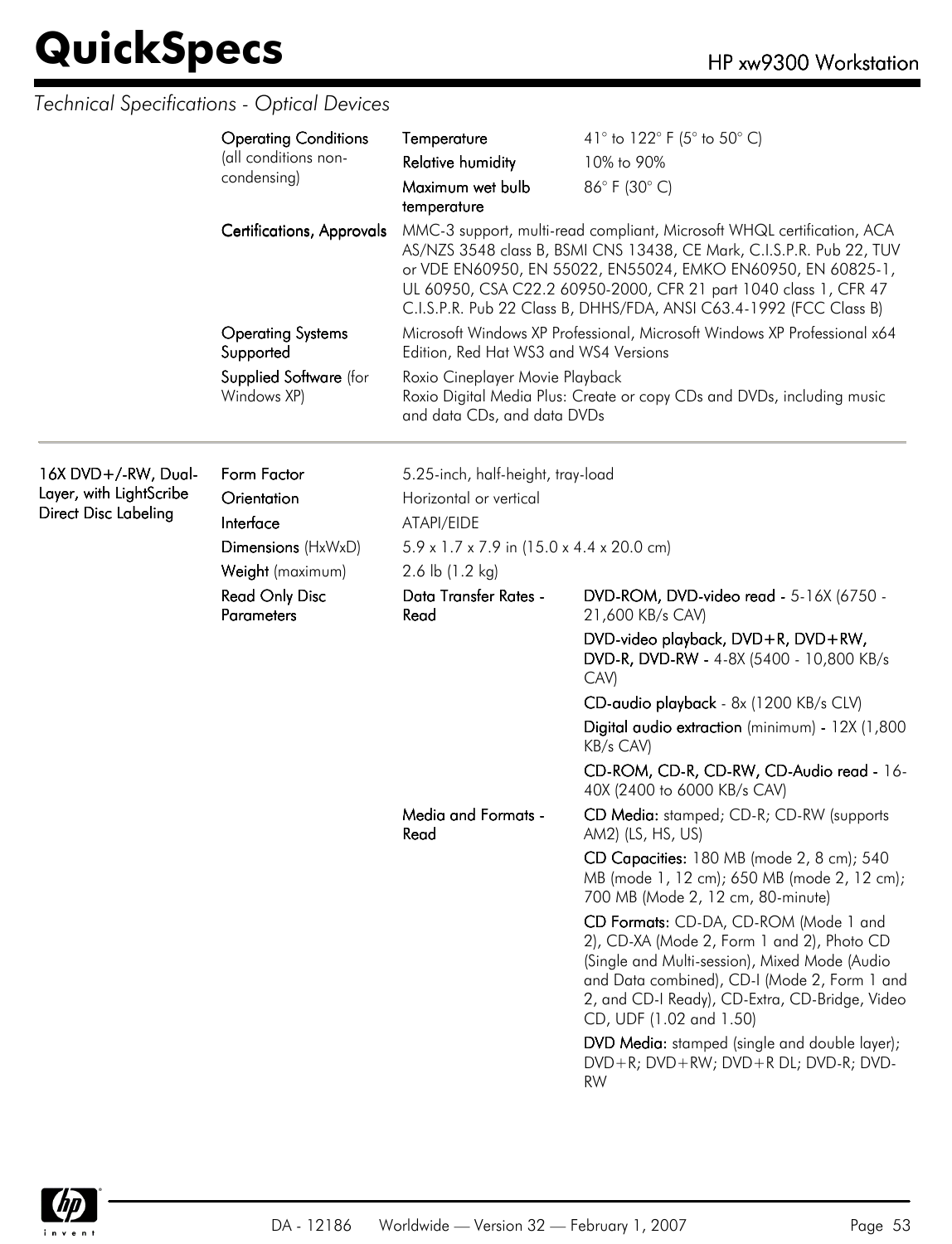| Technical Specifications - Optical Devices |                   |                                     |                                                                                                                                                                                                                                                                                                       |
|--------------------------------------------|-------------------|-------------------------------------|-------------------------------------------------------------------------------------------------------------------------------------------------------------------------------------------------------------------------------------------------------------------------------------------------------|
|                                            |                   |                                     | DVD Capacities: 4.7 GB (DVD-5), 8.54 GB<br>(DVD-9), 9.4 GB (DVD-10), 14.1 GB (DVD-14),<br>17.0 GB (DVD-18), 3.95 GB (DVD-R version<br>1.0), 4.7 GB (DVD-R version 2.0), 4.7 GB (DVD-<br>RW version 1.0 and 1.1), 4.7 GB (DVD+RW),<br>4.7G (DVD+R), 1.46 GB (DVD+R, 8cm), 1.46<br>$GB (DVD + RW, 8cm)$ |
|                                            |                   |                                     | DVD Formats: DVD-ROM (single and dual<br>layer); DVD-video; DVD-R version 1.0 and 2.0<br>(including multi-border); DVD-RW version 1.0<br>and 1.1; DVD+R version 1.3 (including multi-<br>session); $DVD + R DL$ version 1.0; $DVD + RW$<br>version 1.2                                                |
|                                            | Writeable Disc    | Data Transfer Rates -               | CD-R write - 16-40X (2400-6000 KB/s CAV)                                                                                                                                                                                                                                                              |
|                                            | <b>Parameters</b> | Write                               | CD-RW write - 4X (600 KB/s CLV)                                                                                                                                                                                                                                                                       |
|                                            |                   |                                     | CD-RW write (high speed) - 10X (1500 KB/s<br>CLV)                                                                                                                                                                                                                                                     |
|                                            |                   |                                     | CD-RW write (ultra high speed) - 16-24X (2400-<br>3600 KB/s ZCLV)                                                                                                                                                                                                                                     |
|                                            |                   |                                     | DVD+R - 6-16X (8100-21,600 KB/s CAV), 8x<br>(10,800 KB/s ZCLV), 2.4-4x (3250-5400 KB/s<br>CLV)                                                                                                                                                                                                        |
|                                            |                   |                                     | DVD+R DL - 2.4 (3250 KB/s CLV)                                                                                                                                                                                                                                                                        |
|                                            |                   |                                     | DVD+RW - 2.4-4X (3250-5400 KB/s CLV)                                                                                                                                                                                                                                                                  |
|                                            |                   |                                     | DVD-R - 2-4X (2700-5400 KB/s CLV), 8X<br>(10,800 KB/s ZCLV)                                                                                                                                                                                                                                           |
|                                            |                   |                                     | DVD-RW - 2-4X (2700-5400 KB/s CLV)                                                                                                                                                                                                                                                                    |
|                                            |                   | <b>Media and Formats -</b><br>Write | CD Media: CD-R (OBII Vol2.0 Rev 1.2), CD-RW<br>(LS, HS, US)                                                                                                                                                                                                                                           |
|                                            |                   |                                     | CD Capacities: 180 MB (mode 1, 8 cm); 540<br>MB (mode 1, 12 cm); 650 MB (mode 2, 12 cm);<br>700 MB (Mode 2, 12 cm, 80-minute)                                                                                                                                                                         |
|                                            |                   |                                     | CD Formats: CD-DA, CD-ROM (Mode 1 and<br>2), CD-XA (Mode 2, Form 1 and 2), Photo CD<br>(Single and Multi-session), Mixed Mode (Audio<br>and Data combined), CD-I (Mode 2, Form 1 and<br>2, and CD-I Ready), CD-Extra, CD-Bridge, Video<br>CD, UDF (1.02 and 1.50)                                     |
|                                            |                   |                                     | DVD Media: $DVD + R$ , $DVD + R$ DL, $DVD + RW$ ,<br>DVD-R, DVD-RW                                                                                                                                                                                                                                    |
|                                            |                   |                                     | DVD Capacities: 4.7 GB (DVD-5), 8.54 GB<br>(DVD-9), 4.7 GB (DVD-R version 2.0), 4.7 GB<br>(DVD-RW version 1.1), 4.7 GB (DVD+RW<br>version 1.3), 4.7G (DVD+R version 1.2) ), 1.46<br>GB (DVD+R, 8cm), 1.46 GB (DVD+RW, 8cm)                                                                            |
|                                            |                   |                                     | DVD Formats: DVD-R version 1.0 and 2.0<br>(including multi-border); DVD-RW version 1.0<br>and 1.1; DVD+R version 1.3 (including multi-<br>session); $DVD + R DL$ version 1.0; $DVD + RW$<br>version 1.2                                                                                               |

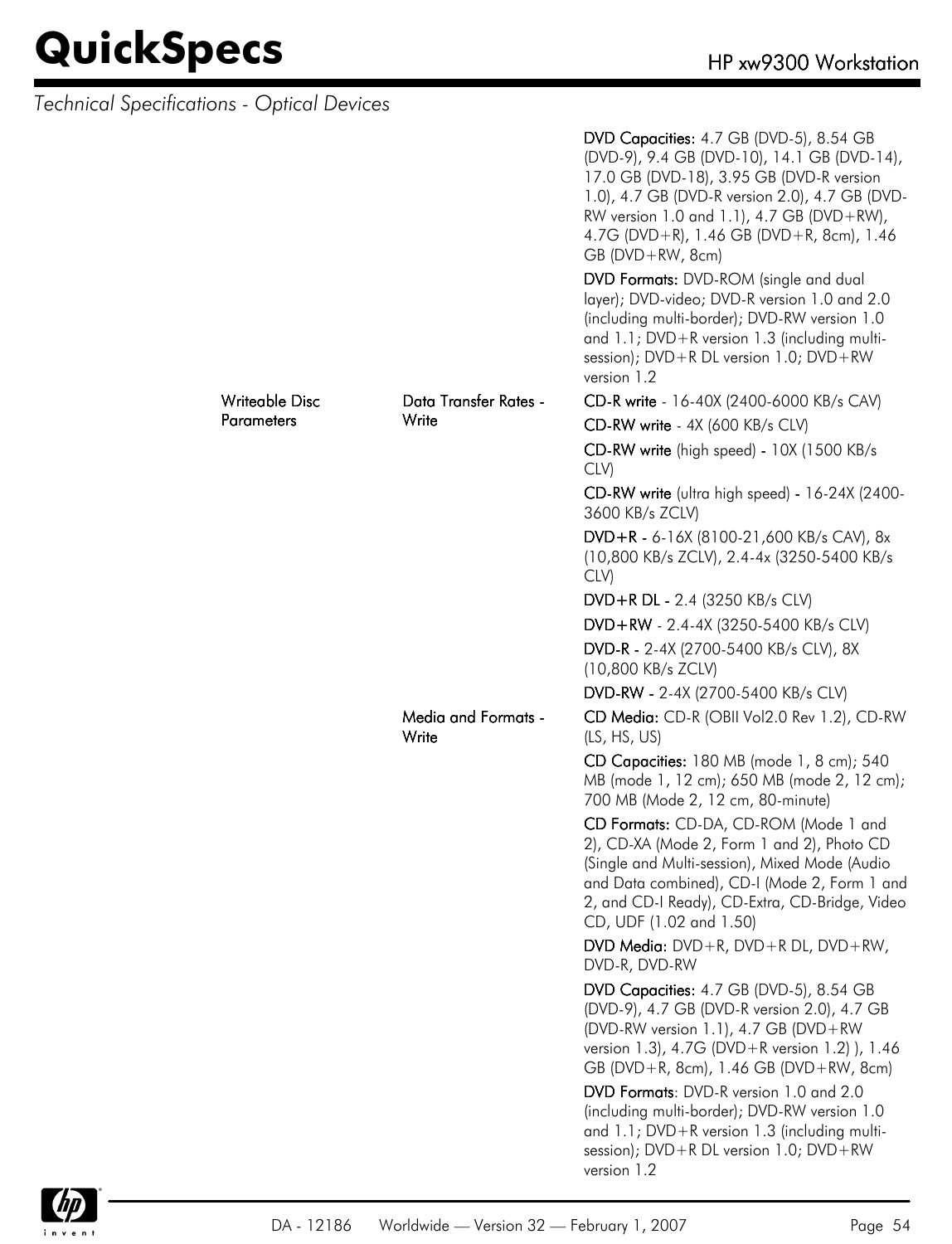|                                  | Write Methods                              | Disc-at-once, session-at-once, track-at-once,<br>incremental fixed and variable packet, multi-<br>session                                                                                                                                                                                                                                         |
|----------------------------------|--------------------------------------------|---------------------------------------------------------------------------------------------------------------------------------------------------------------------------------------------------------------------------------------------------------------------------------------------------------------------------------------------------|
| LightScribe Direct Disc          | Media Supported                            | CD-R: LightScribe Version 1.0                                                                                                                                                                                                                                                                                                                     |
| <b>Labeling Parameters</b>       |                                            | DVD+R: LightScribe Version 1.0                                                                                                                                                                                                                                                                                                                    |
|                                  | Resolution                                 | Dots per inch: 600                                                                                                                                                                                                                                                                                                                                |
|                                  |                                            | Tracks per inch: 500-1600 (mode dependent)                                                                                                                                                                                                                                                                                                        |
|                                  | <b>Labeling Times</b>                      | Draft quality: $<$ 20 min                                                                                                                                                                                                                                                                                                                         |
|                                  |                                            | Normal quality: $<$ 28 min                                                                                                                                                                                                                                                                                                                        |
|                                  |                                            | Best quality: $<$ 36 min                                                                                                                                                                                                                                                                                                                          |
| <b>Access Times</b>              | Random DVD                                 |                                                                                                                                                                                                                                                                                                                                                   |
| (typical reads, including        |                                            | $<$ 130 ms (typical)                                                                                                                                                                                                                                                                                                                              |
| settling)                        | Random CD                                  | $<$ 120 ms (typical)                                                                                                                                                                                                                                                                                                                              |
|                                  | Full Stroke DVD                            | $< 240$ ms                                                                                                                                                                                                                                                                                                                                        |
|                                  | <b>Full Stroke CD</b>                      | $< 200$ ms                                                                                                                                                                                                                                                                                                                                        |
|                                  | Startup Time (single)                      | $<$ 7 seconds (typical)                                                                                                                                                                                                                                                                                                                           |
|                                  | Startup Time (multi-<br>session)           | < 30 seconds (typical)                                                                                                                                                                                                                                                                                                                            |
|                                  | Stop Time (typical)                        | < 4s                                                                                                                                                                                                                                                                                                                                              |
|                                  | <b>Cache Buffer</b>                        | 2 MB                                                                                                                                                                                                                                                                                                                                              |
|                                  | Data Transfer Modes                        | ATA PIO mode 4 (16.7 MB/s); ATA Multi-word<br>DMA mode 2 (16.7 MB/s); ATA UltraDMA Mode<br>3 (44.4 MB/s) (default on most HP xw series<br>workstations)                                                                                                                                                                                           |
| Power                            | Source                                     | Four-pin, DC power receptacle                                                                                                                                                                                                                                                                                                                     |
|                                  | DC Power Requirement                       | 5 VDC $\pm$ 5%-100 mV ripple p-p                                                                                                                                                                                                                                                                                                                  |
|                                  |                                            | 12 VDC $\pm$ 5%-200 mV ripple p-p                                                                                                                                                                                                                                                                                                                 |
|                                  | <b>DC Current</b>                          | 5 VDC (< 1000 mA typical, < 1600 mA<br>maximum)                                                                                                                                                                                                                                                                                                   |
|                                  |                                            | 12 VDC (< 600 mA typical, < 1400 mA<br>maximum)                                                                                                                                                                                                                                                                                                   |
|                                  | <b>Total Drive Power</b><br>(standby mode) | $< 2.5$ Watt                                                                                                                                                                                                                                                                                                                                      |
| <b>Audio Output</b>              | Line-Out                                   | 0.7 VRMS                                                                                                                                                                                                                                                                                                                                          |
|                                  | Signal-to-Noise Ratio                      | 74 dB                                                                                                                                                                                                                                                                                                                                             |
|                                  | <b>Channel Separation</b>                  | 65dB                                                                                                                                                                                                                                                                                                                                              |
| <b>Operating Conditions</b>      | Temperature                                | 41° to 122° F (5° to 50° C)                                                                                                                                                                                                                                                                                                                       |
| (all conditions non-             | <b>Relative humidity</b>                   | 10% to 90%                                                                                                                                                                                                                                                                                                                                        |
| condensing)                      | Maximum wet bulb<br>temperature            | 86°F (30°C)                                                                                                                                                                                                                                                                                                                                       |
| <b>Certifications, Approvals</b> | Class B), relevant parts of IEC 61000-4.   | MMC-4 compliant, multi-read compliant, Microsoft WHQL certification,<br>ACA AS/NZS 3548 class B, BSMI CNS 13438, CE Mark, C.I.S.P.R. Pub 22,<br>TUV or VDE EN60950, EN 55022, EN55024, EMKO EN60950, EN<br>60825-1, UL 60950, CSA C22.2 60950-2000, CFR 21 part 1040 class 1,<br>CFR 47 C.I.S.P.R. Pub 22 Class B, DHHS/FDA, ANSI C63.4-1992 (FCC |

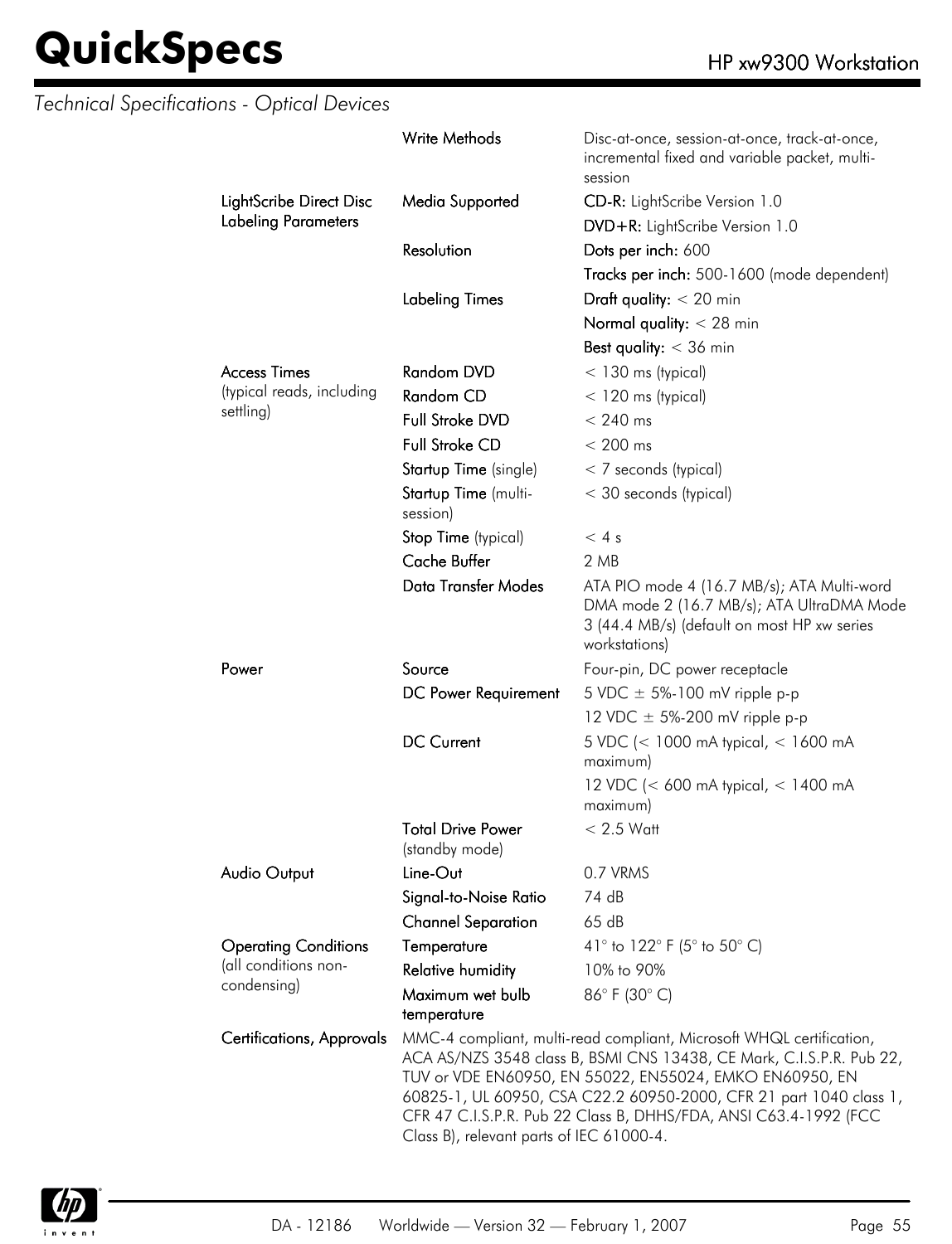#### *Technical Specifications - Optical Devices*

| <b>Operating Systems</b><br>Supported        | Microsoft Windows XP Professional,<br>Microsoft Windows XP Professional x64 Edition<br>Red Hat Linux 7.3 WS3 and WS4 Versions (LightScribe labeling functionality<br>not supported on Linux)                                                                                                                                                                                                                                                                                                                                                                                                                                                                                            |
|----------------------------------------------|-----------------------------------------------------------------------------------------------------------------------------------------------------------------------------------------------------------------------------------------------------------------------------------------------------------------------------------------------------------------------------------------------------------------------------------------------------------------------------------------------------------------------------------------------------------------------------------------------------------------------------------------------------------------------------------------|
| <b>Supplied Software</b> (for<br>Windows XP) | Roxio Cineplayer Movie Playback<br>Roxio Digital Media Plus: Create or copy CDs and DVDs, including music<br>and data CDs, and data DVDs<br>Roxio MyDVD for DVD authoring<br>NOTE: LightScribe Direct Disc Labeling is supported only on 32-bit Windows<br>XP in the launch timeframe for the xw4300. Support for Windows XP<br>Professional x64 Edition is anticipated to be available some time after the<br>launch, and will require software updates. There is no support for LightScribe<br>labeling under Linux. The drive will operate as a DVD writer under these<br>other operating systems, but will not be available in software applications as<br>a LightScribe "printer". |
|                                              | NIATE TRAINING ACTACHES STATES IN STATE OF THE INTERNATIONAL STATES.                                                                                                                                                                                                                                                                                                                                                                                                                                                                                                                                                                                                                    |

NOTE: This DVD writer kit does not include any software for burning DVDs on Linux. DVD burning is supported with the 'growisofs' command. CD burning is supported with the 'cdrecord' command. Red Hat Enterprise Linux WS 3 distribution includes both 'cdrecord' and 'growisofs'. Red Hat Linux 8, 9.0 distributions only include 'cdrecord'. Therefore DVD burning is only supported on WS 3.

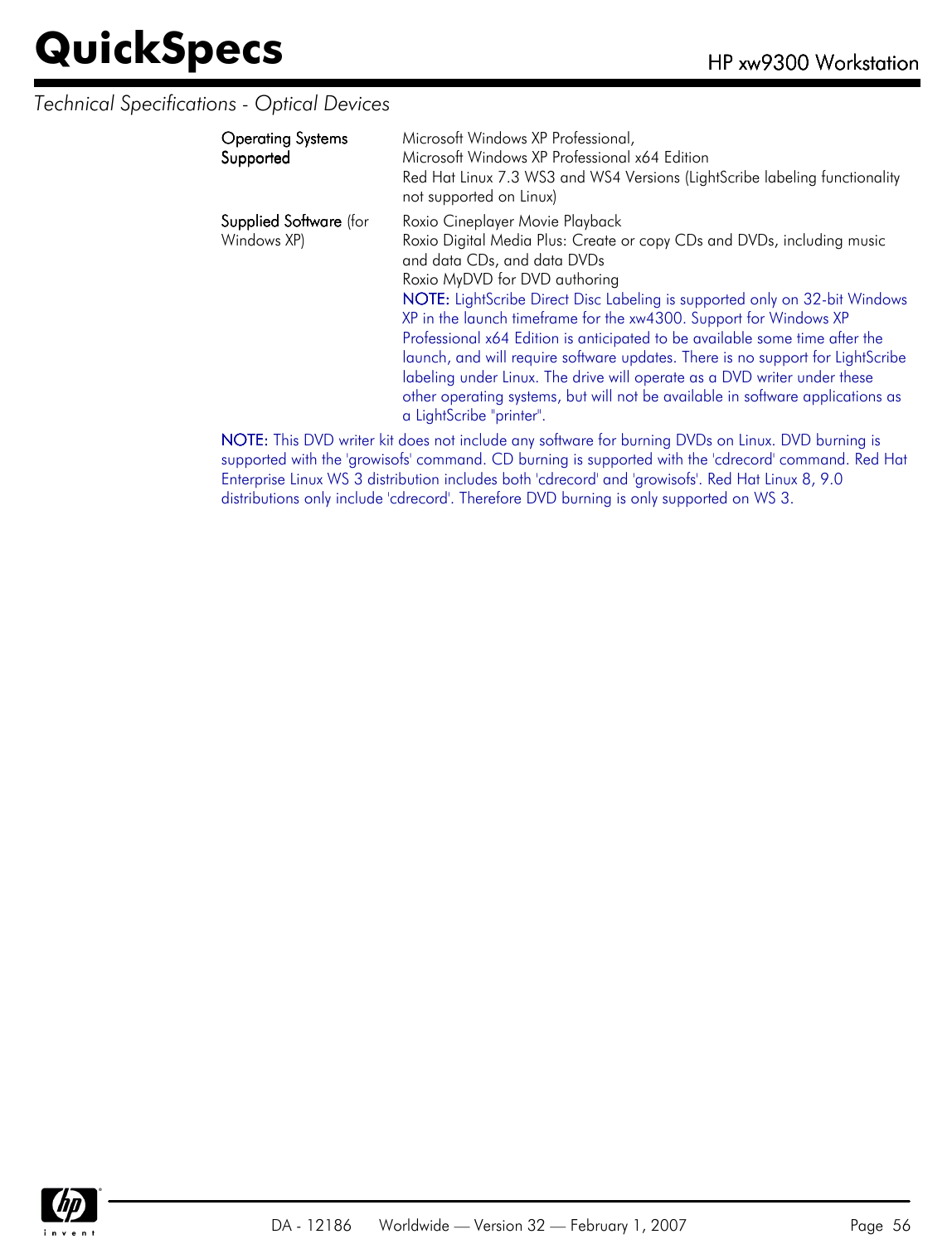*Technical Specifications - Graphics*

| NVIDIA Quadro NVS 285 Form Factor<br>with TurboCache<br><b>Technology PCIe</b><br>Graphics | <b>Graphics Controller</b><br><b>Bus Type</b><br>Memory | NVIDIA Quadro NVS 285 with TurboCache Technology 128MB PCIe Dual<br>Head<br>Low profile, both ATX and low profile brackets included<br>Integrated Quadro 285 2D graphics processor unit (GPU)<br>PCI-Express<br>128 MB DDR (64 MB local frame buffer plus 64 MB of shared system<br>memory via TurboCache technology)<br>NOTE: The graphics card uses part of the total system memory (RAM) for<br>graphics performance. System memory dedicated to graphics performance is<br>not available for other use by other programs. |
|--------------------------------------------------------------------------------------------|---------------------------------------------------------|-------------------------------------------------------------------------------------------------------------------------------------------------------------------------------------------------------------------------------------------------------------------------------------------------------------------------------------------------------------------------------------------------------------------------------------------------------------------------------------------------------------------------------|
|                                                                                            | Connectors                                              | DMS-59 to dual-DVI Y-cable or dual-VGA Y-cable                                                                                                                                                                                                                                                                                                                                                                                                                                                                                |
|                                                                                            | <b>Dimensions</b>                                       | Low-profile, 2.586 x 6.6 in (6.57 x 16.76 cm)                                                                                                                                                                                                                                                                                                                                                                                                                                                                                 |
|                                                                                            | Overlay planes                                          | One 16-bit Video overlay plane                                                                                                                                                                                                                                                                                                                                                                                                                                                                                                |
|                                                                                            | Multi-monitor support                                   | Dual analog or digital monitors                                                                                                                                                                                                                                                                                                                                                                                                                                                                                               |
|                                                                                            | Maximum pixel clock                                     | 350 MHz                                                                                                                                                                                                                                                                                                                                                                                                                                                                                                                       |
|                                                                                            | <b>RAMDAC</b>                                           | Dual 350 MHz (integrated)                                                                                                                                                                                                                                                                                                                                                                                                                                                                                                     |
|                                                                                            | High-definition Video<br>Processor (HDVP)               | Full screen, full frame video playback of HDTV and DVD content<br>DVD-ready motion compensation for MPEG-2<br>Independent hardware color controls for video overlay<br>Hardware color-space conversion (YUV 4:2:2 and 4:2:0)<br><b>IDCT</b> motion compensation<br>5-tap horizontal by 3-tap vertical filtering<br>8:1 up/down scaling                                                                                                                                                                                        |
|                                                                                            |                                                         | Available graphics drivers Microsoft Windows 2000 and Microsoft Windows XP (Provides full native<br>Dual View mode, Span or Big Desktop mode, and Clone mode)<br>HP qualified drivers may be preloaded or available from the HP support<br>Web site:<br>http://www.hp.com/country/us/en/support.html?pageDisplay=drivers                                                                                                                                                                                                      |
| NVIDIA Quadro FX 540<br><b>PCI-Express Graphics</b>                                        | Form Factor                                             | ATX, 4.376" x 7.0"<br>Single slot                                                                                                                                                                                                                                                                                                                                                                                                                                                                                             |
| Card                                                                                       | <b>Graphics Controller</b>                              | NVIDIA NV43GL                                                                                                                                                                                                                                                                                                                                                                                                                                                                                                                 |
|                                                                                            | <b>Bus Type</b>                                         | PCI-Express x16, <75W power consumption                                                                                                                                                                                                                                                                                                                                                                                                                                                                                       |
|                                                                                            | <b>RAMDAC</b>                                           | Dual 400 MHz integrated                                                                                                                                                                                                                                                                                                                                                                                                                                                                                                       |
|                                                                                            | Memory                                                  | 128 MB 275 MHz DDR SDRAM unified frame buffer, Z-buffer and Texture<br>storage<br>8.8 GB/sec graphics memory bandwidth                                                                                                                                                                                                                                                                                                                                                                                                        |
|                                                                                            | Connectors                                              | $DVI-I + VGA + 10$ -pin HDTV Out (HD cable purchased separately)                                                                                                                                                                                                                                                                                                                                                                                                                                                              |
|                                                                                            | Multi-monitor support                                   | Integrated analog display controller supporting a single analog display at<br>2048x1536 @ 75Hz, one digital display at 1600x1200 @ 60Hz.                                                                                                                                                                                                                                                                                                                                                                                      |

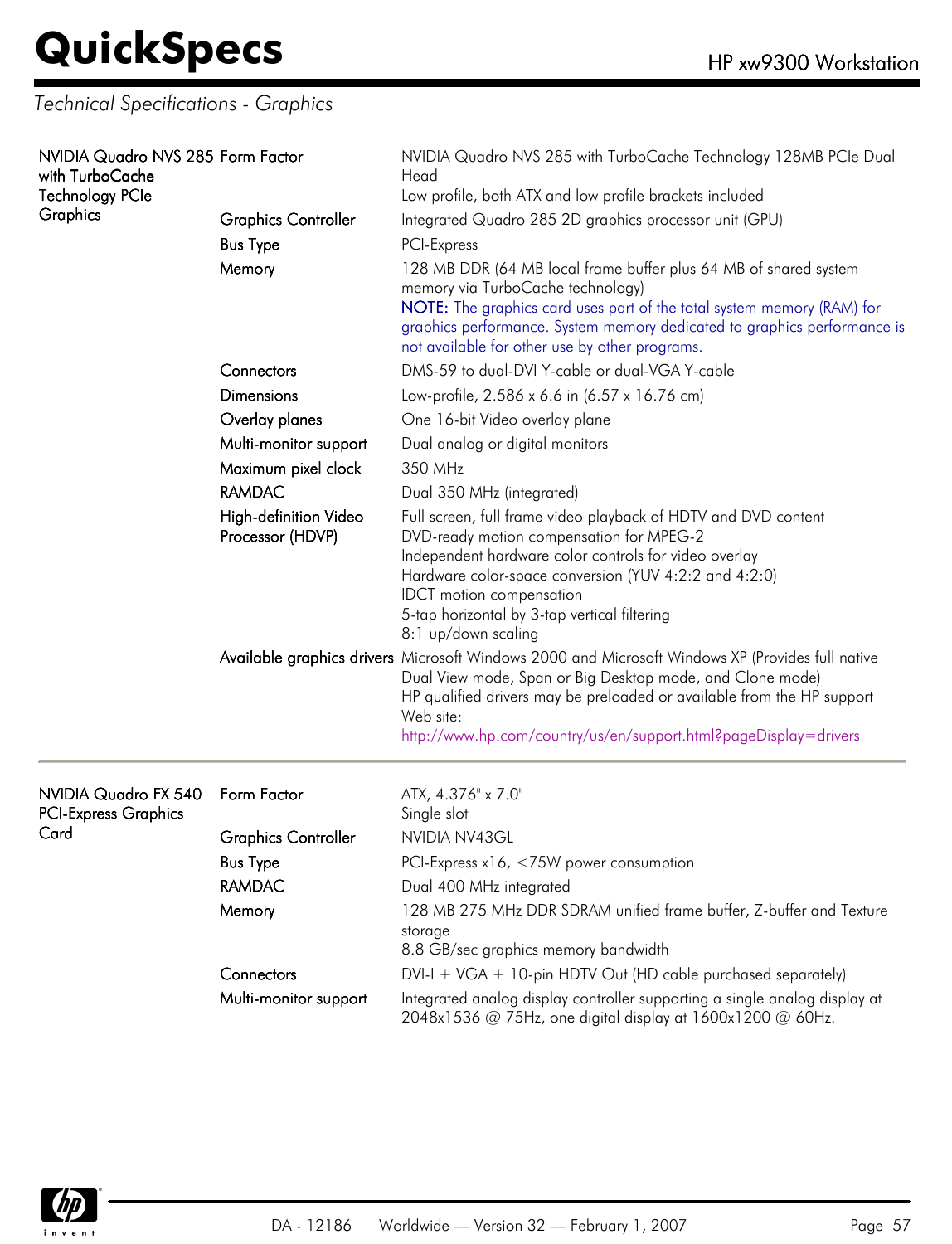### *Technical Specifications - Graphics*

| Additional product<br>features | 128 KB BIOS 3.3V Flash ROM reprogrammable by SW<br>Hardware accelerated Overlay Planes<br>Hardware accelerated two-sided lighting<br>Hardware accelerated antialiased points and lines<br>3D Volumetric Texture support<br>Hardware accelerated Occlusion Culling<br>Compliant with Microsoft/Intel PC2001 Workstation requirements<br>Video Timings compliant with VESA DMT 1.0 and VESA GTF 1.0<br>specifications<br>DDC2B+ Monitor support on all OS platforms<br>ACPI Version 1.0b Power Management support (all modes) |
|--------------------------------|-----------------------------------------------------------------------------------------------------------------------------------------------------------------------------------------------------------------------------------------------------------------------------------------------------------------------------------------------------------------------------------------------------------------------------------------------------------------------------------------------------------------------------|
| Shading architecture           | Fully programmable GPU (OpenGL1.5/DirectX 9.0c class)<br>Long fragment programs (up to 65,536 instructions)<br>Long vertex programs (up to 65,536 instructions)<br>Looping and subroutines (up to 256 loops per vertex program)<br>Dynamic flow control<br>Conditional execution<br>Optimized compilers for Cg, OpenGL shading language, and Microsoft<br><b>HLSL</b>                                                                                                                                                       |
| Supported graphics APIs        | OpenGL 1.5 ICD with immediate mode support for all OGL primitive types<br>DirectX 9 Oc                                                                                                                                                                                                                                                                                                                                                                                                                                      |
|                                | Available graphics drivers HP-tested: Microsoft Windows XP, Windows 2000, and Linux<br>HP qualified drivers may be preloaded or available from the HP support<br>Web site:<br>http://welcome.hp.com/country/us/eng/software drivers.html.                                                                                                                                                                                                                                                                                   |
| Maximum Resolution             | DVI-I output - drives digital display at resolutions up to 1600x1200 @ 60Hz                                                                                                                                                                                                                                                                                                                                                                                                                                                 |
|                                | Internal 400MHz RAMDACs - drives dual analog display up to 2048x1536<br>$@75Hz$ each                                                                                                                                                                                                                                                                                                                                                                                                                                        |

| NVIDIA Quadro FX 1400 Form Factor |                            | ATX, 4.376" x 8.5"                                                                                                       |
|-----------------------------------|----------------------------|--------------------------------------------------------------------------------------------------------------------------|
| <b>PCI-Express Graphics</b>       |                            | Single slot                                                                                                              |
| Controller                        | <b>Graphics Controller</b> | NVIDIA NV41 GL                                                                                                           |
|                                   | <b>Bus Type</b>            | PCI-Express $x16, < 75W$ power consumption                                                                               |
|                                   | RAMDAC                     | Dual 400 MHz integrated                                                                                                  |
|                                   | Memory                     | 128 MB 300 MHz DDR SDRAM unified frame buffer, Z-buffer and Texture<br>storage                                           |
|                                   |                            | 19.2 GB/s graphics memory bandwidth                                                                                      |
|                                   | Connectors                 | 2 DVI-I analog/digital monitor outputs, 1 3-pin Mini DIN stereo output                                                   |
|                                   | Multi-monitor support      | Dual integrated analog display controllers supporting up to two analog<br>displays at 2048x1536 @ 85Hz on both displays. |

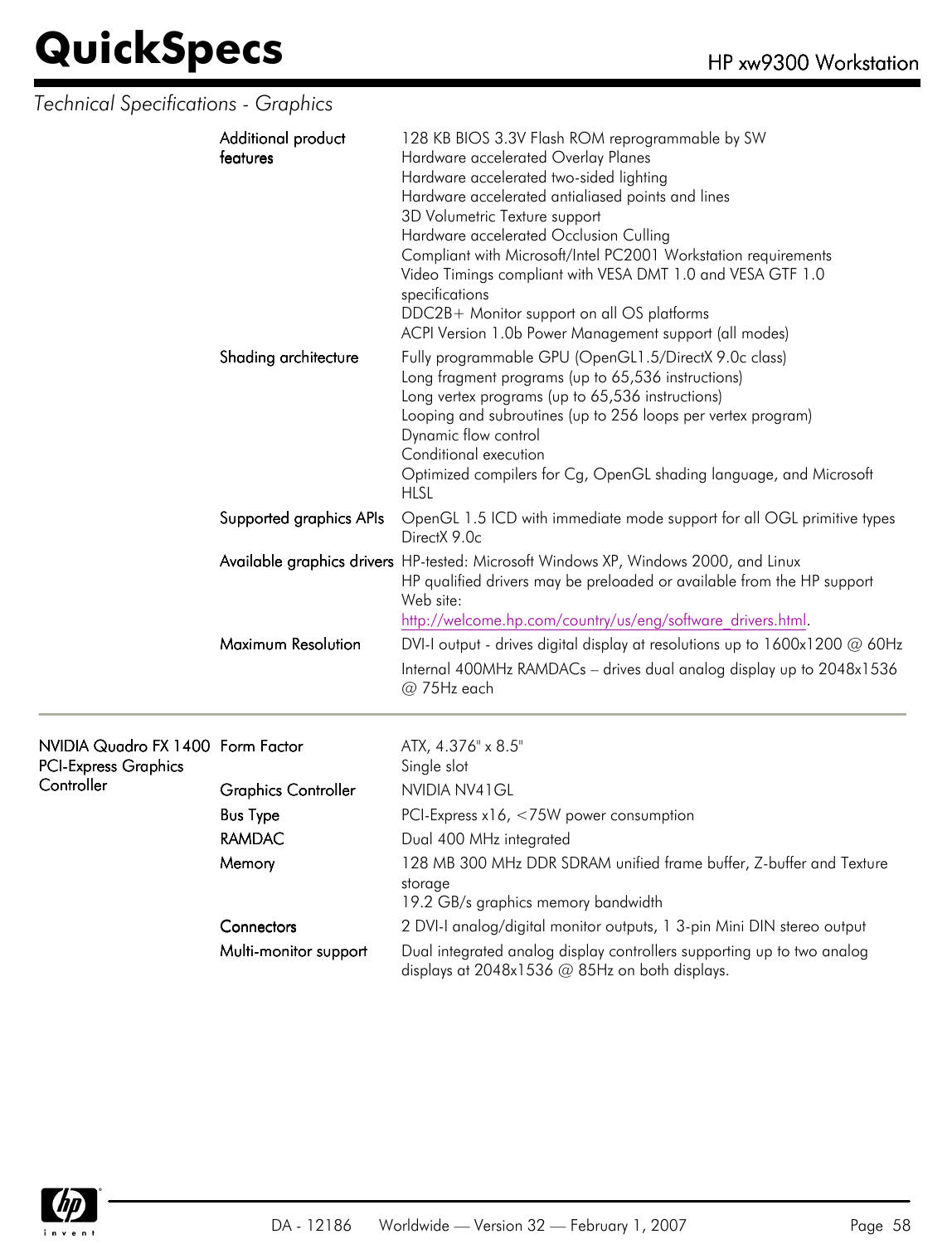*Technical Specifications - Graphics*

| Additional product<br>features | 128 KB BIOS 3.3V Flash ROM reprogrammable by SW<br>Hardware accelerated Overlay Planes<br>Hardware accelerated two-sided lighting<br>Hardware accelerated antialiased points and lines<br>Quad-buffered Stereo<br>3D Volumetric Texture support<br>Hardware accelerated Occlusion Culling<br>Scalable Link Interface (SLI) technology<br>Compliant with Microsoft/Intel PC2001 Workstation requirements<br>Video Timings compliant with VESA DMT 1.0 and VESA GTF 1.0<br>specifications<br>DDC2B+ Monitor support on all OS platforms<br>ACPI Version 1.0b Power Management support (all modes) |
|--------------------------------|-------------------------------------------------------------------------------------------------------------------------------------------------------------------------------------------------------------------------------------------------------------------------------------------------------------------------------------------------------------------------------------------------------------------------------------------------------------------------------------------------------------------------------------------------------------------------------------------------|
| Shading architecture           | Fully programmable GPU (OpenGL1.5/DirectX 9.0c class)<br>Long fragment programs (up to 65,536 instructions)<br>Long vertex programs (up to 65,536 instructions)<br>Looping and subroutines (up to 256 loops per vertex program)<br>Dynamic flow control<br>Conditional execution<br>Optimized compilers for Cg, OpenGL shading language, and Microsoft<br><b>HLSL</b>                                                                                                                                                                                                                           |
| Supported graphics APIs        | OpenGL 1.5 ICD with immediate mode support for all OGL primitive types<br>DirectX 9.0c                                                                                                                                                                                                                                                                                                                                                                                                                                                                                                          |
|                                | Available graphics drivers HP-tested: Microsoft Windows XP, Windows 2000 and Linux<br>HP qualified drivers may be preloaded or available from the HP support<br>Web site:<br>http://welcome.hp.com/country/us/eng/software drivers.html.                                                                                                                                                                                                                                                                                                                                                        |
| Maximum Resolution             | Dual DVI-I output - drives dual digital displays at resolutions up to<br>1900x1200 @ 60Hz<br>Internal 400MHz RAMDACs - drives dual analog displays up to 2048x1536<br>@ 85Hz each                                                                                                                                                                                                                                                                                                                                                                                                               |

#### NVIDIA Quadro FX 3450 Graphics Controller

| VIDIA Quadro FX 3450 Form Factor<br>iraphics Controller |                            | ATX                                                                                                                                                                                                                                                                                                                          |
|---------------------------------------------------------|----------------------------|------------------------------------------------------------------------------------------------------------------------------------------------------------------------------------------------------------------------------------------------------------------------------------------------------------------------------|
|                                                         | <b>Graphics Controller</b> | NVIDIA Quadro FX 3450 Workstation GPU                                                                                                                                                                                                                                                                                        |
|                                                         | <b>Bus Type</b>            | PCI-Express x16                                                                                                                                                                                                                                                                                                              |
|                                                         | Memory                     | 256 MB 450 MHz GDDR3 SDRAM unified graphics memory                                                                                                                                                                                                                                                                           |
|                                                         | Connectors                 | 2 DVI-I (one dual-link/one single-link) analog/digital monitor outputs, 1 3-<br>pin Mini DIN stereo output, DVI-I to VGA adapters included                                                                                                                                                                                   |
|                                                         | Multi-Monitor Support      | Dual integrated display controllers supporting up to two analog displays at<br>2048 x 1536 @ 75 Hz on both displays or dual digital displays at 1920 x<br>1200 (single-link) and 3840 x 2400 (dual-link).<br>NVIEW advanced multi-display desktop and application management<br>seamlessly integrated into Microsoft Windows |

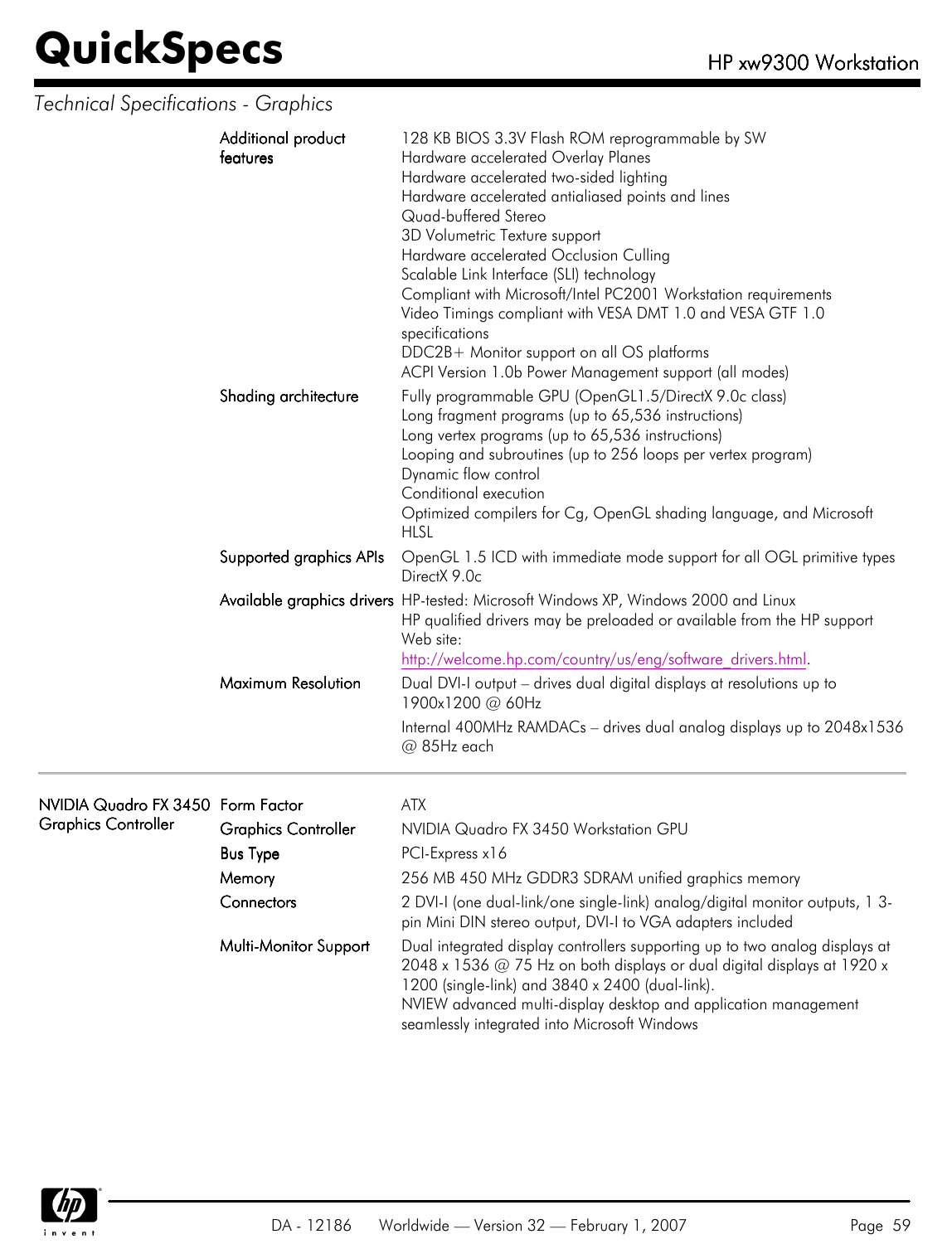| Technical Specifications - Graphics                                     |                                             |                                                                                                                                                                                                                                                                                                                                                                                                                                                                                                                                                                                                                                      |
|-------------------------------------------------------------------------|---------------------------------------------|--------------------------------------------------------------------------------------------------------------------------------------------------------------------------------------------------------------------------------------------------------------------------------------------------------------------------------------------------------------------------------------------------------------------------------------------------------------------------------------------------------------------------------------------------------------------------------------------------------------------------------------|
|                                                                         | <b>Architecture Features</b>                | 256-bit memory interface<br>128-bit IEEE floating-point color precision<br>12-bit sub-pixel precision<br>65,536 fragment instruction<br>65,536 vertex instruction<br>3D volumetric textures<br>Single-system powerwall<br>12 pixels per clock rendering engine<br>Hardware accelerated antialiased points and lines<br>Hardware OpenGL overlay planes<br>Hardware accelerated two-sided lighting<br>Hardware accelerated clipping planes<br>3rd generation occlusion culling<br>16 textures per pixel in fragment programs<br>Window ID clipping functionality<br>Hardware accelerated line stippling<br>OpenGL Quad-buffered stereo |
|                                                                         | <b>Shading Architecture</b>                 | Fully programmable GPU (OpenGL 2.0/DirectX<br>9.0c class)<br>Long fragment programs (up to 65,536 instructions)<br>Long vertex programs (up to 65,536 instructions)<br>Looping and subroutines (up to 256 loops per vertex program)<br>Dynamic flow control<br>Conditional execution                                                                                                                                                                                                                                                                                                                                                 |
|                                                                         | High Level Shader<br>Languages              | Optimized compiler for Cg and Microsoft® HLSL<br>OpenGL 2.0 and DirectX 9.0c support<br>Open source compiler                                                                                                                                                                                                                                                                                                                                                                                                                                                                                                                         |
|                                                                         | <b>High-Resolution</b><br>Antialiasing      | 12-bit subpixel sampling precision enhances AA quality<br>Rotated-grid full-scene antialiasing (RG FSAA)<br>8x FSAA dramatically reduces visual aliasing artifacts or "jaggies" at<br>resolution up to 1920x1200                                                                                                                                                                                                                                                                                                                                                                                                                     |
|                                                                         | <b>Display Resolution</b><br>Support        | Dual Link DVI- I output-drives digital displays at resolutions up to 3840 x<br>2400 @ 24 Hz<br>Single Link DVI-I output drives digital displays at resolutions up to 1920 x<br>1200 @ 75 Hz<br>Internal 400 MHz DACs - Two analog displays up to 2048 x 1536 @ 75 Hz<br>each                                                                                                                                                                                                                                                                                                                                                         |
|                                                                         | nView Architecture                          | Advanced multi-display desktop & application management seamlessly<br>integrated into Microsoft Windows.                                                                                                                                                                                                                                                                                                                                                                                                                                                                                                                             |
|                                                                         | <b>Supported Graphics APIs</b>              | OpenGL 2.0 ICD with immediate mode support for all OGL primitive types<br>DirectX 9.0c                                                                                                                                                                                                                                                                                                                                                                                                                                                                                                                                               |
|                                                                         | <b>Available Graphics</b><br><b>Drivers</b> | Microsoft Windows XP, Linux - Full Open GL implementation, complete with<br>NVIDIA and ARB extensions.<br>HP qualified drivers may be preloaded or available from the HP support web<br>site:<br>http://welcome.hp.com/country/us/eng/software drivers.html.                                                                                                                                                                                                                                                                                                                                                                         |
| NVIDIA Quadro FX 4500 Graphics Controller<br><b>Graphics Controller</b> | <b>Bus Type</b>                             | NVIDIA Quadro FX 4500 Workstation GPU<br>PCI Express x16                                                                                                                                                                                                                                                                                                                                                                                                                                                                                                                                                                             |



RAMDAC Dual 400 MHz integrated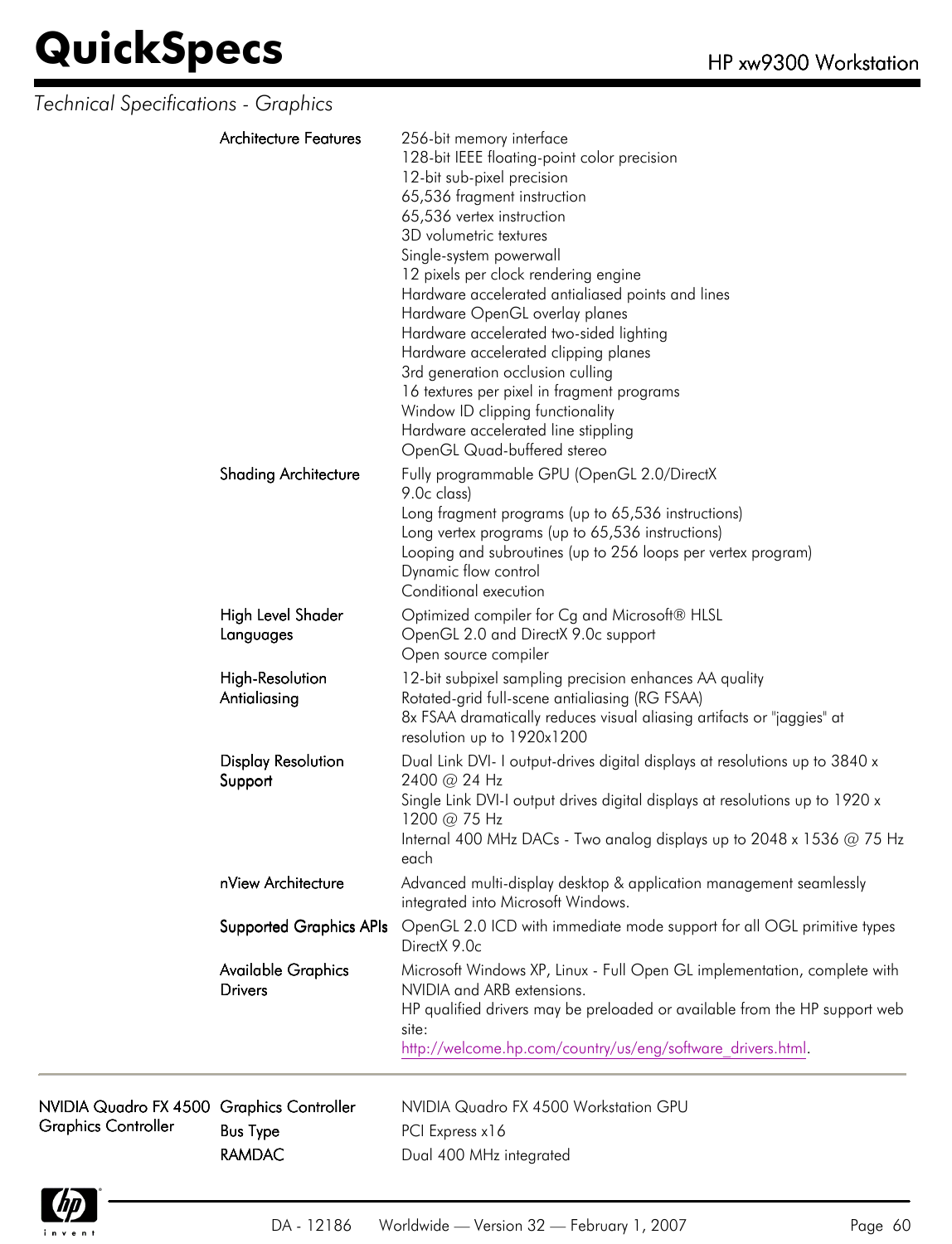#### *Technical Specifications - Graphics*

| Memory                                                         | 512 MB GDDR3 SDRAM unified graphics memory                                                                                                                                                                                                                                                                                                                                                                                                                                                                                                                                           |
|----------------------------------------------------------------|--------------------------------------------------------------------------------------------------------------------------------------------------------------------------------------------------------------------------------------------------------------------------------------------------------------------------------------------------------------------------------------------------------------------------------------------------------------------------------------------------------------------------------------------------------------------------------------|
| Form Factor                                                    | <b>ATX</b>                                                                                                                                                                                                                                                                                                                                                                                                                                                                                                                                                                           |
| Connectors                                                     | 2 DVI-I analog/digital monitor outputs, 1 3-pin Mini DIN stereo output, DVI-I<br>to VGA adapters included                                                                                                                                                                                                                                                                                                                                                                                                                                                                            |
| Multi-Monitor Support                                          | Dual integrated display controllers supporting up to 2048 x 1536 $@$ 75 Hz<br>(analog) or 3840 x 2400 @ 41 Hz (digital) on both displays                                                                                                                                                                                                                                                                                                                                                                                                                                             |
| NVIDIA Quadro FX 4500 256-bit memory interface<br>Architecture | 35.2GB/sec. memory bandwidth<br>Full 128-bit floating point color precision<br>12-bit subpixel precision<br>65,536 fragment instruction<br>65,536 vertex instruction<br>3D volumetric textures<br>Single-system powerwall<br>12 pixels per clock rendering engine<br>Hardware accelerated antialiased points & lines<br>Hardware OpenGL® overlay planes<br>Hardware accelerated two-sided lighting<br>Hardware accelerated clipping planes<br>Hardware two-sided lighting<br>3rd-generation occlusion culling<br>OpenGL quad-buffered stereo<br>Hardware-Accelerated Pixel Read-Back |
| <b>Shading Architecture</b>                                    | 16 textures per pixel in fragment programs<br>Window ID clipping functionality<br>Hardware accelerated line stippling<br>Fully programmable GPU (OpenGL2.0/DirectX 9.0c class)<br>Long fragment programs (up to 65,536 instructions)<br>Long vertex programs (up to 65,536 instructions)<br>Looping and subroutines (up to 256 loops per<br>vertex program)<br>Dynamic flow control<br>Conditional execution                                                                                                                                                                         |
| High Level Shader<br>Languages                                 | Optimized compiler for Cg and Microsoft HLSL<br>OpenGL 2.0 and DirectX 9.0c support<br>Open source compiler                                                                                                                                                                                                                                                                                                                                                                                                                                                                          |
| <b>High-Resolution</b><br>Antialiasing                         | 12-bit subpixel sampling precision enhances AA quality<br>Rotated-grid full-scene antialiasing (RG FSAA)<br>16x FSAA dramatically reduces visual aliasing artifacts or "jaggies" at<br>resolution up to 1920 x 1200                                                                                                                                                                                                                                                                                                                                                                  |
| <b>Display Resolution</b><br>Support                           | Dual Dual Link DVI- I output-drives digital displays at resolutions up to 3840<br>x 2400 @ 41 Hz<br>Internal 400 MHz DACs - Two analog displays up to 2048 x 1536 $@$ 75 Hz<br>each                                                                                                                                                                                                                                                                                                                                                                                                  |
| nView Architecture                                             | Advanced multi-display desktop & application management seamlessly<br>integrated into Microsoft Windows.                                                                                                                                                                                                                                                                                                                                                                                                                                                                             |
| <b>Supported Graphics APIs</b>                                 | OpenGL 2.0 ICD with immediate mode support for all OGL primitive types<br>DirectX 9.0c                                                                                                                                                                                                                                                                                                                                                                                                                                                                                               |
|                                                                |                                                                                                                                                                                                                                                                                                                                                                                                                                                                                                                                                                                      |

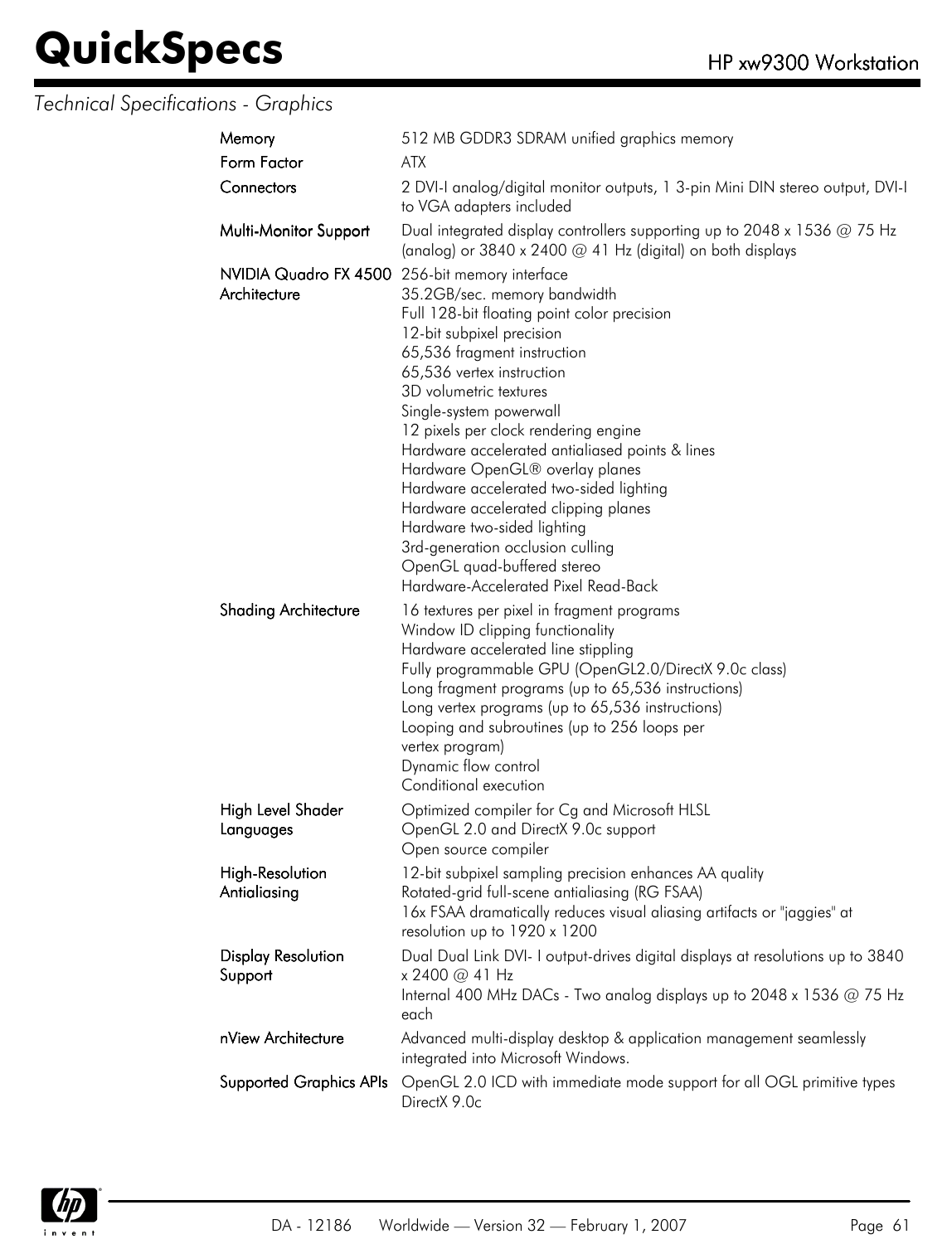#### *Technical Specifications - Graphics*

Available Graphics drivers

Microsoft Windows XP, Linux - Full Open GL implementation, complete with NVIDIA and ARB extensions.

HP qualified drivers may be preloaded or available from the HP support web site:

[http://welcome.hp.com/country/us/eng/software\\_drivers.html](http://welcome.hp.com/country/us/eng/software_drivers.html)

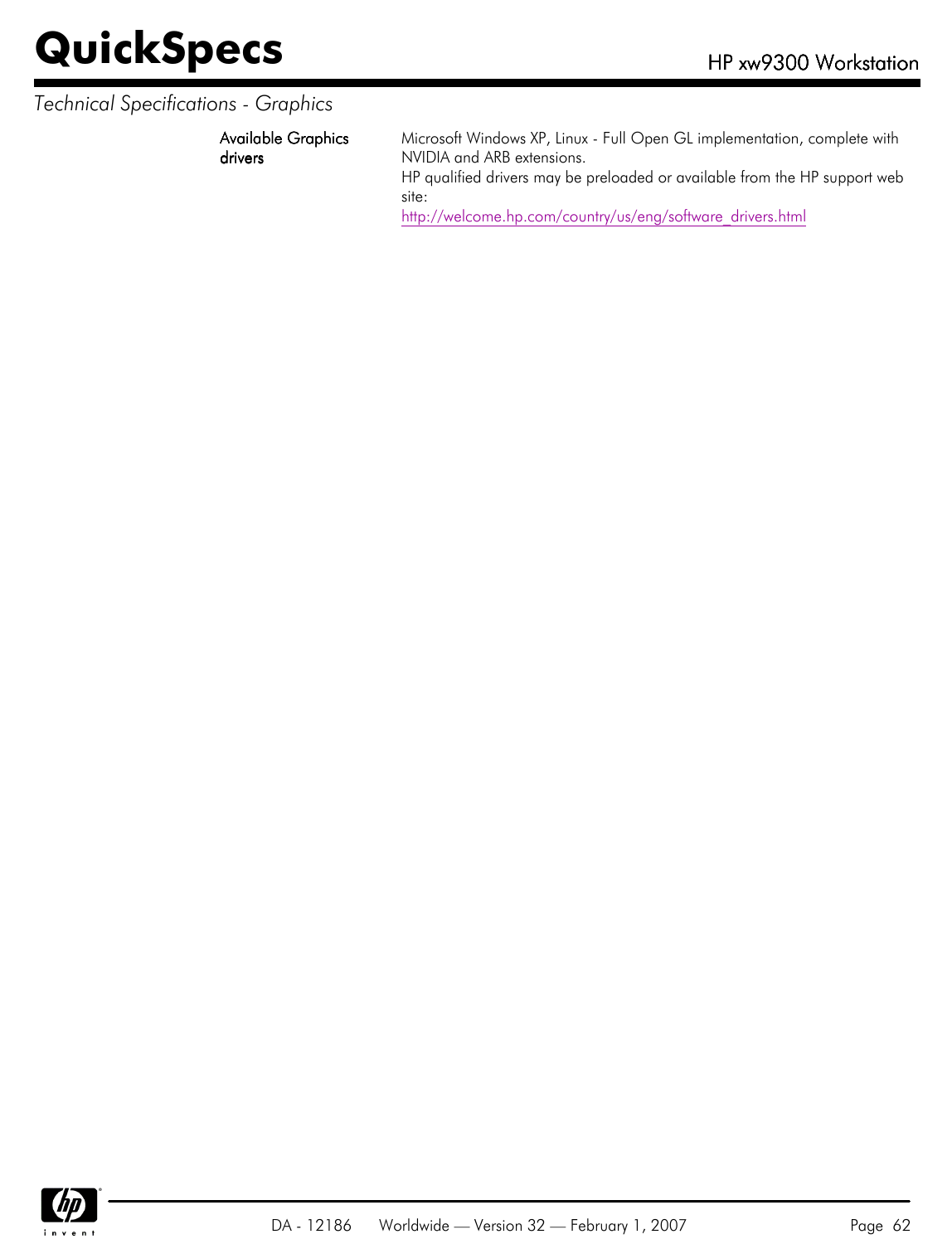**HP L1755 Flat Monitor** 

*Technical Specifications - Monitors*

| Panel | Panel              | Type                                          | Active matrix, thin film transistor (TFT)                                                              |
|-------|--------------------|-----------------------------------------------|--------------------------------------------------------------------------------------------------------|
|       |                    | Viewable Image Area<br>(diagonal)             | 17 in (43.2 cm) maximum viewable                                                                       |
|       |                    | Screen Opening (WxH)                          | 13.4 x 10.7 in (33.9 x 27.2 cm)                                                                        |
|       |                    | Viewing Angle (typical)                       | 176 degrees horizontal/176 degrees vertical<br>(10:1 minimum contrast ratio)                           |
|       |                    | <b>Brightness</b> (typical)                   | Up to 250 nits (cd/m <sup>2</sup> )                                                                    |
|       |                    | Contrast Ratio (typical)                      | Up to 1000:1 (typical)                                                                                 |
|       |                    | Response Rate (typical)                       | 25 ms (typical rise $+$ fall)                                                                          |
|       |                    | <b>Pixel Pitch</b>                            | 0.264 mm                                                                                               |
|       |                    | Color Depth Support                           | 16.7 million colors                                                                                    |
|       | Video/Other Inputs | Plug and Play                                 | Yes (supports VESA DDC2B; PC2001 compliant)                                                            |
|       |                    | Self Powered USB 2.0<br>Hub                   | One upstream, four downstream ports (cable<br>included)                                                |
|       |                    | Input Signal                                  | Two connectors: one 15-pin mini D-sub analog<br>VGA; and one DVI-I (VGA analog or digital)             |
|       |                    | Input Impedance                               | 75 ohms $\pm$ 2%                                                                                       |
|       |                    | Sync Input                                    | Separate sync (HSYNC/VSYNC); composite sync,<br>Sync on Green (activated through on-screen<br>display) |
|       |                    | Video Cable                                   | VGA to VGA, DVI-D to DVI-D, and DVI-I to VGA                                                           |
|       |                    | Video Cable Length                            | 78 in (2.0 m)                                                                                          |
|       | Signal Interface/  | <b>Horizontal Frequency</b>                   | 30 to 82 kHz                                                                                           |
|       | Performance        | <b>Vertical Frequency</b>                     | 56 to 75 Hz                                                                                            |
|       |                    | <b>Native Resolution</b>                      | 1280 x 1024 @ 60 Hz analog                                                                             |
|       |                    |                                               | 1280 x 1024 @ 60 Hz digital                                                                            |
|       |                    | Maximum Resolution<br>(Analog)                | 1280 x 1024 @ 75 Hz analog                                                                             |
|       |                    | Maximum Resolution<br>(Digital)               | 1280 x 1024 @ 75 Hz digital                                                                            |
|       |                    | Preset VESA Graphic<br>Modes (non-interlaced) | 640 x 480 @ 60 Hz, 72 Hz, 75 Hz<br>720 x 400 @ 70 Hz                                                   |
|       |                    |                                               | 800 x 600 @ 60 Hz, 72 Hz, 75 Hz                                                                        |
|       |                    |                                               | 1024 x 768 @ 60 Hz, 70 Hz, 75 Hz                                                                       |
|       |                    |                                               | 1280 x 1024 @ 60 Hz, 75 Hz                                                                             |
|       |                    | Preset MAC Mode                               | 832 x 624 @ 75 Hz                                                                                      |
|       |                    |                                               | 1152 x 870 @75 Hz                                                                                      |
|       |                    | Preset VGA Mode                               | 640 x 480 @ 60 Hz, 72 Hz                                                                               |
|       |                    | Preset SUN Mode                               | 1152 x 900 @ 76 Hz                                                                                     |
|       |                    | <b>Fail Safe Mode</b>                         | Yes (limits out of range signal messages)                                                              |
|       |                    | Maximum Pixel Clock<br>Speed                  | 140 MHz                                                                                                |
|       |                    | User Programmable<br>Modes                    | Yes, 15                                                                                                |
|       |                    | Anti-Glare                                    | Yes                                                                                                    |

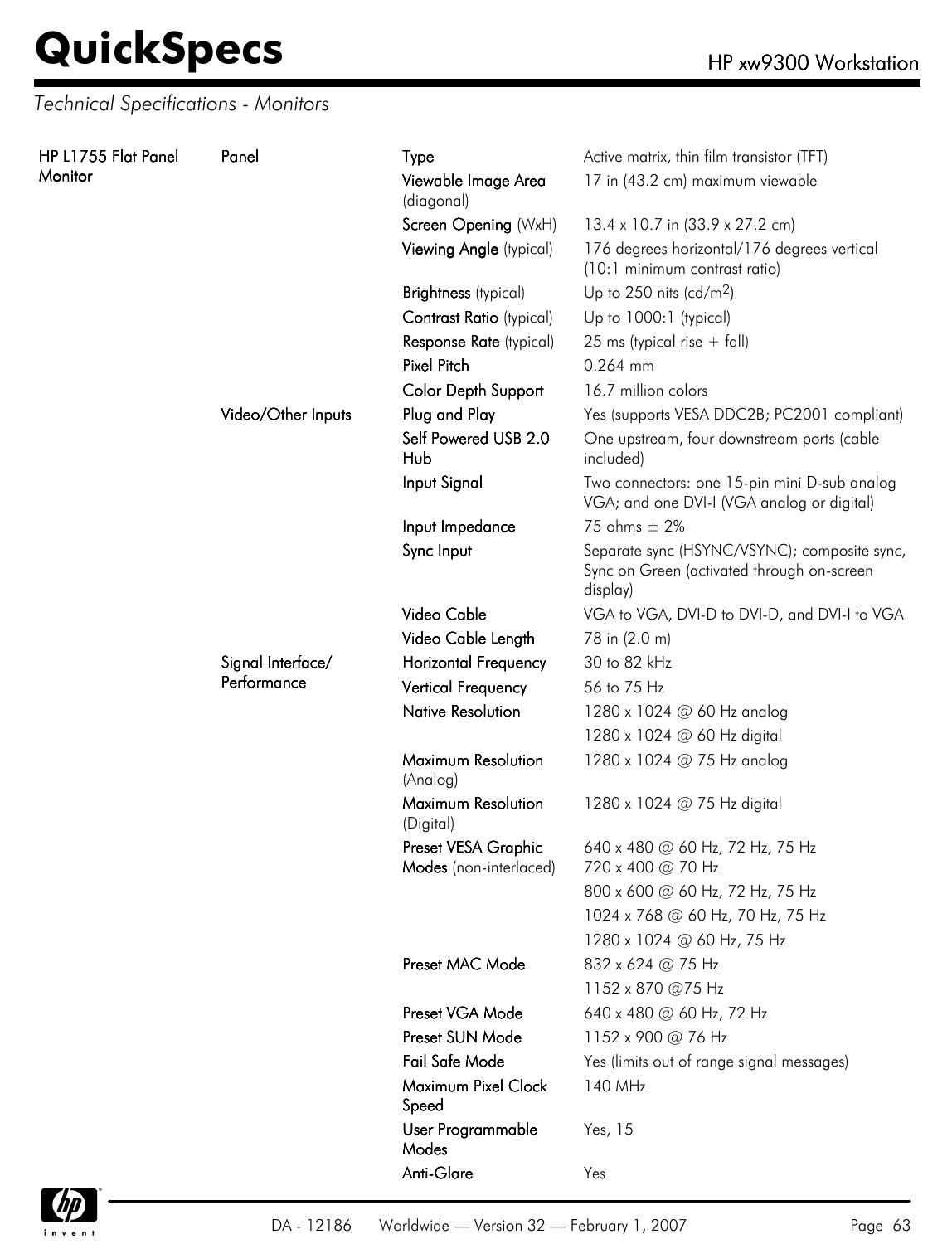| <b>Technical Specifications - Monitors</b> |                                                         |                                              |                                                                                        |                                                                                                                                                                 |
|--------------------------------------------|---------------------------------------------------------|----------------------------------------------|----------------------------------------------------------------------------------------|-----------------------------------------------------------------------------------------------------------------------------------------------------------------|
|                                            |                                                         | Anti-Static                                  | Yes                                                                                    |                                                                                                                                                                 |
|                                            |                                                         | <b>AssetControl</b>                          | Yes (accessible on HP Compaq Business<br>Desktops featuring Intelligent Manageability) |                                                                                                                                                                 |
|                                            |                                                         | Default Color<br>Temperature                 | Yes (6500k, 9300k, SRGB, Custom User)                                                  |                                                                                                                                                                 |
|                                            | On Screen Display (OSD) Buttons or Switches<br>Controls |                                              | adjust switch                                                                          | Power on/off; 3-button OSD; second level OSD<br>buttons include dual-input switch, dedicated auto                                                               |
|                                            |                                                         | Languages                                    | English, Spanish, French, German, Italian,<br>Japanese, Simplified Chinese             |                                                                                                                                                                 |
|                                            |                                                         | <b>User Controls</b>                         | number, mode displayed, sleep timer, input<br>full-screen resolution                   | Size and positioning, contrast, brightness, clock,<br>clock phase, selectable color temperature, serial<br>selection, factory reset, individual color contrast, |
|                                            | Power                                                   | Power Supply                                 | Auto-ranging, 90 to 265 VAC; internal power<br>supply                                  |                                                                                                                                                                 |
|                                            |                                                         | Input Power                                  | $100 \sim 240$ VAC                                                                     |                                                                                                                                                                 |
|                                            |                                                         | <b>Nominal Current</b>                       | 1.5 A maximum                                                                          |                                                                                                                                                                 |
|                                            |                                                         | Frequency                                    | $50 - 60$ Hz                                                                           |                                                                                                                                                                 |
|                                            |                                                         | Average                                      | 33 watts when displaying standard office<br>software                                   |                                                                                                                                                                 |
|                                            |                                                         | <b>Typical Power</b><br>Consumption          | $< 40$ watts                                                                           |                                                                                                                                                                 |
|                                            |                                                         | Maximum                                      | $< 60$ watts                                                                           |                                                                                                                                                                 |
|                                            |                                                         | <b>Power Saving</b>                          | < 2 W                                                                                  |                                                                                                                                                                 |
|                                            |                                                         | Off Mode                                     | 0 watts (when master power switch is in the off<br>position)                           |                                                                                                                                                                 |
|                                            |                                                         | Power Cable Length                           | 70 in (1.8 m); non-captive                                                             |                                                                                                                                                                 |
|                                            | Mechanical                                              | <b>Dimensions</b><br>$(H \times W \times D)$ | Unpacked with stand                                                                    | 16.1 (minimum) to 21.2<br>(maximum) $x$ 14.4 $x$ 8.3<br>in $(40.9 \text{ (minimum)}$ to<br>42.2 (maximum) x 36.5<br>x 21.1 cm)                                  |
|                                            |                                                         |                                              | <b>Base Area</b>                                                                       | 8.3 x 12.2 in                                                                                                                                                   |
|                                            |                                                         |                                              | (Footprint D x W)                                                                      | $(21.1 \times 30.9 \text{ cm})$                                                                                                                                 |
|                                            |                                                         |                                              | Panel only (without<br>stand) $(H \times W \times D)$                                  | $11.8 \times 14.4 \times 2.9$ in<br>$(30.1 \times 40.9 \times 7.3 \text{ cm})$                                                                                  |
|                                            |                                                         | Weight                                       | Unpacked with stand                                                                    | 14.7 lb (6.7 kg)                                                                                                                                                |
|                                            |                                                         |                                              | Unpacked without<br>stand                                                              | 8.1 lb (3.7 kg)                                                                                                                                                 |
|                                            |                                                         |                                              | Packaged                                                                               | 20.2 lb (9.2 kg)                                                                                                                                                |
|                                            |                                                         | <b>Bezel Width</b>                           | 13 mm left and right, 14 mm top, and 15 mm<br>bottom                                   |                                                                                                                                                                 |
|                                            |                                                         | <b>Tilt Range</b>                            | $-5^{\circ}$ to $+35^{\circ}$                                                          |                                                                                                                                                                 |
|                                            |                                                         | Swivel Range                                 | $\pm$ 50° horizontal swivel                                                            |                                                                                                                                                                 |
|                                            |                                                         | Height Adjustable                            | Yes (5.1 in/13 cm adjustment range)                                                    |                                                                                                                                                                 |

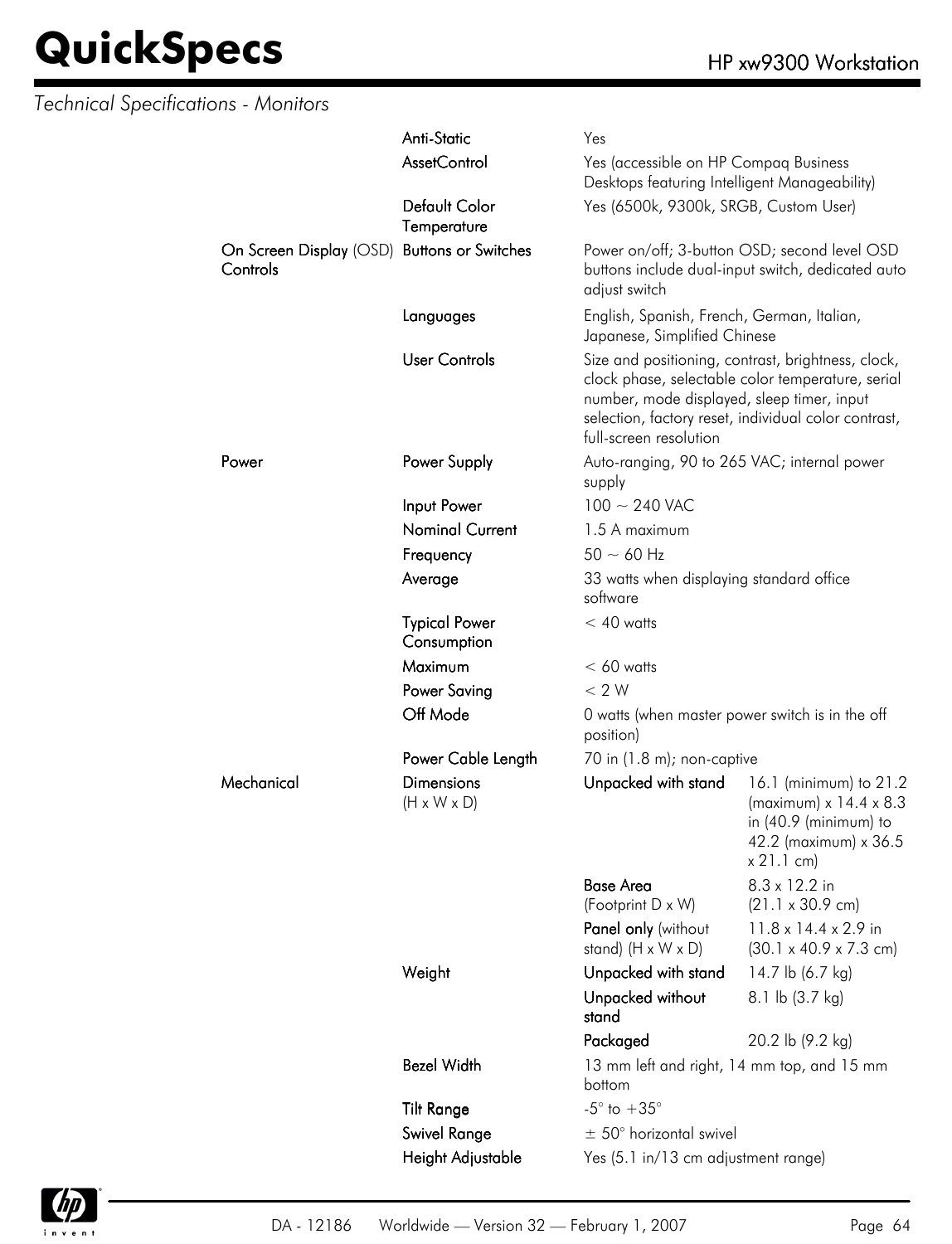### *Technical Specifications - Monitors*

|               | <b>Pivot Rotation</b>                                                                                                 | Yes, 90°                                                                                                                                                                                                                                                                                                                                                                                                |
|---------------|-----------------------------------------------------------------------------------------------------------------------|---------------------------------------------------------------------------------------------------------------------------------------------------------------------------------------------------------------------------------------------------------------------------------------------------------------------------------------------------------------------------------------------------------|
|               | <b>Base</b>                                                                                                           | Ships detached and is removable after<br>installation                                                                                                                                                                                                                                                                                                                                                   |
| Environmental | <b>Temperature – Operating</b> 41° to 95° F (5° to 35° C)                                                             |                                                                                                                                                                                                                                                                                                                                                                                                         |
|               | Temperature - Non-<br>operating                                                                                       | $-4^{\circ}$ to 140° F (-20° to 60° C)                                                                                                                                                                                                                                                                                                                                                                  |
|               | Humidity - Operating                                                                                                  | 20% to 80%                                                                                                                                                                                                                                                                                                                                                                                              |
|               | Humidity - Non-<br>operating                                                                                          | 5% to 95%                                                                                                                                                                                                                                                                                                                                                                                               |
|               | Altitude - Operating                                                                                                  | 0 to 13,000 ft (0 to 4,000 m)                                                                                                                                                                                                                                                                                                                                                                           |
|               | Altitude - Non-operating                                                                                              | 0 to 40,000 ft (0 to 12,192 m)                                                                                                                                                                                                                                                                                                                                                                          |
| Options       | <b>HP Desktop Access</b><br>Center - Part number:<br><b>DK985A</b>                                                    | Features integrated microphone/headset jacks,<br>dual function headset for phone/PC support, a<br>MultiBay slot for adding an optical drive (sold<br>separately), and four USB ports for easy<br>integration of third-party digital solutions. Sold<br>separately. For more information, refer to the HP<br>Desktop Access Center QuickSpec document.                                                   |
|               | <b>HP Flat Panel Speaker</b><br>Bar - Part number:<br>PF804AA                                                         | Powered directly by the monitor, seamlessly<br>attaches to the monitor's bezel to bring full<br>multimedia support to select HP flat panel<br>monitors. Features dual speakers with full sound<br>range and external jack for headphones. Sold<br>separately. For more information, refer to the HP<br>Flat Panel Speaker Bar QuickSpec document.                                                       |
|               | HP Compaq 7000 Series<br>Ultra-slim Desktop<br><b>Integrated Work Center</b><br>Stand - Part number:<br><b>DL641B</b> | Allows mounting of a 15-, 17- or 19-inch HP flat<br>panel monitor and an HP Compaq dc7100<br>Ultra-slim Desktop PC on a single stand for the<br>convenience of an "all-in-one" form factor. Sold<br>separately. For more information, refer to this<br>product's QuickSpec document                                                                                                                     |
| Other         | Accessories Included                                                                                                  | VGA to VGA cable, DVI-D to DVI-D cable, DVI-I<br>to VGA cable, USB cable, user CD-ROM with<br>Pivot Pro software                                                                                                                                                                                                                                                                                        |
|               | Software                                                                                                              | Pivot Pro software from Portrait Displays, Inc.<br>interacts with your PC's native graphics driver to<br>enable seamless portrait screen redraws with a<br>simple mouse-click or keyboard command. Pivot<br>Pro supports 90-degree portrait and landscape<br>views. Language support is available in English,<br>Japanese, French, German, Spanish, Italian, and<br>Traditional and Simplified Chinese. |
|               | Software                                                                                                              | HP Display LiteSaver feature lets you schedule<br>Sleep mode at preset times to help protect the<br>display against image retention, drastically lower<br>power consumption and energy costs, and<br>extend the lifespan of the monitor.                                                                                                                                                                |

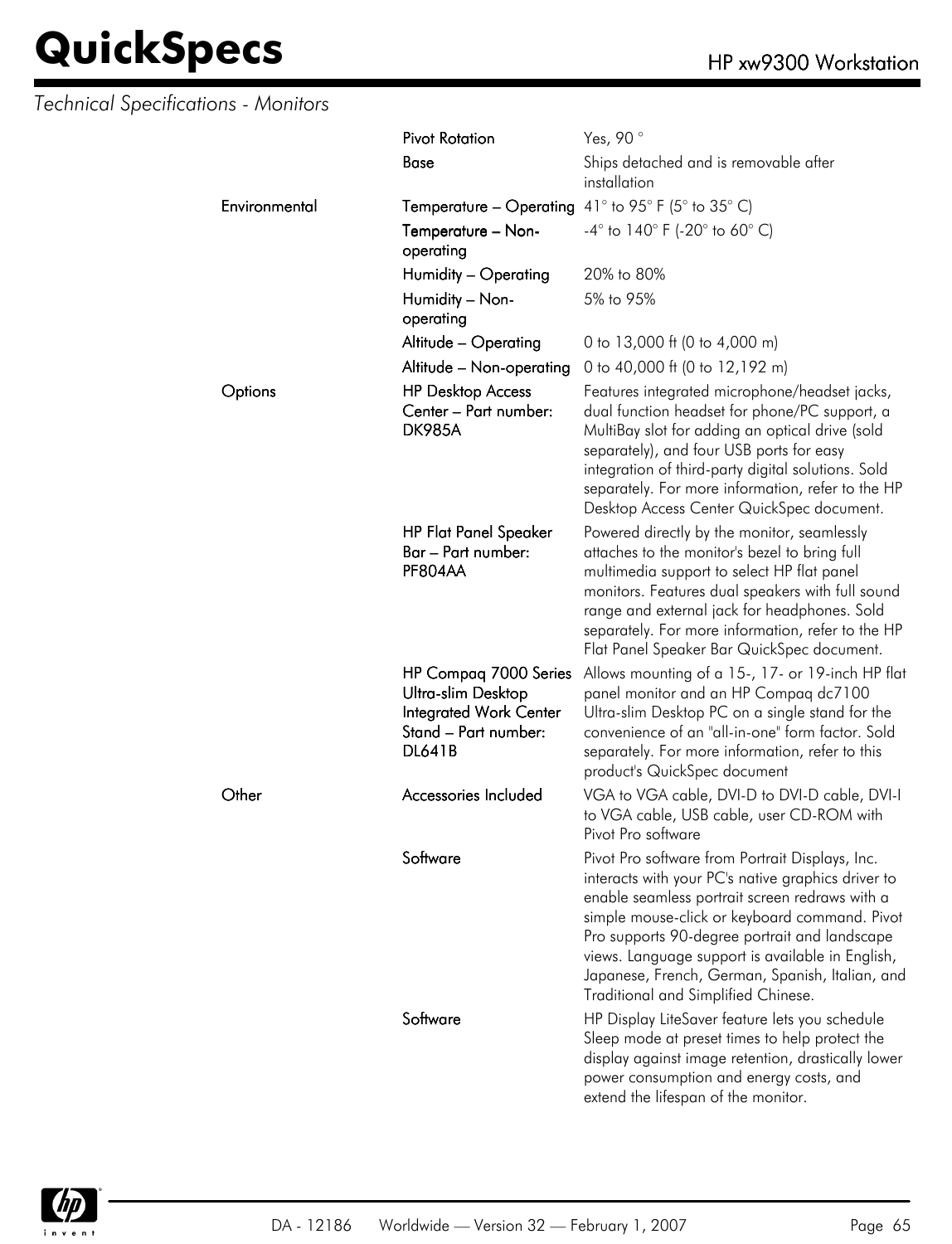| Technical Specifications - Monitors |                      |                                                                                                                                                                                                                                                                                                                                                                                                                                                                                                                                                        |                                                                                                                                                                                                                                                     |  |
|-------------------------------------|----------------------|--------------------------------------------------------------------------------------------------------------------------------------------------------------------------------------------------------------------------------------------------------------------------------------------------------------------------------------------------------------------------------------------------------------------------------------------------------------------------------------------------------------------------------------------------------|-----------------------------------------------------------------------------------------------------------------------------------------------------------------------------------------------------------------------------------------------------|--|
|                                     |                      | User Guide Languages                                                                                                                                                                                                                                                                                                                                                                                                                                                                                                                                   | English, Latin America Spanish, Brazilian<br>Portuguese, Danish, Dutch, Finnish, French,<br>German, Italian, Norwegian, Swedish, Greek,<br>Polish, Russian, Slovenian, Turkish, Simplified<br>Chinese, Traditional Chinese, Korean, and<br>Japanese |  |
|                                     |                      | <b>Warranty Languages</b>                                                                                                                                                                                                                                                                                                                                                                                                                                                                                                                              | English, Canadian French, Latin America<br>Spanish, Brazilian Portuguese, Danish, Dutch,<br>Finnish, French, German, Italian, Norwegian,<br>Spanish, Swedish, Bahasa Indonesian, Simplified<br>Chinese, Traditional Chinese, and Korean             |  |
|                                     |                      | Color                                                                                                                                                                                                                                                                                                                                                                                                                                                                                                                                                  | Carbonite, two-tone carbonite and silver (EMEA<br>only)                                                                                                                                                                                             |  |
|                                     |                      | <b>VESA Mounting</b>                                                                                                                                                                                                                                                                                                                                                                                                                                                                                                                                   | Yes (swing arm/wall mount not included); base<br>must be removed for mounting options)                                                                                                                                                              |  |
|                                     |                      | <b>VESA External Mounting</b>                                                                                                                                                                                                                                                                                                                                                                                                                                                                                                                          | Yes (standard 4 hole pattern, 100 mm)                                                                                                                                                                                                               |  |
|                                     |                      | Kensington Lock-ready                                                                                                                                                                                                                                                                                                                                                                                                                                                                                                                                  | Yes                                                                                                                                                                                                                                                 |  |
| Certification and<br>Compliance     |                      | Australian ACA Approval, Canadian Requirements/CSA, CE Marking, China<br>CCC Approval, CISPR Requirements, Eastern European Approvals, Energy<br>Star Compliant, FCC Approval, German Ergonomic (TUV and GS Mark),<br>ISO 13406-2 Compliant (Pixel Defect Guidelines), Mexican NOM Approval,<br>MPR-II Compliant, PC2001 Compliant, PC99 Certified, S. Korean MIC<br>Approval, Taiwan BSMI Approval, TCO 99 or 03 depending on region<br>(emissions, ergonomics, environment), TUV-Ergo, UL Listed, VCCI Approvals,<br>Microsoft Windows Certification |                                                                                                                                                                                                                                                     |  |
|                                     | Compatibility        | VESA Video Signal Standard (VSIS) Compliant video cards have been tested<br>and proven compatible for use with the HP L1755 Flat Panel Monitor.<br>Recommended for use with HP products.                                                                                                                                                                                                                                                                                                                                                               |                                                                                                                                                                                                                                                     |  |
|                                     | Service and Warranty | For details, contact HP Customer Support.                                                                                                                                                                                                                                                                                                                                                                                                                                                                                                              | Limited three-year parts and repair labor, service provider labor, and on-site<br>service. Next business day advanced exchange direct replacement service<br>available during warranty period. Certain restrictions and exclusions apply.           |  |
| HP L1955 Flat Panel                 | Panel                | Type                                                                                                                                                                                                                                                                                                                                                                                                                                                                                                                                                   | Active matrix, thin film transistor (TFT)                                                                                                                                                                                                           |  |
| <b>Monitor</b>                      |                      | Viewable Image Area<br>(diagonal)                                                                                                                                                                                                                                                                                                                                                                                                                                                                                                                      | 19 in (48.25 cm) maximum viewable                                                                                                                                                                                                                   |  |
|                                     |                      | Screen Opening (WxH)                                                                                                                                                                                                                                                                                                                                                                                                                                                                                                                                   | 14.9 x 12.0 in (38.0 x 30.5 cm)                                                                                                                                                                                                                     |  |
|                                     |                      | Viewing Angle (typical)                                                                                                                                                                                                                                                                                                                                                                                                                                                                                                                                | 176 degrees horizontal/176 degrees vertical<br>(10:1 minimum contrast ratio)                                                                                                                                                                        |  |
|                                     |                      | <b>Brightness</b> (typical)                                                                                                                                                                                                                                                                                                                                                                                                                                                                                                                            | Up to 250 nits (cd/m <sup>2</sup> )                                                                                                                                                                                                                 |  |
|                                     |                      | Contrast Ratio (typical)                                                                                                                                                                                                                                                                                                                                                                                                                                                                                                                               | Up to 1000:1 (typical)                                                                                                                                                                                                                              |  |
|                                     |                      | Response Rate (typical)                                                                                                                                                                                                                                                                                                                                                                                                                                                                                                                                | $<$ 16 ms (typical rise + fall)                                                                                                                                                                                                                     |  |
|                                     |                      | Pixel Pitch                                                                                                                                                                                                                                                                                                                                                                                                                                                                                                                                            | 0.294 mm                                                                                                                                                                                                                                            |  |
|                                     |                      | Color Depth Support                                                                                                                                                                                                                                                                                                                                                                                                                                                                                                                                    | 16.7 million colors                                                                                                                                                                                                                                 |  |

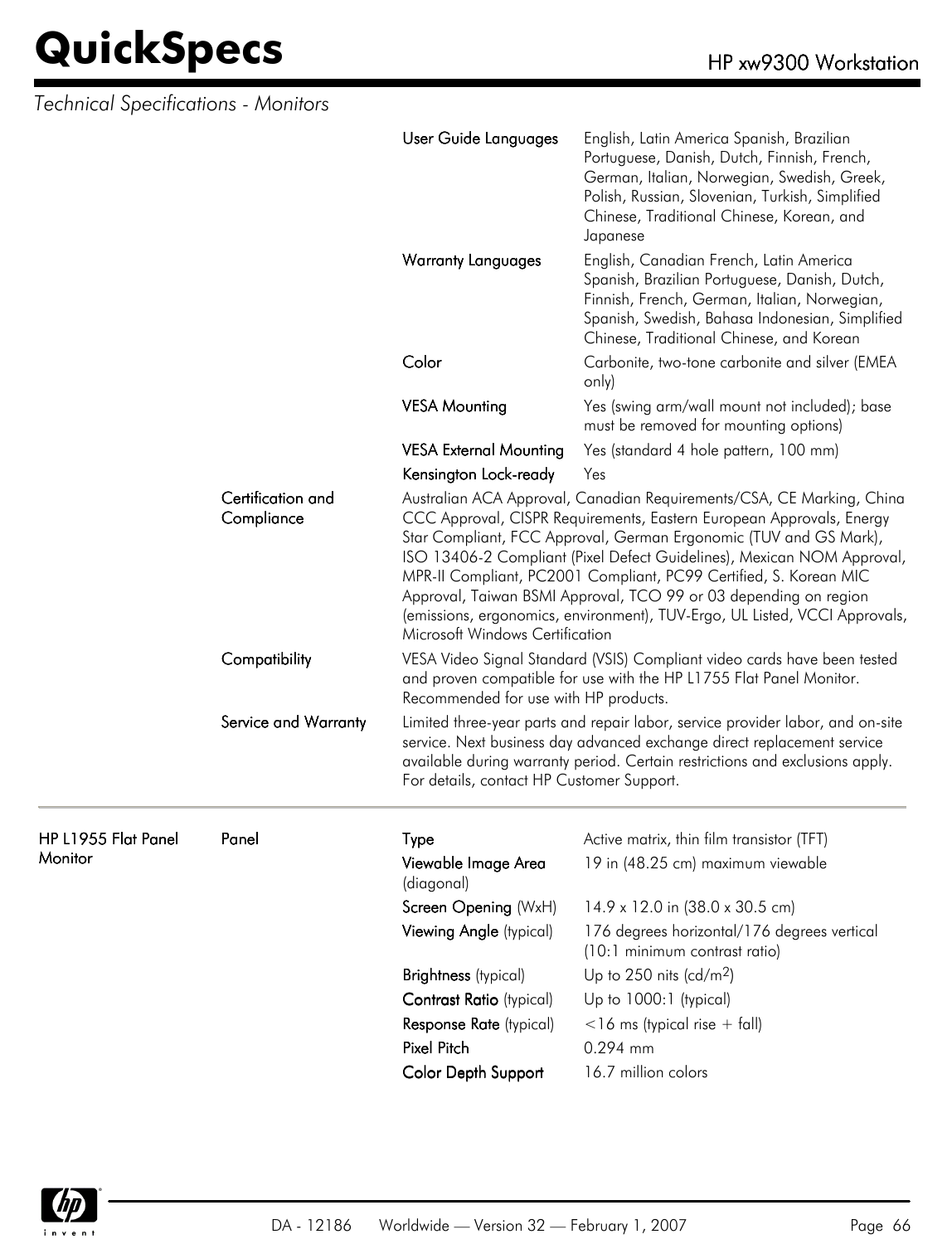| Technical Specifications - Monitors |                                                         |                                               |                                                                                                                    |
|-------------------------------------|---------------------------------------------------------|-----------------------------------------------|--------------------------------------------------------------------------------------------------------------------|
|                                     | Video/Other Inputs                                      | Plug and Play                                 | Yes (supports VESA DDC2B; PC2001 compliant)                                                                        |
|                                     |                                                         | Self Powered USB 2.0<br>Hub                   | One upstream, four downstream ports (cable<br>included)                                                            |
|                                     |                                                         | Input Signal                                  | Two connectors: one 15-pin mini D-sub analog<br>VGA; and one DVI-I (VGA analog or digital)                         |
|                                     |                                                         | Input Impedance                               | 75 ohms $\pm$ 2%                                                                                                   |
|                                     |                                                         | Sync Input                                    | Separate sync (HSYNC/VSYNC); composite sync,<br>Sync on Green (activated through on-screen<br>display)             |
|                                     |                                                         | Video Cable                                   | VGA to VGA, DVI-D to DVI-D, and DVI-I to VGA                                                                       |
|                                     |                                                         | Video Cable Length                            | 78 in (2.0 m)                                                                                                      |
|                                     | Signal Interface/                                       | <b>Horizontal Frequency</b>                   | 30 to 82 kHz                                                                                                       |
|                                     | Performance                                             | <b>Vertical Frequency</b>                     | 56 to 75 Hz                                                                                                        |
|                                     |                                                         | <b>Native Resolution</b>                      | 1280 x 1024 @ 75 Hz analog                                                                                         |
|                                     |                                                         |                                               | 1280 x 1024 @ 60 Hz digital                                                                                        |
|                                     |                                                         | Maximum Resolution<br>(Analog)                | 1280 x 1024 @ 75 Hz analog                                                                                         |
|                                     |                                                         | Maximum Resolution<br>(Digital)               | 1280 x 1024 $@$ 75 Hz digital                                                                                      |
|                                     |                                                         | Preset VESA Graphic<br>Modes (non-interlaced) | 640 x 480 @ 60 Hz, 72 Hz, 75 Hz<br>720 x 400 @ 70 Hz                                                               |
|                                     |                                                         |                                               | 800 x 600 @ 60 Hz, 72 Hz, 75 Hz                                                                                    |
|                                     |                                                         | 1024 x 768 @ 60 Hz, 70 Hz, 75 Hz              |                                                                                                                    |
|                                     |                                                         |                                               | 1280 x 1024 @ 60 Hz, 75 Hz                                                                                         |
|                                     |                                                         | Preset MAC Mode                               | 832 x 624 @ 75 Hz                                                                                                  |
|                                     |                                                         |                                               | 1152 x 870 @75 Hz                                                                                                  |
|                                     |                                                         | Preset VGA Mode                               | 640 x 480 @ 60 Hz, 72 Hz                                                                                           |
|                                     |                                                         | Preset SUN Mode                               | 1152 x 900 @ 76 Hz                                                                                                 |
|                                     |                                                         | Fail Safe Mode                                | Yes (limits out of range signal messages)                                                                          |
|                                     |                                                         | Maximum Pixel Clock<br>Speed                  | 140 MHz                                                                                                            |
|                                     |                                                         | User Programmable<br>Modes                    | Yes, 15                                                                                                            |
|                                     |                                                         | Anti-Glare                                    | Yes                                                                                                                |
|                                     |                                                         | <b>Anti-Static</b>                            | Yes                                                                                                                |
|                                     |                                                         | AssetControl                                  | Yes (accessible on HP Compaq Business<br>Desktops featuring Intelligent Manageability)                             |
|                                     |                                                         | <b>Default Color</b><br>Temperature           | Yes (6500k, 9300k, SRGB, Custom User)                                                                              |
|                                     | On Screen Display (OSD) Buttons or Switches<br>Controls |                                               | Power on/off; 3-button OSD; second level OSD<br>buttons include dual-input switch, dedicated auto<br>adjust switch |
|                                     |                                                         | Languages                                     | English, Spanish, French, German, Italian,<br>Japanese, Simplified Chinese                                         |
|                                     |                                                         | <b>User Controls</b>                          | Size and Positioning                                                                                               |
|                                     |                                                         |                                               | Contrast                                                                                                           |

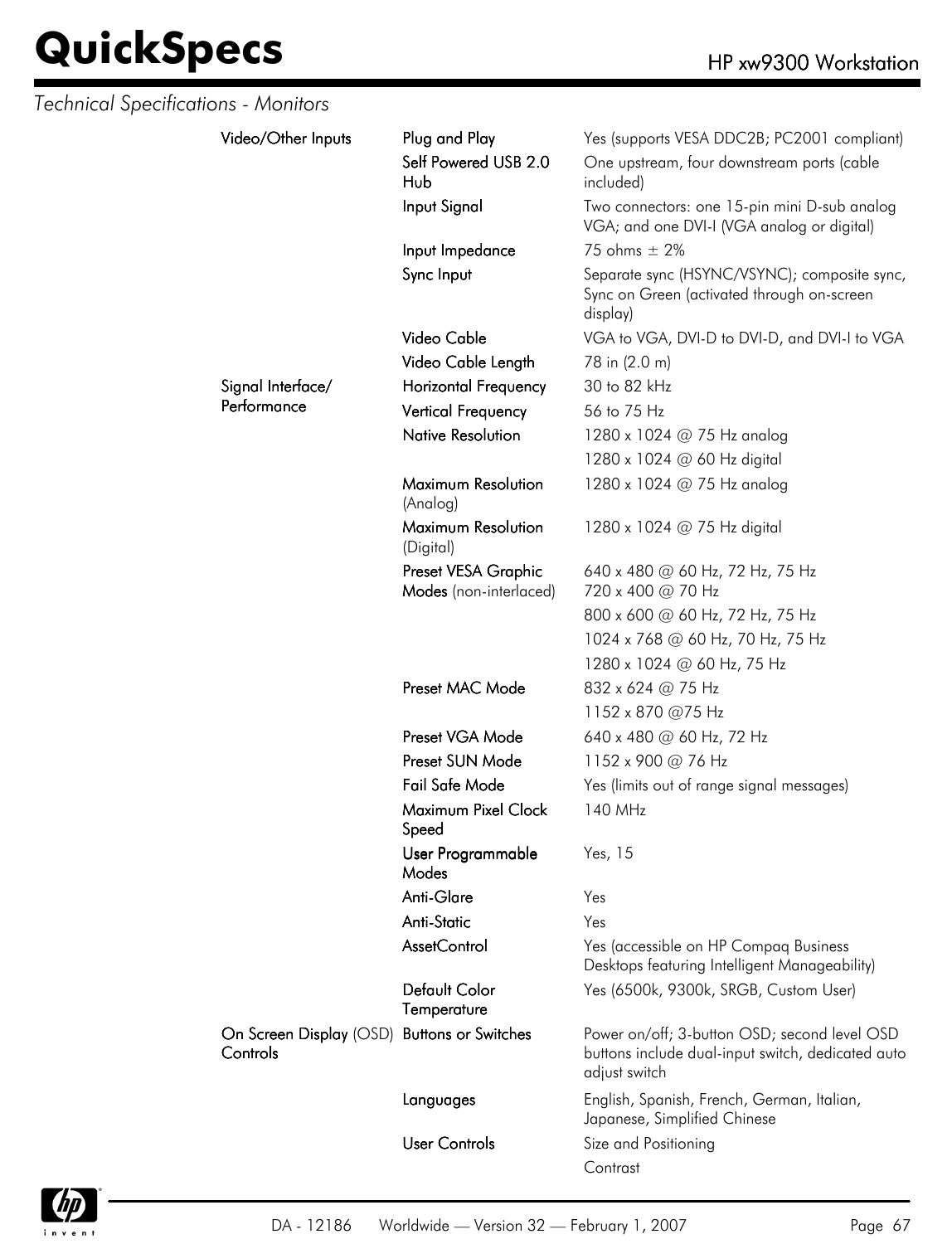*Technical Specifications - Monitors*

Mechanical

|            |                                              | <b>Brightness</b>                                     |                                                                                                                            |  |
|------------|----------------------------------------------|-------------------------------------------------------|----------------------------------------------------------------------------------------------------------------------------|--|
|            |                                              | Clock, Clock Phase                                    |                                                                                                                            |  |
|            |                                              | Selectable Color Temperature                          |                                                                                                                            |  |
|            |                                              | Serial Number                                         |                                                                                                                            |  |
|            |                                              | Mode Displayed                                        |                                                                                                                            |  |
|            |                                              | Sleep Timer                                           |                                                                                                                            |  |
|            |                                              | Input Selection                                       |                                                                                                                            |  |
|            |                                              | <b>Factory Reset</b>                                  |                                                                                                                            |  |
|            |                                              | <b>Individual Color Contrast</b>                      |                                                                                                                            |  |
|            |                                              | <b>Full-screen Resolution</b>                         |                                                                                                                            |  |
| Power      | Power Supply                                 | Auto-ranging, 90 to 265 VAC; internal power<br>supply |                                                                                                                            |  |
|            | Input Power                                  | $100 \sim 240$ VAC                                    |                                                                                                                            |  |
|            | <b>Nominal Current</b>                       | 1.5 A maximum                                         |                                                                                                                            |  |
|            | Frequency                                    | $50 \sim 60$ Hz                                       |                                                                                                                            |  |
|            | Average                                      | 33 watts when displaying standard office<br>software  |                                                                                                                            |  |
|            | <b>Typical Power</b><br>Consumption          | $< 40$ watts                                          |                                                                                                                            |  |
|            | <b>Maximum</b>                               | $< 60$ watts                                          |                                                                                                                            |  |
|            | <b>Power Saving</b>                          | $< 2$ watts                                           |                                                                                                                            |  |
|            | Off Mode                                     | position)                                             | 0 watts (when master power switch is in the off                                                                            |  |
|            | Power Cable Length                           | 70 in (1.8 m); non-captive                            |                                                                                                                            |  |
| Mechanical | <b>Dimensions</b><br>$(H \times W \times D)$ | Unpacked with stand                                   | 16.8 (minimum) to 22.3<br>(maximum) x 15.9 x 8.3<br>in $(42.7 \text{ (minimum)}$ to<br>56.6 (maximum) x 40.4<br>x 21.1 cm) |  |
|            |                                              | <b>Base Area</b><br>(Footprint D x W)                 | 8.3 x 12.2 in<br>$(21.1 \times 30.9 \text{ cm})$                                                                           |  |
|            |                                              | Panel only (without                                   | 13.2 x 15.9 x 3.1 in                                                                                                       |  |
|            |                                              | stand) $(H \times W \times D)$                        | $(33.5 \times 40.4 \times 7.9 \text{ cm})$                                                                                 |  |
|            | Weight                                       | Unpacked with stand                                   | 16.5 lb (7.5 kg)                                                                                                           |  |
|            |                                              | Unpacked without<br>stand                             | 10.5 lb (4.75 kg)                                                                                                          |  |
|            |                                              | Packaged                                              | 23.5 lb (10.7 kg)                                                                                                          |  |
|            | <b>Bezel Width</b>                           | bottom                                                | 13 mm left and right, 14 mm top, and 15 mm                                                                                 |  |
|            | <b>Tilt Range</b>                            | $-5^{\circ}$ to $+35^{\circ}$                         |                                                                                                                            |  |
|            | <b>Swivel Range</b>                          | $\pm$ 50° horizontal swivel                           |                                                                                                                            |  |
|            | Height Adjustable                            | Yes (5.1 in/13 cm adjustment range)                   |                                                                                                                            |  |
|            | <b>Pivot Rotation</b>                        | Yes, 90°                                              |                                                                                                                            |  |
|            | Base                                         | Ships detached and is removable after<br>installation |                                                                                                                            |  |

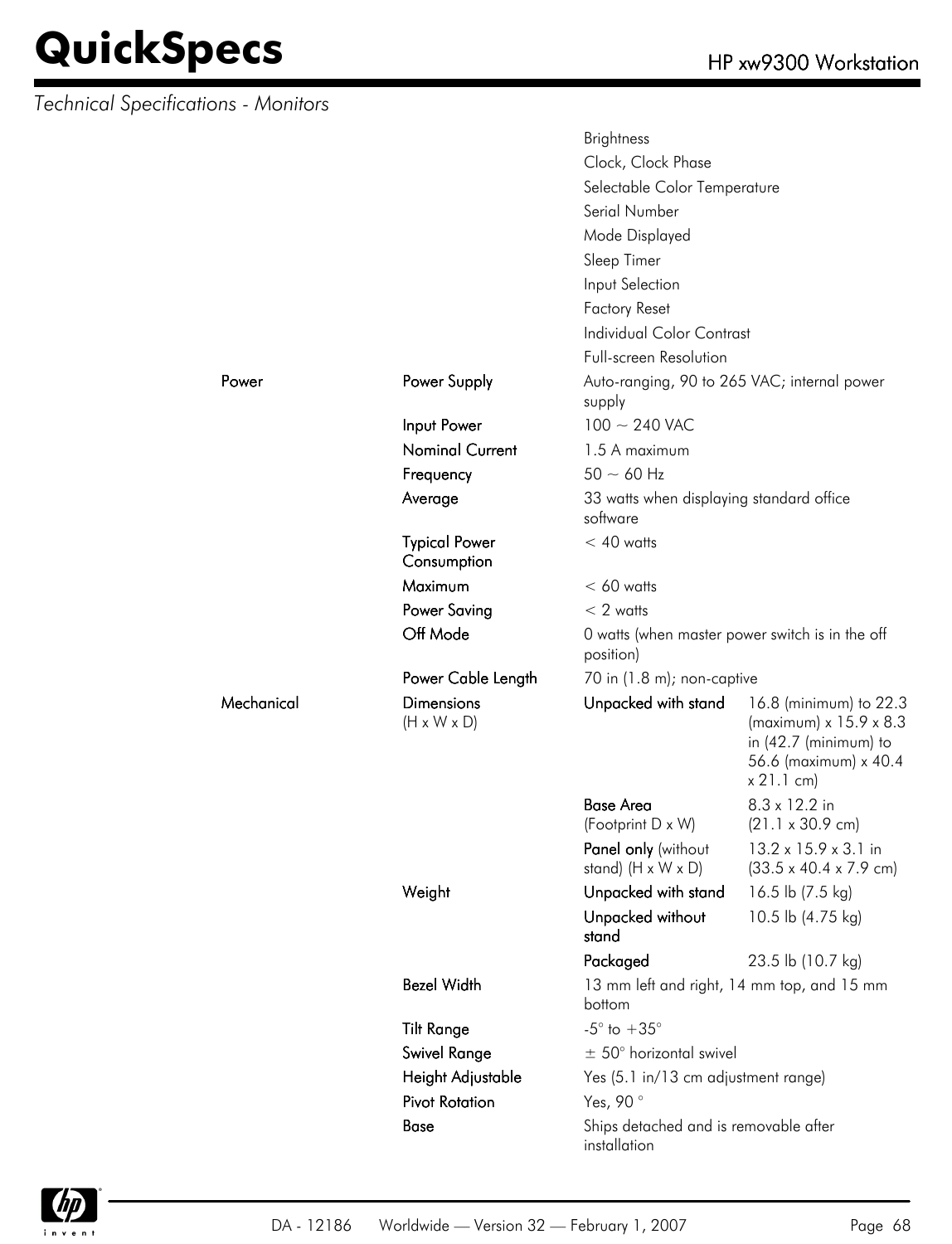| Technical Specifications - Monitors |           |                               |                                                                                                                                                                                                                                                                                                                                                                                                         |
|-------------------------------------|-----------|-------------------------------|---------------------------------------------------------------------------------------------------------------------------------------------------------------------------------------------------------------------------------------------------------------------------------------------------------------------------------------------------------------------------------------------------------|
| Environmental                       |           |                               | <b>Temperature – Operating</b> 41° to 95° F (5° to 35° C)                                                                                                                                                                                                                                                                                                                                               |
|                                     | operating | Temperature - Non-            | $-4^{\circ}$ to 140° F (-20° to 60° C)                                                                                                                                                                                                                                                                                                                                                                  |
|                                     |           | Humidity - Operating          | 20% to 80%                                                                                                                                                                                                                                                                                                                                                                                              |
|                                     | operating | Humidity - Non-               | 5% to 95%                                                                                                                                                                                                                                                                                                                                                                                               |
|                                     |           | Altitude - Operating          | 0 to 13,000 ft (0 to 4,000 m)                                                                                                                                                                                                                                                                                                                                                                           |
|                                     |           | Altitude - Non-operating      | 0 to 40,000 ft (0 to 12,192 m)                                                                                                                                                                                                                                                                                                                                                                          |
| Options                             |           | <b>Desktop Access Center</b>  | Features integrated microphone/headset jacks,<br>dual function headset for phone/PC support, a<br>MultiBay slot for adding an optical drive (sold<br>separately), and four USB ports for easy<br>integration of third-party digital solutions. Sold<br>separately; part number DK985A. For more<br>information, refer to the HP Desktop Access<br>Center QuickSpecs.                                    |
|                                     | Bar       | <b>HP Flat Panel Speaker</b>  | Powered directly by the monitor, seamlessly<br>attaches to the monitor's bezel to bring full<br>multimedia support to select HP flat panel<br>monitors. Features dual speakers with full sound<br>range and external jack for headphones. Sold<br>separately, part number PF804AA. For more<br>information, refer to the HP Flat Panel Speaker<br>Bar QuickSpecs.                                       |
| Other                               |           | Accessories Included          | VGA to VGA cable, DVI-D to DVI-D cable, DVI-I<br>to VGA cable, USB cable, user CD-ROM with<br>Pivot Pro software                                                                                                                                                                                                                                                                                        |
|                                     | Software  |                               | Pivot Pro software from Portrait Displays, Inc.<br>interacts with your PC's native graphics driver to<br>enable seamless portrait screen redraws with a<br>simple mouse-click or keyboard command. Pivot<br>Pro supports 90-degree portrait and landscape<br>views. Language support is available in English,<br>Japanese, French, German, Spanish, Italian, and<br>Traditional and Simplified Chinese. |
|                                     | Software  |                               | HP Display LiteSaver feature lets you schedule<br>Sleep mode at preset times to help protect the<br>display against image retention, drastically lower<br>power consumption and energy costs, and<br>extend the lifespan of the monitor.                                                                                                                                                                |
|                                     |           | User Guide Languages          | English                                                                                                                                                                                                                                                                                                                                                                                                 |
|                                     |           | <b>Warranty Languages</b>     | English                                                                                                                                                                                                                                                                                                                                                                                                 |
|                                     | Color     |                               | Carbonite, two-tone carbonite and silver (EMEA<br>only)                                                                                                                                                                                                                                                                                                                                                 |
|                                     |           | <b>VESA Mounting</b>          | Yes (swing arm/wall mount not included); base<br>must be removed for mounting options)                                                                                                                                                                                                                                                                                                                  |
|                                     |           | <b>VESA External Mounting</b> | Yes (standard 4 hole pattern, 100 mm)                                                                                                                                                                                                                                                                                                                                                                   |
|                                     |           | Kensington Lock-ready         | Yes                                                                                                                                                                                                                                                                                                                                                                                                     |
|                                     |           |                               |                                                                                                                                                                                                                                                                                                                                                                                                         |

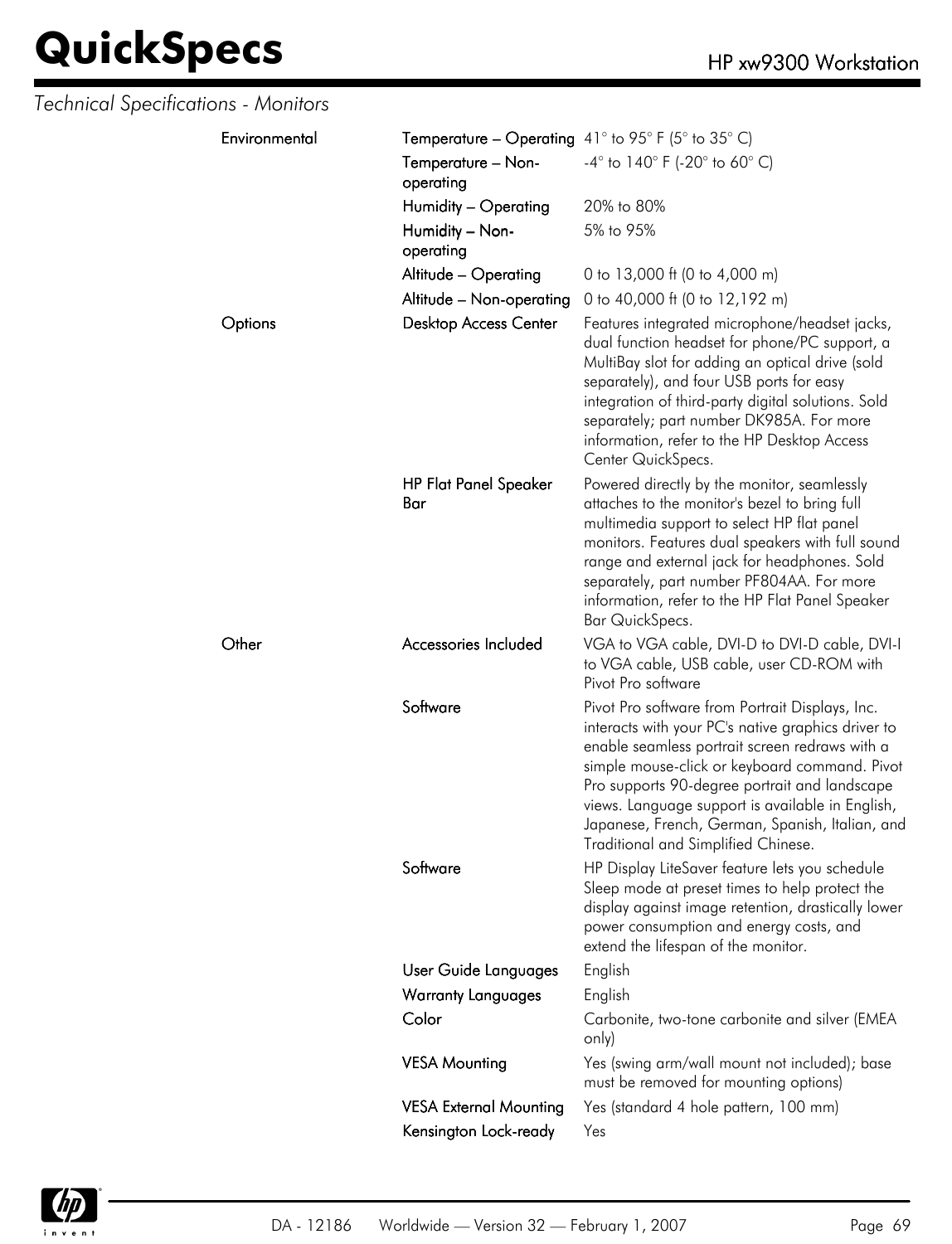| Technical Specifications - Monitors   |                                     |                                                                                                                                                                                                                                                                                                                                                                                                                                                                                                                                                                |                                                                                                                                                                                                                                                                                                                                    |  |
|---------------------------------------|-------------------------------------|----------------------------------------------------------------------------------------------------------------------------------------------------------------------------------------------------------------------------------------------------------------------------------------------------------------------------------------------------------------------------------------------------------------------------------------------------------------------------------------------------------------------------------------------------------------|------------------------------------------------------------------------------------------------------------------------------------------------------------------------------------------------------------------------------------------------------------------------------------------------------------------------------------|--|
|                                       | Certification and<br>Compliance     | Australian ACA Approval, Canadian Requirements/CSA, CE Marking, China<br>CCIB/CCEE Approval, CISPR Requirements, Eastern European Approvals,<br>Energy Star Compliant, FCC Approval, German Ergonomic (TUV and GS<br>Mark), ISO 13406-2 Compliant (Pixel Defect Guidelines), Mexican NOM<br>Approval, MPR-II Compliant, PC2001 Compliant, PC99 Certified, S. Korean<br>MIC Approval, Taiwan BSMI Approval, TCO 99 or 03 depending on region<br>(emissions, ergonomics, environment), TUV-Ergo, UL Listed, VCCI Approvals,<br>Microsoft® Windows® Certification |                                                                                                                                                                                                                                                                                                                                    |  |
|                                       | Compatibility                       | Recommended for use with HP products.                                                                                                                                                                                                                                                                                                                                                                                                                                                                                                                          | VESA Video Signal Standard (VSIS) Compliant video cards have been tested<br>and proven compatible for use with the HP L1955 Flat Panel Monitor.                                                                                                                                                                                    |  |
|                                       | Service and Warranty                | For details, contact HP Customer Support.                                                                                                                                                                                                                                                                                                                                                                                                                                                                                                                      | Limited three-year parts and repair labor, service provider labor, and on-site<br>service. Next Business Day advanced exchange direct replacement service<br>available during warranty period. Certain restrictions and exclusions apply.                                                                                          |  |
| <b>HP Flat Panel Monitor</b><br>L2035 | Panel                               | Type                                                                                                                                                                                                                                                                                                                                                                                                                                                                                                                                                           | 20-inch Active Matrix TFT (thin film transistor)                                                                                                                                                                                                                                                                                   |  |
|                                       |                                     | Viewable Image Area<br>(diagonal)                                                                                                                                                                                                                                                                                                                                                                                                                                                                                                                              | 20.1 in (51 cm)                                                                                                                                                                                                                                                                                                                    |  |
|                                       |                                     | Screen Opening<br>$(W \times H)$                                                                                                                                                                                                                                                                                                                                                                                                                                                                                                                               | 16.2 x 12.17 in (41.1 x 30.9 cm)                                                                                                                                                                                                                                                                                                   |  |
|                                       |                                     | Viewing Angle (typical)*                                                                                                                                                                                                                                                                                                                                                                                                                                                                                                                                       | Up to $170^\circ$ H/170° V (10:1 minimum contrast<br>ratio)                                                                                                                                                                                                                                                                        |  |
|                                       |                                     | Brightness (typical*                                                                                                                                                                                                                                                                                                                                                                                                                                                                                                                                           | Up to 250 nits (cd/m <sup>2</sup> )                                                                                                                                                                                                                                                                                                |  |
|                                       |                                     | Contrast Ratio (typical)*                                                                                                                                                                                                                                                                                                                                                                                                                                                                                                                                      | Up to 400:1                                                                                                                                                                                                                                                                                                                        |  |
|                                       |                                     | Response Rate (typical)*                                                                                                                                                                                                                                                                                                                                                                                                                                                                                                                                       | 16 ms (typical, rise $+$ fall)                                                                                                                                                                                                                                                                                                     |  |
|                                       |                                     | <b>Pixel Pitch</b>                                                                                                                                                                                                                                                                                                                                                                                                                                                                                                                                             | $0.255$ mm                                                                                                                                                                                                                                                                                                                         |  |
|                                       |                                     | <b>Color Depth Support</b>                                                                                                                                                                                                                                                                                                                                                                                                                                                                                                                                     | 16.7 million colors                                                                                                                                                                                                                                                                                                                |  |
|                                       |                                     |                                                                                                                                                                                                                                                                                                                                                                                                                                                                                                                                                                | *All specifications are provided by the component manufacturers.<br>Performance specifications represent the highest specification of all HP's<br>component manufacturers' typical level specifications for performance.<br>Actual performance may vary either higher or lower.                                                    |  |
|                                       | On Screen Display<br>(OSD) Controls | <b>Buttons or Switches</b>                                                                                                                                                                                                                                                                                                                                                                                                                                                                                                                                     | PiP (Picture in Picture), Input select, auto adjust,<br>OSD up, OSD down, OSD menu select, power                                                                                                                                                                                                                                   |  |
|                                       |                                     | Languages                                                                                                                                                                                                                                                                                                                                                                                                                                                                                                                                                      | English, French, German, Spanish, Italian                                                                                                                                                                                                                                                                                          |  |
|                                       |                                     | <b>User Controls</b>                                                                                                                                                                                                                                                                                                                                                                                                                                                                                                                                           | Brightness, contrast, positioning, color<br>temperature, individual color control, serial<br>number display, full screen resolutions, clock,<br>clock phase, video picture-in-picture (size and<br>position), input selection (includes separate direct<br>access key for dedicated swap between inputs 1<br>and 2), factory reset |  |

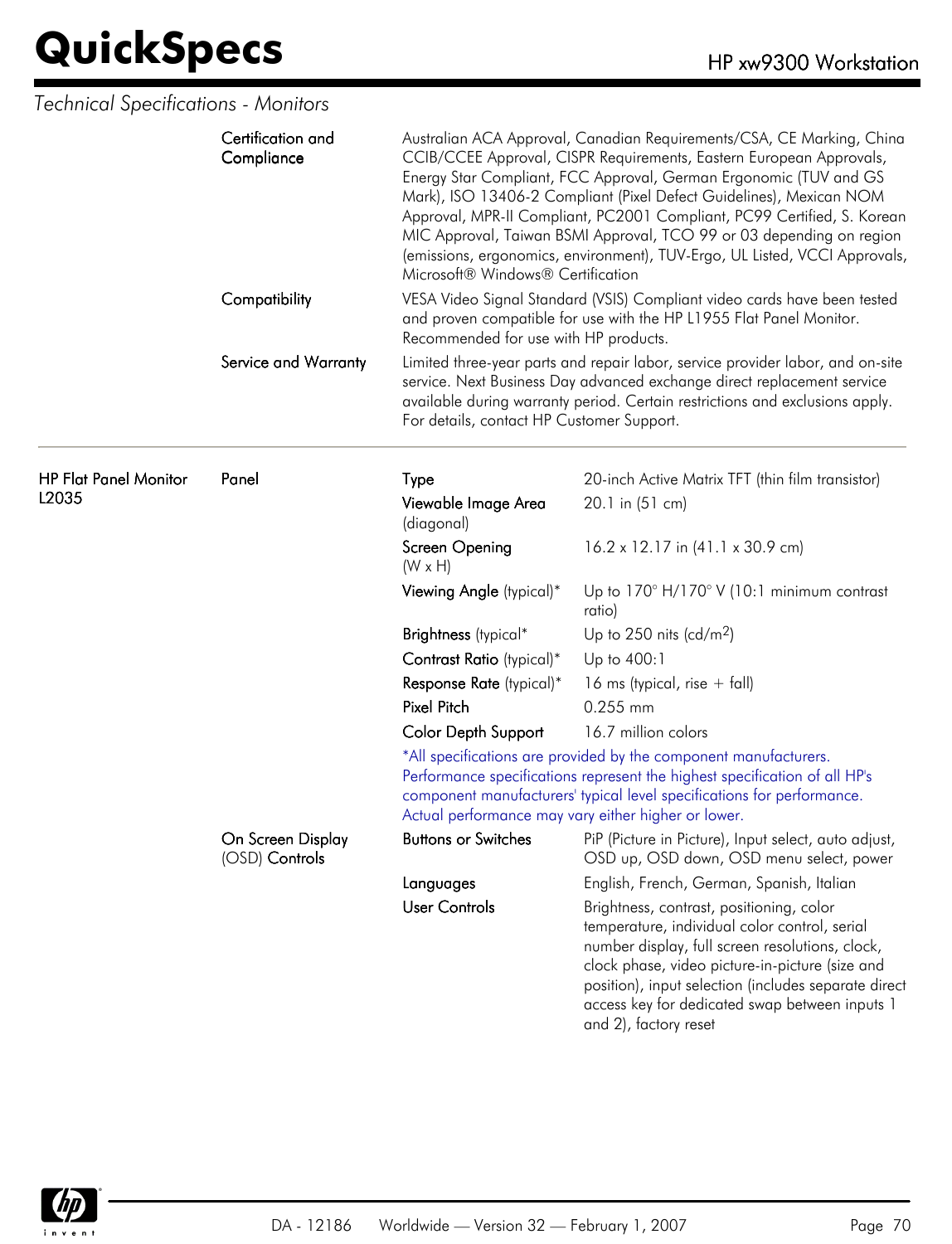| Technical Specifications - Monitors |                                  |                              |                                                                                                                                             |
|-------------------------------------|----------------------------------|------------------------------|---------------------------------------------------------------------------------------------------------------------------------------------|
|                                     | Signal Interface/<br>Performance | <b>Horizontal Frequency</b>  | 30 to 94 kHz (VGA input); 30 to 92 KHz (DVI<br>input) (for modes with pixel clock less than 157<br>MHz)                                     |
|                                     |                                  | <b>Vertical Frequency</b>    | 48 to 85 Hz (VGA input); 30 to 92 KHz (DVI<br>input) (for modes with pixel clock less than 157<br>MHz)                                      |
|                                     |                                  | <b>Graphics Controller</b>   | Pixelworks PW171                                                                                                                            |
|                                     |                                  | <b>Native Resolution</b>     | 1600 x 1200 @ 60 Hz (recommended)                                                                                                           |
|                                     |                                  | Preset VESA Graphic          | 1600 x 1200 @ 60 Hz, 75 Hz (VGA input)                                                                                                      |
|                                     |                                  | Modes (non-interlaced)       | 1280 x 1024 @ 60 Hz, 75 Hz, 85 Hz                                                                                                           |
|                                     |                                  |                              | 1280 x 960 @ 60 Hz                                                                                                                          |
|                                     |                                  |                              | 1152 x 900 @ 66 Hz                                                                                                                          |
|                                     |                                  |                              | 1024 x 768 @ 60 Hz, 75 Hz, 85 Hz                                                                                                            |
|                                     |                                  |                              | 800 x 600 @ 60 Hz, 85 Hz                                                                                                                    |
|                                     |                                  |                              | 640 x 480 @ 60 Hz, 75 Hz, 85 Hz                                                                                                             |
|                                     |                                  | <b>Text Mode</b>             | 720 x 400 @ 70 Hz                                                                                                                           |
|                                     |                                  | Mac Mode                     | 1152 x 870 @ 75 Hz and 832 x 624 @ 75 Hz                                                                                                    |
|                                     |                                  | Sun Mode                     | 1152 x 900 @ 66 Hz                                                                                                                          |
|                                     |                                  | Maximum Pixel Clock<br>Speed | 202 MHz (VGA input); 162 MHz (DVI input)                                                                                                    |
|                                     |                                  | User Programmable<br>Modes   | Yes, 10                                                                                                                                     |
|                                     |                                  | Anti-Glare                   | Yes                                                                                                                                         |
|                                     |                                  | <b>Anti-Static</b>           | Yes                                                                                                                                         |
|                                     |                                  | Default Color<br>Temperature | 6500 K                                                                                                                                      |
|                                     | Video Input                      | Plug and Play                | Yes                                                                                                                                         |
|                                     |                                  | Input Signal                 | Four connectors, including one 15-pin mini D-<br>sub VGA, one DVI-I (VGA analog and digital<br>input), one composite video, and one s-video |
|                                     |                                  | Input Impedance              | 75 ohms $\pm$ 10%                                                                                                                           |
|                                     |                                  | Sync Input                   | Separate sync (HSYNC/VSYNC); composite sync,<br>Sync on Green                                                                               |
|                                     |                                  | Video Cable                  | VGA to VGA; VGA to DVI-I; DVI-D to DVI-I                                                                                                    |
|                                     |                                  | Video Cable Length           | 5.9 ft $(1.8 \text{ m})$                                                                                                                    |
|                                     | Power                            | Input Power                  | Auto-Ranging, 90 to 132 VAC and 195 to 265<br>VAC; internal power supply, 50 Hz/60 Hz                                                       |
|                                     |                                  | Frequency                    | 47.5 to 63 Hz                                                                                                                               |
|                                     |                                  | Maximum                      | < 75 W                                                                                                                                      |
|                                     |                                  | Power Saving                 | $< 5 W$                                                                                                                                     |
|                                     |                                  | Power Cable Length           | 5.9 ft (1.8 m)                                                                                                                              |

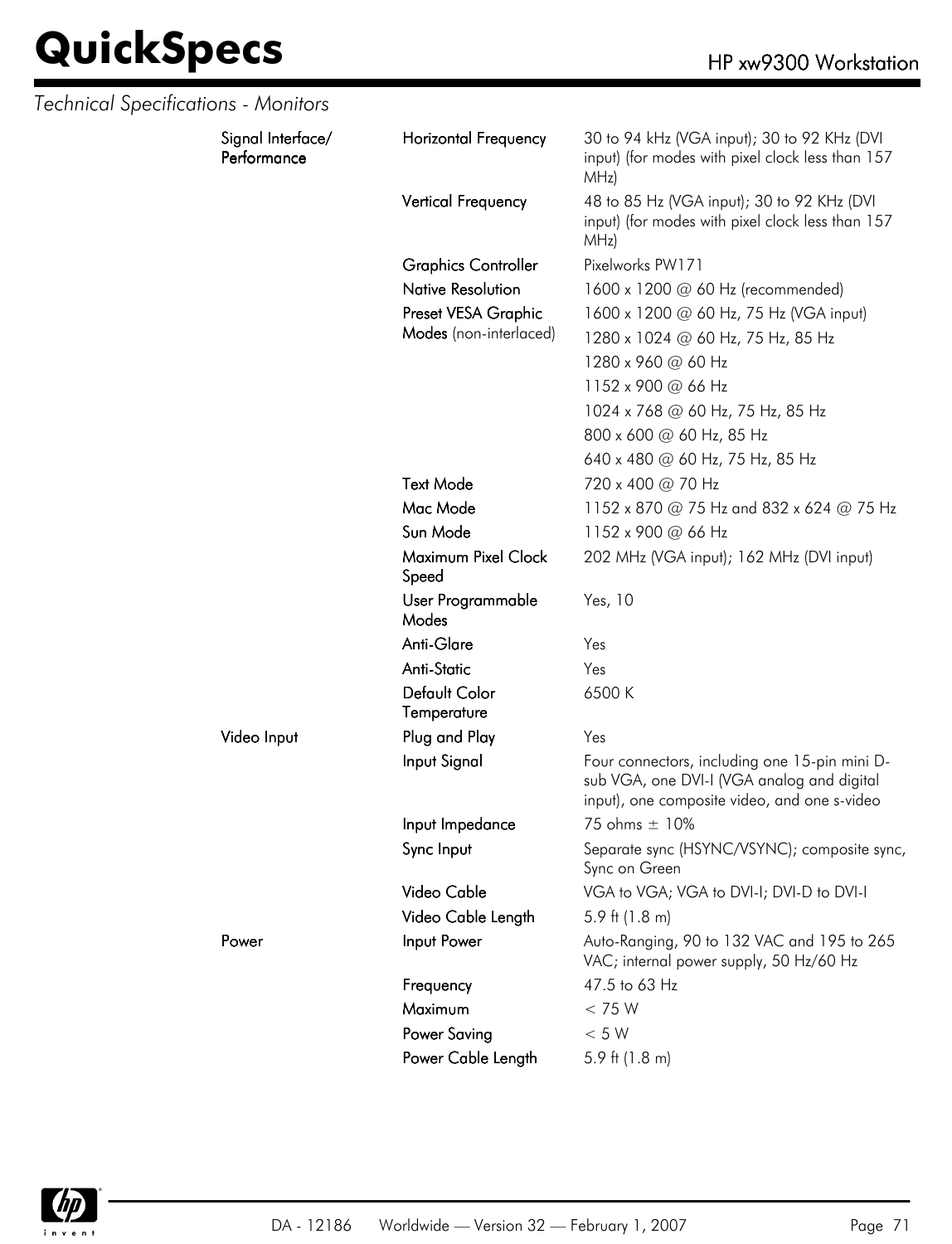| Technical Specifications - Monitors |               |                                    |                                                                                      |                                                                                                                                                                                                                                                                                                           |  |
|-------------------------------------|---------------|------------------------------------|--------------------------------------------------------------------------------------|-----------------------------------------------------------------------------------------------------------------------------------------------------------------------------------------------------------------------------------------------------------------------------------------------------------|--|
|                                     | Mechanical    | Dimensions $(H \times W \times D)$ | Unpacked with stand                                                                  | 17.36 to 20.9 x 17.8 x<br>8.27 in<br>$(44.1 \text{ to } 53.1 \times 45.2 \times$<br>$21.0 \text{ cm}$                                                                                                                                                                                                     |  |
|                                     |               |                                    | Unpacked without<br>stand (head only)                                                | 14.29 x 17.8 x 3.19 in<br>$(36.3 \times 45.2 \times 8.1 \text{ cm})$                                                                                                                                                                                                                                      |  |
|                                     |               |                                    | Packaged                                                                             | 11.5 x 21.9 x 23.9 in<br>$(29.2 \times 55.6 \times 60.6 \text{ cm})$                                                                                                                                                                                                                                      |  |
|                                     |               | Weight                             | Unpacked                                                                             | With stand: 20.28 lb<br>$(9.2 \text{ kg})$ ;<br>Without stand: 12.35 lb<br>$(5.6 \text{ kg})$                                                                                                                                                                                                             |  |
|                                     |               |                                    | Packaged                                                                             | 26.9 lb (12.2 kg)                                                                                                                                                                                                                                                                                         |  |
|                                     |               | <b>Tilt Range</b>                  | -5 $^{\circ}$ to $+25^{\circ}$ vertical                                              |                                                                                                                                                                                                                                                                                                           |  |
|                                     |               | Swivel Range                       | -35 $^{\circ}$ to + 35 $^{\circ}$                                                    |                                                                                                                                                                                                                                                                                                           |  |
|                                     |               | Height Adjustable                  | Yes, range 3.54 in (9.0 cm)                                                          |                                                                                                                                                                                                                                                                                                           |  |
|                                     |               | <b>Pivot Rotation</b>              | Yes                                                                                  |                                                                                                                                                                                                                                                                                                           |  |
|                                     |               | <b>Base</b>                        | Attached                                                                             |                                                                                                                                                                                                                                                                                                           |  |
|                                     | Environmental |                                    | <b>Temperature – Operating</b> $46^{\circ}$ to 95° F (10° to 35° C)                  |                                                                                                                                                                                                                                                                                                           |  |
|                                     |               | Temperature - Non-<br>operating    | 6° to $140^{\circ}$ F (-10° to 60° C)                                                |                                                                                                                                                                                                                                                                                                           |  |
|                                     |               | Humidity - Operating               | 20% to 80% non-condensing                                                            |                                                                                                                                                                                                                                                                                                           |  |
|                                     |               | Humidity - Non-<br>operating       | 5% to 85%                                                                            |                                                                                                                                                                                                                                                                                                           |  |
|                                     |               | Altitude - Operating               | $+12,000$ ft (+3,657.6 m)                                                            |                                                                                                                                                                                                                                                                                                           |  |
|                                     |               | Altitude - Non-operating           | $+40,000$ ft $(+12,192$ m)                                                           |                                                                                                                                                                                                                                                                                                           |  |
|                                     | Options       | <b>HP Desktop Access</b><br>Center | separately), and four USB ports for easy<br>the HP Desktop Access Center QuickSpecs. | Sold separately, the HP Desktop Access Center<br>features integrated microphone/headset jacks,<br>dual function headset for phone/PC support, a<br>MultiBay slot for adding an optical drive (sold<br>integration of third-party digital solutions; part<br>number DK985A. For more information, refer to |  |

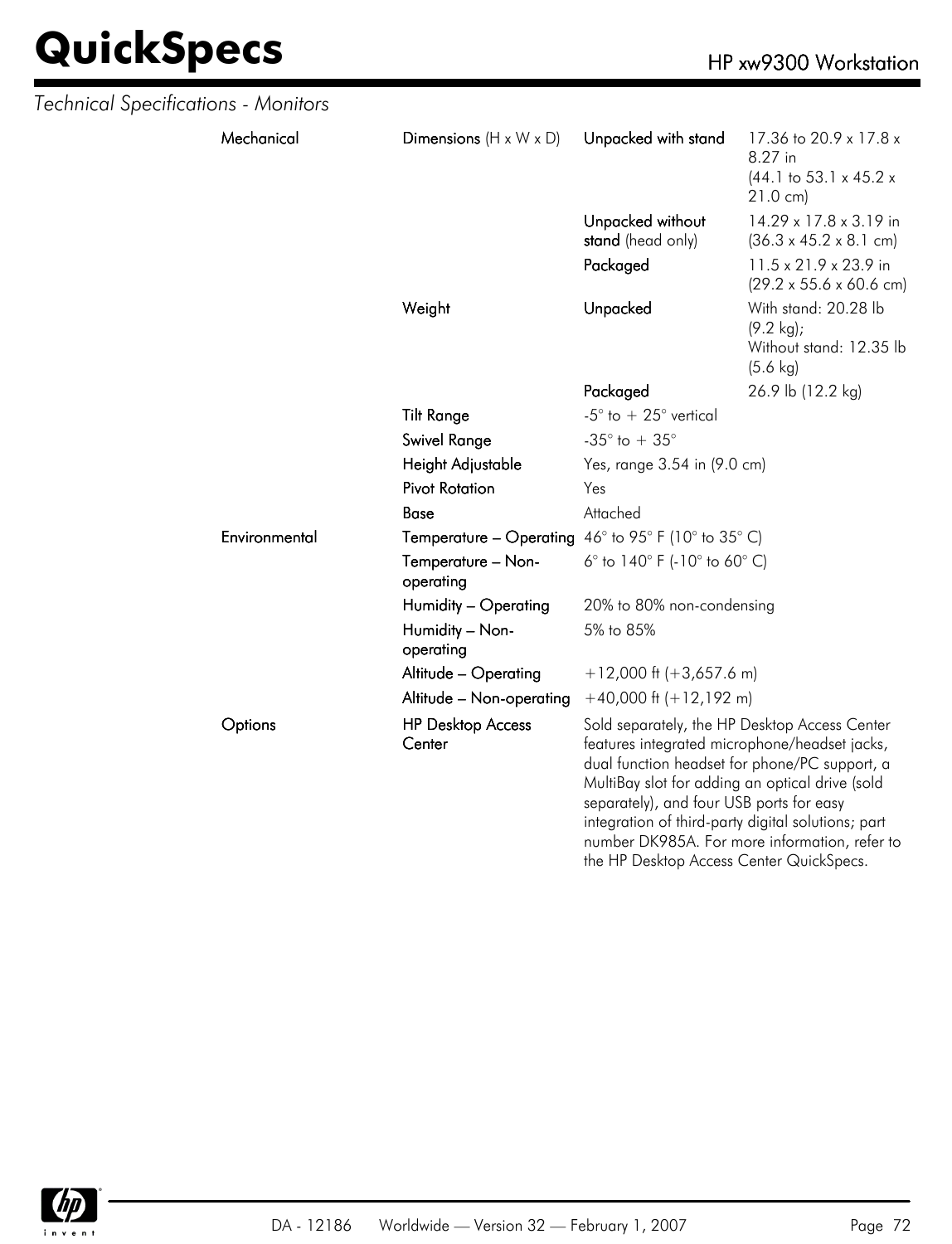| Technical Specifications - Monitors    |                                 |                                                |                                                                                                                                                                                                                                                                                                                                                                                                                                                                                                                                                                                                                                                                                                              |  |
|----------------------------------------|---------------------------------|------------------------------------------------|--------------------------------------------------------------------------------------------------------------------------------------------------------------------------------------------------------------------------------------------------------------------------------------------------------------------------------------------------------------------------------------------------------------------------------------------------------------------------------------------------------------------------------------------------------------------------------------------------------------------------------------------------------------------------------------------------------------|--|
|                                        | Other                           | Accessories Included                           | VGA to VGA cable – connects the graphic card's<br>VGA analog connector to the monitor's input $#1$<br>(VGA analog) connector<br>VGA to DVI-I cable - connects the graphic card's<br>VGA connector to the monitor's input #2 (DVI-I<br>analog) connector<br>DVI-D to DVI-I cable – connects the graphic<br>card's DVI-D digital connector to the monitor's<br>input #2 (DVI-I digital) connector                                                                                                                                                                                                                                                                                                              |  |
|                                        |                                 | User Guide Languages                           | English, B. Portuguese, French, LA Spanish,<br>Korean, S. Chinese, T. Chinese, Bahasa,<br>Japanese, Danish, Finnish, German, Norwegian,<br>Spanish, Swedish, Greek, Polish, Russian,<br>Slovenian, Turkish                                                                                                                                                                                                                                                                                                                                                                                                                                                                                                   |  |
|                                        |                                 | <b>Warranty Languages</b>                      | English, Canadian French, LA Spanish, Brazilian<br>Portuguese, Danish, German, Castilian Spanish,<br>French, Italian, Dutch, Norwegian, Finnish,<br>Swedish, Bahasa Indonesian, Korean, T.<br>Chinese, S. Chinese                                                                                                                                                                                                                                                                                                                                                                                                                                                                                            |  |
|                                        |                                 | Color                                          | Carbonite/Silver                                                                                                                                                                                                                                                                                                                                                                                                                                                                                                                                                                                                                                                                                             |  |
|                                        |                                 | <b>VESA External Mounting</b>                  | Yes (Standard 4 hole pattern, 100 mm)                                                                                                                                                                                                                                                                                                                                                                                                                                                                                                                                                                                                                                                                        |  |
|                                        |                                 | Kensington Lock-Ready                          | Yes                                                                                                                                                                                                                                                                                                                                                                                                                                                                                                                                                                                                                                                                                                          |  |
|                                        | Certification and<br>Compliance | * Energy Star Compliant available summer 2004. | Australian ACA Approval, Canadian Requirements/CSA, CE Marking, China<br>CCIB/CCEE Approval, CISPR Requirements, Eastern European Approvals,<br>*Energy Star Compliant, FCC Approval, German Ergonomic (TUV and GS<br>Mark), ISO 9241-3,7,8 VDT Guidelines, ISO 13406-2 Pixel Defect<br>Guidelines, Mexican NOM Approval, MIC Requirements (New Zealand),<br>MPR-II Compliant, Nordic Approvals (Nemko, Fimko, Demko, Semko),<br>PC2001 Compliant, PC99 Certified, S. Korean MIC Approval, Taiwan BSMI<br>Approval, TCO 03 (emissions, ergonomics, environment), TUV-Ergo, UL<br>Listed, VCCI Approvals, Windows Certification (Microsoft® Windows® 98,<br>Microsoft Windows 2000, and Microsoft Windows XP) |  |
|                                        | Compatibility                   | Desktops, and HP Workstations                  | Compatible with platforms using the VESA standard video modes and HP<br>Compaq Business Desktops d500, d300, and d200 Series, Compaq Evo                                                                                                                                                                                                                                                                                                                                                                                                                                                                                                                                                                     |  |
|                                        | Service and Warranty            | Consult HP Customer Service for details.       | Limited three years parts, labor, and on-site service, including backlight.<br>Availability varies by region. Certain restrictions and exclusions apply.                                                                                                                                                                                                                                                                                                                                                                                                                                                                                                                                                     |  |
| <b>HP Flat Panel Monitor</b><br>LP2065 | Panel                           | Type<br>Viewable Image Area<br>(diagonal)      | 20-inch Active Matrix TFT (thin film transistor)<br>20.1 in (51 cm)                                                                                                                                                                                                                                                                                                                                                                                                                                                                                                                                                                                                                                          |  |
|                                        |                                 | Screen Opening<br>$(W \times H)$               | 16.2 x 12.17 in (41.1 x 30.9 cm)                                                                                                                                                                                                                                                                                                                                                                                                                                                                                                                                                                                                                                                                             |  |
|                                        |                                 | Viewing Angle (typical)*                       | Up to 178° horizontal/178° vertical (10:1<br>minimum contrast ratio)                                                                                                                                                                                                                                                                                                                                                                                                                                                                                                                                                                                                                                         |  |
|                                        |                                 | Brightness (typical*                           | Up to 300 nits ( $cd/m2$ )                                                                                                                                                                                                                                                                                                                                                                                                                                                                                                                                                                                                                                                                                   |  |
|                                        |                                 | Contrast Ratio (typical)*                      | Up to 800:1                                                                                                                                                                                                                                                                                                                                                                                                                                                                                                                                                                                                                                                                                                  |  |

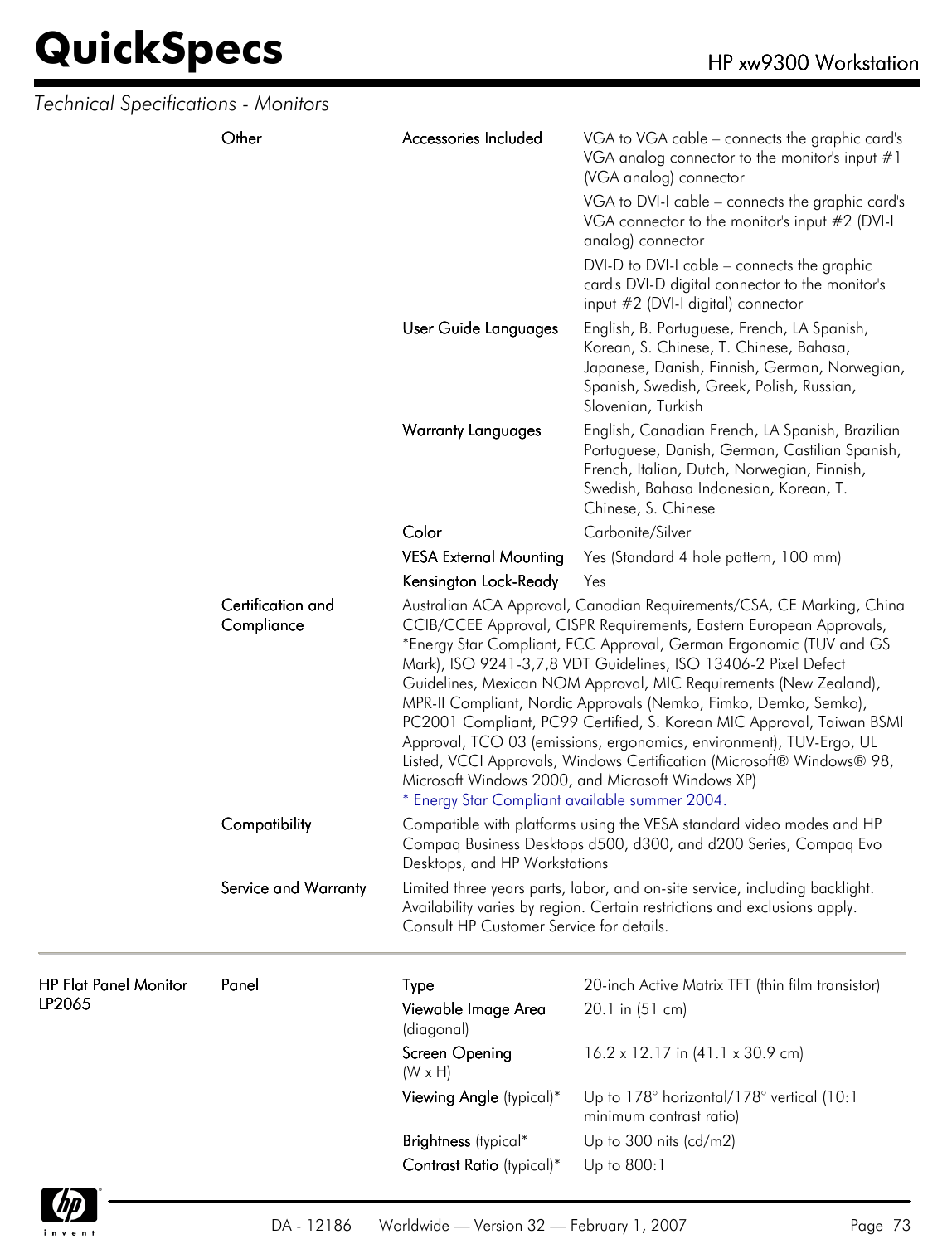| Technical Specifications - Monitors |                                                    |                                                                                                                                                                                                                                       |
|-------------------------------------|----------------------------------------------------|---------------------------------------------------------------------------------------------------------------------------------------------------------------------------------------------------------------------------------------|
|                                     | Response Rate (typical)*<br><b>Pixel Pitch</b>     | 8 ms (gray to gray), 16 ms (rise $+$ fall)<br>0.255 mm                                                                                                                                                                                |
|                                     | Color Depth Support                                | 16.7 million colors                                                                                                                                                                                                                   |
|                                     | <b>Backlight Lamp Life</b><br>(to half brightness) | 45K hours                                                                                                                                                                                                                             |
| On Screen Display<br>(OSD) Controls | <b>Buttons or Switches</b>                         | Input select, auto adjust/OSD up, OSD down,<br>OSD menu select, power                                                                                                                                                                 |
|                                     | Languages                                          | English, French, German, Spanish, Italian,<br>Dutch, and Japanese                                                                                                                                                                     |
|                                     | <b>User Controls</b>                               | Brightness, contrast, positioning, color<br>temperature, individual color control, serial<br>number display, full screen resolutions, clock,<br>clock phase, input selection, image control<br>(including scaling), and factory reset |
| Signal Interface/<br>Performance    | <b>Horizontal Frequency</b>                        | 30 to 94 kHz (VGA input); 30 to 92 KHz (DVI<br>input for modes with pixel clock less than 157<br>MHz)                                                                                                                                 |
|                                     | <b>Vertical Frequency</b>                          | 48 to 85 Hz (VGA input); 30 to 92 KHz (DVI<br>input for modes with pixel clock less than 157<br>MHz)                                                                                                                                  |
|                                     | <b>Native Resolution</b>                           | 1600 x 1200 $\omega$ 60 Hz (recommended)                                                                                                                                                                                              |
|                                     | Preset VESA Graphic                                | 1600 x 1200 @ 60 Hz, 75 Hz (VGA input)                                                                                                                                                                                                |
|                                     | Modes (non-interlaced)                             | 1280 x 1024 @ 60 Hz, 75 Hz, 85 Hz                                                                                                                                                                                                     |
|                                     |                                                    | 1280 x 960 @ 60 Hz                                                                                                                                                                                                                    |
|                                     |                                                    | 1152 x 900 @ 66 Hz                                                                                                                                                                                                                    |
|                                     |                                                    | 1024 x 768 @ 60 Hz, 75 Hz, 85 Hz                                                                                                                                                                                                      |
|                                     |                                                    | 800 x 600 @ 60 Hz, 85 Hz                                                                                                                                                                                                              |
|                                     |                                                    | 640 x 480 @ 60 Hz, 75 Hz, 85 Hz                                                                                                                                                                                                       |
|                                     | <b>Text Mode</b>                                   | 720 x 400 @ 70 Hz                                                                                                                                                                                                                     |
|                                     | Mac Mode                                           | 1152 x 870 @ 75 Hz and 832 x 624 @ 75 Hz                                                                                                                                                                                              |
|                                     | Sun Mode                                           | 1152 x 900 @ 66 Hz                                                                                                                                                                                                                    |
|                                     | Maximum Pixel Clock<br>Speed                       | 202 MHz (VGA input); 162 MHz (DVI input)                                                                                                                                                                                              |
|                                     | User Programmable<br>Modes                         | Yes, 10                                                                                                                                                                                                                               |
|                                     | Anti-Glare                                         | Yes                                                                                                                                                                                                                                   |
|                                     | Anti-Static                                        | Yes                                                                                                                                                                                                                                   |
|                                     | Default Color<br>Temperature                       | 6500K                                                                                                                                                                                                                                 |

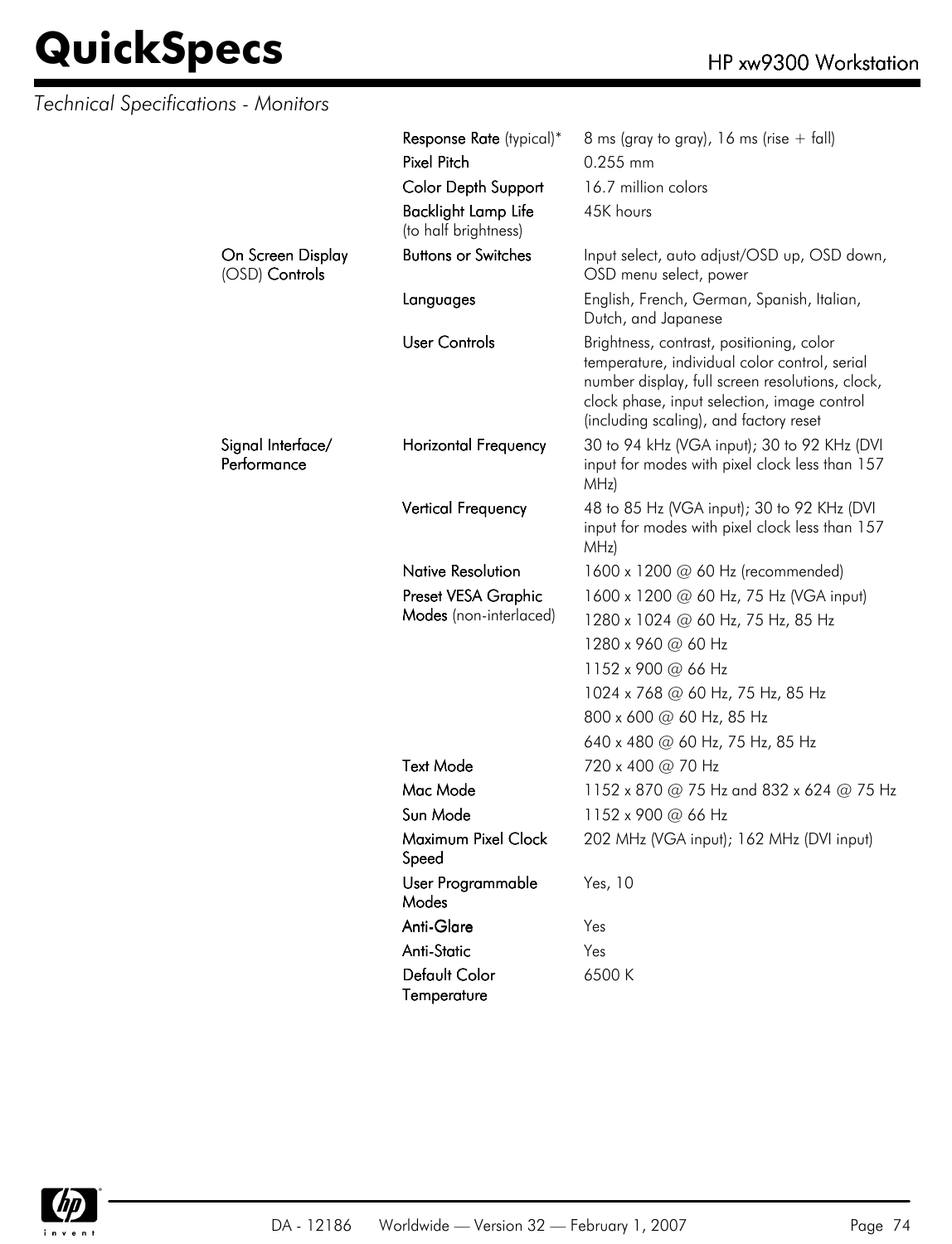| Technical Specifications - Monitors |             |                                                                                                       |                                                                                                                                                                   |                                                                                               |
|-------------------------------------|-------------|-------------------------------------------------------------------------------------------------------|-------------------------------------------------------------------------------------------------------------------------------------------------------------------|-----------------------------------------------------------------------------------------------|
|                                     | Video Input | Plug and Play                                                                                         | Yes                                                                                                                                                               |                                                                                               |
|                                     |             | Input Signal                                                                                          | Four connectors, including one 15-pin mini D-<br>sub VGA, one DVI-I (VGA analog and digital<br>input), one composite video, and one s-video                       |                                                                                               |
|                                     |             | Self Powered USB 2.0<br>Hub                                                                           | One upstream, four downstream ports (cable<br>included)                                                                                                           |                                                                                               |
|                                     |             | Input Signal                                                                                          | digital input possible)                                                                                                                                           | Two DVI-I connectors (dual VGA analog or dual                                                 |
|                                     |             | Input Impedance                                                                                       | 75 ohms ± 10%                                                                                                                                                     |                                                                                               |
|                                     |             | Sync Input                                                                                            | Sync on Green                                                                                                                                                     | Separate sync (HSYNC/VSYNC); composite sync,                                                  |
|                                     |             | Video Cable                                                                                           | Two VGA to DVI-I; two DVI-D to DVI-I                                                                                                                              |                                                                                               |
|                                     |             | Video Cable Length                                                                                    | 5.9 ft $(1.8 \text{ m})$                                                                                                                                          |                                                                                               |
|                                     | Power       | Input Power                                                                                           | Auto-Ranging, 90 to 132 VAC and 195 to 265<br>VAC; internal power supply, 50 Hz/60 Hz                                                                             |                                                                                               |
|                                     |             | Frequency                                                                                             | 47.5 to 63 Hz                                                                                                                                                     |                                                                                               |
|                                     |             | <b>Typical Power</b><br>Consumption                                                                   | fully loaded)                                                                                                                                                     | 55 watts (without USB ports); 70 watts (USB ports                                             |
|                                     |             | Maximum                                                                                               | < 75 W                                                                                                                                                            |                                                                                               |
|                                     |             | <b>Power Saving</b>                                                                                   | $< 2$ watts                                                                                                                                                       |                                                                                               |
|                                     |             | Power Cable Length                                                                                    | 5.9 ft $(1.8 \text{ m})$                                                                                                                                          |                                                                                               |
|                                     | Mechanical  | Dimensions $(H \times W \times D)$                                                                    | Unpacked with stand                                                                                                                                               | 16.7 to 21.8 x 17.4 x<br>8.67 in<br>$(42.5 \text{ to } 55.5 \times 44.3 \times$<br>22.0 cm)   |
|                                     |             |                                                                                                       | Unpacked w/o stand<br>(head only)                                                                                                                                 | 13.58 x 17.4 x 3.42 in<br>$(34.5 \times 44.3 \times 8.7 \text{ cm})$                          |
|                                     |             |                                                                                                       | Packaged                                                                                                                                                          | $11.77 \times 22.2 \times 16.77$<br>in.<br>$(29.9 \times 56.4 \times 42.6 \text{ cm})$        |
|                                     |             | Weight                                                                                                | Unpacked                                                                                                                                                          | With stand: 20.28 lb<br>$(9.2 \text{ kg})$ ;<br>Without stand: 12.35 lb<br>$(5.6 \text{ kg})$ |
|                                     |             | <b>Tilt Range</b><br><b>Swivel Range</b><br>Height Adjustable<br><b>Pivot Rotation</b><br><b>Base</b> | Packaged<br>-5 $^{\circ}$ to $+25^{\circ}$ vertical tilt<br>-45 $^{\circ}$ to + 45 $^{\circ}$<br>Yes, range 5.1 in (13.0 cm)<br>Yes<br>Detachable, ships attached | 26.3 lb (11.95 kg)                                                                            |

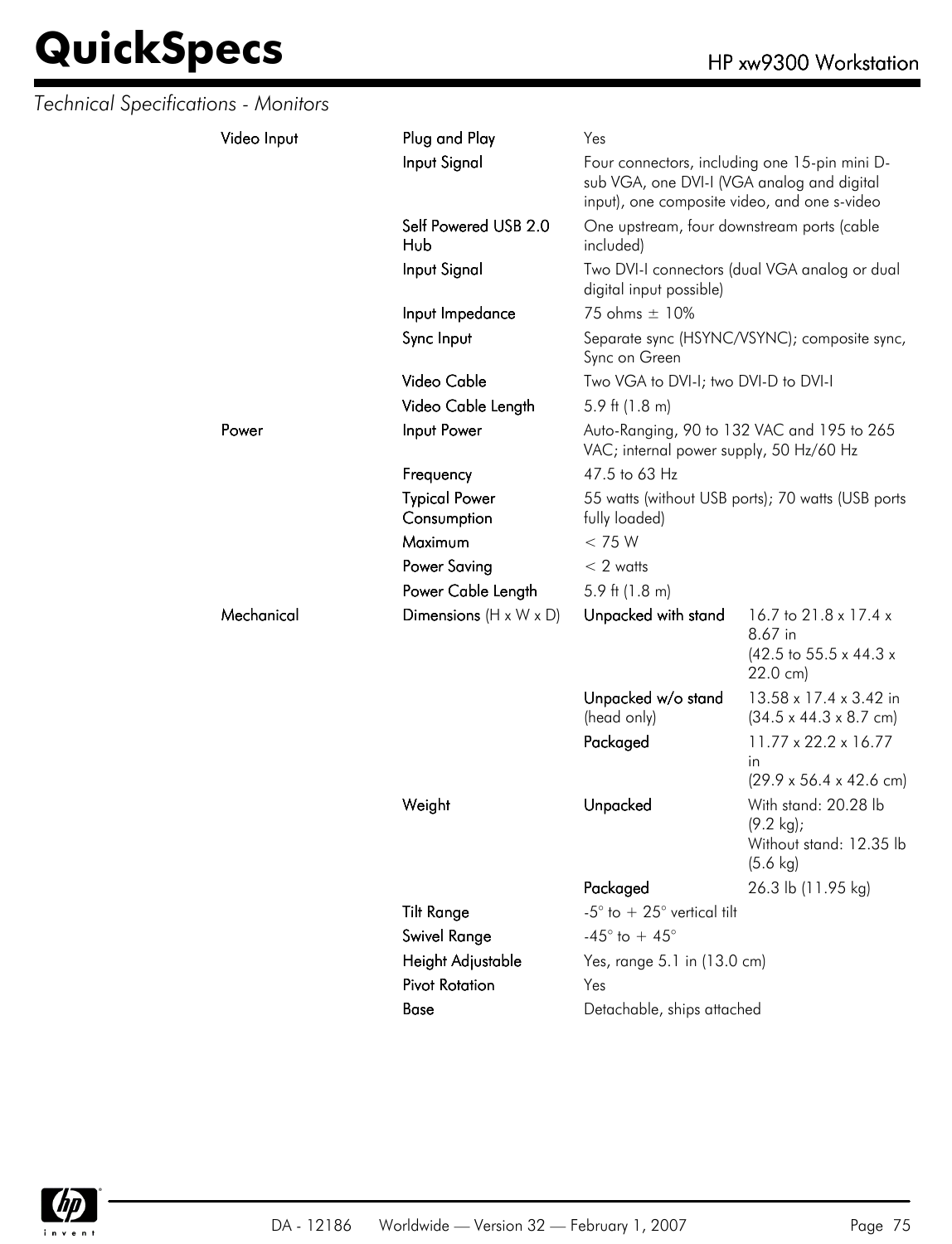| Technical Specifications - Monitors |                                                                      |                                                                                                                                                                                                                                                                                                                                                                                                         |
|-------------------------------------|----------------------------------------------------------------------|---------------------------------------------------------------------------------------------------------------------------------------------------------------------------------------------------------------------------------------------------------------------------------------------------------------------------------------------------------------------------------------------------------|
| Environmental                       |                                                                      | <b>Temperature – Operating</b> 46° to 95° F (10° to 35° C)                                                                                                                                                                                                                                                                                                                                              |
|                                     | Temperature - Non-<br>operating                                      | 6 $^{\circ}$ to 140 $^{\circ}$ F (-10 $^{\circ}$ to 60 $^{\circ}$ C)                                                                                                                                                                                                                                                                                                                                    |
|                                     | Humidity - Operating                                                 | 20% to 80% non-condensing                                                                                                                                                                                                                                                                                                                                                                               |
|                                     | Humidity - Non-<br>operating                                         | 5% to 85%                                                                                                                                                                                                                                                                                                                                                                                               |
|                                     | Altitude - Operating                                                 | $+12,000$ ft (+3,657.6 m)                                                                                                                                                                                                                                                                                                                                                                               |
|                                     | Altitude - Non-operating                                             | $+40,000$ ft $(+12,192$ m)                                                                                                                                                                                                                                                                                                                                                                              |
| Options                             | <b>HP Silver Flat Panel</b><br>Speaker Bar - Part<br>number: EE418AA | Powered directly by the monitor or the PC, the<br>Speaker Bar seamlessly attaches to the monitor's<br>lower bezel to bring full audio support to select<br>HP flat panel monitors. Features include dual<br>speakers with full sound range and external jack<br>for headphones. Sold separately. For more<br>information, refer to the HP Silver Flat Panel<br>Speaker Bar QuickSpec.                   |
| Other                               | Accessories Included                                                 | VGA to DVI-I cable - connects the graphic card's<br>VGA connector to the monitor's input $#1$ or 2<br>(DVI-I analog) connector.                                                                                                                                                                                                                                                                         |
|                                     |                                                                      | DVI-D to DVI-I cable - connects the graphic<br>card's DVI-D digital connector to the monitor's<br>input $#1$ or $#2$ (DVI-I digital) connector.                                                                                                                                                                                                                                                         |
|                                     | User Guide Languages                                                 | English, B. Portuguese, French, LA Spanish,<br>Korean, S. Chinese, T. Chinese, Bahasa,<br>Japanese, Danish, Finnish, German, Norwegian,<br>Spanish, Swedish, Greek, Polish, Russian,<br>Slovenian, Turkish                                                                                                                                                                                              |
|                                     | Software                                                             | HP Display Assistant Utility makes it possible to<br>adjust displays settings through the PC using two-<br>way communication via DDCI.                                                                                                                                                                                                                                                                  |
|                                     |                                                                      | HP Display Lite Saver allows ability to power up<br>and down display at predetermined hours of the<br>day to safe power and backlight life.                                                                                                                                                                                                                                                             |
|                                     |                                                                      | Pivot Pro software from Portrait Displays, Inc.<br>interacts with your PC's native graphics driver to<br>enable seamless portrait screen redraws with a<br>simple mouse-click or keyboard command. Pivot<br>Pro supports 90-degree portrait and landscape<br>views. Language support is available in English,<br>Japanese, French, German, Spanish, Italian, and<br>Traditional and Simplified Chinese. |
|                                     | User Guide Languages                                                 | English                                                                                                                                                                                                                                                                                                                                                                                                 |
|                                     | <b>Warranty Languages</b>                                            | English                                                                                                                                                                                                                                                                                                                                                                                                 |
|                                     | Color                                                                | Carbonite/Silver                                                                                                                                                                                                                                                                                                                                                                                        |
|                                     | <b>VESA External Mounting</b>                                        | Yes (Standard 4 hole pattern, 100 mm)                                                                                                                                                                                                                                                                                                                                                                   |
|                                     | Kensington Lock-Ready                                                | Yes                                                                                                                                                                                                                                                                                                                                                                                                     |

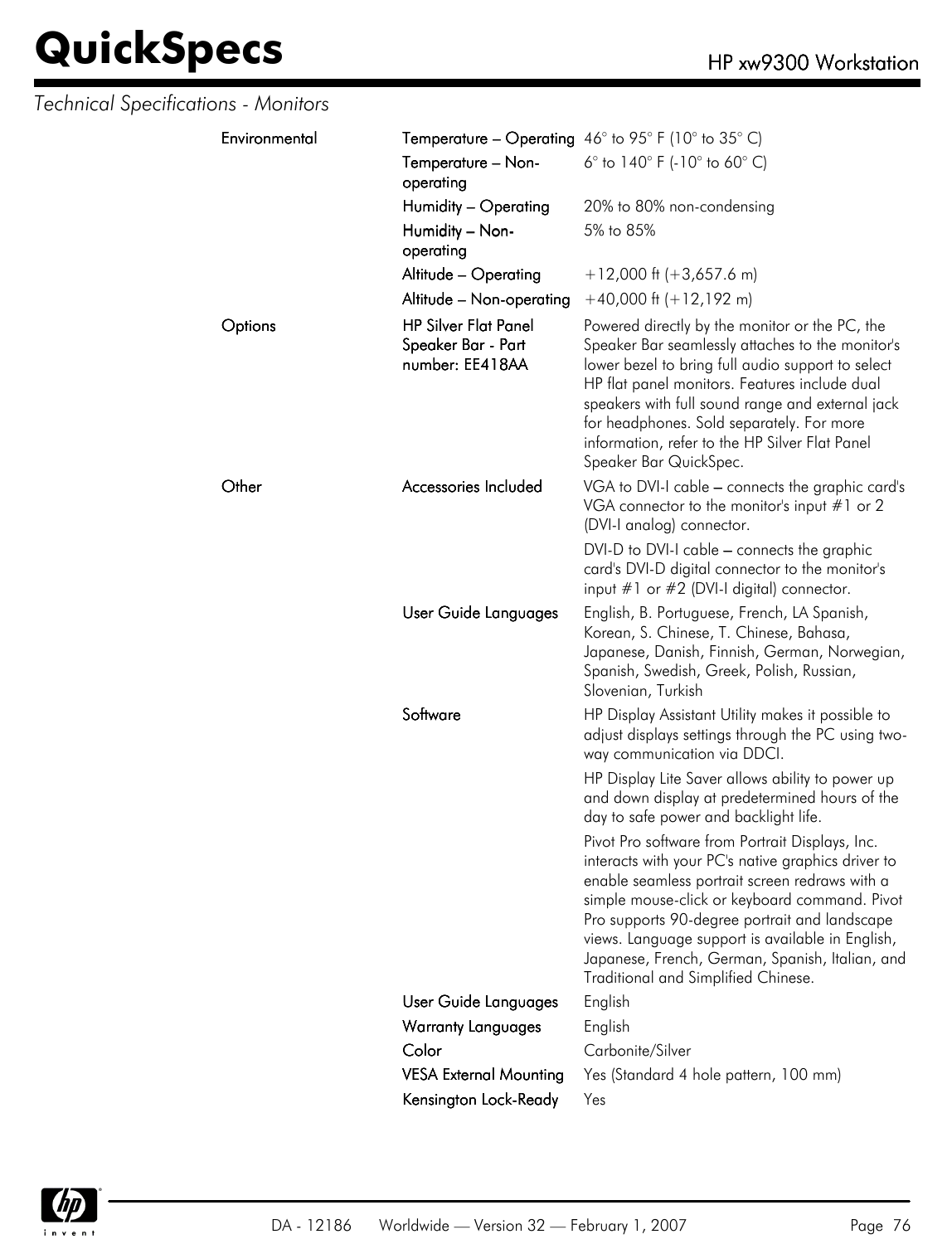|                              | Certification and<br>Compliance                         | Canadian Requirements/CSA, CE Marking, CISPR Requirements, , Energy<br>Star Compliant, FCC Approval, ISO 13406-2 Pixel Defect Guidelines,<br>Mexican NOM Approval,, MPR-II Compliant, PC2001 Compliant, PC99<br>Certified, TCO 03 (emissions, ergonomics, environment), TUV-Ergo, UL<br>Listed, VCCI Approvals, Microsoft Windows Certification (Microsoft Windows<br>98, Microsoft Windows 2000, and Microsoft Windows XP) |                                                                                                                                                                                                                                                                                                                                                                                                                                                              |
|------------------------------|---------------------------------------------------------|-----------------------------------------------------------------------------------------------------------------------------------------------------------------------------------------------------------------------------------------------------------------------------------------------------------------------------------------------------------------------------------------------------------------------------|--------------------------------------------------------------------------------------------------------------------------------------------------------------------------------------------------------------------------------------------------------------------------------------------------------------------------------------------------------------------------------------------------------------------------------------------------------------|
|                              | Compatibility                                           | Recommended for use with HP products.                                                                                                                                                                                                                                                                                                                                                                                       | Compatible with platforms using the VESA standard video modes.                                                                                                                                                                                                                                                                                                                                                                                               |
|                              | Service and Warranty                                    |                                                                                                                                                                                                                                                                                                                                                                                                                             | Three years parts, labor, and on-site service. 24-hour 365-day 1-800<br>technical support. Replacement options include 2nd business day on-site<br>service or next business day direct replacement. With direct replacement, HP<br>will ship a replacement display product directly to you. Using the shipping<br>labels provided, return your failed display to HP. Certain restrictions and<br>exclusions apply. For details, contact HP Customer Support. |
| <b>HP Flat Panel Monitor</b> | Panel                                                   | Type                                                                                                                                                                                                                                                                                                                                                                                                                        | 23-inch Active Matrix TFT (thin film transistor)                                                                                                                                                                                                                                                                                                                                                                                                             |
| L2335                        |                                                         | Viewable Image Area<br>(diagonal)                                                                                                                                                                                                                                                                                                                                                                                           | 23 in (58.4 cm)                                                                                                                                                                                                                                                                                                                                                                                                                                              |
|                              |                                                         | Screen Opening<br>$(W \times H)$                                                                                                                                                                                                                                                                                                                                                                                            | 19.53 x 12.24 in (49.6 x 31.1 cm)                                                                                                                                                                                                                                                                                                                                                                                                                            |
|                              |                                                         | Viewing Angle (typical)*                                                                                                                                                                                                                                                                                                                                                                                                    | Up to 170° H/170° V (10:1 minimum contrast<br>ratio)                                                                                                                                                                                                                                                                                                                                                                                                         |
|                              |                                                         | Brightness (typical)*                                                                                                                                                                                                                                                                                                                                                                                                       | Up to $250$ nits (cd/m <sup>2</sup> )                                                                                                                                                                                                                                                                                                                                                                                                                        |
|                              |                                                         | Contrast Ratio (typical)*                                                                                                                                                                                                                                                                                                                                                                                                   | Up to 500:1                                                                                                                                                                                                                                                                                                                                                                                                                                                  |
|                              |                                                         | Response Rate (typical)*                                                                                                                                                                                                                                                                                                                                                                                                    | 16 ms (typical, rise $+$ fall)                                                                                                                                                                                                                                                                                                                                                                                                                               |
|                              |                                                         | <b>Pixel Pitch</b>                                                                                                                                                                                                                                                                                                                                                                                                          | 0.258 mm                                                                                                                                                                                                                                                                                                                                                                                                                                                     |
|                              |                                                         | <b>Color Depth Support</b>                                                                                                                                                                                                                                                                                                                                                                                                  | 16.7 million colors                                                                                                                                                                                                                                                                                                                                                                                                                                          |
|                              |                                                         | Actual performance may vary either higher or lower.                                                                                                                                                                                                                                                                                                                                                                         | * All specifications are provided by the component manufacturers.<br>Performance specifications represent the highest specification of all HP's<br>component manufacturers' typical level specifications for performance.                                                                                                                                                                                                                                    |
|                              | On Screen Display (OSD) Buttons or Switches<br>Controls |                                                                                                                                                                                                                                                                                                                                                                                                                             | PiP (Picture in Picture), Input Select, Auto Adjust,<br>OSD Up, OSD Down, OSD Menu Select, Power                                                                                                                                                                                                                                                                                                                                                             |
|                              |                                                         | Languages                                                                                                                                                                                                                                                                                                                                                                                                                   | English, French, German, Spanish, Italian                                                                                                                                                                                                                                                                                                                                                                                                                    |
|                              |                                                         | <b>User Controls</b>                                                                                                                                                                                                                                                                                                                                                                                                        | Brightness, contrast, positioning, color<br>temperature, individual color control, serial<br>number display, full screen resolutions, clock,<br>clock phase, video picture-in-picture (size and<br>position), input selection (includes separate direct<br>access key for dedicated swap between inputs 1<br>and 2), factory reset                                                                                                                           |

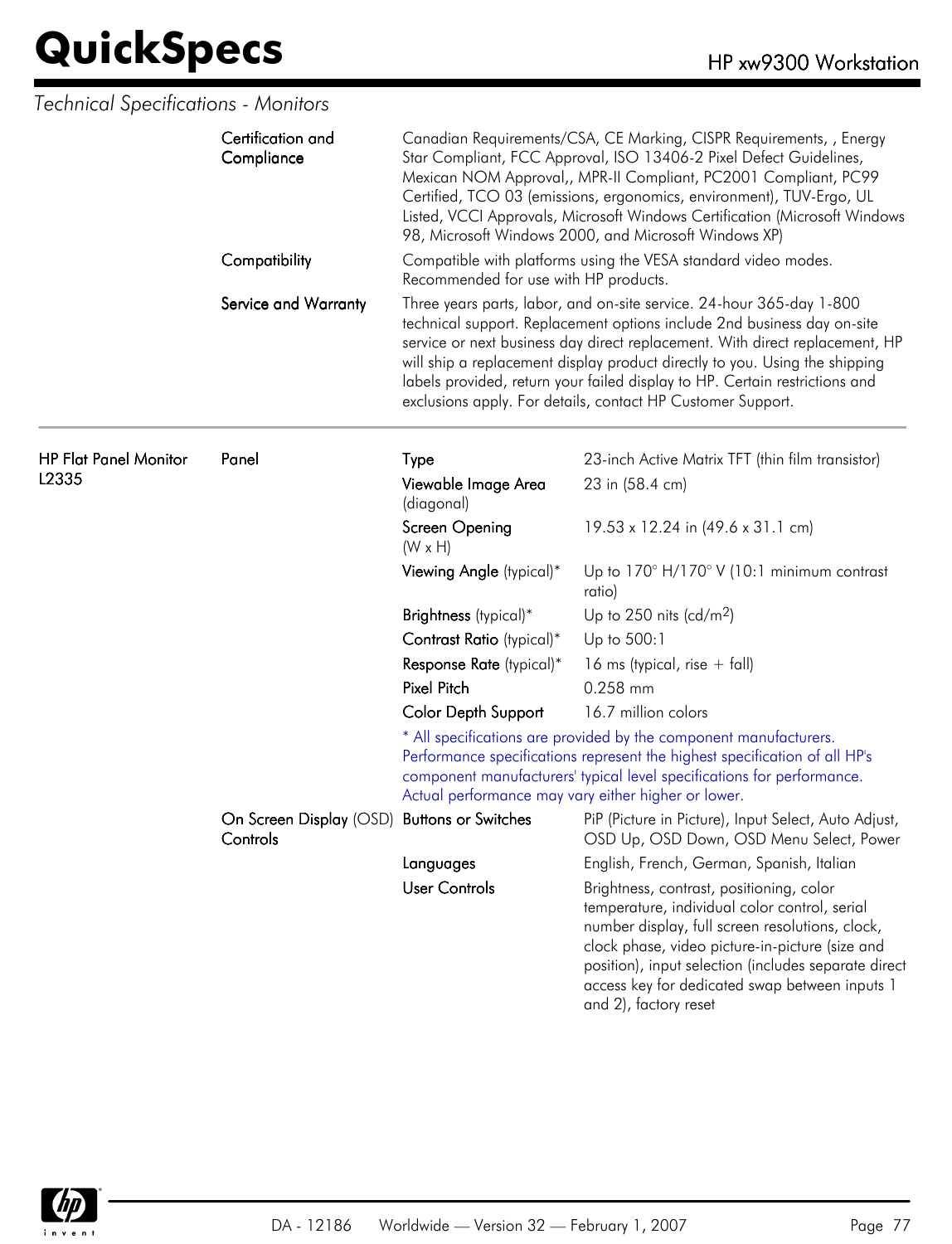| Technical Specifications - Monitors |                                  |                              |                                                                                                                                                             |
|-------------------------------------|----------------------------------|------------------------------|-------------------------------------------------------------------------------------------------------------------------------------------------------------|
|                                     | Signal Interface/<br>Performance | <b>Horizontal Frequency</b>  | 30 to 94 kHz (VGA input); 30 to 92 KHz (DVI<br>input) (for modes with pixel clock less than 157<br>MHz)                                                     |
|                                     |                                  | <b>Vertical Frequency</b>    | 48 to 85 Hz (VGA and DVI input)                                                                                                                             |
|                                     |                                  | <b>Graphics Controller</b>   | Pixelworks PW172                                                                                                                                            |
|                                     |                                  | <b>Native Resolution</b>     | 1920 x 1200 @ 60 Hz (recommended)                                                                                                                           |
|                                     |                                  | Preset VESA Graphic          | 1920 x 1200 @ 60Hz                                                                                                                                          |
|                                     |                                  | Modes (non-interlaced)       | 1600 x 1200 @ 60 Hz, 75 Hz                                                                                                                                  |
|                                     |                                  |                              | 1280 x 1024 @ 60 Hz, 75Hz, 85 Hz                                                                                                                            |
|                                     |                                  |                              | 1280 x 960 @ 60 Hz                                                                                                                                          |
|                                     |                                  |                              | 1152 x 900 @ 66 Hz                                                                                                                                          |
|                                     |                                  |                              | 1024 x 768 @ 60 Hz, 75 Hz, 85 Hz                                                                                                                            |
|                                     |                                  |                              | 800 x 600 @ 60 Hz, 75Hz                                                                                                                                     |
|                                     |                                  |                              | 640 x 480 @ 60 Hz, 75 Hz                                                                                                                                    |
|                                     |                                  | <b>Text Mode</b>             | 720 x 400 @ 70 Hz                                                                                                                                           |
|                                     |                                  | Mac Mode                     | 1152 x 870 @ 75 Hz and 832 x 624 @ 75 Hz                                                                                                                    |
|                                     |                                  | Sun Mode                     | 1152 x 900 @ 66 Hz                                                                                                                                          |
|                                     |                                  | Maximum Pixel Clock<br>Speed | 202 MHz (VGA input); 162 MHz (DVI input)                                                                                                                    |
|                                     |                                  | User Programmable<br>Modes   | Yes, 10                                                                                                                                                     |
|                                     |                                  | Anti-Glare                   | Yes                                                                                                                                                         |
|                                     |                                  | <b>Anti-Static</b>           | Yes                                                                                                                                                         |
|                                     |                                  | Default Color<br>Temperature | 6500K                                                                                                                                                       |
|                                     | Video Input                      | Plug and Play                | Yes                                                                                                                                                         |
|                                     |                                  | Input Signal                 | Five connectors, including one 15-pin mini D-<br>sub VGA, one DVI-I (VGA analog and digital<br>input), one composite video, one s-video,<br>component video |
|                                     |                                  | Input Impedance              | 75 ohms ± 10%                                                                                                                                               |
|                                     |                                  | Sync Input                   | Separate sync (HSYNC/VSYNC); composite sync,<br>Sync on Green                                                                                               |
|                                     |                                  | Video Cable                  | VGA to VGA; VGA to DVI-I; DVI-D to DVI-I                                                                                                                    |
|                                     |                                  | Video Cable Length           | 5.9 ft $(1.8 \text{ m})$                                                                                                                                    |
|                                     | Power                            | Input Power                  | Auto-Ranging, 90 to 132 VAC and 195 to 265<br>VAC; internal power supply, 50 Hz/60 Hz                                                                       |
|                                     |                                  | Frequency                    | 47.5 to 63 Hz                                                                                                                                               |
|                                     |                                  | Maximum                      | < 100 W                                                                                                                                                     |
|                                     |                                  | <b>Power Saving</b>          | < 5 W                                                                                                                                                       |
|                                     |                                  | Power Cable Length           | 5.9 ft $(1.8 \text{ m})$                                                                                                                                    |

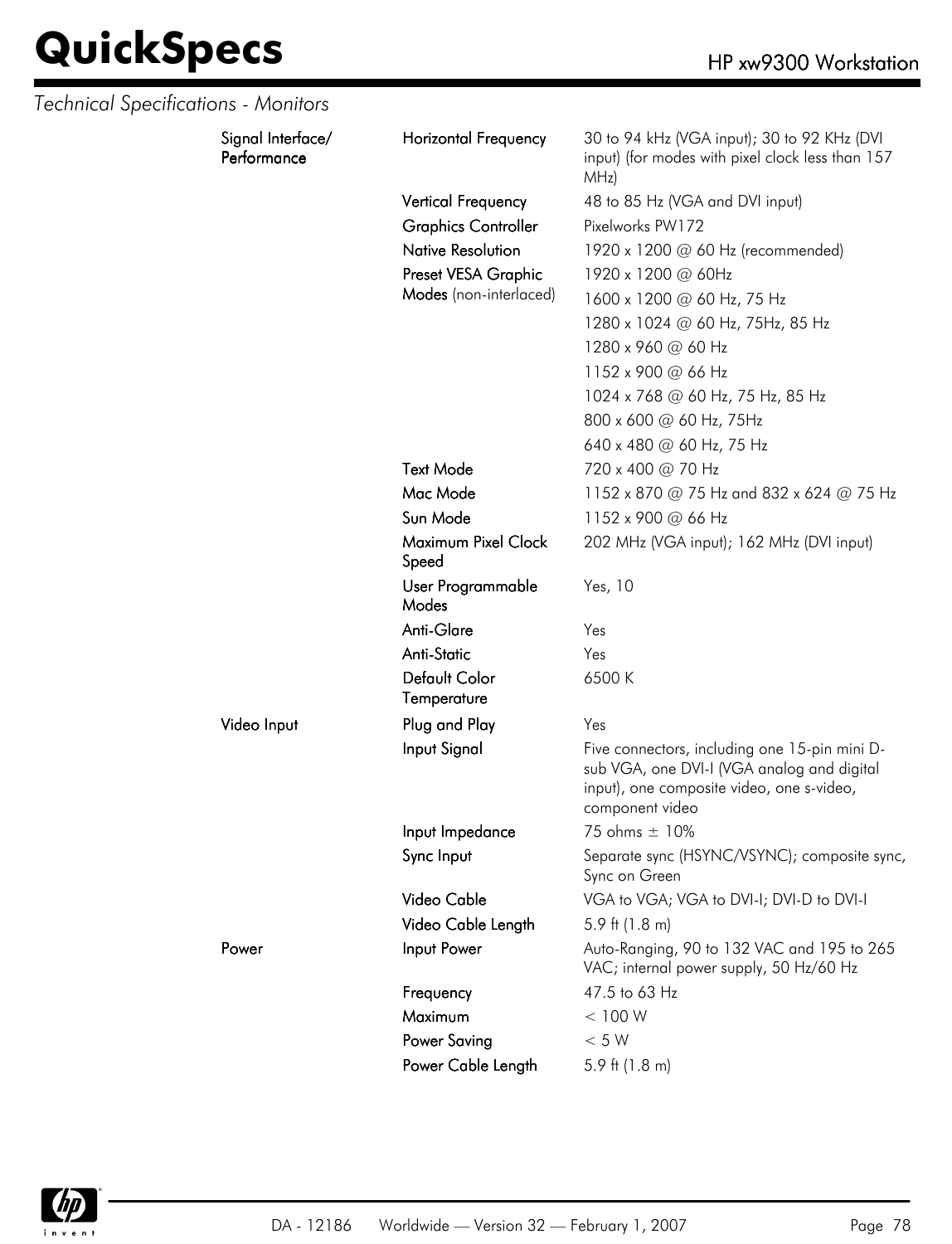| Technical Specifications - Monitors |               |                                    |                                                                                                                                                                                                                                                                                                                                                       |                                                                                                                          |
|-------------------------------------|---------------|------------------------------------|-------------------------------------------------------------------------------------------------------------------------------------------------------------------------------------------------------------------------------------------------------------------------------------------------------------------------------------------------------|--------------------------------------------------------------------------------------------------------------------------|
|                                     | Mechanical    | Dimensions $(H \times W \times D)$ | Unpacked                                                                                                                                                                                                                                                                                                                                              | 17.36 (min) to 20.9<br>$(max) \times 21.46 \times 8.27$ in<br>(44.1 (min) to 53.1<br>$(max) \times 54.5 \times 21.0$ cm) |
|                                     |               |                                    | Unpacked withou stand 14.57 x 21.46 x 3.35<br>(head only)                                                                                                                                                                                                                                                                                             | in (37.0 x 54.5 x 8.5)<br>cm)                                                                                            |
|                                     |               |                                    | Packaged                                                                                                                                                                                                                                                                                                                                              | 11.5 x 25.75 x 23.86<br>in (29. 2 x 65.4 x 60.6)<br>cm)                                                                  |
|                                     |               | Weight                             | Unpacked                                                                                                                                                                                                                                                                                                                                              | 22.27 lb (10.1 kg)                                                                                                       |
|                                     |               |                                    | Packaged                                                                                                                                                                                                                                                                                                                                              | 30.87 lb (14.0 kg)                                                                                                       |
|                                     |               | <b>Tilt Range</b>                  | -5 $^{\circ}$ to $+25^{\circ}$ vertical                                                                                                                                                                                                                                                                                                               |                                                                                                                          |
|                                     |               | <b>Swivel Range</b>                | -35 $^{\circ}$ to + 35 $^{\circ}$                                                                                                                                                                                                                                                                                                                     |                                                                                                                          |
|                                     |               | Height Adjustable                  | Yes, range 3.54 in (9.0 cm)                                                                                                                                                                                                                                                                                                                           |                                                                                                                          |
|                                     |               | <b>Pivot Rotation</b>              | Yes                                                                                                                                                                                                                                                                                                                                                   |                                                                                                                          |
|                                     |               | Base                               | Attached                                                                                                                                                                                                                                                                                                                                              |                                                                                                                          |
|                                     | Environmental | Temperature -<br>Operating         | 46° to 95° F (10° to 35° C)                                                                                                                                                                                                                                                                                                                           |                                                                                                                          |
|                                     |               | Temperature -<br>Non-operating     | 6 $^{\circ}$ to 140 $^{\circ}$ F (-10 $^{\circ}$ to 60 $^{\circ}$ C)                                                                                                                                                                                                                                                                                  |                                                                                                                          |
|                                     |               | Humidity - Operating               | 20% to 80% non-condensing                                                                                                                                                                                                                                                                                                                             |                                                                                                                          |
|                                     |               | Humidity -<br>Non-operating        | 5% to 85%                                                                                                                                                                                                                                                                                                                                             |                                                                                                                          |
|                                     |               | Altitude - Operating               | $+12,000$ ft (+3,657.6 m)                                                                                                                                                                                                                                                                                                                             |                                                                                                                          |
|                                     |               | Altitude -<br>Non-operating        | $+40,000$ ft $(+12,192$ m)                                                                                                                                                                                                                                                                                                                            |                                                                                                                          |
|                                     | Options       | <b>HP Desktop Access</b><br>Center | Sold separately, the HP Desktop Access Center<br>Features integrated microphone/headset jacks,<br>dual function headset for phone/PC support, a<br>MultiBay slot for adding an optical drive (sold<br>separately), and four USB ports for easy<br>integration of third-party digital solutions; part<br>number DK985A. For more information, refer to |                                                                                                                          |



the HP Desktop Access Center QuickSpecs.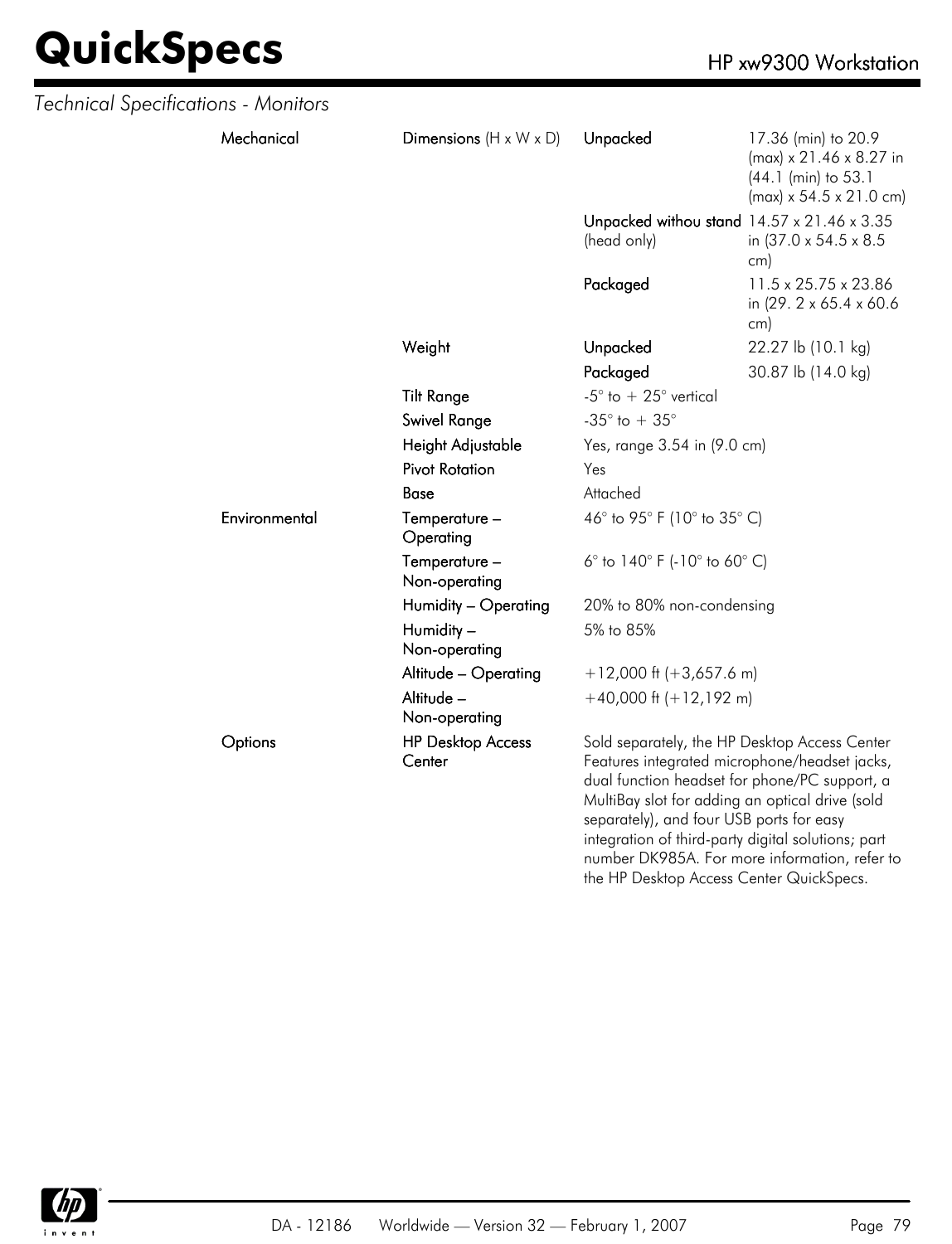| <b>Technical Specifications - Monitors</b> |                                 |                                                 |                                                                                                                                                                                                                                                                                                                                                                                                                                                                                                                                                                                                                                                                                                               |  |
|--------------------------------------------|---------------------------------|-------------------------------------------------|---------------------------------------------------------------------------------------------------------------------------------------------------------------------------------------------------------------------------------------------------------------------------------------------------------------------------------------------------------------------------------------------------------------------------------------------------------------------------------------------------------------------------------------------------------------------------------------------------------------------------------------------------------------------------------------------------------------|--|
|                                            | Other                           | Accessories Included                            | VGA to VGA cable – connects the graphic card's<br>VGA analog connector to the monitor's input $#1$<br>(VGA analog) connector                                                                                                                                                                                                                                                                                                                                                                                                                                                                                                                                                                                  |  |
|                                            |                                 |                                                 | VGA to DVI-I cable - connects the graphic card's<br>VGA connector to the monitor's input #2 (DVI-I<br>analog) connector                                                                                                                                                                                                                                                                                                                                                                                                                                                                                                                                                                                       |  |
|                                            |                                 |                                                 | DVI-D to DVI-I cable – connects the graphic<br>card's DVI-D digital connector to the monitor's<br>input #2 (DVI-I digital) connector                                                                                                                                                                                                                                                                                                                                                                                                                                                                                                                                                                          |  |
|                                            |                                 | User Guide Languages                            | English, B. Portuguese, French, LA Spanish,<br>Korean, S. Chinese, T. Chinese, Bahasa,<br>Japanese, Danish, Finnish, German, Norwegian,<br>Spanish, Swedish, Greek, Polish, Russian,<br>Slovenian, Turkish                                                                                                                                                                                                                                                                                                                                                                                                                                                                                                    |  |
|                                            |                                 | <b>Warranty Languages</b>                       | English, Canadian French, LA Spanish, Brazilian<br>Portuguese, Danish, German, Castilian Spanish,<br>French, Italian, Dutch, Norwegian, Finnish,<br>Swedish, Bahasa Indonesian, Korean, T.<br>Chinese, S. Chinese                                                                                                                                                                                                                                                                                                                                                                                                                                                                                             |  |
|                                            |                                 | Color                                           | Carbonite/silver                                                                                                                                                                                                                                                                                                                                                                                                                                                                                                                                                                                                                                                                                              |  |
|                                            |                                 | <b>VESA External Mounting</b>                   | Yes (Standard 4 hole pattern, 100 mm)                                                                                                                                                                                                                                                                                                                                                                                                                                                                                                                                                                                                                                                                         |  |
|                                            |                                 | Kensington Lock-Ready                           | Yes                                                                                                                                                                                                                                                                                                                                                                                                                                                                                                                                                                                                                                                                                                           |  |
|                                            | Certification and<br>Compliance | * Energy Star Compliant available summer 2004.  | Australian ACA Approval, Canadian Requirements/CSA, CE Marking, China<br>CCIB/CCEE Approval, CISPR Requirements, Eastern European Approvals,<br>*Energy Star Compliant, FCC Approval, German Ergonomic (TUV and GS<br>Mark), ISO 9241-3,7,8 VDT Guidelines, ISO 13406-2 Pixel Defect<br>Guidelines, Mexican NOM Approval, MIC Requirements (New Zealand),<br>MPR-II Compliant, Nordic Approvals (Nemko, Fimko, Demko, Semko),<br>PC2001 Compliant, PC99 Certified, S. Korean MIC Approval, Taiwan BSMI<br>Approval, TCO 03 (emissions, ergonomics, environment), TUV-Ergo, UL<br>Listed, VCCI Approvals, Windows Certification (Microsoft® Windows® 98,<br>Microsoft Windows 2000, and Microsoft Windows XP). |  |
|                                            | Compatibility                   | Desktops, and HP Business Desktops d300 series. | Compatible with platforms using the VESA standard video modes and HP<br>Compaq Business Desktops d500, d300, and d200 Series, Compaq Evo                                                                                                                                                                                                                                                                                                                                                                                                                                                                                                                                                                      |  |
|                                            | Service and Warranty            | Consult HP Customer Service for details.        | Limited three years parts, labor, and on-site service, including backlight.<br>Availability varies by region. Certain restrictions and exclusions apply.                                                                                                                                                                                                                                                                                                                                                                                                                                                                                                                                                      |  |
| <b>HP Flat Panel Monitor</b><br>LP2465     | Panel                           | Type<br>Viewable Image Area                     | 24-inch Active Matrix TFT (thin film transistor)<br>24 in (60.96 cm)                                                                                                                                                                                                                                                                                                                                                                                                                                                                                                                                                                                                                                          |  |
|                                            |                                 | (diagonal)<br>Screen Opening<br>$(W \times H)$  | 20.47 x 12.83 in (52.0 x 32.6 cm)                                                                                                                                                                                                                                                                                                                                                                                                                                                                                                                                                                                                                                                                             |  |
|                                            |                                 | Viewing Angle (typical)*                        | 178° H/178° V (10:1 minimum contrast ratio)                                                                                                                                                                                                                                                                                                                                                                                                                                                                                                                                                                                                                                                                   |  |
|                                            |                                 | Brightness (typical)*                           | 500 nits (cd/m <sup>2</sup> )                                                                                                                                                                                                                                                                                                                                                                                                                                                                                                                                                                                                                                                                                 |  |
|                                            |                                 | Contrast Ratio (typical)*                       | 1000:1                                                                                                                                                                                                                                                                                                                                                                                                                                                                                                                                                                                                                                                                                                        |  |
|                                            |                                 | Response Rate (typical)*                        | 8 ms (typical gray to gray)                                                                                                                                                                                                                                                                                                                                                                                                                                                                                                                                                                                                                                                                                   |  |
|                                            |                                 |                                                 |                                                                                                                                                                                                                                                                                                                                                                                                                                                                                                                                                                                                                                                                                                               |  |

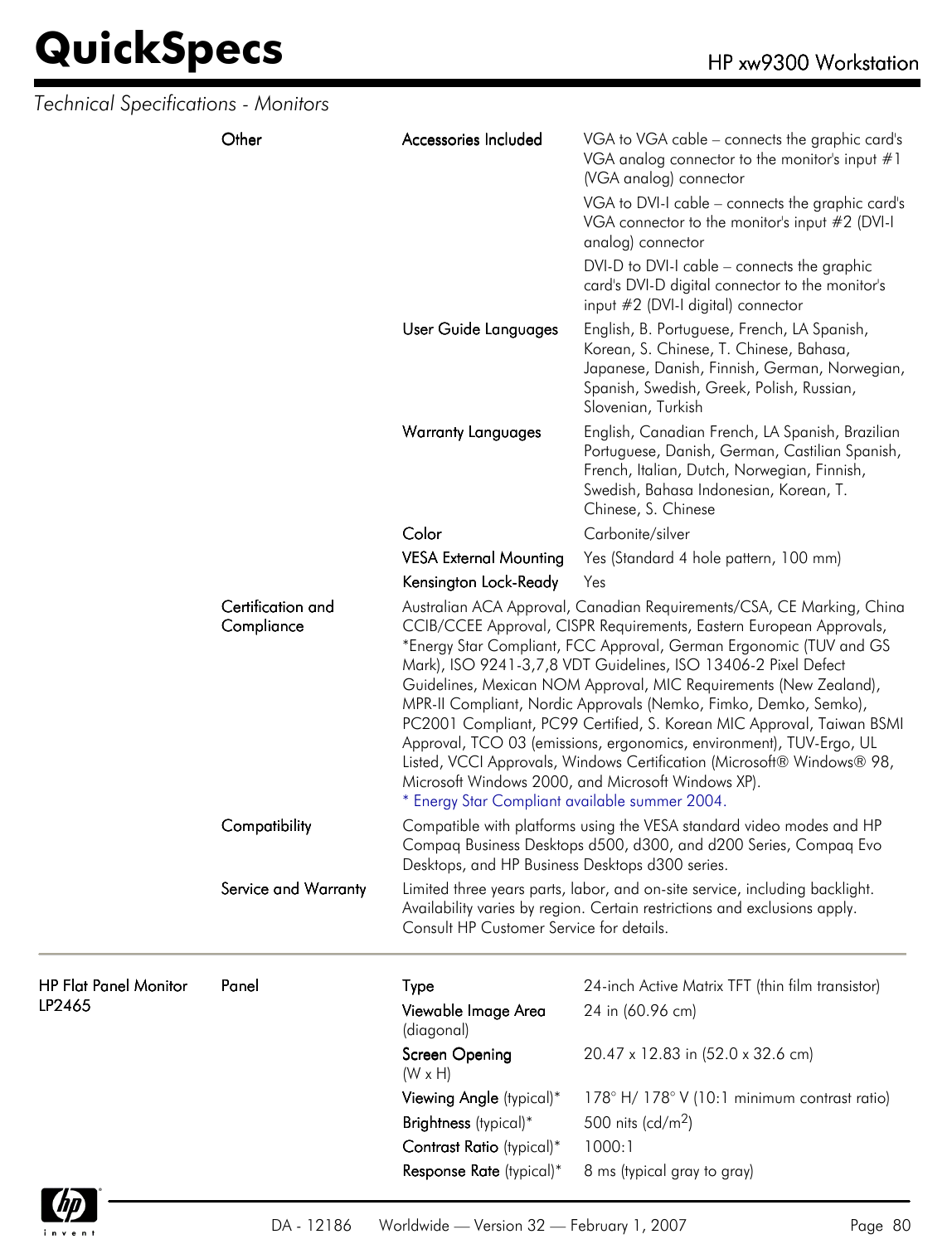| <b>Technical Specifications - Monitors</b> |                                                    |                                                                                                                                                                                                                                                                                   |
|--------------------------------------------|----------------------------------------------------|-----------------------------------------------------------------------------------------------------------------------------------------------------------------------------------------------------------------------------------------------------------------------------------|
|                                            | <b>Pixel Pitch</b>                                 | 0.270 mm                                                                                                                                                                                                                                                                          |
|                                            | Color Depth Support                                | 16.7 million colors                                                                                                                                                                                                                                                               |
|                                            | <b>Backlight Lamp Life</b><br>(to half brightness) | 50K hours                                                                                                                                                                                                                                                                         |
|                                            |                                                    | *Response time 13 ms rise and fall, 6 ms gray to gray.                                                                                                                                                                                                                            |
| On Screen Display (OSD)<br>Controls        | <b>Buttons or Switches</b>                         | Input Select, Auto Adjust, OSD Up, OSD Down,<br>OSD Menu Select, Power                                                                                                                                                                                                            |
|                                            | Languages                                          | English, French, German, Spanish, Italian,<br>Japanese, Dutch                                                                                                                                                                                                                     |
|                                            | <b>User Controls</b>                               | Brightness, contrast, positioning, color<br>temperature, individual color control, serial<br>number display, full screen resolutions, clock,<br>clock phase, input selection (includes separate<br>direct access key for dedicated swap between<br>inputs 1 and 2), factory reset |
| Signal Interface/<br>Performance           | Horizontal Frequency                               | 30 to 94 kHz (VGA input); 30 to 92 KHz (DVI<br>input) (for modes with pixel clock less than 157<br>MHz)                                                                                                                                                                           |
|                                            | <b>Vertical Frequency</b>                          | 48 to 85 Hz (VGA and DVI input)                                                                                                                                                                                                                                                   |
|                                            | <b>Native Resolution</b>                           | 1920 x 1200 @ 60 Hz (recommended)<br>(native aspect ratio of 16:10)                                                                                                                                                                                                               |
|                                            | Preset VESA Graphic<br>Modes (non-interlaced)      | 1920 x 1200 @ 60 Hz<br>1600 x 1200 @ 60 Hz, 75 Hz<br>1280 x 1024 @ 60 Hz, 75 Hz, 85 Hz<br>1280 x 960 @ 60 Hz<br>1152 x 900 @ 66 Hz<br>1024 x 768 @ 60 Hz, 75 Hz, 85 Hz<br>800 x 600 @ 60 Hz, 75 Hz<br>640 x 480 $\omega$ 60 Hz, 75 Hz                                             |
|                                            | <b>Text Mode</b>                                   | 720 x 400 @ 70 Hz                                                                                                                                                                                                                                                                 |
|                                            | Mac Mode                                           | 1152 x 870 @ 75 Hz and 832 x 624 @ 75 Hz                                                                                                                                                                                                                                          |
|                                            | Sun Mode                                           | 1152 x 900 @ 66 Hz                                                                                                                                                                                                                                                                |
|                                            | Maximum Pixel Clock<br>Speed                       | 202 MHz (VGA input); 162 MHz (DVI input)                                                                                                                                                                                                                                          |
|                                            | User Programmable<br>Modes                         | Yes, 20                                                                                                                                                                                                                                                                           |
|                                            | Anti-Glare                                         | Yes                                                                                                                                                                                                                                                                               |
|                                            | <b>Anti-Static</b>                                 | Yes                                                                                                                                                                                                                                                                               |
|                                            | <b>Default Color</b><br>Temperature                | 6500K                                                                                                                                                                                                                                                                             |

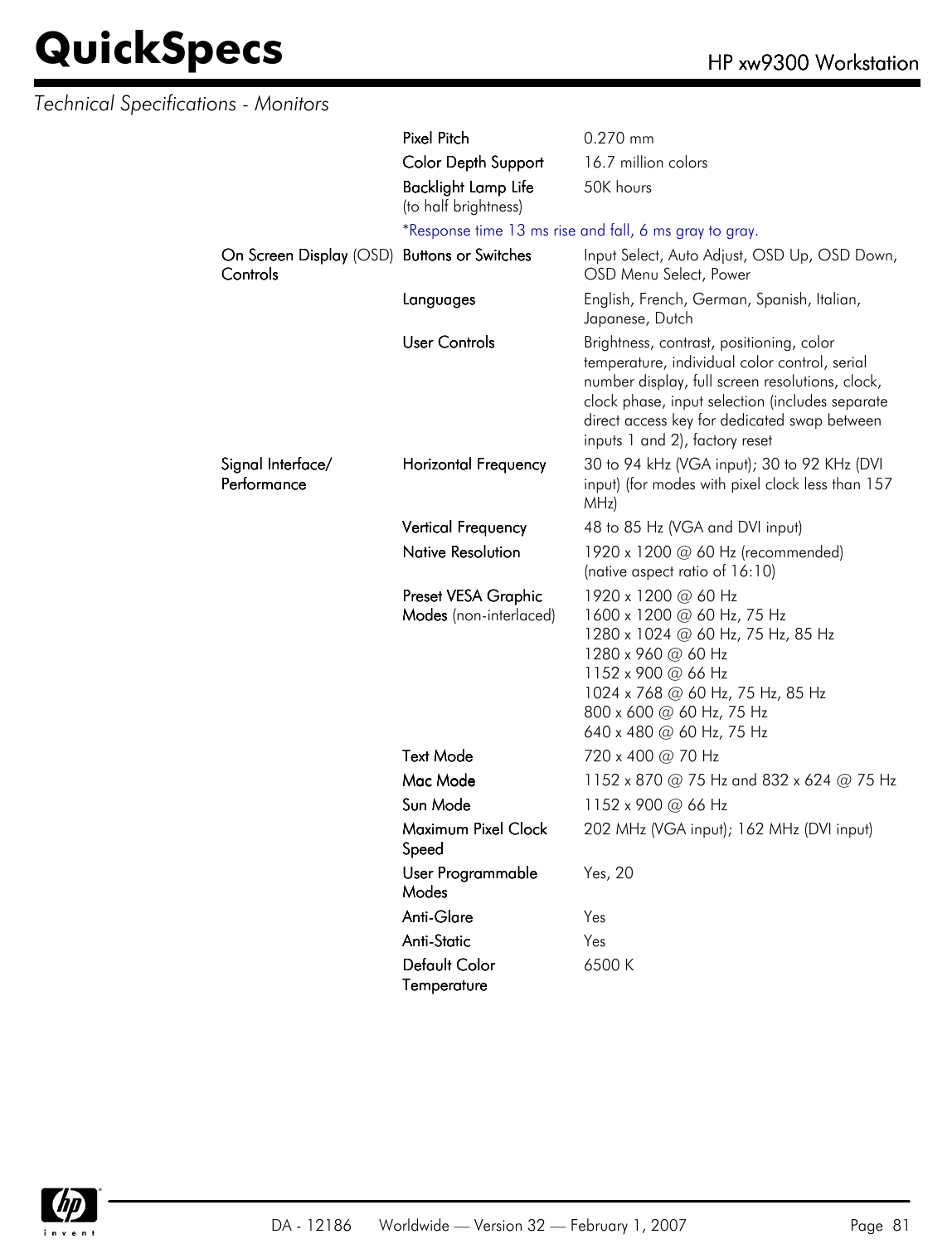| Technical Specifications - Monitors |                    |                                     |                                                                      |                                                                                                                     |
|-------------------------------------|--------------------|-------------------------------------|----------------------------------------------------------------------|---------------------------------------------------------------------------------------------------------------------|
|                                     | Video/Other Inputs | Plug and Play                       | Yes                                                                  |                                                                                                                     |
|                                     |                    | Self Powered USB 2.0<br>Hub         | on side of monitor, cable included)                                  | One upstream, four downstream ports (located                                                                        |
|                                     |                    | Input Signal                        | Two DVI-I (VGA analog and digital) inputs                            |                                                                                                                     |
|                                     |                    | Input Impedance                     | 75 ohms $\pm$ 10%                                                    |                                                                                                                     |
|                                     |                    | Sync Input                          | Sync on Green                                                        | Separate sync (HSYNC/VSYNC); composite sync,                                                                        |
|                                     |                    | Video Cable                         | VGA to DVI-I; DVI-D to DVI-D                                         |                                                                                                                     |
|                                     |                    | Video Cable Length                  | 5.9 ft $(1.8 \text{ m})$                                             |                                                                                                                     |
|                                     | Power              | Input Power                         | VAC; internal power supply, 50 Hz/60 Hz                              | Auto-Ranging, 90 to 132 VAC and 195 to 265                                                                          |
|                                     |                    | Frequency                           | 47.5 to 63 Hz                                                        |                                                                                                                     |
|                                     |                    | <b>Typical Power</b><br>Consumption | 75 watts                                                             |                                                                                                                     |
|                                     |                    | Maximum                             | $< 110$ watts                                                        |                                                                                                                     |
|                                     |                    | <b>Power Saving</b>                 | $< 2$ watts                                                          |                                                                                                                     |
|                                     |                    | Power Cable Length                  | 6.2 ft $(1.9 m)$                                                     |                                                                                                                     |
|                                     | Mechanical         | Dimensions $(H \times W \times D)$  | Unpacked w/ stand                                                    | 14.6 (min) to 19.7<br>$(max) \times 22 \times 9.1$ in<br>(37.1 (min) to 50.1<br>$(max) \times 55.4 \times 23.2$ cm) |
|                                     |                    |                                     | Unpacked w/o stand<br>(head only)                                    | 14.4 x 22 x 3.7 in<br>$(36.6 \times 55.84 \times 9.2 \text{ cm})$                                                   |
|                                     |                    |                                     | Packaged                                                             | 11.7 x 22.1 x 25.6 in<br>$(29.8 \times 56.0 \times 65.1 \text{ cm})$                                                |
|                                     |                    | Weight                              | Unpacked                                                             | 23.6 lbs (10.7 kg)                                                                                                  |
|                                     |                    |                                     | Packaged                                                             | 23.6 lbs (10.7 kg)                                                                                                  |
|                                     |                    | <b>Tilt Range</b>                   | -5 $^{\circ}$ to $+25^{\circ}$ vertical                              |                                                                                                                     |
|                                     |                    | Swivel Range                        | -45 $^{\circ}$ to + 45 $^{\circ}$                                    |                                                                                                                     |
|                                     |                    | Height Adjustable                   | Yes, range 5.1 in (130 mm)                                           |                                                                                                                     |
|                                     |                    | <b>Pivot Rotation</b>               | Yes                                                                  |                                                                                                                     |
|                                     |                    | <b>Base</b>                         | Detachable, ships detached                                           |                                                                                                                     |
|                                     | Environmental      | Temperature -<br>Operating          | 46° to 95° F (10° to 35° C)                                          |                                                                                                                     |
|                                     |                    | Temperature -<br>Non-operating      | 6 $^{\circ}$ to 140 $^{\circ}$ F (-10 $^{\circ}$ to 60 $^{\circ}$ C) |                                                                                                                     |
|                                     |                    | Humidity - Operating                | 20% to 80% non-condensing                                            |                                                                                                                     |
|                                     |                    | Humidity -<br>Non-operating         | 5% to 85%                                                            |                                                                                                                     |
|                                     |                    | Altitude - Operating                | $+12,000$ ft (+3,657.6 m)                                            |                                                                                                                     |
|                                     |                    | Altitude -<br>Non-operating         | $+40,000$ ft $(+12,192$ m)                                           |                                                                                                                     |
|                                     | Other              | Accessories Included                | analog) connector<br>DVI-D to DVI-D cable - connects the graphic     | VGA to DVI-I cable - connects the graphic card's<br>VGA connector to the monitor's input #2 (DVI-I                  |

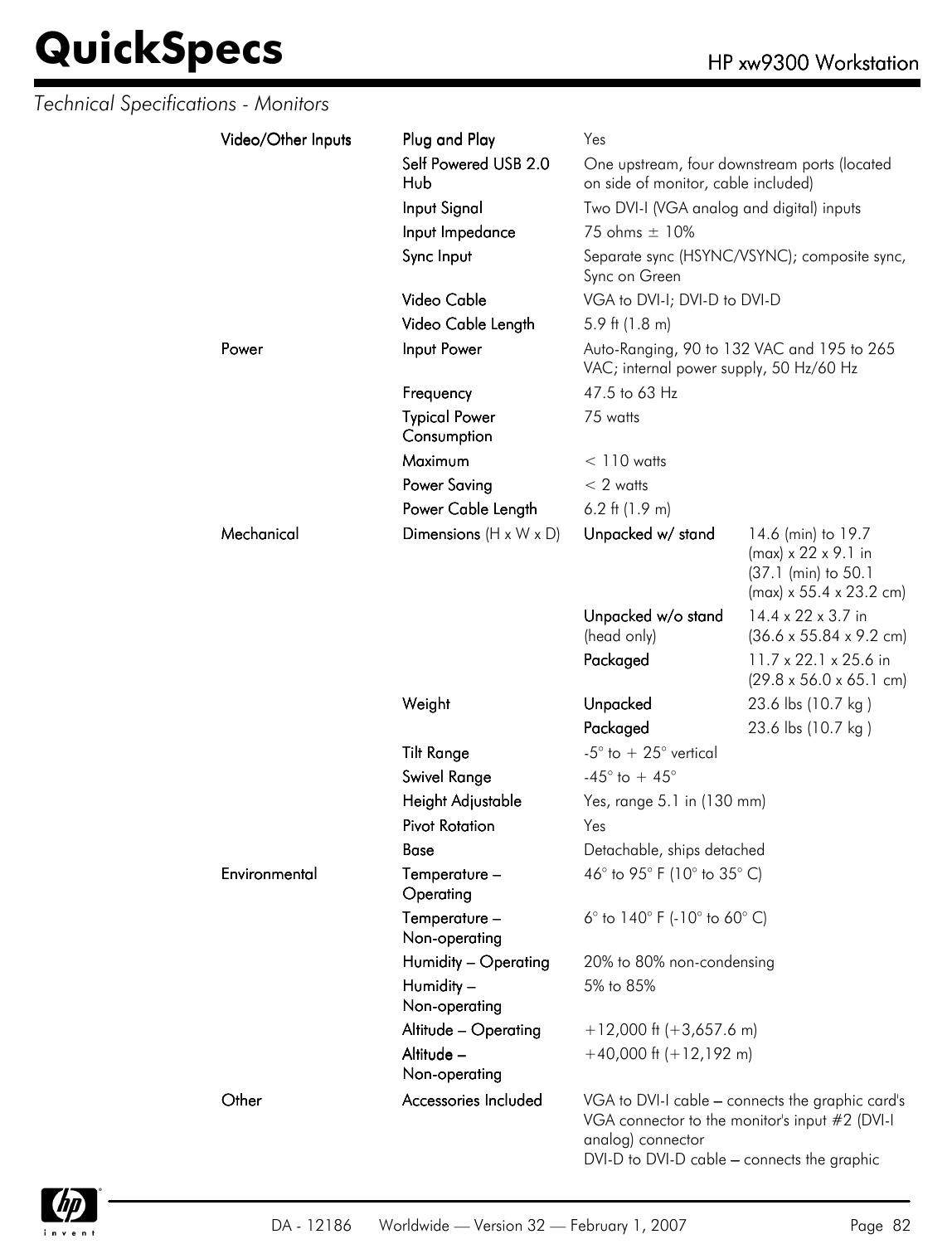*Technical Specifications - Monitors*

|                                 |                                                                      | card's DVI-D digital connector to the monitor's<br>input #2 (DVI-I digital) connector                                                                                                                                                                                                                                                                                                                                                                                                                                                                                                                                                                                                                               |
|---------------------------------|----------------------------------------------------------------------|---------------------------------------------------------------------------------------------------------------------------------------------------------------------------------------------------------------------------------------------------------------------------------------------------------------------------------------------------------------------------------------------------------------------------------------------------------------------------------------------------------------------------------------------------------------------------------------------------------------------------------------------------------------------------------------------------------------------|
|                                 | Software                                                             | Pivot Pro software from Portrait Displays, Inc.<br>interacts with your PC's native graphics driver to<br>enable seamless portrait screen redraws with a<br>simple mouse-click or keyboard command. Pivot<br>Pro supports 90-degree portrait and landscape<br>views. Language support is available in English,<br>Japanese, French, German, Spanish, Italian, and<br>Traditional and Simplified Chinese.                                                                                                                                                                                                                                                                                                             |
|                                 |                                                                      | HP Display Assistant is a software utility that<br>allows monitor adjustment, color calibration, and<br>security/asset management using the Display<br>Data Channel Command Interface (DDC/CI)<br>protocol of the connected desktop PC.                                                                                                                                                                                                                                                                                                                                                                                                                                                                             |
|                                 |                                                                      | HP Display LiteSaver feature allows you to<br>schedule Sleep mode at preset times to help<br>protect the monitor against image retention,<br>drastically lower power consumption and energy<br>costs, and extend the lifespan of the monitor.                                                                                                                                                                                                                                                                                                                                                                                                                                                                       |
|                                 | User Guide Languages                                                 | English, B. Portuguese, French, LA Spanish,<br>Korean, S. Chinese, T. Chinese, Bahasa,<br>Japanese, Danish, Finnish, German, Norwegian,<br>Spanish, Swedish, Greek, Polish, Russian,<br>Slovenian, Turkish                                                                                                                                                                                                                                                                                                                                                                                                                                                                                                          |
|                                 | <b>Warranty Languages</b>                                            | English, Canadian French, LA Spanish, Brazilian<br>Portuguese, Danish, German, Castilian Spanish,<br>French, Italian, Dutch, Norwegian, Finnish,<br>Swedish, Bahasa Indonesian, Korean, T.<br>Chinese, S. Chinese                                                                                                                                                                                                                                                                                                                                                                                                                                                                                                   |
|                                 | Color                                                                | Carbonite/silver                                                                                                                                                                                                                                                                                                                                                                                                                                                                                                                                                                                                                                                                                                    |
|                                 | <b>VESA External Mounting</b>                                        | Yes (Standard 4 hole pattern, 100 mm)                                                                                                                                                                                                                                                                                                                                                                                                                                                                                                                                                                                                                                                                               |
|                                 | Kensington Lock-Ready                                                | Yes                                                                                                                                                                                                                                                                                                                                                                                                                                                                                                                                                                                                                                                                                                                 |
| Options                         | <b>HP Silver Flat Panel</b><br>Speaker Bar - Part<br>number: EE418AA | Powered directly by the monitor or PC, the<br>Speaker Bar seamlessly attaches to the monitor's<br>lower bezel to bring full audio support to select<br>HP flat panel monitors. Features include dual<br>speakers with full sound range and an external<br>jack for headphones. Sold separately. For more<br>information, refer to the HP Flat Panel Speaker<br>Bar QuickSpec.                                                                                                                                                                                                                                                                                                                                       |
| Certification and<br>Compliance |                                                                      | Australian ACA Approval, Canadian Requirements/CSA, CE Marking, China<br>CCIB/CCEE Approval, CISPR Requirements, Eastern European Approvals,<br>Energy Star Compliant, FCC Approval, German Ergonomic (TUV and GS<br>Mark), ISO 9241-3,7,8 VDT Guidelines, ISO 13406-2 Pixel Defect<br>Guidelines, Mexican NOM Approval, MIC Requirements (New Zealand),<br>MPR-II Compliant, Nordic Approvals (Nemko, Fimko, Demko, Semko),<br>PC2001 Compliant, PC99 Certified, S. Korean MIC Approval, Taiwan BSMI<br>Approval, TCO 03 (emissions, ergonomics, environment), TUV-Ergo, UL<br>Listed, VCCI Approvals, Microsoft Windows Certification (Microsoft Windows<br>98, Microsoft Windows 2000, and Microsoft Windows XP) |